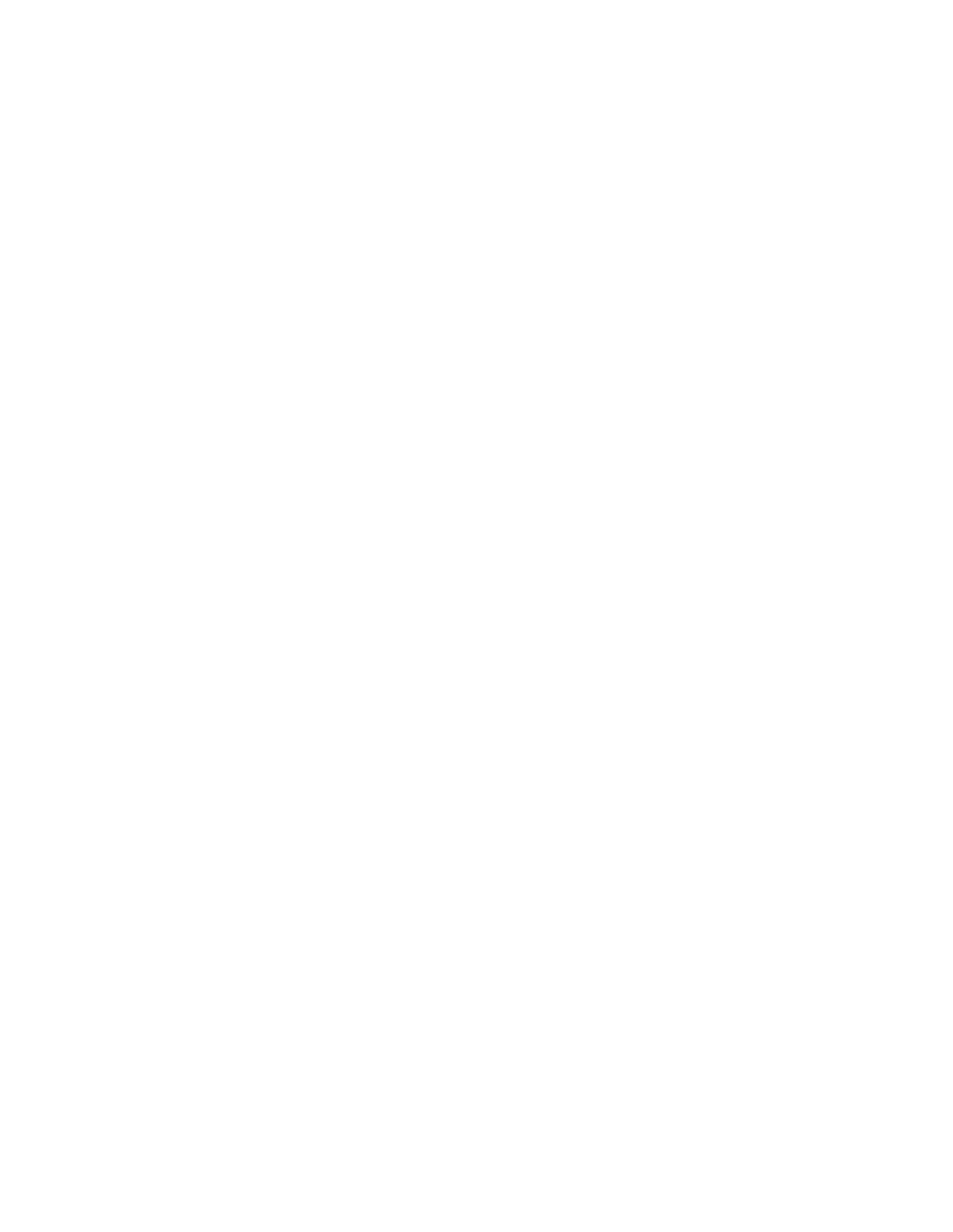# **Chapter One**

## **Introduction-The Project, The Purpose and The Process**

| Introduction                             |  |
|------------------------------------------|--|
| The Methods                              |  |
| The Target Communities                   |  |
| <b>Findings and Recommendations</b>      |  |
|                                          |  |
| A Perspective                            |  |
| <b>History and The Study Communities</b> |  |
|                                          |  |
|                                          |  |

## **Chapter Two The State of The Art-Review of Current Street Tree Planting and Maintenance Practice**

| Direction and mission                       |
|---------------------------------------------|
| <b>Research and Responsibilities</b>        |
| Design considerations                       |
| <b>Ecological Considerations</b>            |
| Budgeting and implementation                |
|                                             |
| <b>Trends and Practice</b>                  |
| <b>Local Practice</b>                       |
| Conflicts with utilities and infrastructure |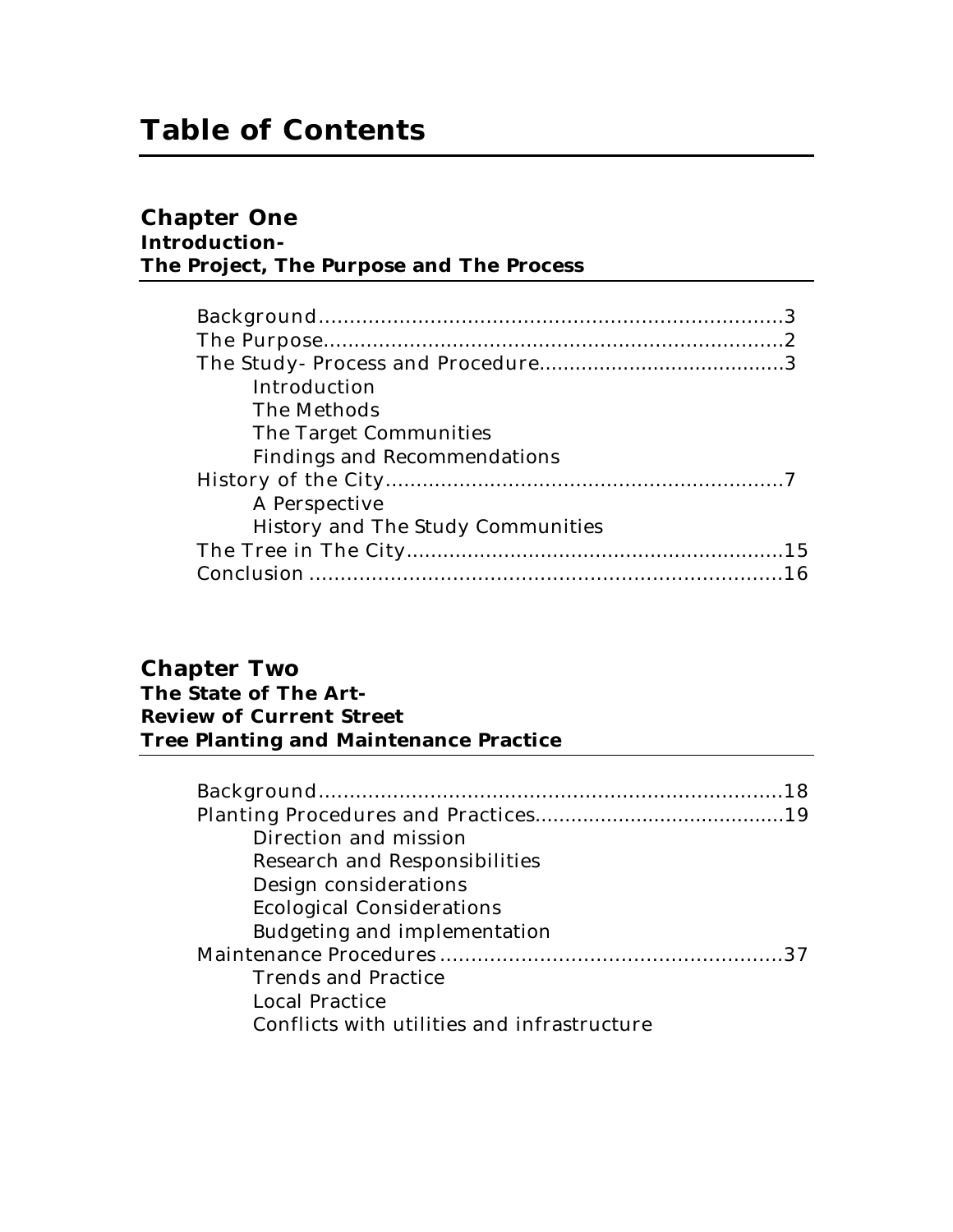# **Chapter Three Developing the Method - Improving the Quality of the Streetscape**

| <b>Community Location</b>          |
|------------------------------------|
|                                    |
| Purpose and Use                    |
| Recommendations                    |
|                                    |
| Major Arterial Roads               |
| <b>Minor Arterial Roads</b>        |
| <b>Collector Streets</b>           |
| <b>Local Streets</b>               |
| <b>Boulevard or Parkway Street</b> |
|                                    |
|                                    |
| Use and Value                      |
| Methods                            |
|                                    |

# **Chapter Four Procedures and Implementation-Alternatives for Improving the Streetscape**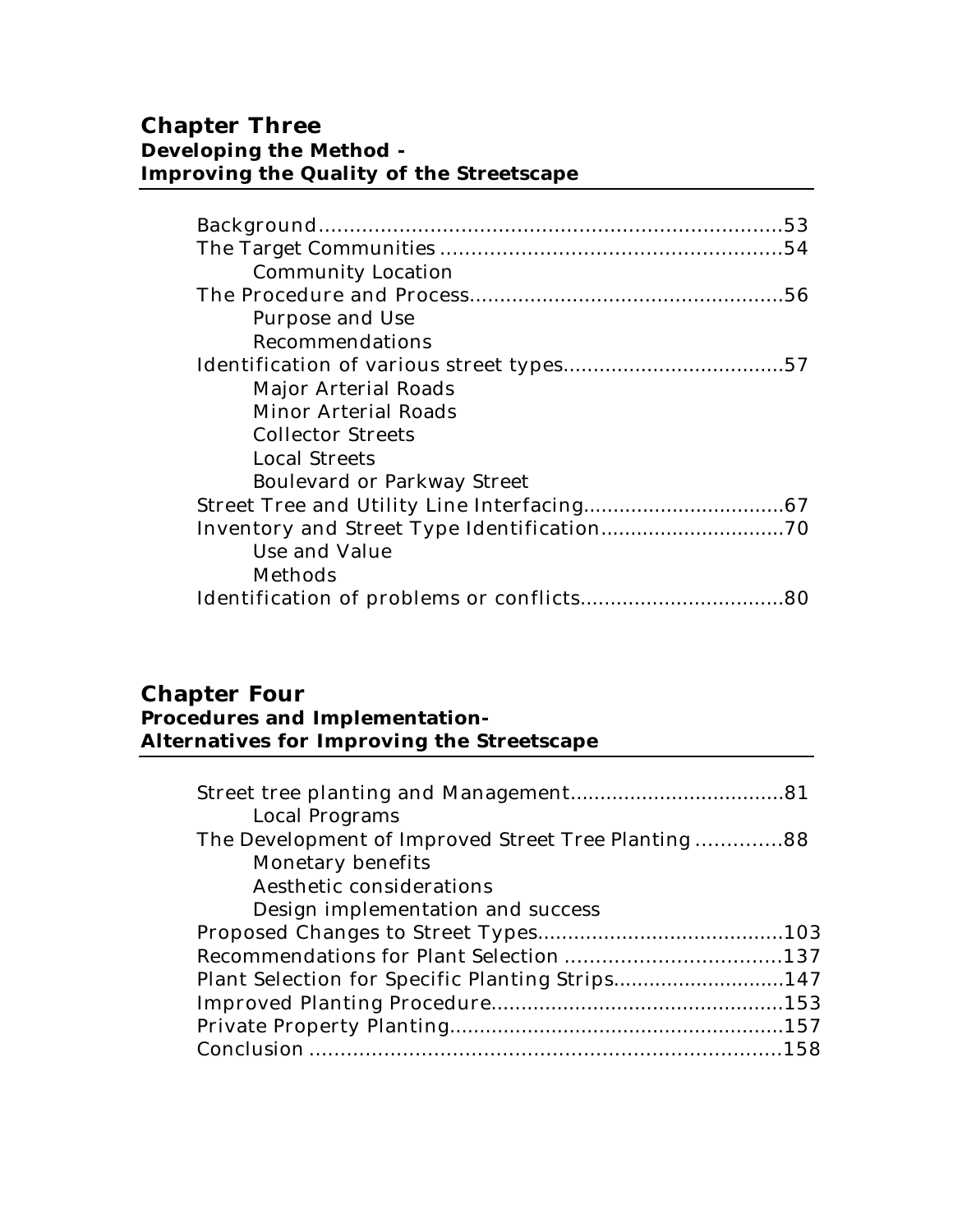| Background                 |  |
|----------------------------|--|
| State of the Art           |  |
| The Procedure and Findings |  |
| The Contribution           |  |
| <b>Further Research</b>    |  |
| Conclusion                 |  |
|                            |  |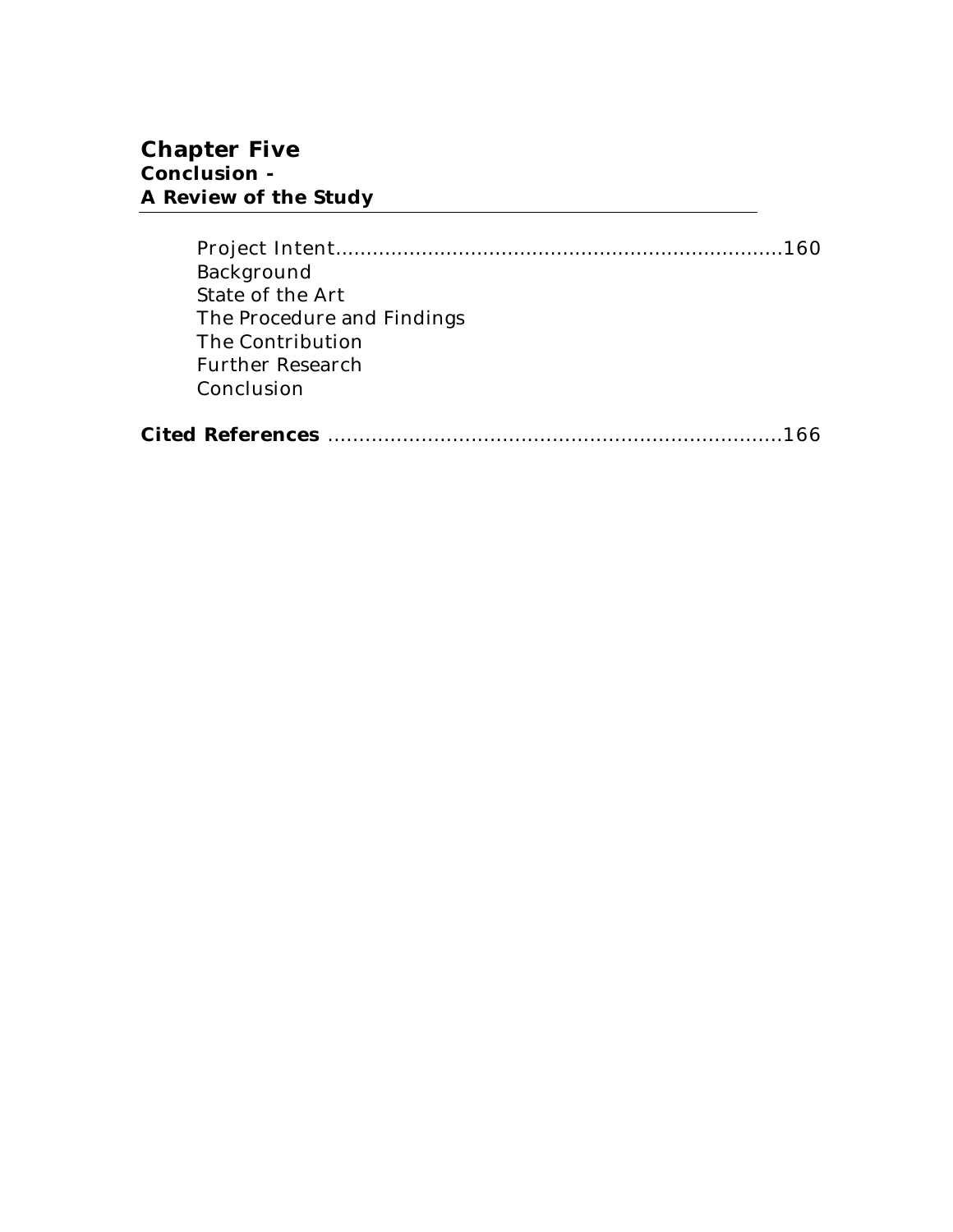# **Chapter One Introduction-The Project, The Purpose and The Process**

### **Background**

The intent of this project was to examine the problems associated with street tree plantings as they relate to utility lines and urban infrastructure, and to develop recommendations for new plantings which will mitigate these problems. The use of overhead lines for electric transmission to the customer is common in most communities, and is most likely to occur in the older parts of these cities and towns. Although the newest subdivisions and neighborhoods, as well as the urban core of larger cities have developed underground burial methods for the distribution of electricity, overhead wiring is still the most common form of electrical power distribution. In addition to problems associated with overhead wiring, the use of the street tree as a streetscape element presents serious problems to the physical infrastructure of many communities.

The impact of overhead wiring and utility poles on the landscape is both physical and aesthetic. Viewsheds that otherwise would be unobstructed are interrupted by the siting of transmission lines. Design of streetscapes is influenced by the location and complexity of utility lines and overhead wiring further limits the development of design alternatives. The aesthetic quality of the streetscape is often shaped by the location of utility lines, and design responses, in many instances, are patterned after the utility infrastructure. One of the most commonly used elements of streetscape design are trees, which are used for a variety of reasons, but ultimately act as a screen against the view of unsightly overhead wiring. The widespread use of trees along streets and roads presents problems to the electrical distribution network, since ultimately most trees come in contact with the overhead wiring which can cause interruption in the delivery of electricity. Costs associated with the prevention of contact between trees and electric lines can be enormous. The lessening of the likelihood of such instances should be paramount in the development of streetscape designs which utilize trees as a design element.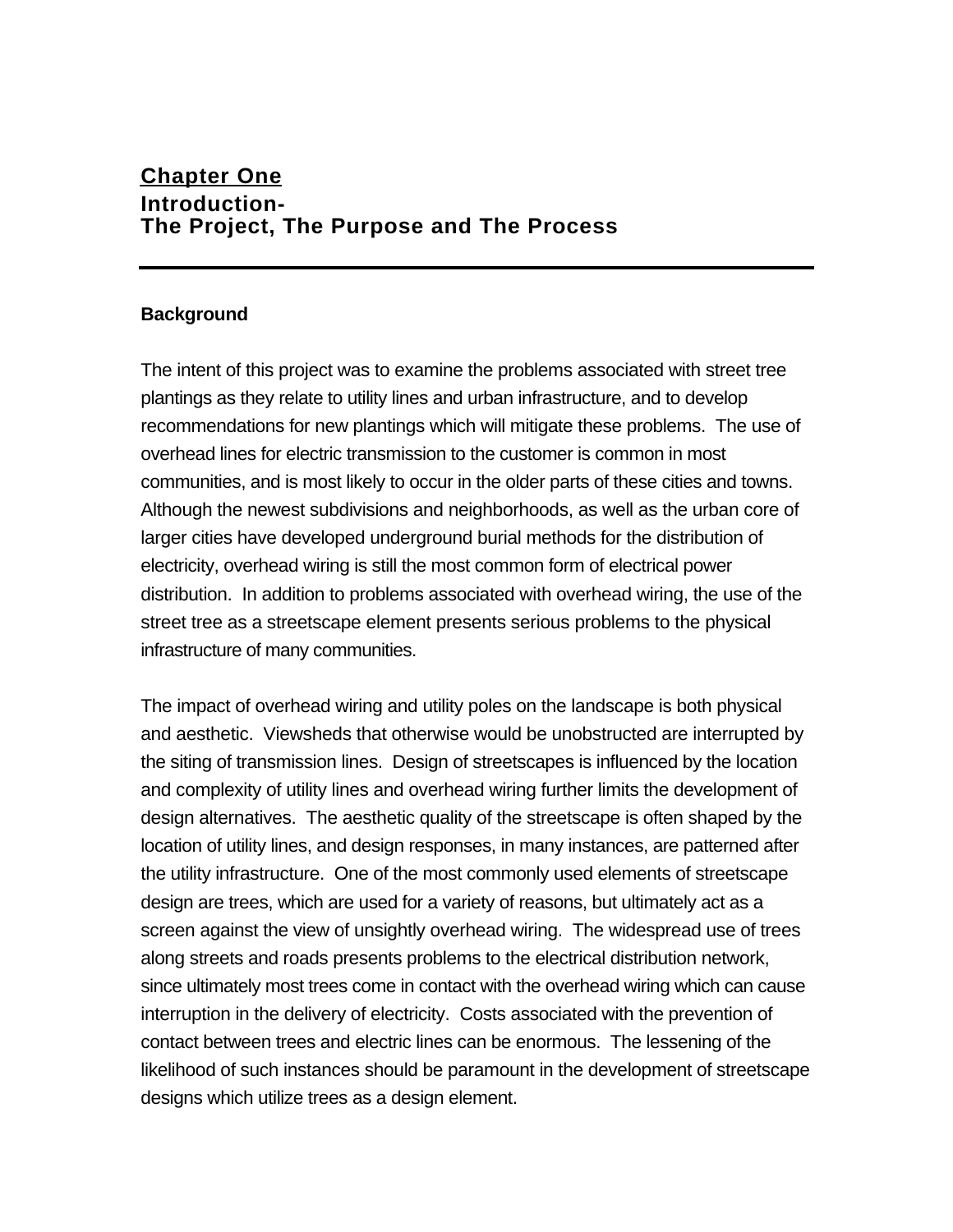In many instances, tree plantings along streets have included the use of varieties which, ultimately, encounter conflict with overhead utility lines and must be cut back to reduce the physical contact between the tree and the transmission lines to insure reliability and safety. Even the practice of proper arboricultural techniques has, in many instances, led to a degradation of the form of street trees and had encouraged the development of misshaped and aesthetically unpleasing trees along streets. In most cases the trees which result are ineffective as components of streetscape design, draw attention to overhead wires, and present a continual maintenance cost to the utility company and electricity user.

Additionally the use of the street tree as a design element often times presents serious maintenance problems in regard to repair of damage to the physical infrastructure of the the streetscape, resulting in substantial expense to the municipality.

#### **The Purpose**

Species selection, planting location, and cultural practices all have an impact on the ultimate visual quality, health, and cost of maintaining a street tree. The use of appropriate species, the proper location of plantings, and the implementation of a program of preventative maintenance for the street tree, will allow for a cost effective tree management system. Reducing the conflict between utility wires and tree plantings will lead to a less costly procedure for maintenance of overhead utility lines. The appropriate use of trees along streets can also benefit other components of the upkeep of the urban infrastructure, including reducing the amount of damage by tree roots to streets and sidewalks. The development of an aesthetically pleasing streetscape and successful design implementation will benefit from the development of a program which addresses the type, location, and upkeep of trees along streets and roadways. Ensuring that design considerations include the relationship between overhead utility lines and trees be understood. This should be paramount during the early stages of the design process, as well as in the areas of vegetation replacement and the siting or upgrading of electrical distribution networks. The obvious conflict between tree branches and electrical lines must be addressed throughout any design, maintenance or replacement process. Damage to private and municipal infrastructure must also be examined and addressed as part of the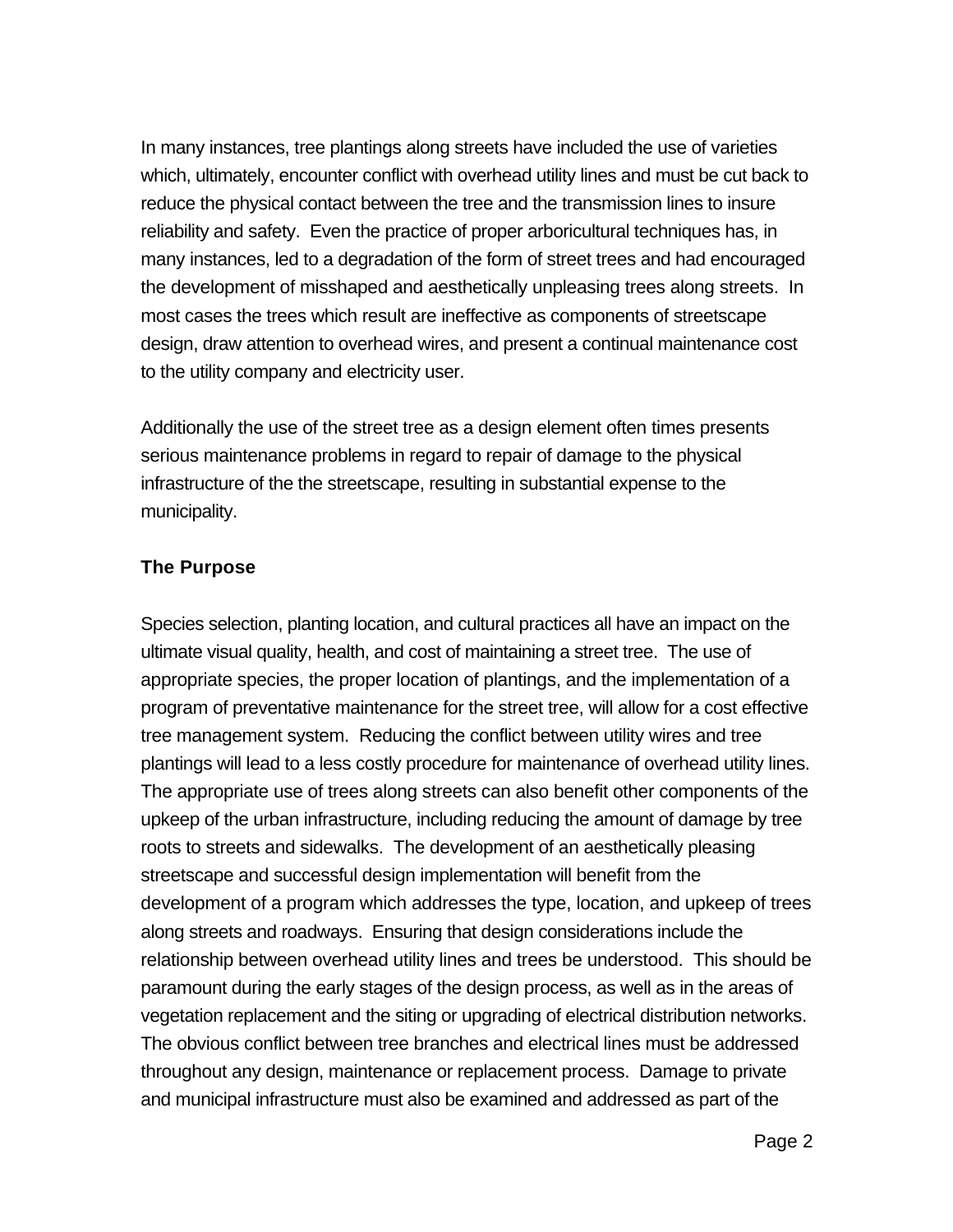development of an integrated street tree program, and the costs of improper tree selection, placement and maintenance be calculated. The tree plays an important part of the design, function, and aesthetic success of the streetscape, and the implications of the use of this element must be considered when it is incorporated into the landscape.

### **The Study: Process and Procedure**

#### **Introduction**

In response to the relationship between trees, overhead utilities, and municipal infrastructure a careful and thorough study of the problems which are inherit must be undertaken and proposed solutions be examined. Through the examination of the existing examples of tree and overhead wiring interface and infrastructure damage, the identification of inappropriate species selection, unsuccessful planting location, or poor cultural practices can be undertaken. The study of existing street tree plantings can be used as a point of departure for the development of a set of criteria that can lead to more successful and less costly street tree development and maintenance program. The examination of existing street tree plantings should include the study of the aesthetic quality, identification of the design concept, and a careful review of maintenance and cultural practices. The study of existing examples of street tree plantings will allow for the development of a set of recommendations for appropriate species types that will tolerate roadside conditions, give the aesthetic quality desired, achieve the design intent, reduce municipal infrastructure damage and limit the interface between utility wires and the individual trees.

Since it would be inefficient to examine every street tree that interfaces with a utility line in a municipality, it appears that an examination of various individual situations, that are typical of other instances throughout the city, be examined. The development of street tree planting types based on street type, street width, size of planting strips and treebelts, design intent, and location of physical infrastructure will allow for concentration on a selected number of streets that are typical of other situations that might occur in the community or in other service areas. A careful and focused study on these sampled streets will allow for the development of a set of criteria and guidelines that can be applied used by the tree warden, professional arborist, homeowner, and utility company to ensure that the proper species has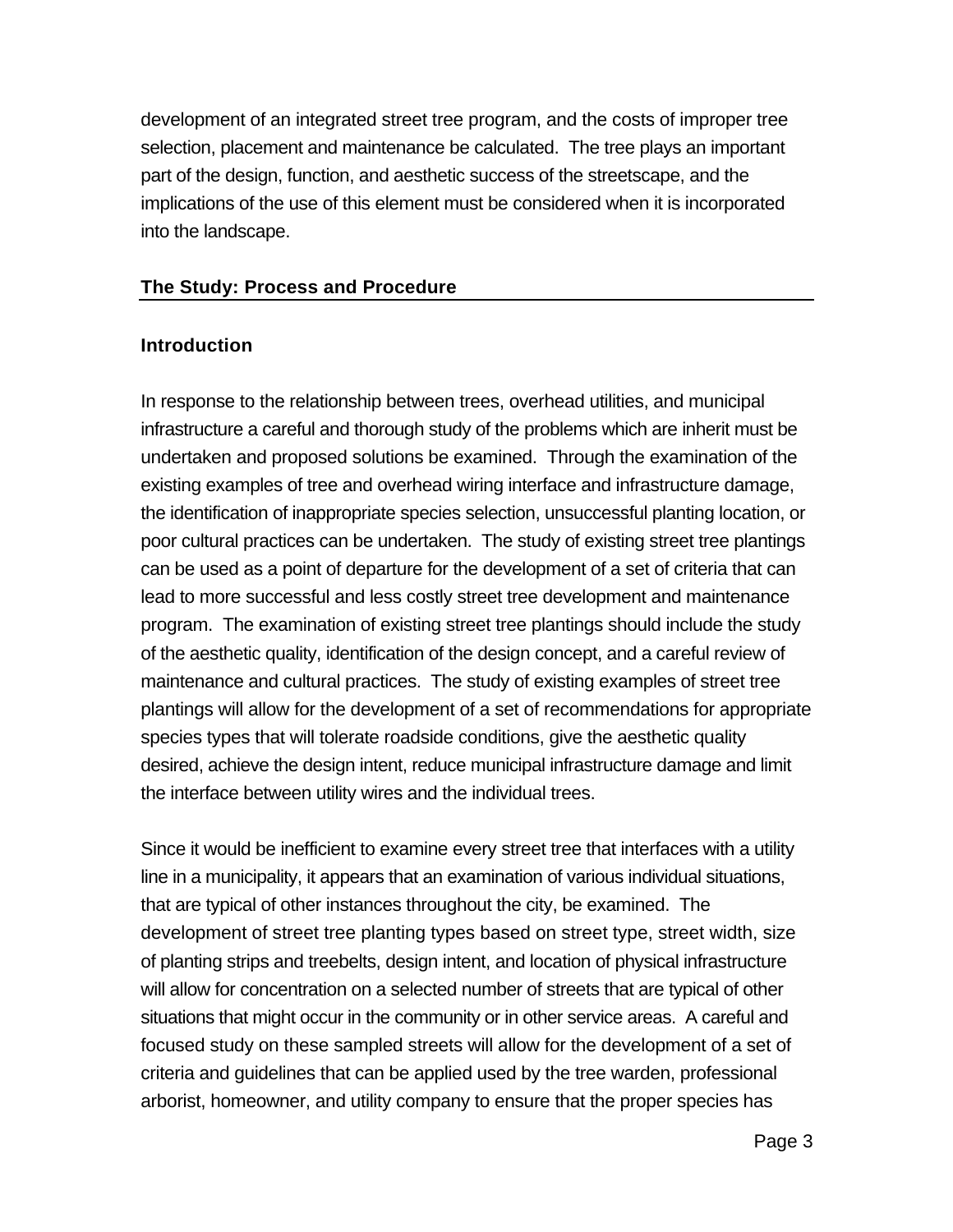been chosen, that it is planted in the appropriate location, and that its care is appropriate for a street tree situation. The use of a standard set of criteria will ensure that a street tree will be able to develop to its desired shape, fulfil its design intent, and will be aesthetically appropriate. Although standardized, the developed guidelines will allow for the flexibility necessary to choose species that will achieve the desired intent of the planting such as screening, ornament, shade, or other intent. The guidelines that will be developed can be used by the designer to choose the right tree for the right spot, so as not to interfere with overhead utilities, damage the municipal infrastructure, or cause unnecessary maintenance costs over the life of the tree.

#### **The Methods**

The preliminary step in this process was to identify typical street and utility line interfaces that present the most problem for the electric provider and for the municipal arborist or that showed the most potential for implementation of a proposed street tree planting program. The identification of streets which contain a large number of interfaces between trees and utility lines are one type of streets to be examined. Primary arterial roads with large amounts of traffic should also be identified and studied, since they are visually experienced by many people regularly. Residential streets in urban and suburban neighborhoods are another area that should be looked at, because the street tree plays an important role in defining the character of these areas. Streets currently containing none or very few street trees should be targeted, since they are potential areas for immediate impact. Streets with older, mature, and declining trees also be examined due to the fact that they will require care or replacement in the foreseeable future. Streets that vary in width of roadway, planting strip, treebelt, and right of way should also be examined since they can give a sampling of the various street types throughout the sample area. Streets that contain physical infrastructure damage to roadways, curbs, sidewalks or other utility systems, should be studied.

#### **The Target Communities**

In this particular study, there were three communities that were targeted for study. Springfield, Longmeadow, and Agawam Massachusetts were examined in relationship between street trees, overhead utility transmission lines, and physical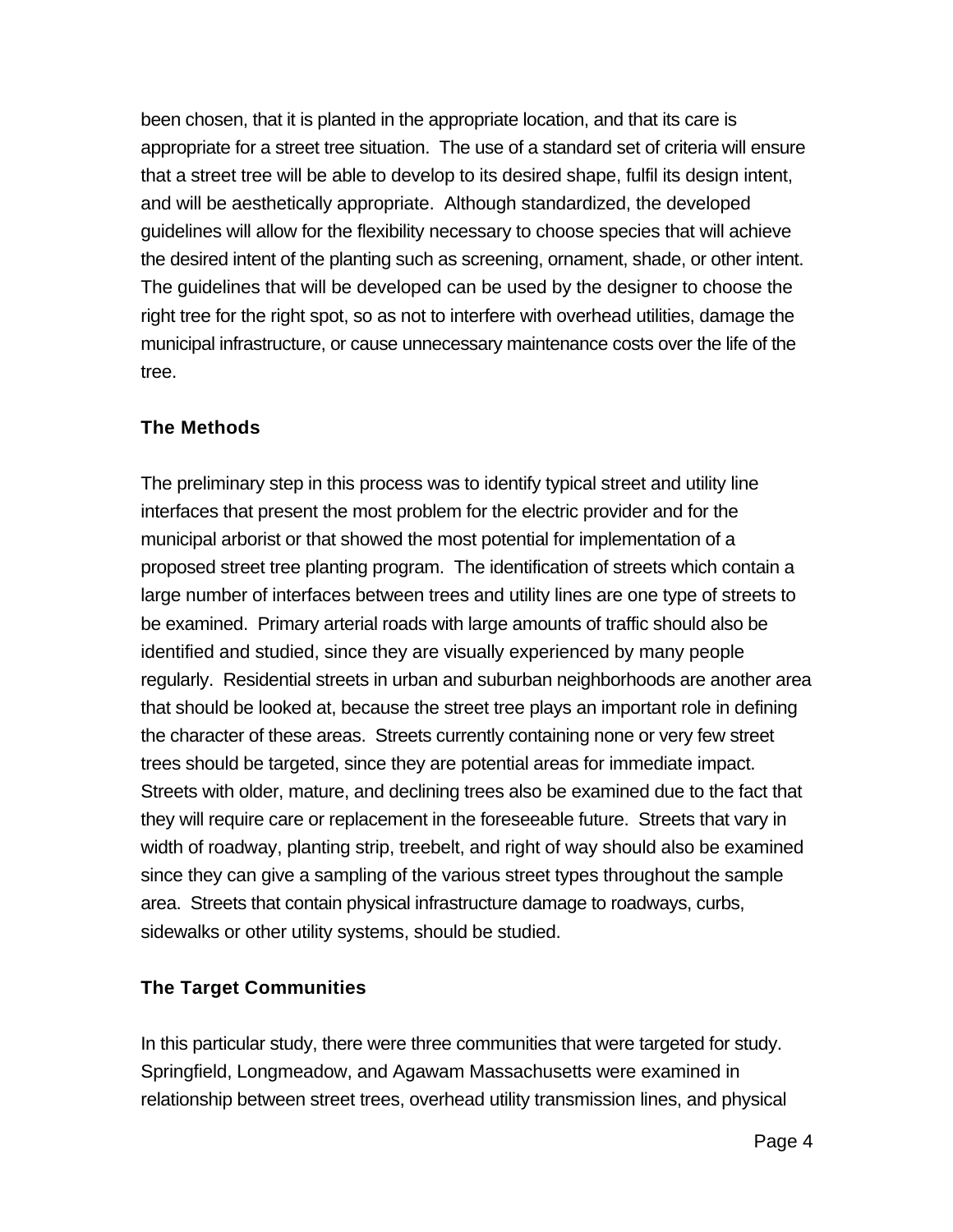infrastructure. These communities have been chosen because they represent a relatively complete inventory of street types that can be found in this area of New England, ranging from urban centers to rural roads. Each of the study communities are serviced by the same electric provider, Western Massachusetts Electric Company, a subsidy of Northeast Utilities, who maintains the transmission lines, and is responsible for the pruning of most street trees, when they encounter transmission line interface. The care of the trees on city or town roads is the responsibility of the tree warden in the particular community, but quite often the utility company ends up being the primary maintainer of the trees. Because trees are usually pruned back from utility lines every four years, they are in a position to recommend the direction of a tree maintenance program in a community due to the fact that they are in regular contact with the street trees and the persons responsible for their care. It is the intent of this study to present to Western Massachusetts Electric Company/Northeast Utilities and to interested communities a set of criteria and recommendations for the care and replacement of street trees under their care, based on the proper species selection, informed planting location and improved maintenance techniques. The development of the criteria and recommendations is based on the results of the study of the sampled streets and will emphasize design considerations, physiological factors, and informed arboriculture principles.

## **Findings and Recommendations**

The results of the research project will be assembled in the form of a report which will be provided to Northeast Utilities to develop a policy for the management of street trees that interface with their utility lines. This information can also be utilized by municipalities to improve their street tree planting programs. The ultimate reduction in tree maintenance costs, lessening of infrastructure damage, and more successful design implementation are the hoped for results of the study and the development of more coordinated street tree policies by utilities and cities and towns is the goal and purpose of the study.

Through the development of a series of designs for street types, recommendations can be presented in an easily understood manner, thereby encouraging implementation of the proposed changes to the street tree maintenance and planting programs. The development of recommendations for proposed practices will be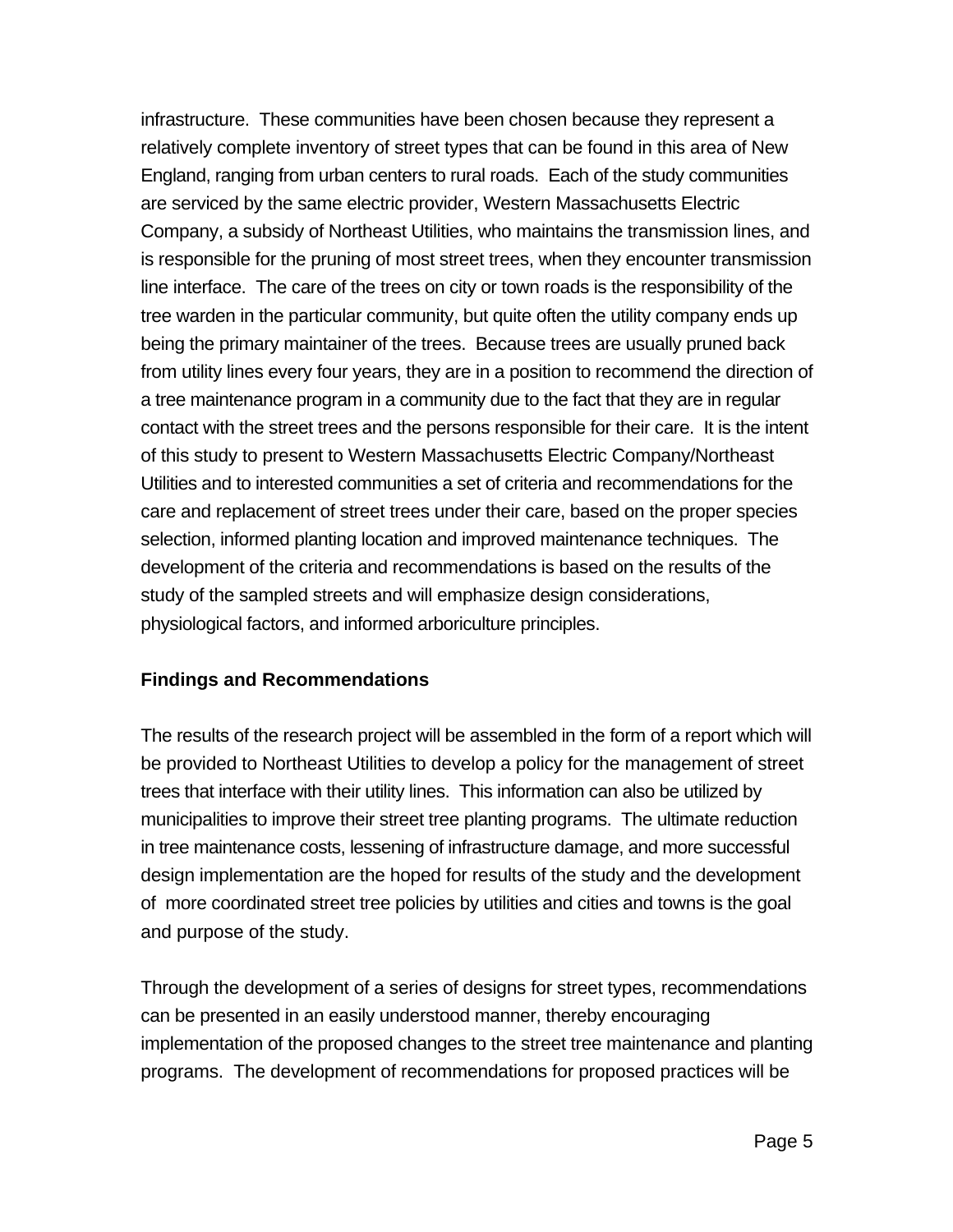examined graphically, so as to be more fully understood, allowing for a more informed policy regarding what the realistic alternatives might be.

### **History of the City**

### **A Perspective**

A brief examination of the development of American cities allows for a basic understanding how the cities and towns which we see today came about, thereby putting this study in perspective with the development of the American city. This is important, since the recommendations which this study proposes must maintain and embellish the integrity of the streetscape environments which have shaped the form of our country. The layout of the cities and towns which are part of the American landscape today have their roots in the the history of the development of the unsettled territory. The character, pattern, and form of today's cities is a result of a series of changes that the American landscape has experienced over the past three centuries. It is important that future changes acknowledge this background and draw upon it to implement design decisions that will complement the special tradition of the American city.

Miller (1988) proposes that, "transportation is the key to both the location of cities and spatial patterns of land within cities. At the time of settlement in the United States the primary mode of transportation was water. Towns were located in natural ports and along navigable rivers. Cities were small and residents had easy access to the surrounding countryside." (Miller, 1988) This early American city layout is illustrated in the following drawing (FIGURE 1) showing a colonial city, on on waterway, which was compact to accommodate foot and horse travel.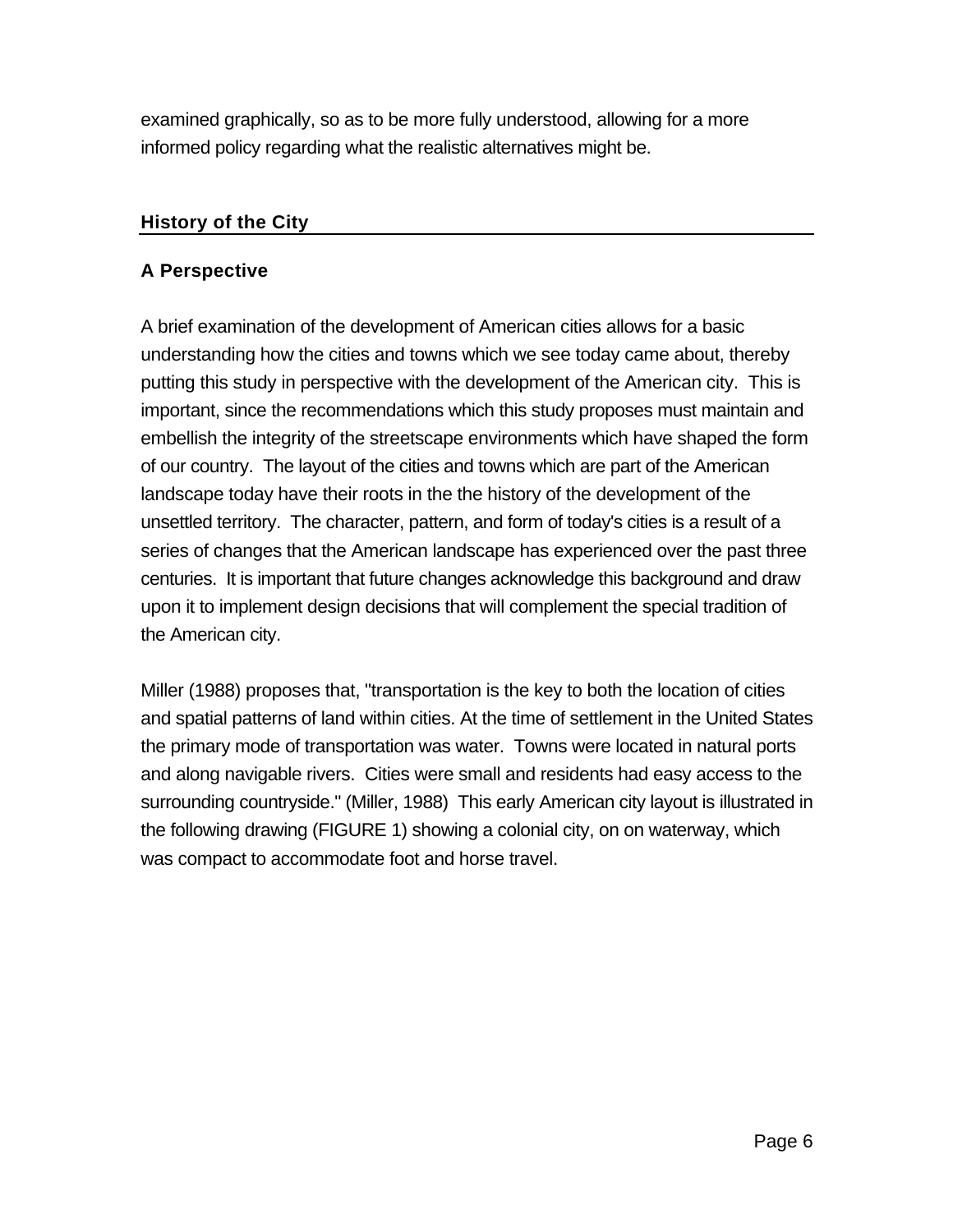FIGURE 1 - Early American city located near water transportation. *Source Miller 1988.*

Miller (1988) continues, "the coming of the Industrial Revolution in the mid-nineteenth century, brought about the same problems of overcrowding and pollution to American cities as was found in European cities. Railroads and trolleys linked cites and provided the means for the newly emerging industrial elite classes to escape the industrial squalor and pollution for more amenable surroundings in the new suburbs. Suburban communities sprung up at stations along railroad lines and populated stands developed along trolley corridors." (Miller, 1988) This is expansion along transportation lines is illustrated in the following map (FIGURE 2), showing expansion of suburban and outlying districts.

> FIGURE 2 - Expansion of American city along railroad system. *Source Miller 1988.*

In the 1920's the first wave of suburban sprawl took place as a result of the desire for open space and single-family dwellings. People lived within walking distance of trolley lines and train stations, resulting in a spatial pattern which included a densely populated urban core, surrounded by less populated suburban nodes and neighborhoods. Populated strands followed trolley lines and neighborhoods developed along these lines. Surrounding these neighborhoods and between them were countryside landscapes of forests and farms. By the end of World War II the automobile started to change the spatial layout of the city. New subdivisions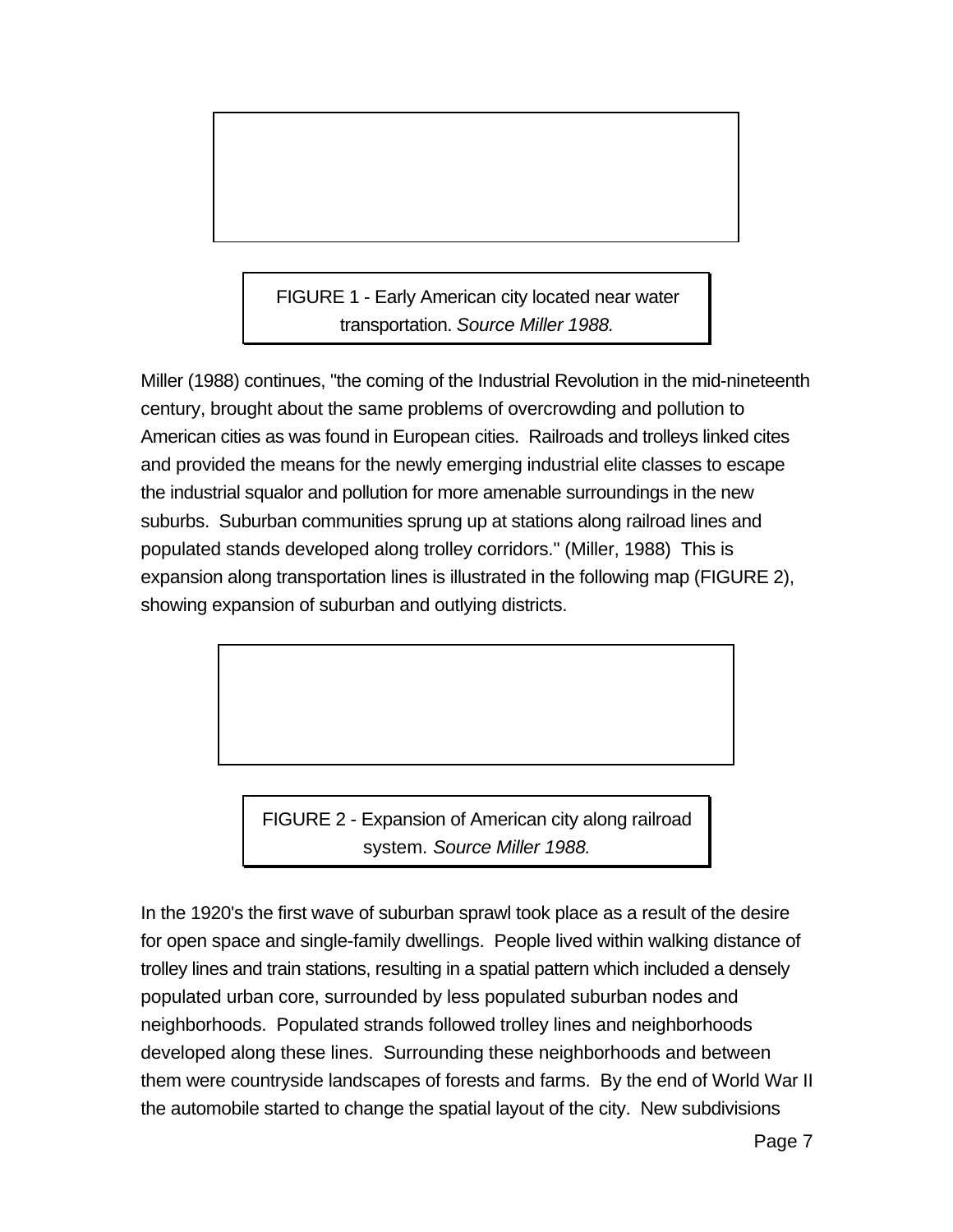spread rapidly, and no longer were fixed to the transportation corridors. The development of neighborhoods spread in a random pattern across the landscape and open space and farm land was filled in with housing, shopping centers, and new industrial uses. This growth from the 1920's through the early 1950's is illustrated in the following map (FIGURE 3), showing more suburban sprawl and envelopment of the open space.

> FIGURE 3 - First suburban expansion out of the American city from 1920's through early 1950's. *Source Miller 1988.*

In the mid-1950's construction of the interstate highway system began which was intended to allow better access into central cities and connect metropolitan areas, however their construction resulted in further development of communities along the highway system and the increase of decentralization from the center of the urban core. According to Miller, "as the American population became more affluent, house lots in the suburbs grew larger. The shift from high-density housing in the cities to low-density housing in the suburbs resulted in unprecedented urban sprawl." (Miller1988) The Springfield Metropolitan Statistical Area (SMSA) grew in population from 1950 to 1965 by 18 percent. During the same period the amount of land used for urban purposes increased by 136 percent (Lindsay, 1972) The map below (FIGURE 4) illustrates how the interstate highway system has influenced the layout of today's American city, including the communities examined in this study.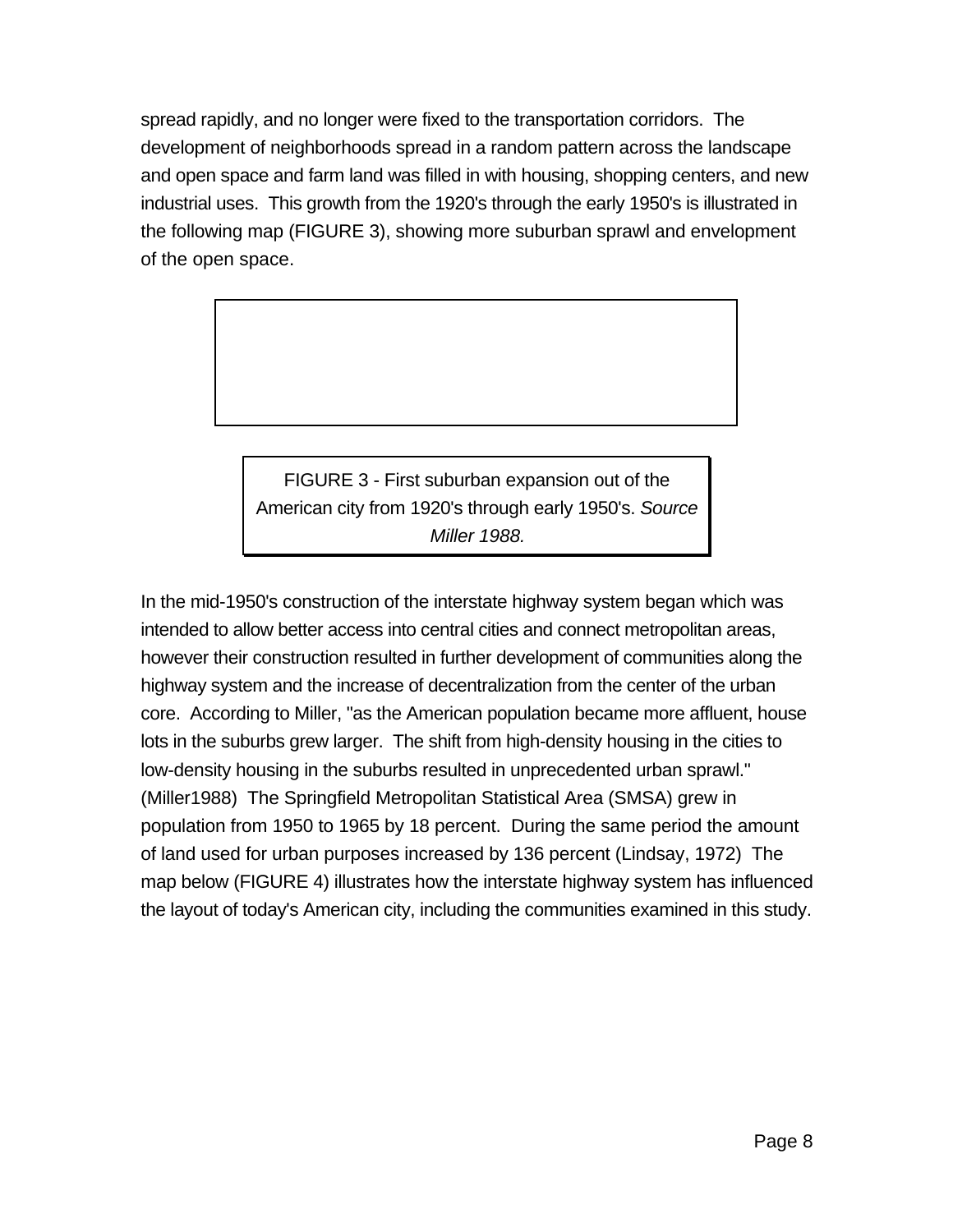FIGURE 4 - Low density suburban sprawl and decentralization from urban core. *Source Miller 1988.*

As mass housing became the rule from the 1930's on, smaller lots were subdivided, and, to accommodate construction, existing trees were removed and not replaced (Zube,1971) The suburban neighborhoods lacked the vegetation that had been part of the streetscape of some of the older urban neighborhoods and public parks. The trend did not reverse itself until the late 1960's when wooded lots commanded a higher selling price.

Although most suburban communities did not recognize the importance of street tree plantings, in the early 1900's " most large cities and many medium-sized communities initiated city forestry programs to plant and care for street and park trees." (Miller,1988) This initial effort at planting the tree belts in the cities, has resulted in tree lined streets in many older American communities.

## **History and The Study Communities**

Many of the streets that were examined in this study were designed and constructed in the period after 1920 and most were in place prior to World War Two. Most of the streets examined in this study contain 3-phase wiring, that usually occur on older streets. This type of wiring serves as the backbone for the surrounding neighborhoods, and these streets contain trees planted as part of a formal forestry program. Several examples are seen on newer streets containing overhead wiring, that were constructed in the 1960's. These have a different street pattern than do the other examples which come from older parts of the community. Much of the early layout of cities and towns was designed by engineers who set up city blocks in ordered fashion, or set out neighborhoods in areas which lay between larger arterial streets and trolley lines. This pattern has resulted in fairly uniform neighborhoods that are patterned in a block fashion. This is illustrated in the following drawing (FIGURE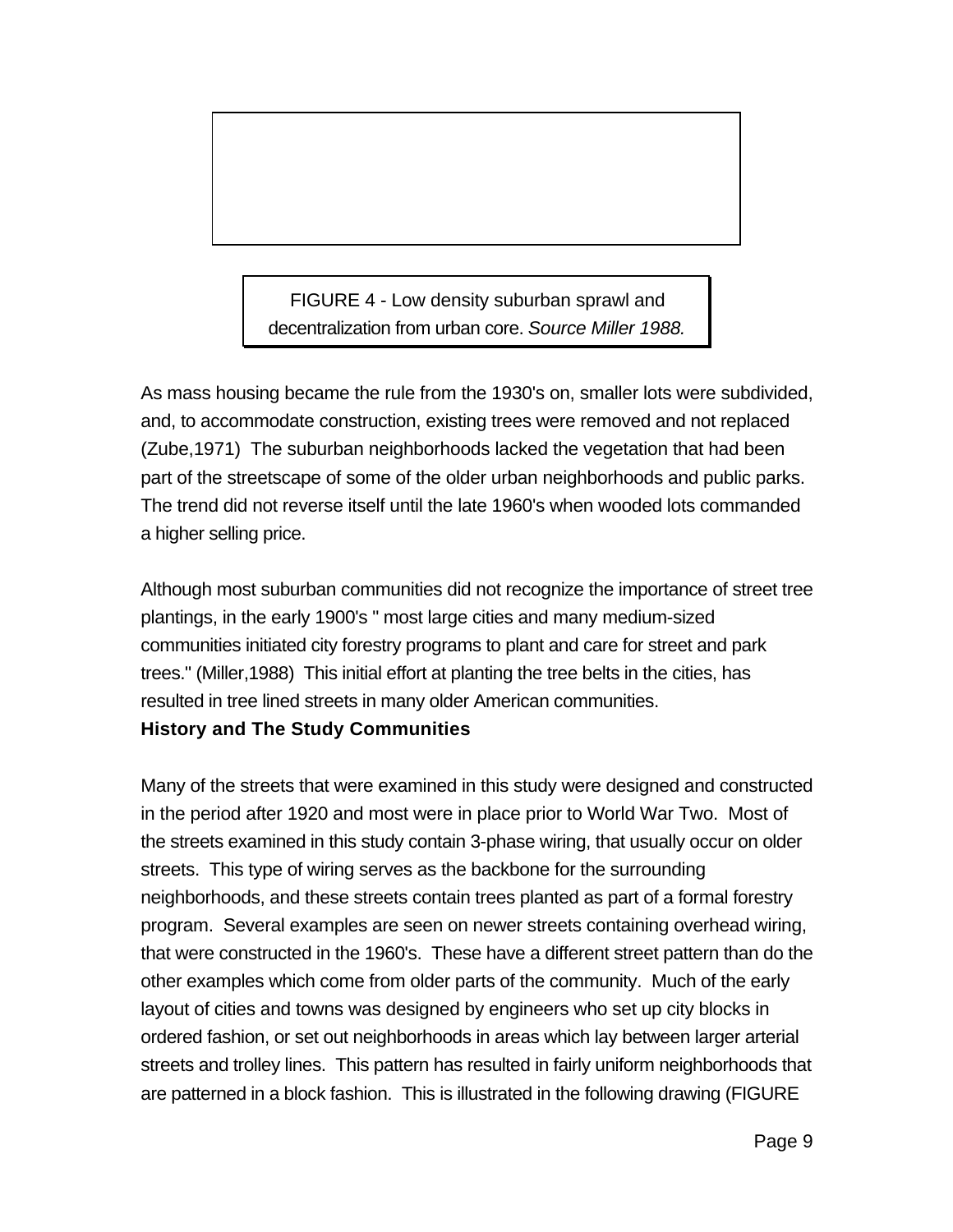5) showing a typical street arrangement of uniform lots, treebelts, and roadway width.



FIGURE 5 - Block arrangement of streets, lots, and street tree plantings.

This type of street alignment and layout is found in several of the communities looked at in this study, especially in the older neighborhoods. Although the grid pattern, including the perfectly straight curblines, are not the only type of streetscape occurring in the communities, it is one of the most interesting, since most of the trees are at mature sizes and are being removed with more occurrence than in other, newer neighborhoods. This presents a special challenge for the designer, tree warden, and utilities to develop methods that will ensure replacement of the the right tree in the right spot. Due to the linear nature of this street type, species selection and tree form are critical to creating the streetscape environment desired.

Other street patterns occur in the communities examined, and likely to occur in most other cities or towns. These include radial patterns, classic patterns, and linear systems, as classified by Harris and Dines (1988). The following illustrations (FIGURES 6,7) demonstrate how each of these patterns is different, resulting in a different streetscape environment where each occurs.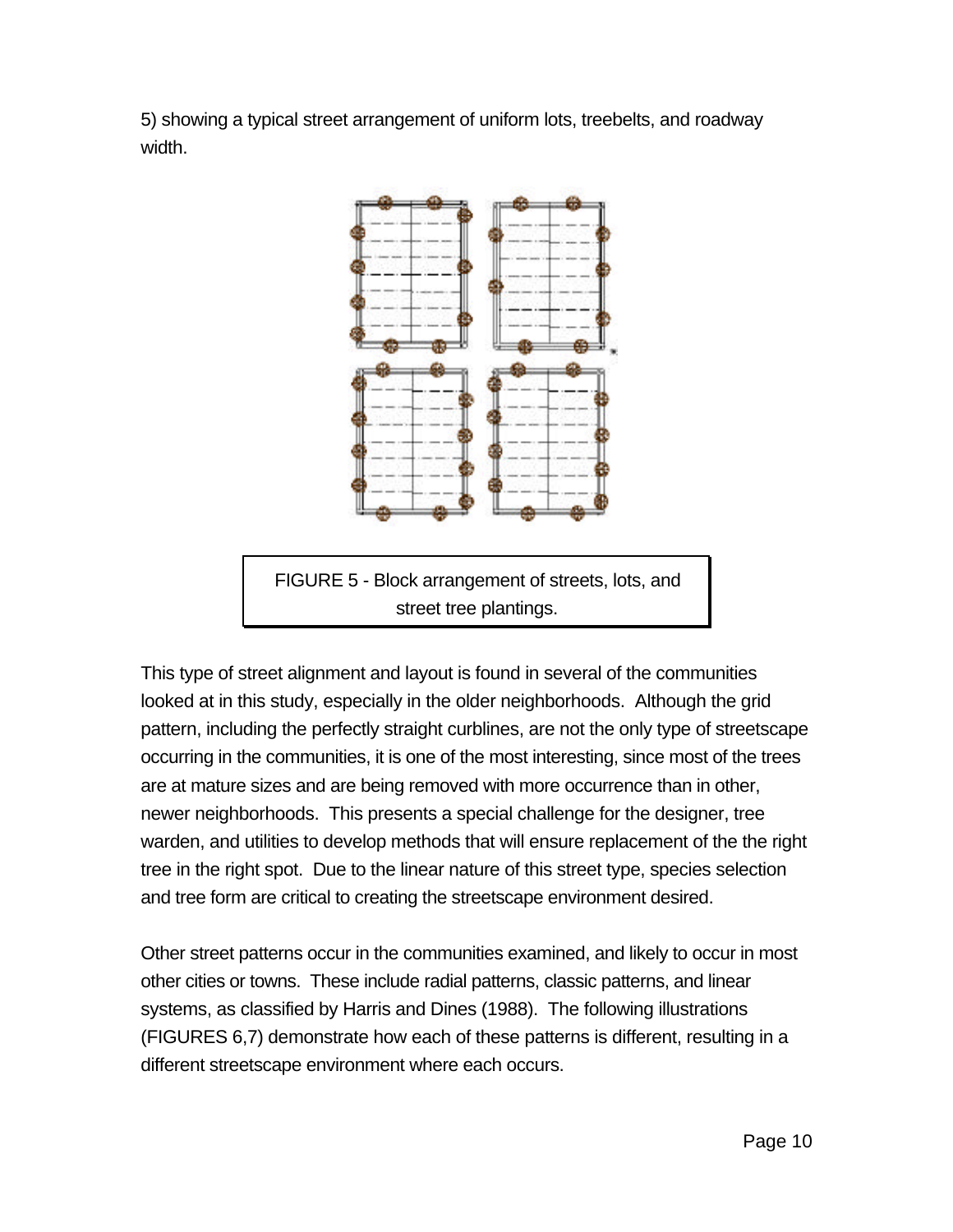

FIGURE 6 - Grid pattern and radial pattern roadway layouts. *Source Harris/Dines, 1988.*



FIGURE 7 - Classic pattern and linear system of roadway layouts. *Source Harris/Dines, 1988.*

# **The Tree in The City**

Miller (1989) describes the initial incorporation of the tree into American urban design following the Revolution when "Americans sought to create a new identity for themselves. Thomas Jefferson believed in a country governed by sturdy yeoman farmers and regarded the city dweller with a certain amount of suspicion. This attitude was embraced by the populace and influenced early attempts to incorporate nature in the urban design as well as identifying nature as a source of moral virtue." (Miller, 1988) This was followed in the mid-nineteenth century with the city beautiful movement, including, according to Miller (1989) "the introduction of trees on streets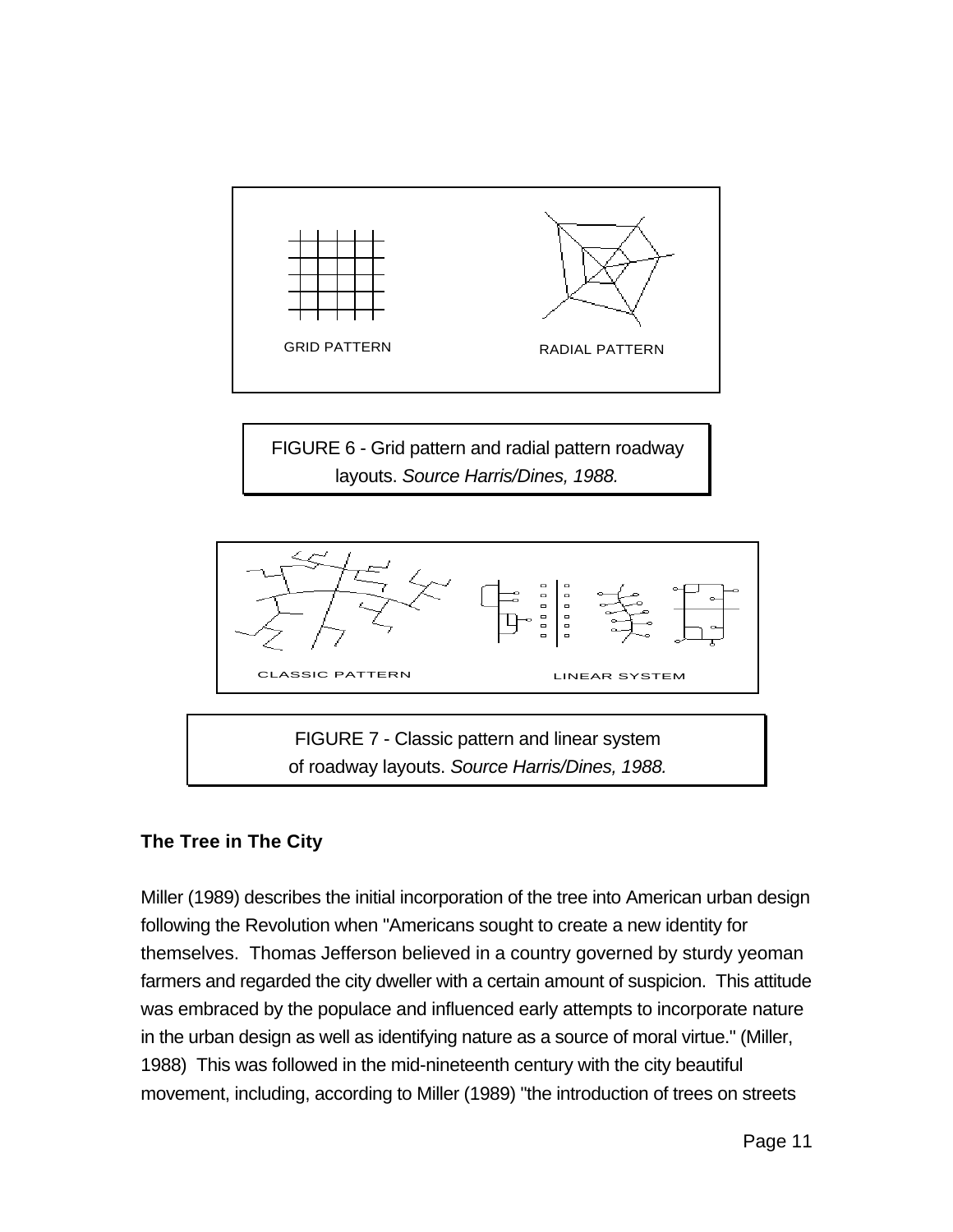and construction of city park and civic centers. The city park movement, led by Frederick Law Olmsted, had as its goal the introduction of naturally landscaped parks into rapidly growing industrial cities. Olmsted, designer of New York's Central Park stated: "The park should, as far as possible, complement the town...what we want is a simple, broad, open space with sufficient play of surface and a sufficient number of trees about it to supply a variety of light and shade." (Miller, 1989)

During this same period, as cited by Ann Spirn (1984), a sanitary reform movement began which resulted in a large investment in municipal infrastructure. "During that period, most cities in the United States ripped down their streets to install new sewer and water lines. Large public parks were built in cities across North America and Europe, intended as "lungs of the city; part of a comprehensive effort to improve the health, safety, and welfare of city residents through the alteration of the physical environment."(Spirn, 1984) The incorporation of street trees as part of this new urban order was undertaken, but at the same time the emergence of suburban and greenbelt communities, resulting in the urbanizing of the rural outskirts of the major urban cores. There was an effort to continue the spirit of romanticism into these communities, through the use of tree lined streets and parks, however this was not to be the rule during the early twentieth century, when suburban sprawl began to preclude the emergence of romantic, greenbelt communities. The value of the tree as part of the community continued its cycle of moving from an important asset to becoming forgotten as the rapid pace of suburban sprawl continued.

It was not until the early twentieth century that existing urban centers started forestry programs to plant and maintain their street and park trees. While at the same time suburban expansion neglected to include trees as part of the new expansion of the American city. It has only been in the last twenty-five years that suburban communities have initiated programs that ensure the health of the trees in these less urbanized places.

Spirn (1984) states "city dwellers have demonstrated a sustained interest in nature throughout history. Today that interest has been heightened by a growing consciousness across society of the costs to health and welfare exacted by continued environmental degradation. It is time to expand what has been a romantic attachment to the ornaments of nature into a commitment to reshape the city in harmony with the workings of nature." (Spirn, 1984)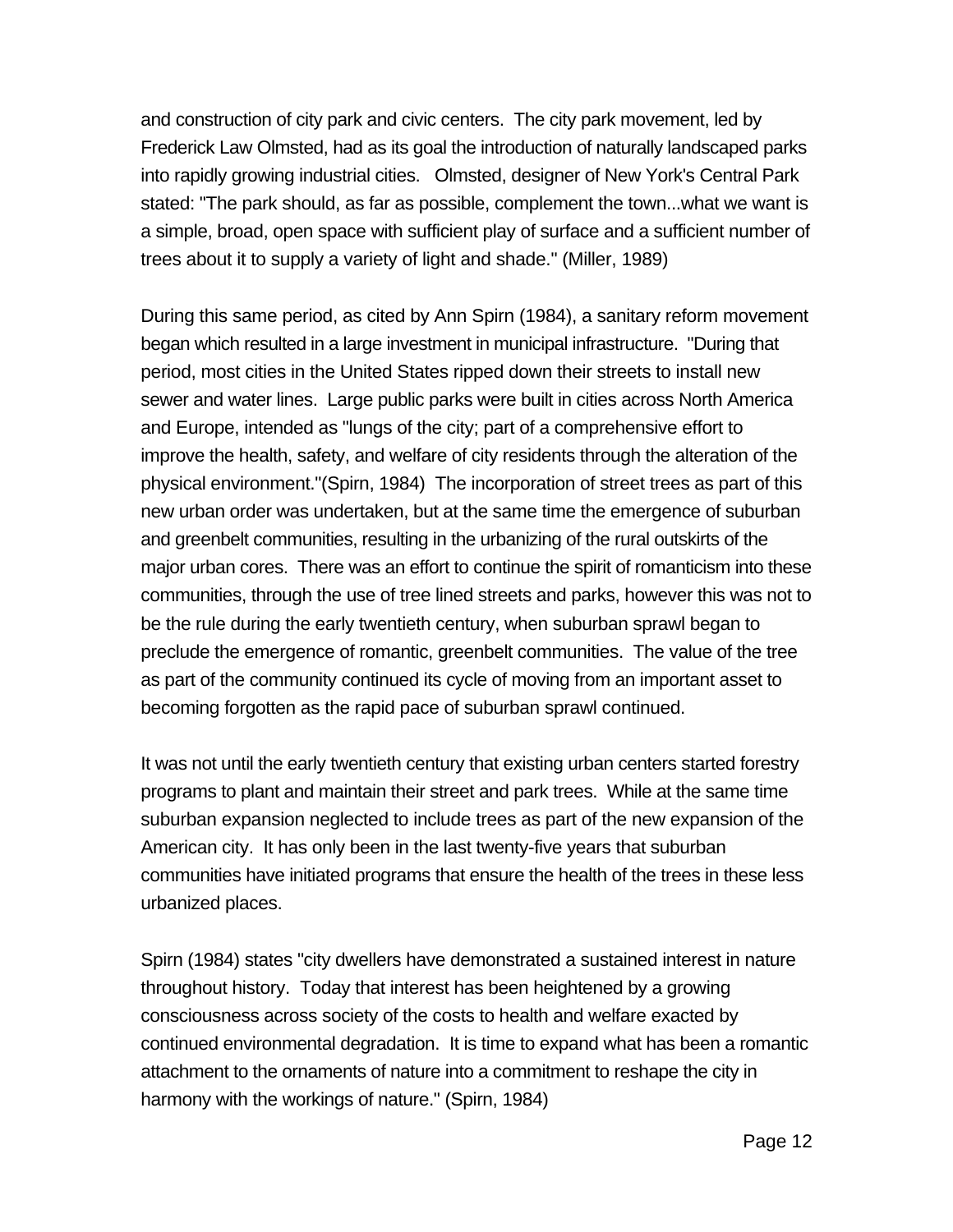The commitment that Anne Spirn discusses is the reason for the research undertaken here. The ability to shape the future condition of the city is a special privilege, one that must be exercised with direction and purpose. The research findings and recommendations presented here will, hopefully, become part of this direction and purpose.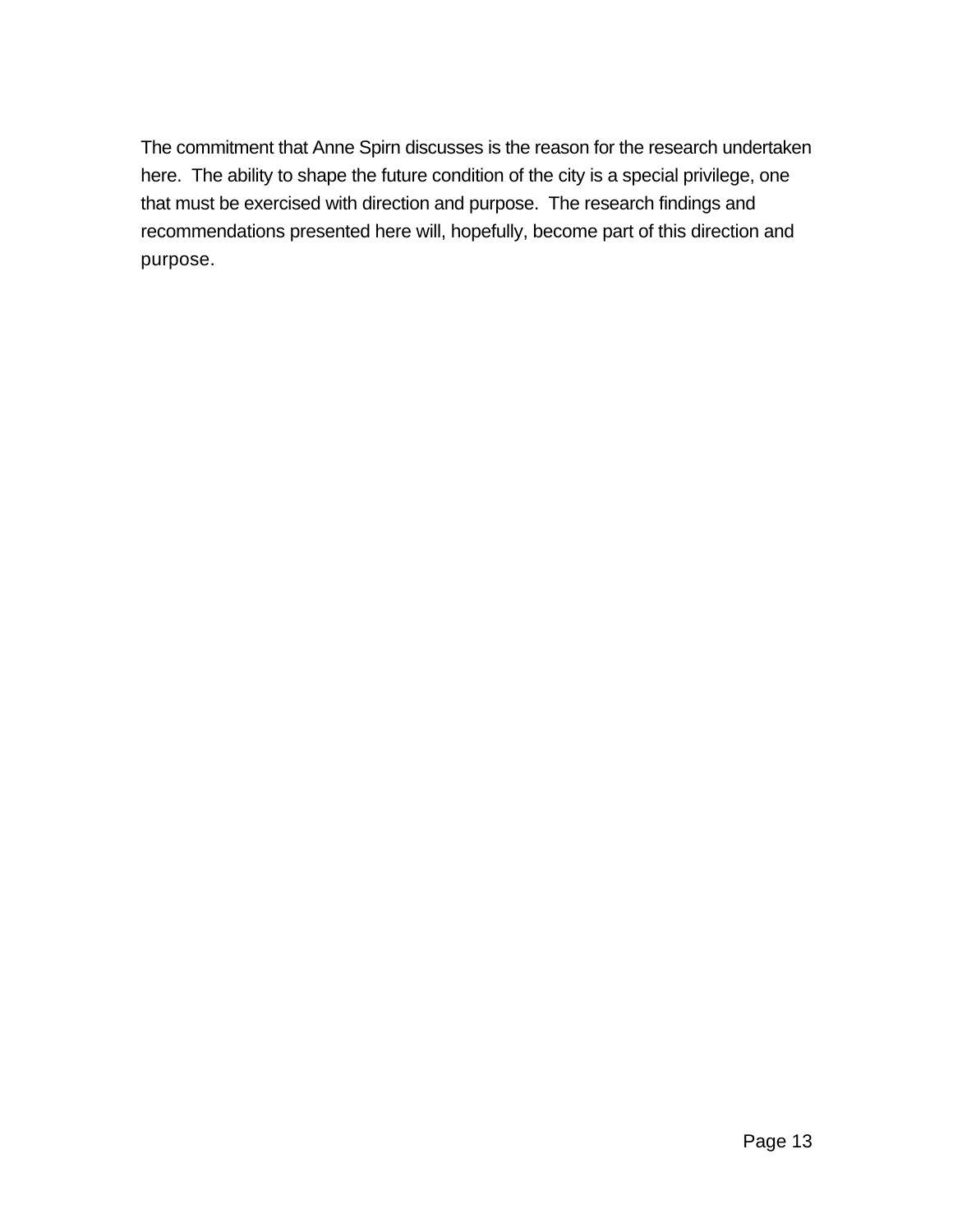# **Conclusions**

The use of trees as an element of the landscape is an important design concept that has been used throughout the world, and continues to shape the aesthetics and function of the streets and roads that connect cities and towns. The concurrent use of these roadways and paths by utility companies as right of ways for their overhead utility lines and cables presents an unfortunate conflict, in which the trees must adapt to the need to supply electric power to homes and businesses. The traditional cultural techniques of tree care have led to the development of street trees which are misshaped, irregular in form, or permanently disfigured, thereby defeating their original design intents. It is intended that through this study, the development of criteria and recommendations for the use of street trees which interface utility lines, will lead to a more effective and aesthetically successful use of trees as a design element along our streets and roads. The development of useful and complete information as a means to shape policy is important, and it is hoped that this study provides this information.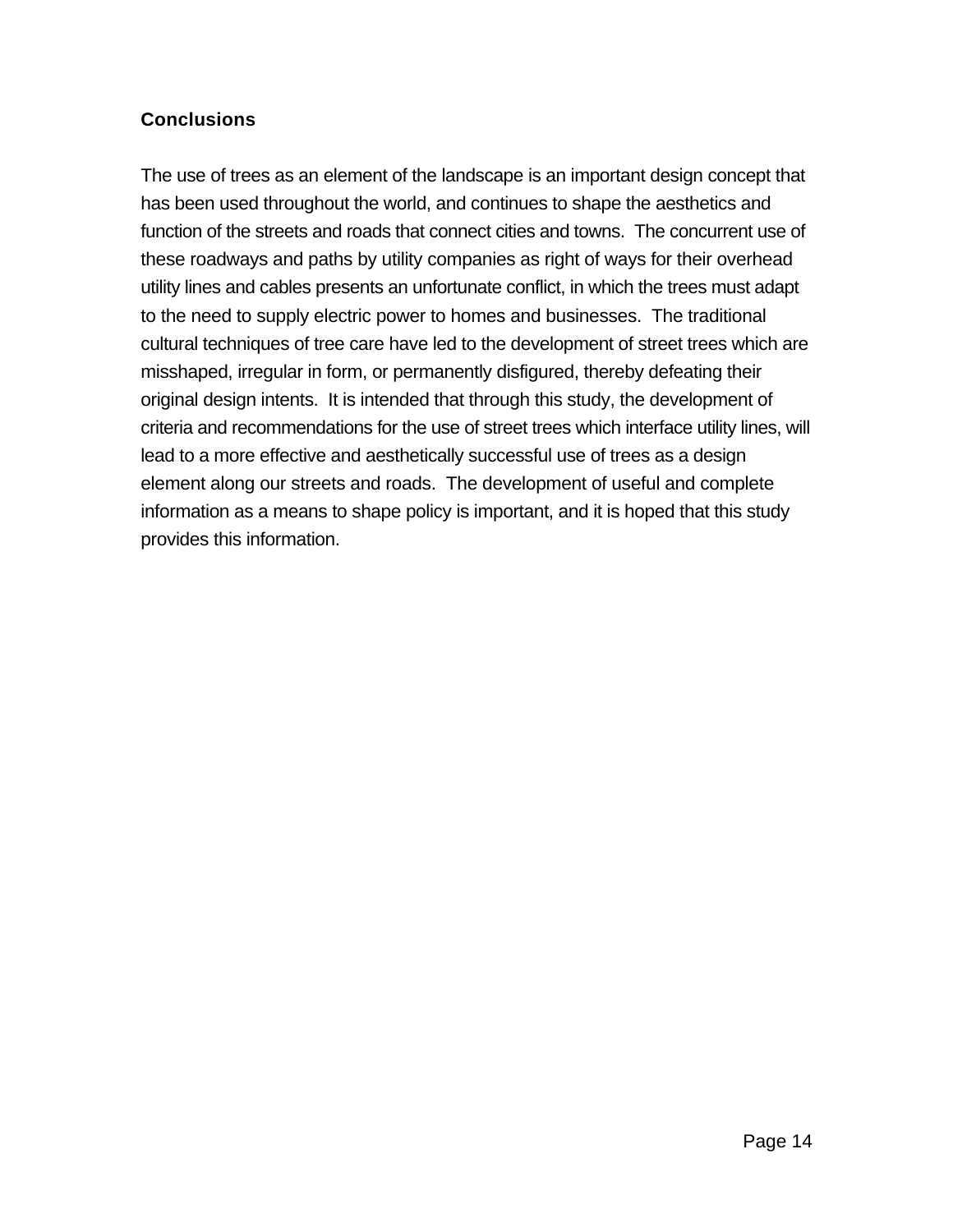# **Chapter Two The State of the Art - Review of Current Street Tree Planting and Maintenance Practice.**

#### **Background**

Street tree planting has traditionally been done by municipal forestry departments, under the direction of the city or town tree warden, following little or no consultation with the utility companies whose wires and cables run over, under or nearby the areas in which the trees are planted. This practice has resulted in street trees presenting severe maintenance problems for the utility and the city or town in future years. The necessity for pruning to eliminate safety hazards is increased, damage to underground and surface infrastructure can occur, and the health and aesthetic qualities of the street tree are likely to be diminished. The cost of a street tree planting program, which does not acknowledge the impact of overhead and underground utilities is great in both a financial and visual sense. The misshaped, unhealthy, or infrastructure damaging tree is likely to become the common street tree in communities which continue to implement traditional street tree planting programs which are more interested in the numbers of trees planted and do not engage in consultation and cooperation with utilities and municipal agencies which can assist in the development of successful street tree planting and management program. A pro-active approach which involves the co-operation of the tree warden, the utilities, citizen groups interested in the health and aesthetics of street trees, other municipal departments, and private property owners can improve the quality of the street tree planting and maintenance program in a community.

The establishment of a urban forestry program that addresses the needs of the municipality, the utilities, and the residents is critical to the health and quality of the street trees and to the visual and aesthetic appearance of the streetscape. Through a process involving all interested parties in the development of a tree planting and maintenance program addressing the needs of the trees, the utilities, the municipalities and the residents, the success of a street tree program can be realized. Kielbasa (1989) suggests that four components make up a successful urban forestry program, and ultimately ensure the health and vigor of the street trees. He states that this success can be developed when (1) an enlightened city is committed to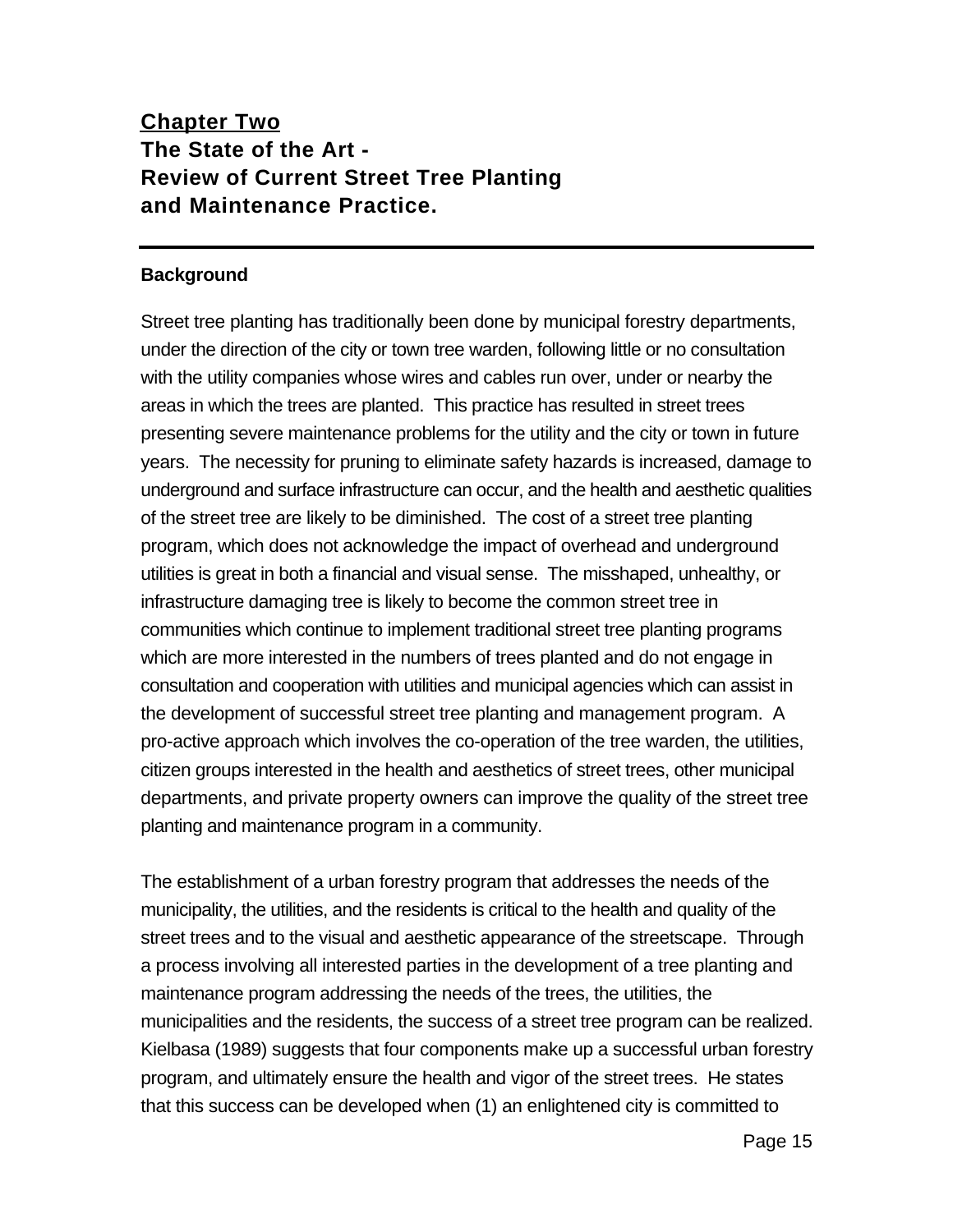urban forestry, (2) has in place a viable ordinance covering multiple aspects of the public/private forest, (3) a thorough inventory of the city trees and (4) a professional advocate such as a tree warden or arborist located in a forestry or tree-oriented division of city government. He suggests that with these components a successful street tree management program can be achieved. Additionally he cites the importance of the public role in an effective program and proposes that "a board representing the public should usually be legally constituted and take responsibility for policy and oversight of a comprehensive community tree program." (Kielbasa, 1989) The creation of such a board, along with increased public awareness of the role of the street trees, and the involvement of utility companies in the management process should ultimately encourage overall cost savings to both the municipality and to the utility companies.

#### **Planting Procedures and Practices**

#### **Direction and mission**

Several cities have developed programs designed to improve the quality of street trees through selection and planting practices benefitting the tree and the landscape at the same time. Cleveland, Ohio is one of the most successful cities to implement a program that attempts to choose the right tree for the right spot. Recent research by James Urban, et al (1989) reports that Cleveland has developed "checklists to help determine where a tree will fit... help prevent conflicts with existing buildings, utilities, driveways, and traffic signals, and allow the city forester to restrict planting to areas where the trees are likely to survive, thus conserving limited maintenance and tree planting budgets." The procedure used in Cleveland attempts to examine the tree on a long term basis, and considers the maintenance and care that the tree will need in the years following the initial planting. The cost of pruning, trimming, and other maintenance to keep the tree free from overhead utility lines and other influences is taken into account before the tree is planted, so that the most appropriate species can be planted. Through careful and appropriate investigation, the criteria for species selection and planting location can be determined and trees which require minimal care can be planted in the appropriate place, and still achieve the intended design or functional intent.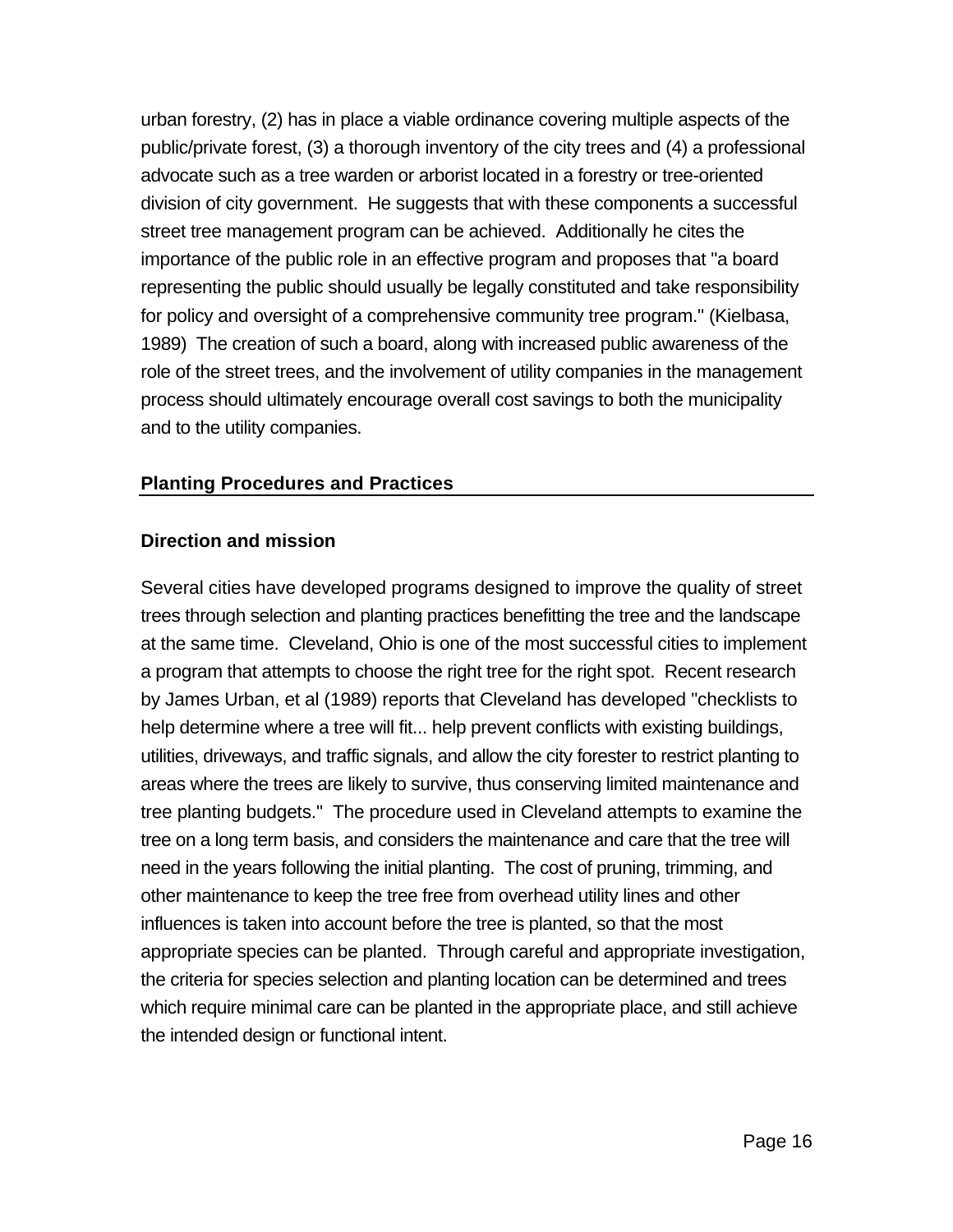The Cleveland standards also require that trees not be planted within fifteen feet of a utility pole, within twenty-five feet of a street light, beneath overhead wires lower than twenty-five feet above the ground, or centered beneath the wires. This common sense approach allows for the development of a street tree inventory that can be maintained cost-effectively as well as adds to the aesthetic and visual quality of the community.

Other communities which have successful tree planting and maintenance programs in place are Milwaukee, Wisconsin, Seattle, Washington, Minneapolis, Minnesota, Cincinnati, Ohio, Highland Park, Illinois, and Austin, Texas. Other communities such as Atlanta, Georgia, San Francisco, California, Dallas and New York City all have non-profit groups in place which act as advocates for street trees and the urban forest, encouraging tree planting efforts which combine municipal, private, and citizen efforts.

## **Research and Responsibilities**

The city forester or tree warden in each community ultimately has the responsibility for street tree selection and planting. In many instances, they are severely limited as to the space available for new tree planting. Often times, only narrow planting strips between the street and the sidewalk are available for the planting of shade or ornamental trees. There may be other restrictions which influence the location for tree plantings, resulting in a predictable street tree planting program, which is dictated by existing conditions rather than being the result of a planned effort. This results in a lessening of the quality of the urban forest, both aesthetically and ecologically. The tree warden must work to reduce the restrictions which he or she must work under, through innovative techniques, improved species selection, and encouraging involvement by those interested in the quality of the street trees in a community.

The tree warden or urban forester must be able to adopt new or revised planting and maintenance techniques in order to effectively manage the street trees under their jurisdiction. Research is currently underway to develop new techniques which will improve street tree health and vigor. Work at the Urban Horticulture Institute at Cornell University has been underway to examine urban street trees found around the country. One area of research, dealing with the soil requirements of street and urban trees has been undertaken. (Goldstein, et al 1991) Results of the soil needs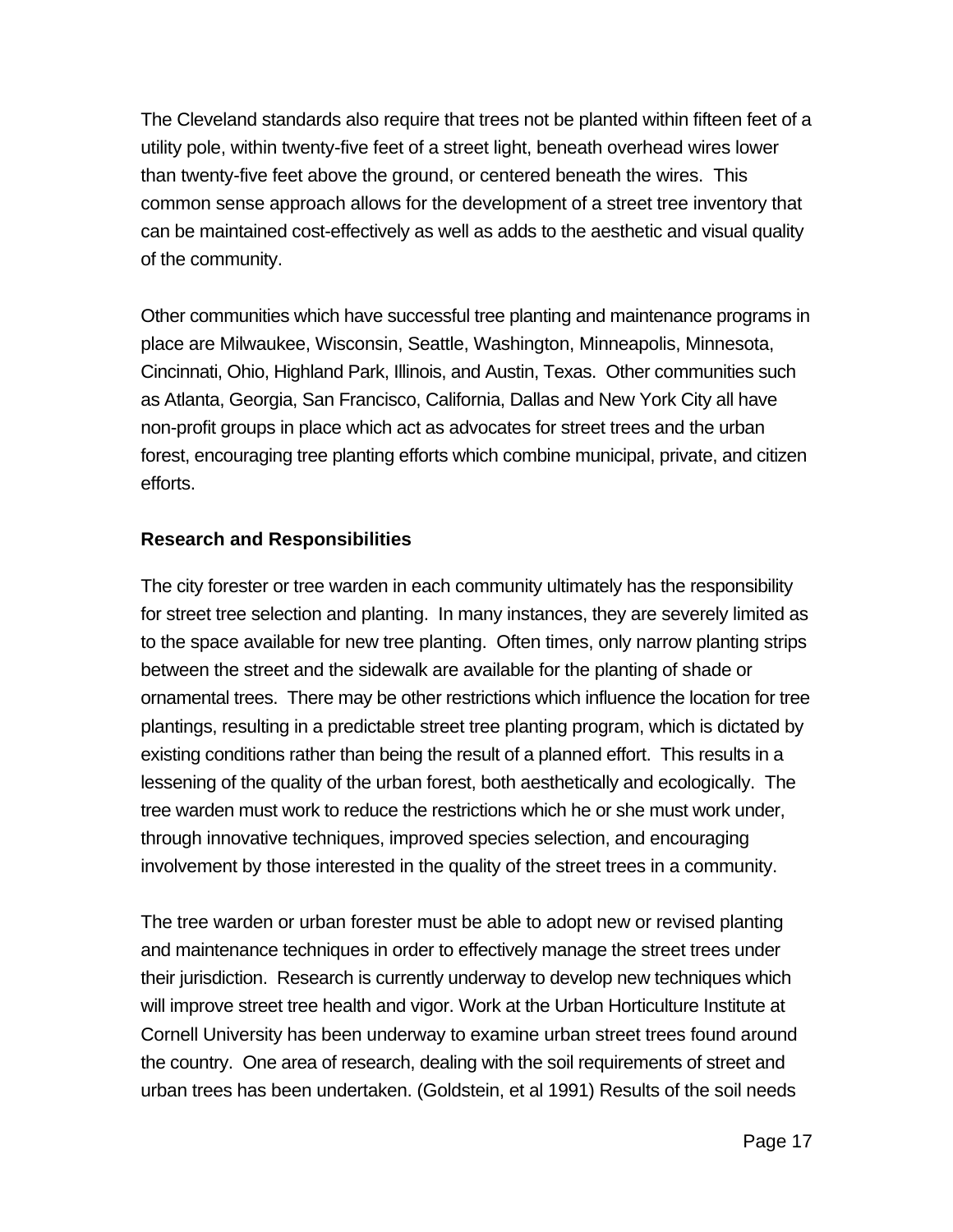study can be outlined by the following diagram. (FIGURE 8) (Moll and Urban,1989).

> FIGURE 8 - Soil requirements of street and urban trees. *Source Goldstein et al 1991.*

Results of one important study, determined the minimums for adequate soil volumes could be calculated based on calculations of crown projection, crown density and pan evaporation, thereby assisting in the development of specifications for soil quality and quantity for new plantings. The researchers calculated that a tree with a 20-foot canopy diameter and an average canopy density would use approximately 30 gallons of water a day in Ithaca, New York and therefore a total of more that 300 cubic feet of soil would be needed to support this tree through a 10 day rain-free period. This is important since it will allow for the application of this soil volume technique to actual design situations, including accurately estimating the required soil volume for a tree. Developing the ability to design from a horticulturally based position, rather than just relying merely on aesthetics, will allow for the ability to revise planting strategies which incorporate this new understanding of soils and tree growth. Recognition of the way in which a tree grows will result in more informed design decisions by landscape architects and others. Results from studies such as this must be used by the tree wardens to continually advance in street tree care and improvement.

Another example of improved cultural and planting technique can be seen in the work of Evans, et.al, (1990) whereby findings suggest improvements to physical infrastructure near street trees and encourage improved design and planting techniques to improve the likelihood of street tree survival. The following illustrations (FIGURE 9,10) show the researchers recommendations for improvements to paving and the physical environment near the street tree.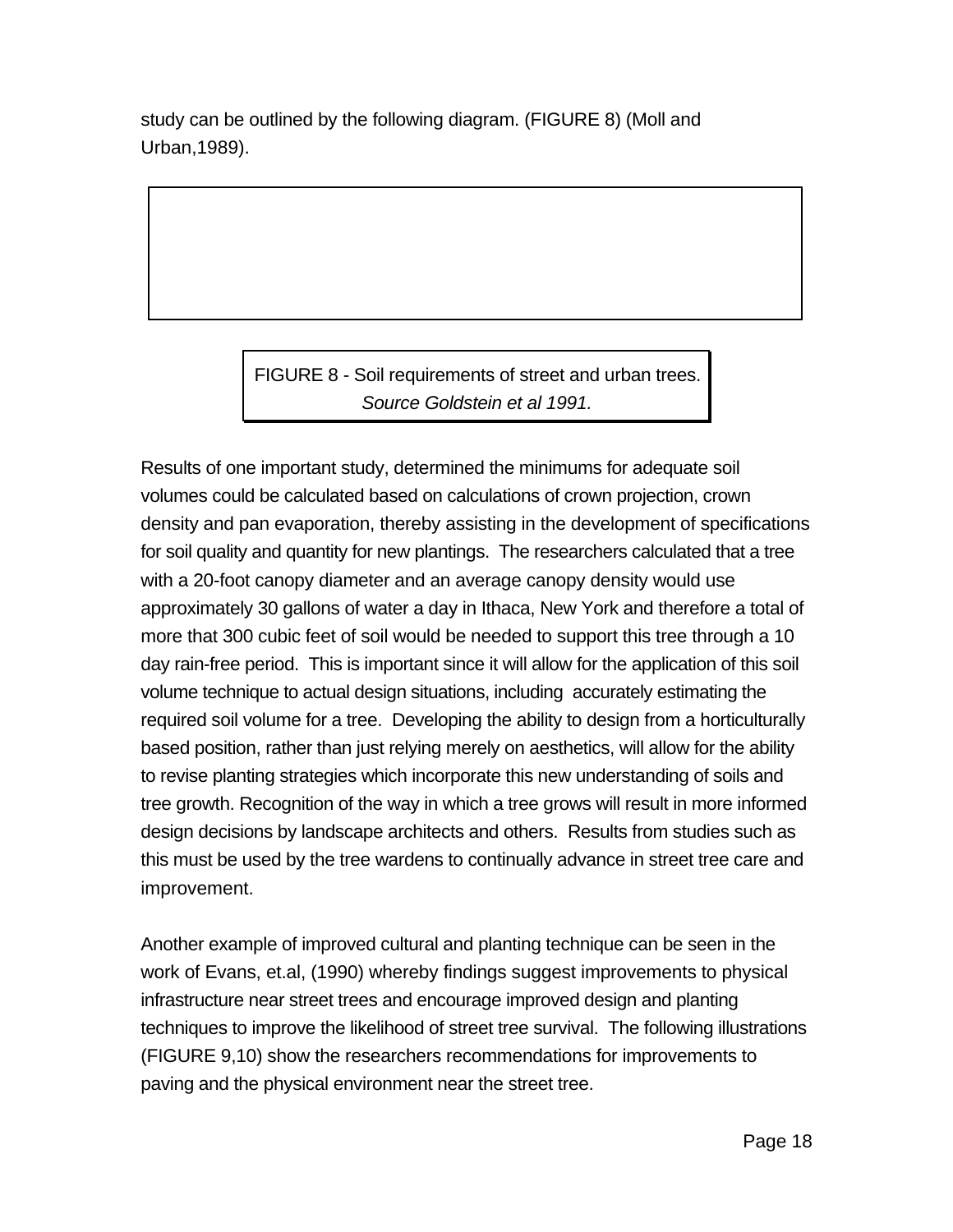

FIGURE 9 - Recommendations for sidewalk construction. *Source Evans et al, 1990.*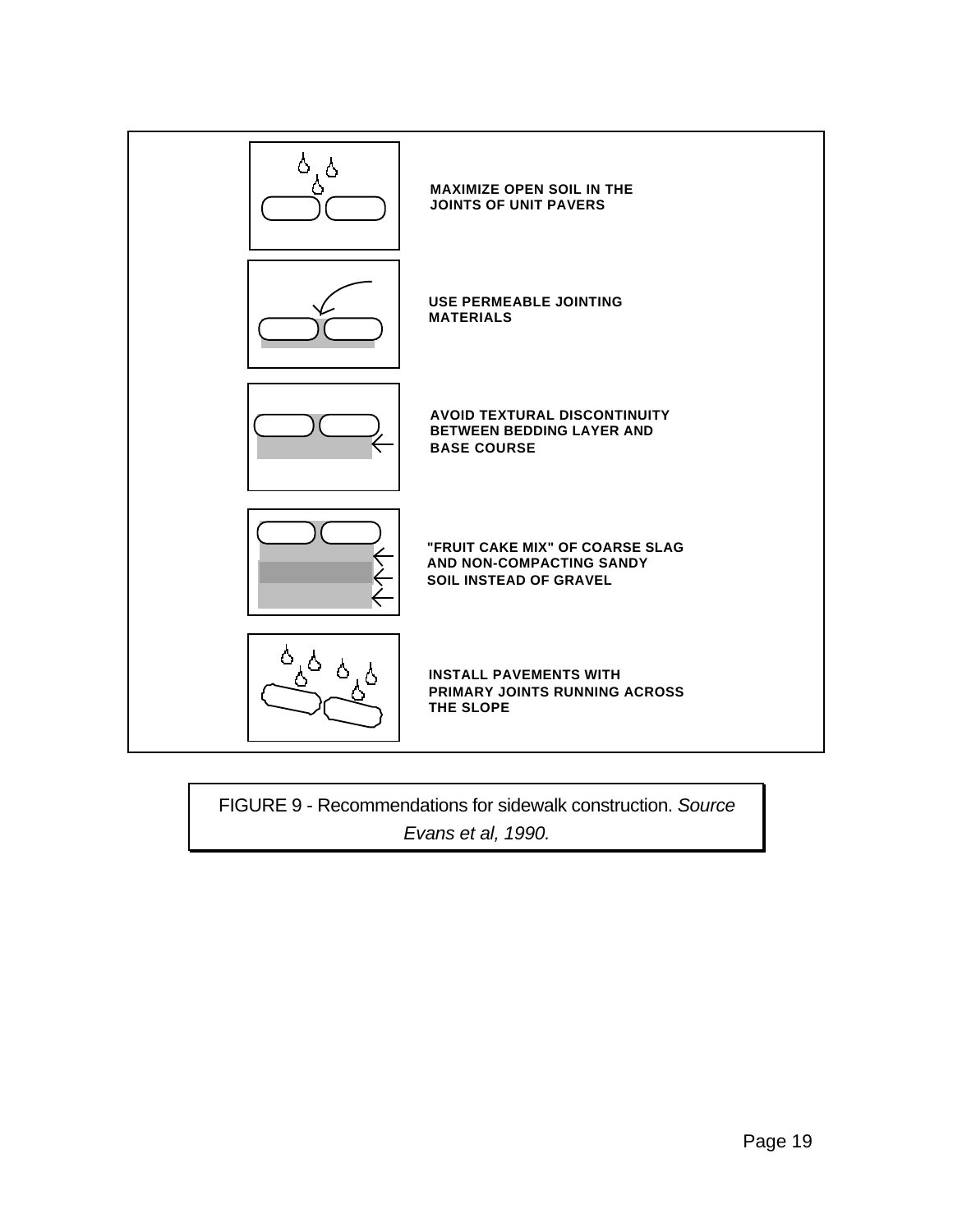

**FIGURE 10 -** Evans, et al. recommendations for tree planting. *Source Evans et al, 1990.*

Findings of research by Pittenger and Stamen (1990) suggest improvements in the treatment of soils around street trees and trees growing in the urban environment. The importance of maintaining adequate soil moisture around street trees is demonstrated providing the basis for changes to the way urban street trees are managed. The tree wardens and urban foresters must review their cultural and planting practices regularly, so as to update their programs to utilize the state of the art methods for planting and maintenance.

The need for additional research and development of innovative techniques for street tree planting and maintenance has been proposed by landscape architects, arborists, and scientists and review of current practices must be constantly undertaken. Urban, Arnold, and Hightshoe et al (1989) have outlined the importance of research as a tool to improve the quality of the street tree and the urban forest. Their recommendations include improvements to the technical expertise which is available to the tree wardens, foresters, and landscape architects, so that the quality of the trees can be maintained through sound species selection, planting methods and cultural practices.

Moll and Urban (1989) comment that "today almost none of these (planting specifications) recommendations are correct" (Moll and Urban, 1989) and that traditional planting specifications as documented in landscape journals, books and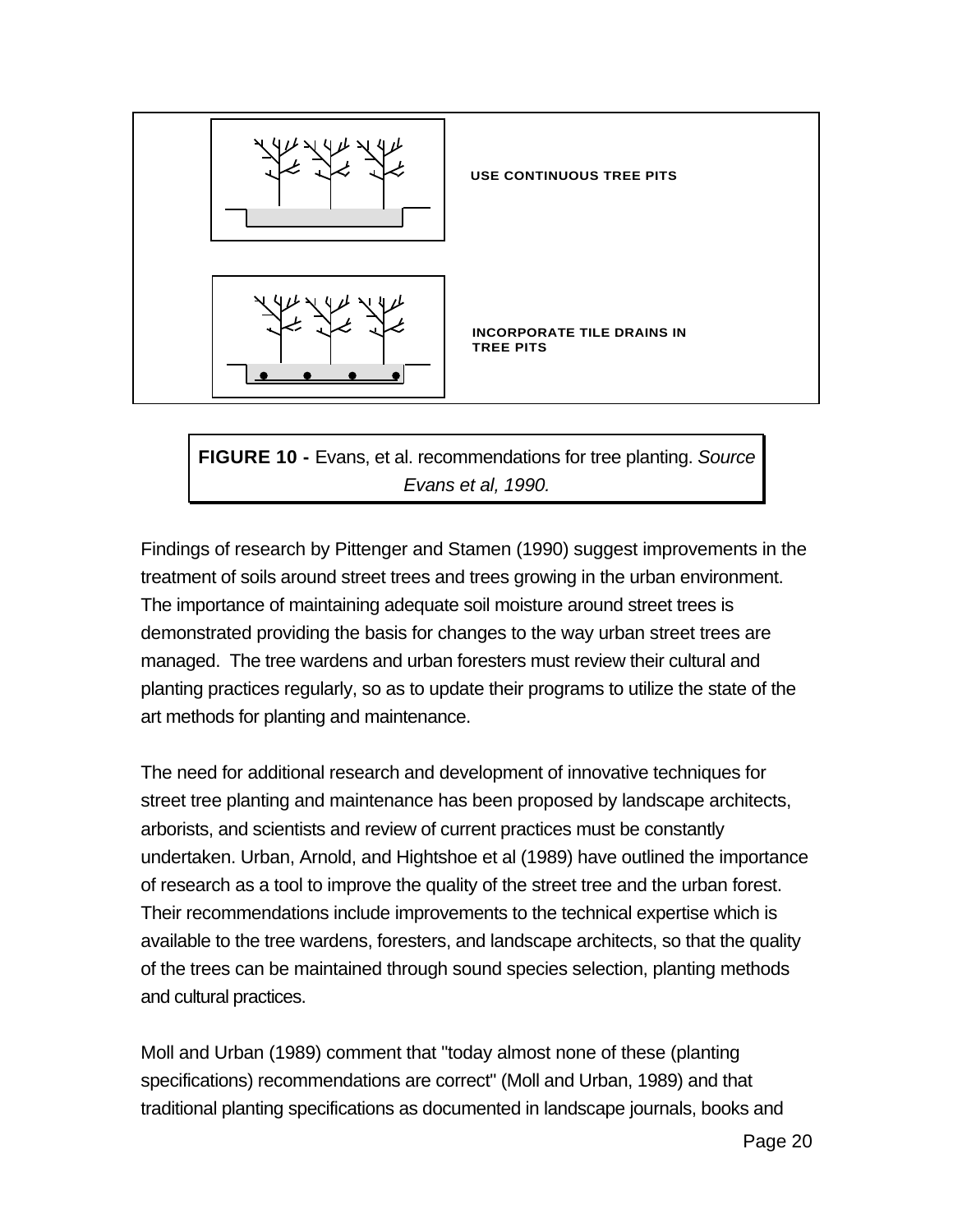nursery catalogs are in need of research and revision. The following construction detail (FIGURE 11) is suggested by Moll and Urban (1989) as one of their recommendations for developing a better tree-planting specification.

> FIGURE 11 - Moll and Urban's planting detail for urban street trees. *Source Moll and Urban, 1989.*

# **Design considerations**

Arnold (1980) focuses on the use of trees as elements of urban design and presents numerous ideas and recommendations for their use in shaping the urban environment. Focusing on physical and abstract design principles, Arnold attempts to define the role of the tree in the urban environment, and closely examines the impact of street trees on the aesthetic make-up of the city. More specifically he presents concepts which develop the role of the tree as shaping spaces in the urban environment. Through examination of the geometry of the spaces, Urban shows how the tree can be effectively used as a design tool and an important landscape element. He develops themes which reflect on the street trees used to define space. The following diagrams (FIGURES 12,13) illustrate two of the design concepts that Arnold (1980) proposes. Comparison of the spatial effects created by the use of street trees is shown in FIGURE 12, while FIGURE 13 demonstrates how height plays a role in the effectiveness of the street tree as a design element.

> FIGURE 12 - The use of trees to create space. *Source Arnold, 1980.*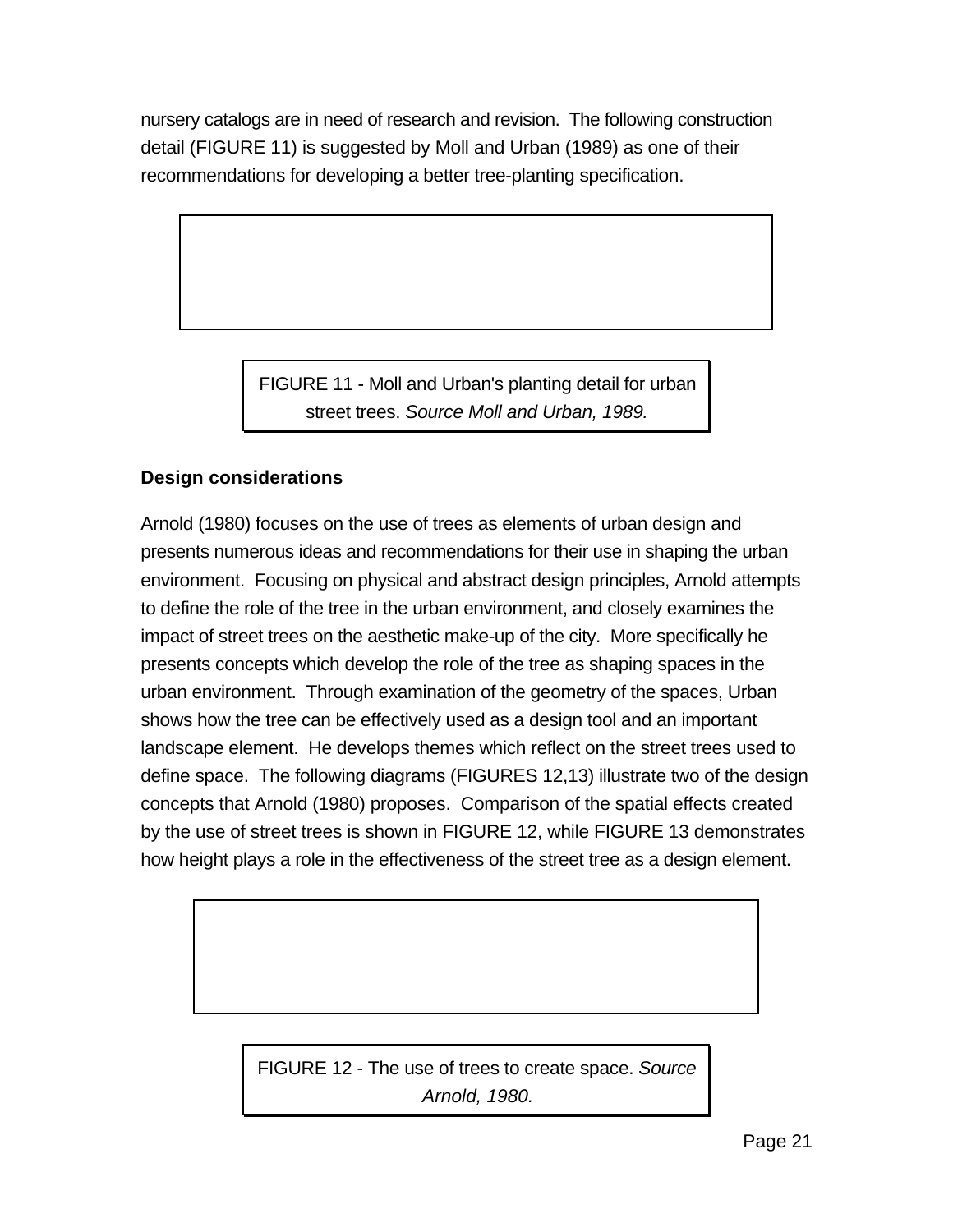FIGURE 13 - Trees and relation to height in the streetscape. *Source Arnold, 1980.*

Arnold (1980) proposes that "the largest and most important principle of urban design is spatial order" and "the most important function of trees is to define, reinforce, or create spaces...". (Arnold, 1980) The tree is used to define horizontal space by creating walls, and the vertical space is defined by the canopies. The physical design principles which Arnold suggests that street trees can reinforce are coherence, organization, enforcement of geometric patterns, and create transitions, define scale, and manipulate light and shadow.

Miller (1988) suggests that "as elements of design and aesthetics in the landscape, trees and other vegetation should be established following a specific plan that considers the principles of design." (Miller, 1988) He further proposes that "plantings on boulevards and streets should follow the principles of design constrained by the economics of management" The growth needs of the plant must also be considered in developing design and planting schemes. This concept begins to direct the focus for the use of street trees as a design element in the more urbanized setting. Miller also has outlined the critical role of selecting the proper species to be planted in a particular situation. Shown below (FIGURE 14) is Miller's Species Selection Model outlines a process for selecting tree species to be used in urban streetscape situations. (Miller1988)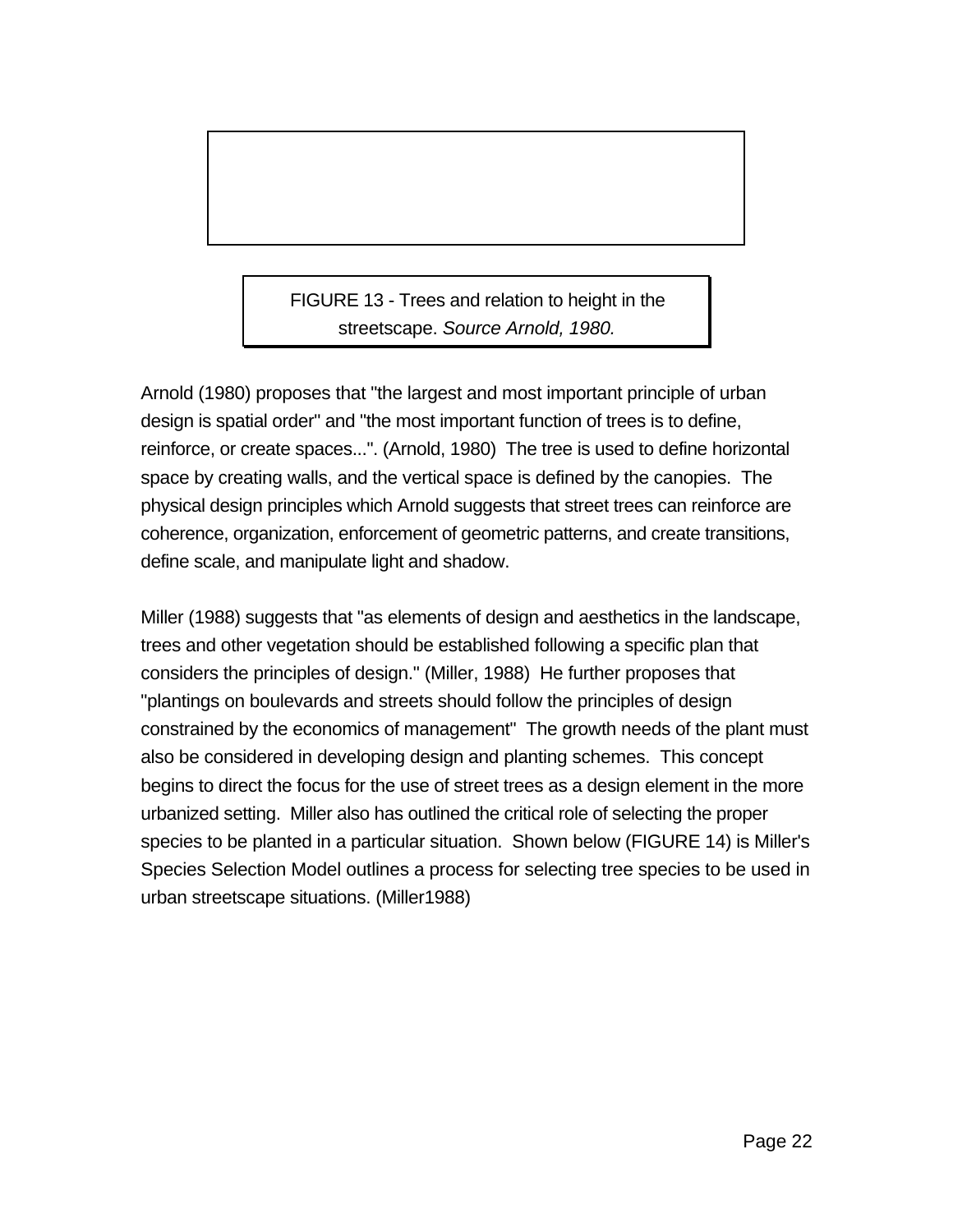

# **SPECIES SELECTION MODEL**

FIGURE 14 - Species Selection Model. *Source Miller, 1988.*

The role of the street tree in urban design is outlined in the research of Schroeder (1989) who presents an examination of the implications of utility arboriculture on the perceived visual quality of street trees and cites numerous examples of studies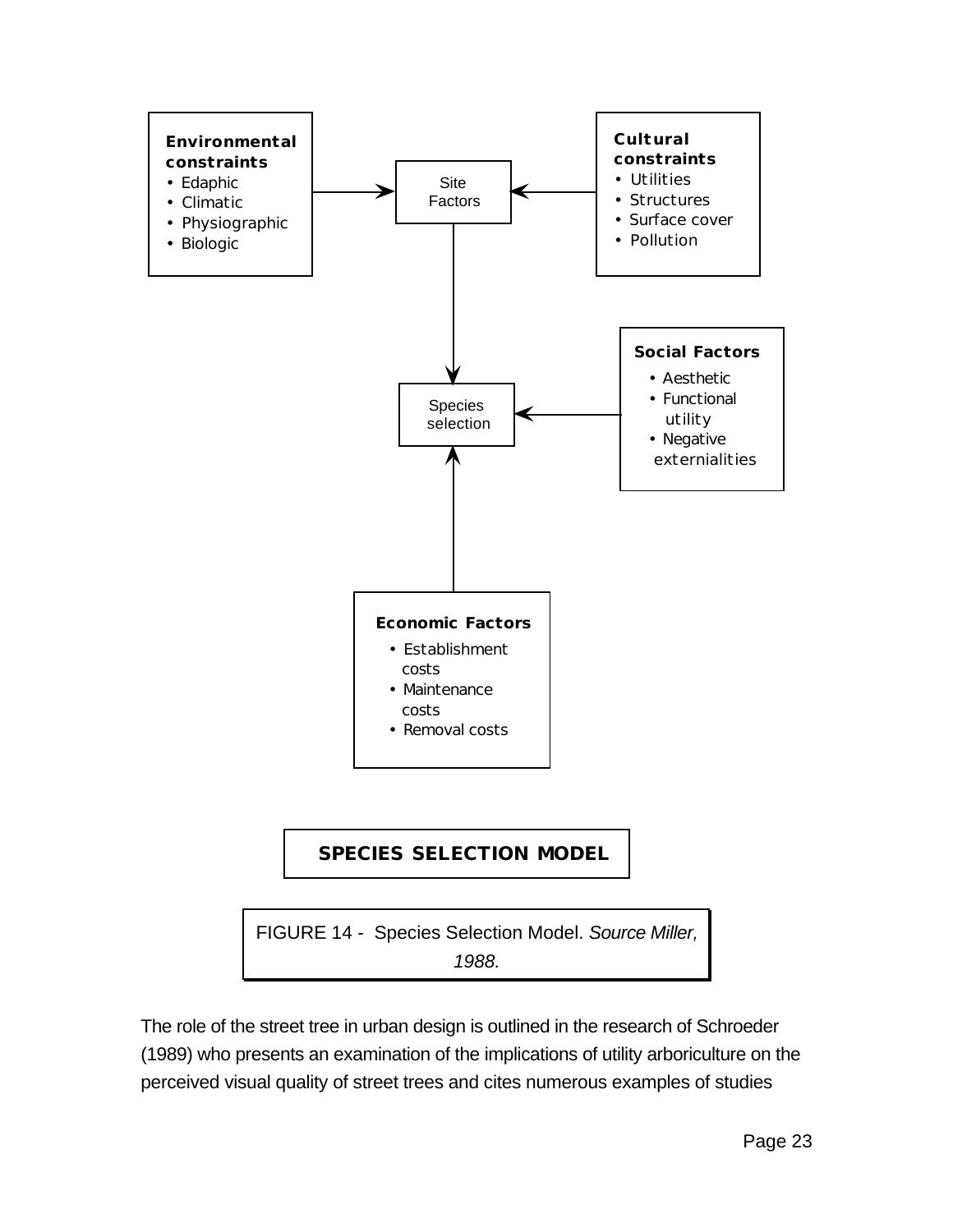related to individual responses to vegetative growth in cities. Schroeder presents findings which indicate that street trees were the strongest positive influence on the street scenes that were examined. Demonstrating that environments with natural features such as trees are preferred to scenes lacking vegetation. Schroeder examines the implications of utility arboriculture on the visual quality of the street scene, and reflects on the implications to the overall aesthetic and design success of the streetscape. He recommends the use of trees which provide as much shade as possible, consistent with the requirements of line clearance.

Urban, et al reflects upon the use of the tree as a design component of the urban environment and encourages the incorporation of other design and scientific profession into the process of improving street trees and the urban forest. Urban (1989) further examines the role of landscape architects in the life of urban trees and describes in detail the importance of developing methods which can be implemented during the design phase that will allow for trees to be planted in manners that will encourage their survival. Urban suggests that the landscape architect is only a small player in the life of a tree, but the role is an important one, requiring improved technical expertise and comments that "urban environmental conditions have changed significantly and we must re-examine all of our standards".(Urban 1989) He reflects that the "profession is currently using the same details developed for planting trees in the suburban landscape or the great estates of a generation ago".(Urban, 1989)

In Europe there are innovative methods being employed to ensure the health of the urban street trees. According to Lueck (1989), there are several cities which have taken steps to ensure the quality of the street tree. In Zurich, for example, planting beds that extend into the street permit the planting of large-canopy trees along streets that were once considered too narrow for larger trees. According to Lueck, in Bern, Switzerland, "an average of \$3,500 is spent for each tree planted in the downtown area, most of which goes to removal of existing soil, installation of perforated drainpipe, and erection of barriers and/or plantings to prevent compaction of soil in the root zone of the new tree." (Lueck,1989). The incorporation of perforated, flexible drainpipe during planting occurs in nearly every new planting throughout Europe, and appears to be greatly impacting the quality of the new plantings. Findings by Lueck state that, "excavation of trees planted ten years ago with this system show extensive root development all along the pipes." (Lucek,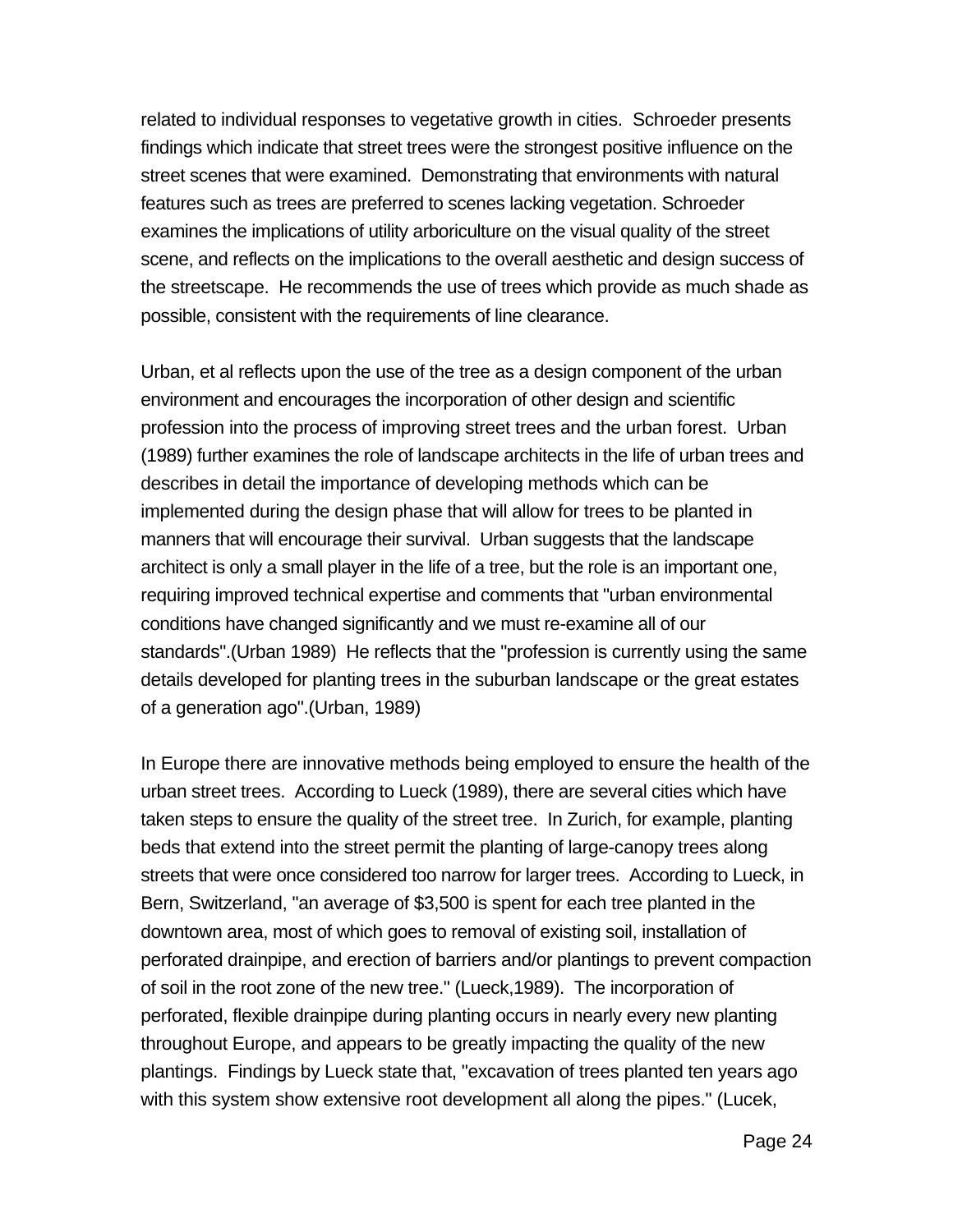1989) An specification drawing used by the Bern Parks Department, which employs a system of U-shaped pipes, the bottoms of which lie about a meter below the surface is shown below. (FIGURE 15)

> FIGURE 15 - Street tree planting detail used in Bern, Switzerland. *Source Lucek, 1989.*

Urban et al (1989) states there are examples of cities using innovative design standards to improve the visual and ecological quality of street trees. Urban cites Portland, Oregon as a city which has used effective design standards to develop ten-foot wide median and buffer strips in redesigning roadways throughout the city. Portland's code requirements also require private investment in the streetscape plantings in the community. The urban forester is encouraged to become a forest planner rather than a supervisor of planting, facilitating the implementation of methods which encourage private sector commitment. This type of pro-active urban forestry is important to the success of street trees as an element of good urban design

# **Ecological Considerations**

An important role of the street tree which must be acknowledged and strengthened, is its contribution to the "urban forest ecosystem" as defined by Grey and Deneke (1978), which includes all the ecological components of the city. According to Rowntree (1989) "without making too fine a point, the urban forest ecosystem can be apprehended and described -in spite of its heavy dose of anthropogenesisusing conventional ecological principles, and we (urban foresters) should not shy away from using them." (Rowntree,1989) He further proposes that incorporation of these ecological principles and ideas is paramount if the urban forester, landscape architect, or street tree manager is to be successful in ensuring the survivability of the urban forest. "As urban forestry is practiced today, the virtue of the ecological approach is more in using it to raise the right questions, to guide long-term planning,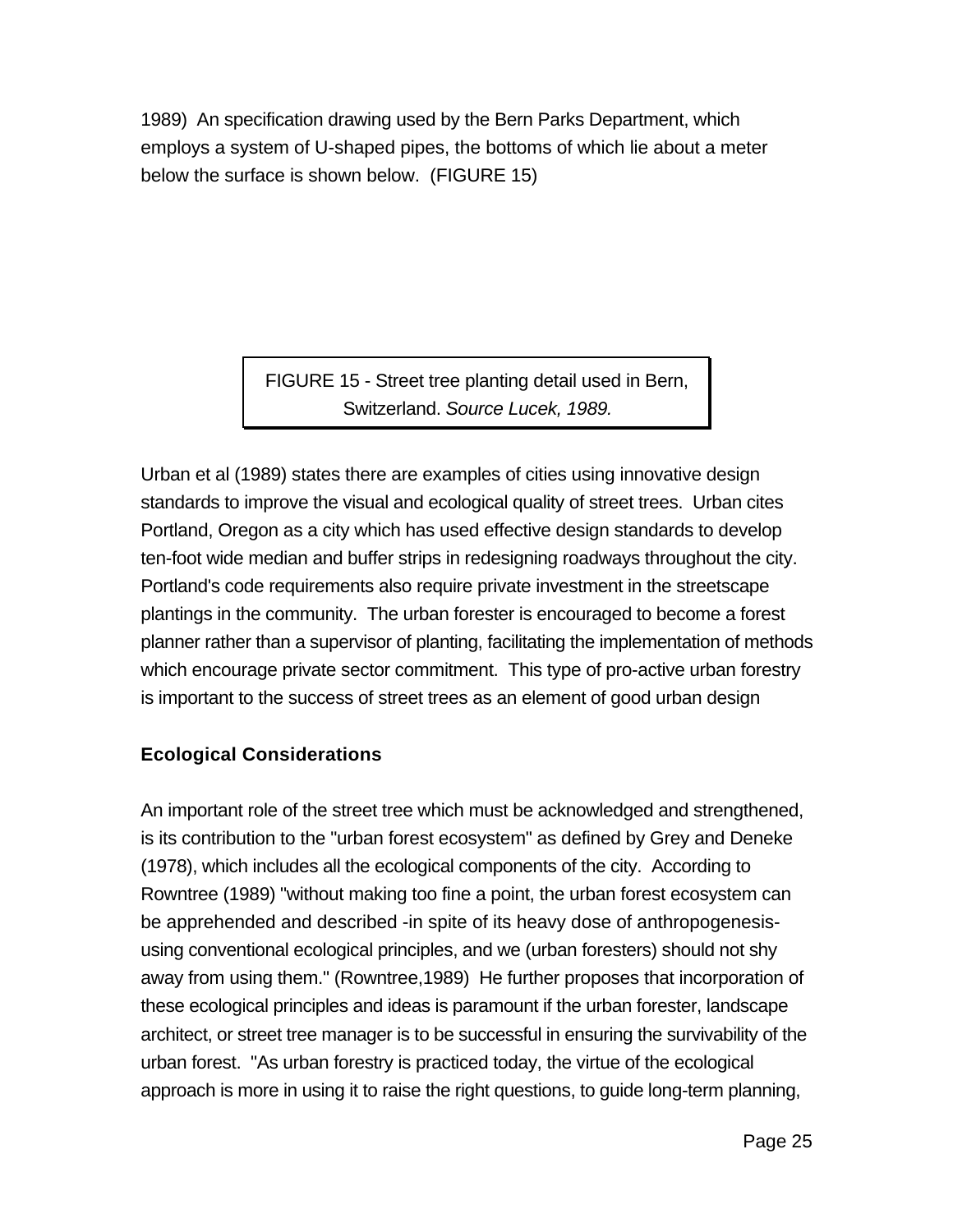and to educate the public, than in using it to daily manage the trees." (Rowntree, 1989) It is important to consider applying the ecological principles to everyday practice in order to more fully address the importance of the city street tree. Rowntree suggests several ways for this to occur, including improving the way the structure and function of the urban forest is presented to the public, coupling of the urban forest ecosystem to adjacent ecosystems, and coupling the ecosystem to distant ecosystems. In these ways there will be the start of a method for quantifying the structure of the urban forest. It is critical to the success of the urban street tree that an ecological approach be mandated for the planning, planting, and care of our street trees.

Rowntree further explains that "since the late 1970's work in urban forest ecology has grown adequately to provide a sound base for our conception and application of the forest ecosystem, if only we were to put the parts together." (Rowntree, 1989) He proposes that there is currently an adequate foundation for scientists, designers, and practitioners to capitalize on the ecological approach to understanding and maintaining urban forest, which will allow for design decisions, planting procedures, maintenance practices, and management programs to increase the health and vigor of the urban ecosystem.

Others have examined the urban ecosystem and have developed methods and proposed changes that would allow for a more important acknowledgement of the role of the urban forest in the global ecosystem in which every city is contained. Moll (1989) comments about these efforts to focus on the importance of the urban forest ecosystem, and reflects on the work of the most influential of the ecological planners. "Innovative urban land planners and designers such as Ian McHarg, Michael Hough, and J. T. Lyle have seen a challenge in integrating the natural landscape as part of the design process, using existing natural conditions in a positive way. They suggest that urban designs that short-circuit a natural cycle or reduce diversity are negative elements. Working with the natural systems creates a solid foundation for building an ecological landscape, a landscape that fits the physical environment and is able not only to survive, but to thrive." (Moll, 1989) It is following these guidelines that the management of street trees must follow, so a to ensure the sustainablity of the urban forest ecosystem. The management of the streetscape must follow these principles if the health and vigor of the urban landscape is to be successful, and decisions regarding street trees must recognize this responsibility.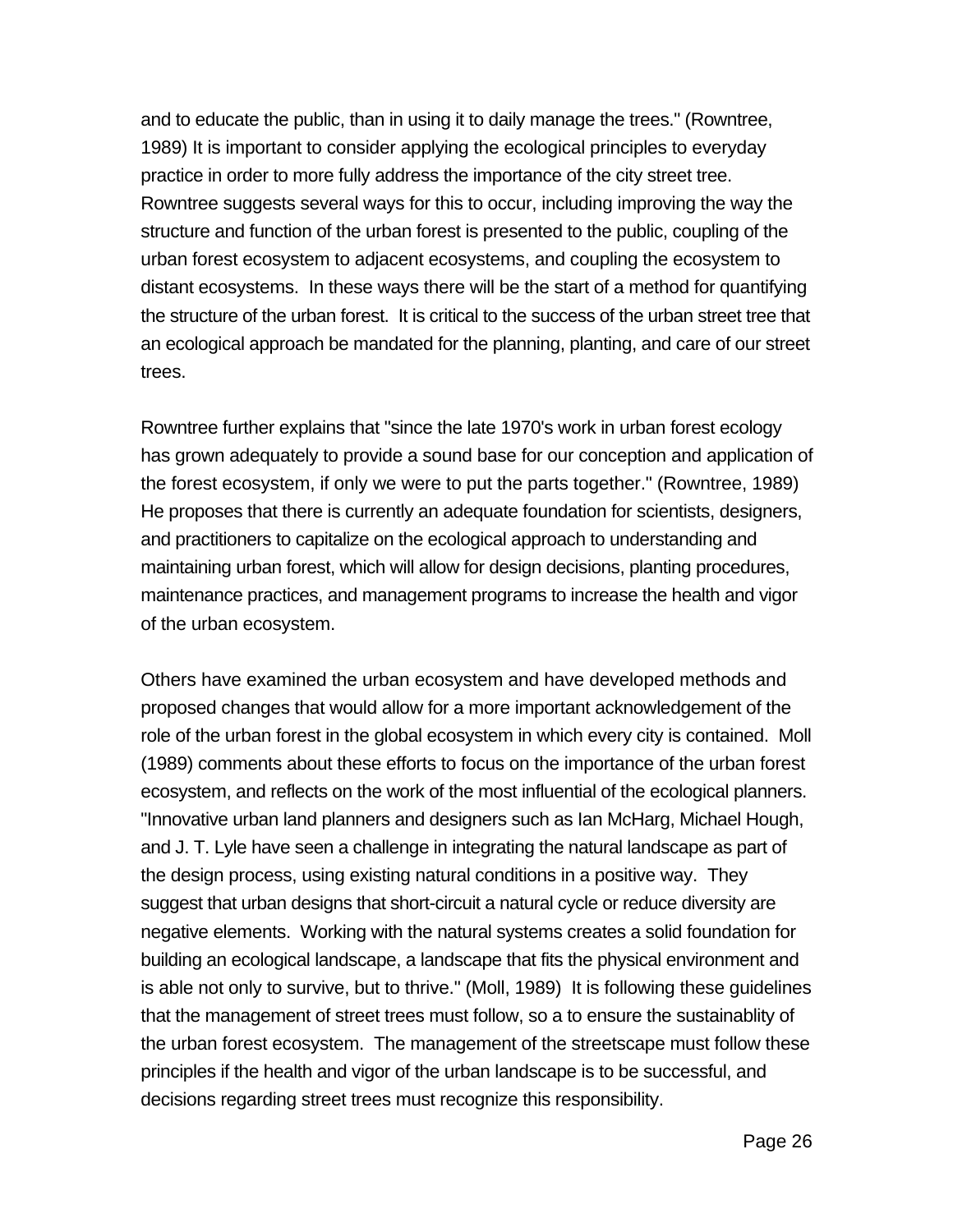# **Budgeting and implementation**

Kielbaso, et al (1988) have shown that the cost of municipal shade tree management in the United States is estimated at approximately \$425 million annually. The research done by Kielbaso, et al have shown that the mean per capita cost of \$1.48 for tree care compares to \$1.63 in 1974 and \$2.19 in 1980. They conclude that "it is a fact today that during budget preparation many cities view tree care as a nonessential activity...and under the economic restrictions placed on cities, it becomes more and more difficult to appropriate monies among departments." (Kielbaso,1988) A summary of their findings is shown in the following diagram. (FIGURE 16)

> FIGURE 16 - Municipal tree care budgets. *Source Kilebaso,1988.*

Grey and Deneke (1978) have outlined the basic financing of street tree planting and maintenance programs, and conclude that " most municipal forestry programs are financed through general funds on the basis of a budget request made by the tree commission or the department under which the program operates." (Grey and Deneke, 1978) In addition to this type of typical budget request for financing, they cite capital funding, property assessment, block or street assessment, permit methods, and community and individual involvement as additional funding sources and methods. This funding strategy is confirmed by Kielbaso, et al whose research has concluded that, the general fund provided 89% (weighted mean) of total tree care budget, in the communities that they surveyed. Further research indicates that an average of 61% of the total tree care budget of municipalities is devoted to street trees (Kielbaso, 1988). FIGURE 17, below presents the results of Kielbaso, et al's research on the sources of tree care funds.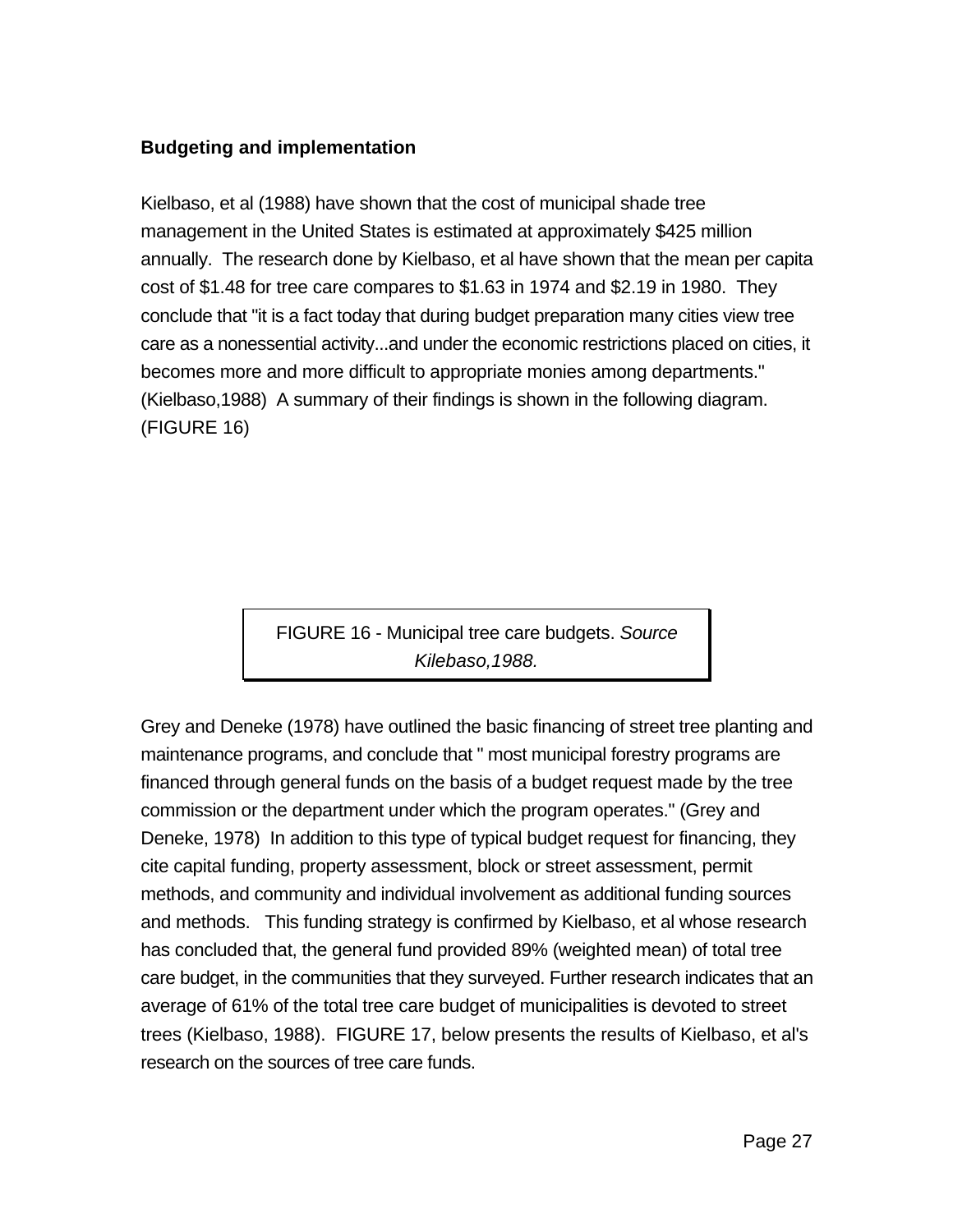FIGURE 17 - Municipal tree care budgets. *Source Kielbaso,1988.*

It has been proposed that an "appropriate funding target is the national average of  $$10.62$  per street tree per year (median =  $$8.04$ ) or  $$2.60$  per capita." (Kielbaso, 1988) The establishment of a tree inventory program in each community "is the most effective and efficient way to determine what work needs to be done, what funding levels are adequate, and when the work must be done." (Kielbaso, 1988) The use of an accurate inventory will "provide convincing cases for budget appropriations" according to Kielbaso, et al's findings. (Kielbaso, 1988)

According to Miller (1988) "establishment of a street tree includes not only the cost of purchasing and planting, but must also include survival for a given establishment period...and an appropriate establishment period such as five years should be used to evaluate planting success." (Miller, 1988) He further suggests that "tree condition and growth rate as they influence tree value should also be considered."

Moll and Urban (1989) recommend that new methods be employed during the construction phase of a new roadway to ensure successful street tree establishment. The integration of tree planting with roadway construction is an idea that they propose will result in long-range benefits to the communities which develop this type of approach to street tree planting. They present an example of an integrated construction, developed by Bob Skiera, City Forester of Milwaukee, which includes "the cost of making space for trees" (Moll and Urban,1989), which is illustrated in FIGURE 18. As can be seen in the chart, 2 cents of each dollar spent on roadway construction should be aimed at new tree planting. This figure, as compared to the other elements of the construction project is minimal, yet the potential benefit is enormous. Moll and Urban suggest that this type of integrated approach to street tree planting can be successful, both economically and aesthetically.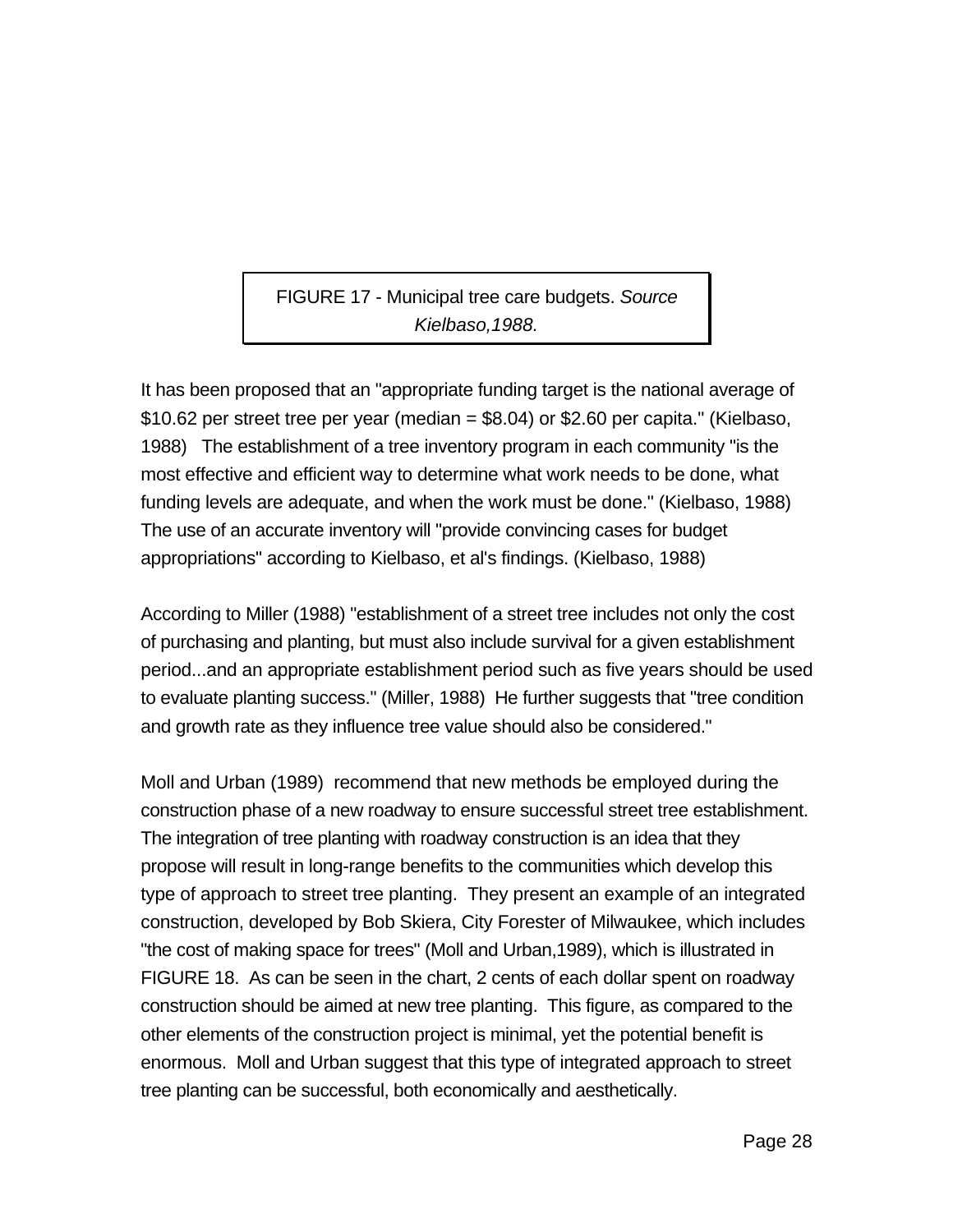FIGURE 18 - Integrated street tree planting plan. *Source Moll and Urban, 1989.*

Miller (1988) has shown that, although it is expensive to plant new trees along municipal streets, the cost of planing is gained back through an increased net value of the tree population, raising property values resulting in enhanced real estate tax revenues. Using a computerized street tree management simulation that computed net tree values over a forty year period, Miller has shown that full stocking of the street trees produced the highest net value street tree population. The following diagram illustrates the Miller's findings. (FIGURE #19)

> FIGURE 19 - Analysis of street tree stocking values. *Source Miller, 1988.*

The involvement of the community, civic and private sources of funding are methods which must be considered to augment municipal budgeting for street tree planting programs. Citizen involvement must be encouraged, and participation in programs such as Tree City U.S.A, Global ReLeaf, and other such programs will allow for a more broad base to draw upon additonal or potential funding of programs to improve the quality of street trees around the country.

## **Maintenance Procedures**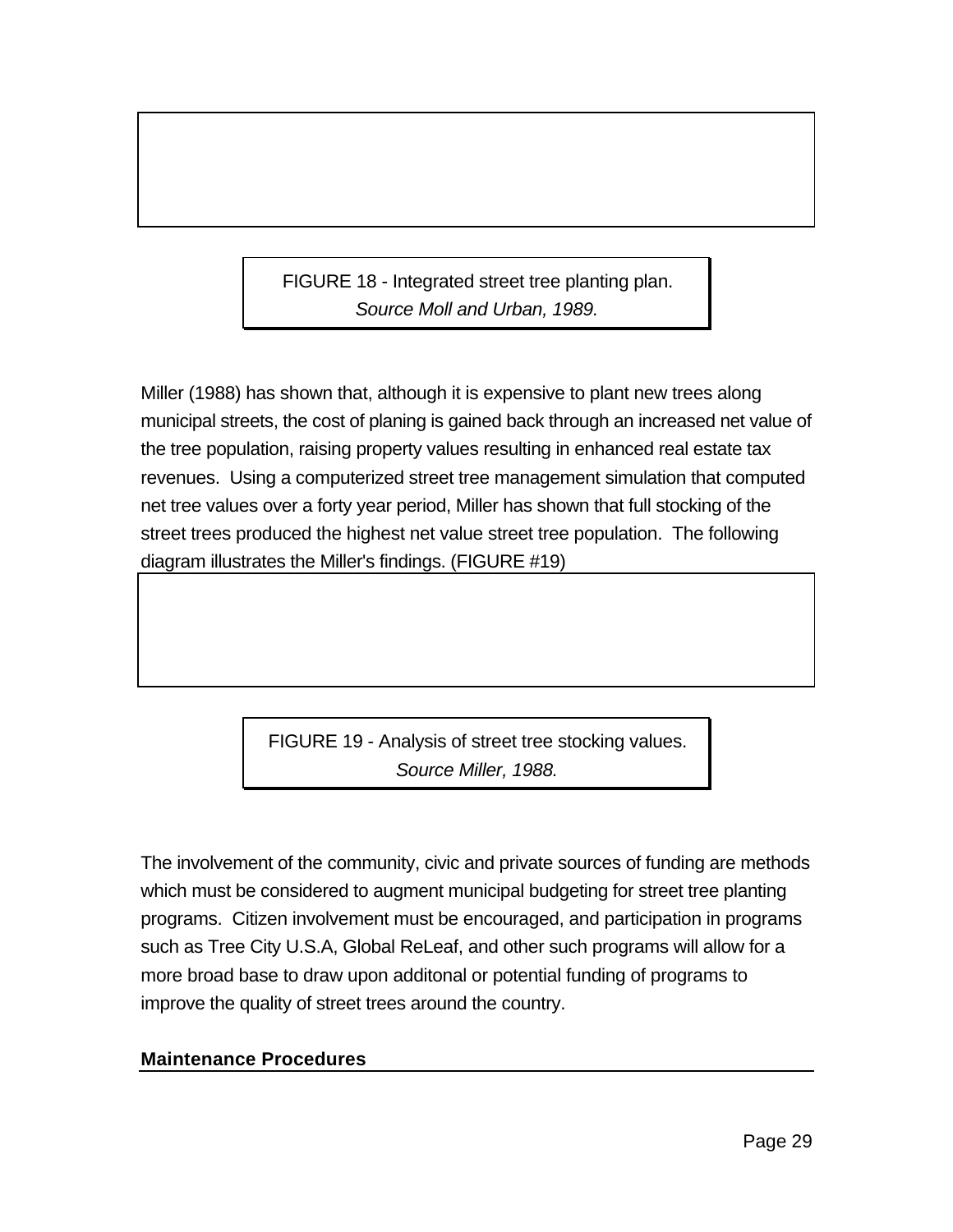## **Trends and Practice**

The maintenance and care of street trees has primarily been the responsibility of two entities. The municipality, usually under the direction of the tree warden attempts to maintain street trees so as to eliminate hazards, encourage healthy growth, and to develop trees that achieve aesthetic and functional success. The utility arborist is concerned with ensuring that adequate clearance between the tree branches and the overhead utility lines be maintained, as well as being concerned that tree roots do not cause problems with below ground equipment and delivery systems.

The amount of care to the trees that has been provided by each of these groups varies from city to city, but in many instances the only ongoing maintenance of public trees is done by the utility companies. The reduction in maintenance budgets that municipalities have allocated toward street tree care has resulted in many cities and towns relaying on the services provided by the utility. This has resulted in programs which are primarily concerned with seeing that line clearance be ensured, and little or no preventive cultural practices be included or little concern shown to the aesthetic quality of the street trees.

Studies (Kielbaso, 1989) concludes that the average municipality spends \$2.60 per capita for tree care and of that figure aver 60 percent is spent on street trees. Of that amount it has been further estimated that 30 percent of the budget is used for trimming, 28 percent for removal and 14 percent for planting. These figures show the present average of conditions in the United States, and reflect the present direction that municipal tree care is moving. Keilsbaso suggests that it would be desirable to allocate 40 percent of the funding for trimming, 14 percent for removal, and 10 percent for planting. This would demonstrate the importance of how a preventive trimming program could aid in the development of an urban forest that requires fewer removals, thereby reducing the need for fewer replacements and allowing for that funding to be more effectively utilized.

Reduced funding for municipal tree care by most communities in recent years, has increased the need to efficiently manage the maintenance of the urban forest and requires that the financing of these programs be effective as possible. The reduction in money allocated for tree care has resulted in the reduction in many forestry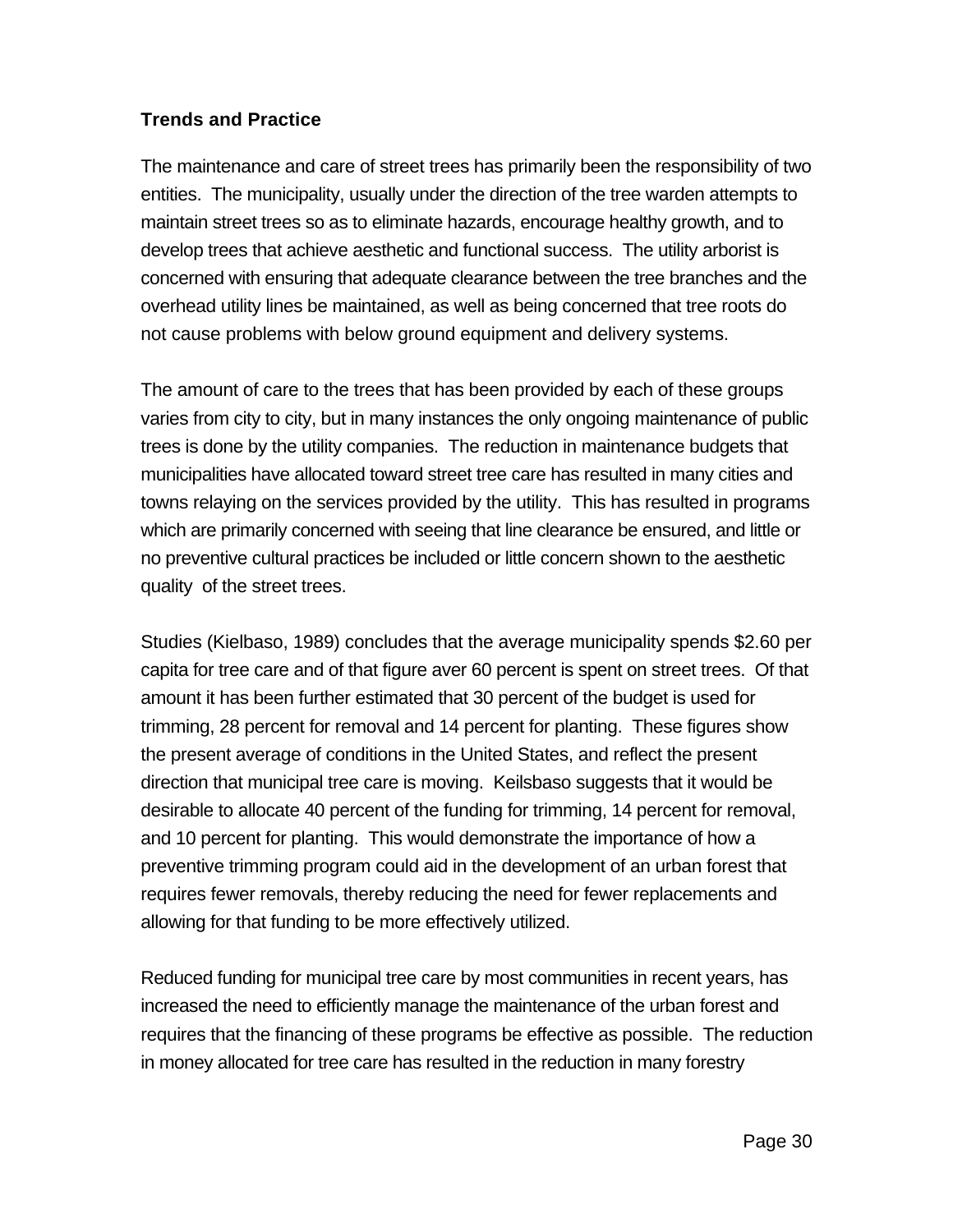departments, the elimination of maintenance programs, and a drastic cut in the number of new trees planted along municipal streets.

# **Local Practice**

Western Massachusetts Electric Company's current schedule calls for the street trees in Springfield, Longmeadow, and Agawam, Massachusetts to be trimmed every four years to prevent growth into the overhead utility lines. This schedule is the result of a consultant study, which determined that this timetable would result in the most economical approach to the maintenance of the trees in these communities. Each street mile of overhead lines are reviewed every two years and spot pruning occurs in areas which excess growth has occurred and threatens to interfere with the wire. This method assures the utility that most of the lines are regularly serviced and street tree maintenance pruning occurs on a regular basis. John Morell (1988) recommends that an increase in the trimming cycle used by utility arborists will reduce the number of larger branches which must be removed from nearby the lines, thus reducing the cost and aesthetic impact of pruning operations.

The following table (FIGURE 20) examines the expenditures of Western Massachusetts Electric/Northeast Utilities in each of the three communities researched. Each town is identified and the total number of miles of streets which contain street trees are shown for each town. The average cost per mile for the most recent trimming cycle is identified, as well as the approximate total cost for the trimming cycle in each town, assuming all street miles were serviced. The final column in the table give the approximate budget for each town, as provided by the tree warden. Note the amount of expenditure by Western Massachusetts Electric/Northeast Utilities in each community as compared to the annual forestry budget.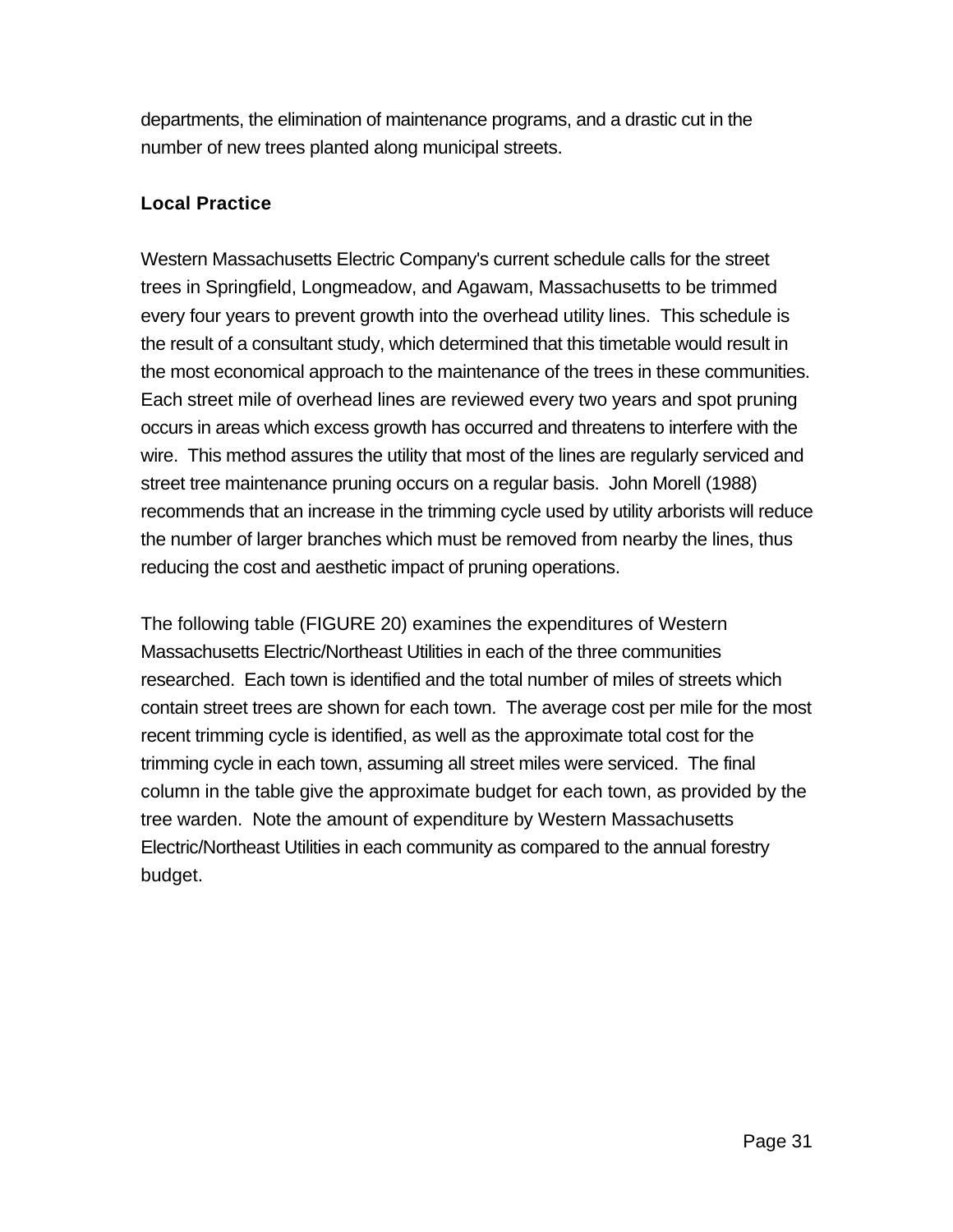| Municipality   | <b>Street Miles</b><br>with Trees and<br><b>Utilities</b> | Avg. Cost per Mile<br>most recent trim<br>cycle | Total Cost to trim all<br>streets with utility lines | 1991 Municipal<br><b>Forestry Budget</b> |
|----------------|-----------------------------------------------------------|-------------------------------------------------|------------------------------------------------------|------------------------------------------|
| Springfield    | 309                                                       | \$2,794.00                                      | \$863,346.00                                         | \$463,000.00                             |
| Longmeado<br>w | 62                                                        | \$1,295.00                                      | \$80,290.00                                          | \$119,444.00                             |
| Agawam         | 109                                                       | \$1,702.00                                      | \$185,518.00                                         | \$24,000.00                              |

FIGURE 20 - Expenditures by Northeast Utilities for street tree trimming to maintain safety clearance.

Assuming that the utility expenditure be averaged over four years due to the trimming cycle, and not take into consideration any trimming in the interim years, the following annual cost to Western Massachusetts Electric/Northeast Utilities for street tree trimming in the communities is compared to the annual municipal budgets. This is illustrated in FIGURE 21, shown below.

| Municipality | Average yearly cost to NU for<br>street tree trimming | 1991 Municipal<br><b>Forestry Budget</b> |
|--------------|-------------------------------------------------------|------------------------------------------|
| Springfield  | \$215,835.50                                          | \$463,000.00                             |
| Longmeadow   | \$20,072.50                                           | \$119,444.00                             |
| Agawam       | \$46,379.50                                           | \$24,000.00                              |

FIGURE 21 - Cost of tree trimming by NU as compared to annual municipal forestry budgets.

#### **Conflicts with utilities and infrastructure**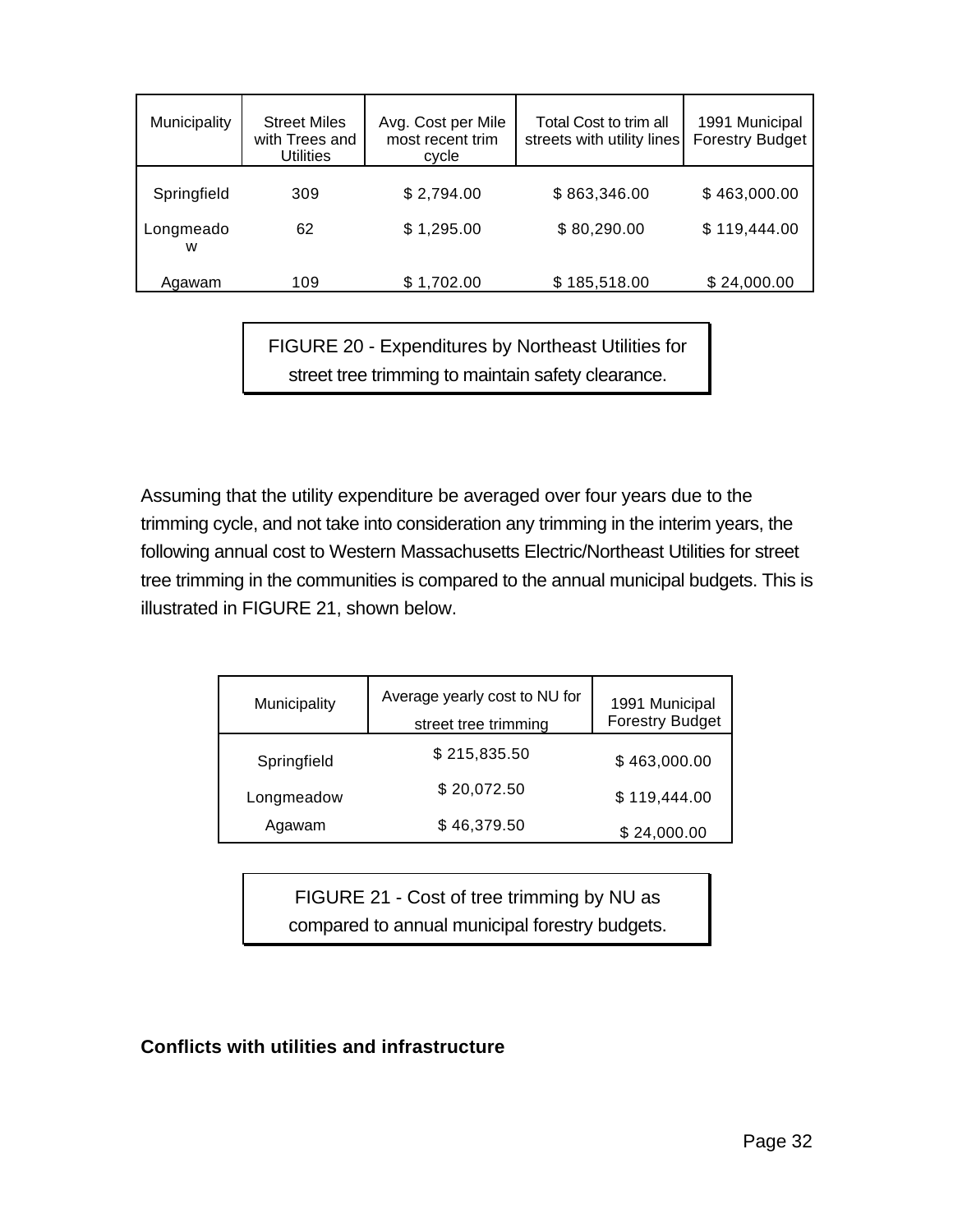The intent of utility arboriculture practice is to provide adequate clearance between the overhead utility lines and the trees planted underneath them, as well as to provide that damage to the underground facilities from tree roots not occur. These missions present challenges to the utility arborist, who must follow strict guidelines so as to ensure protection of the public from electrical hazard which trees contacting utility lines present. The practice of trimming tree growth away from the overhead lines is an ongoing maintenance procedure and must be completed regularly for safe clearance to be obtained. The following figure shows an example of the minimum clearance distances which are required by Northeast Utilities. (FIGURE 22)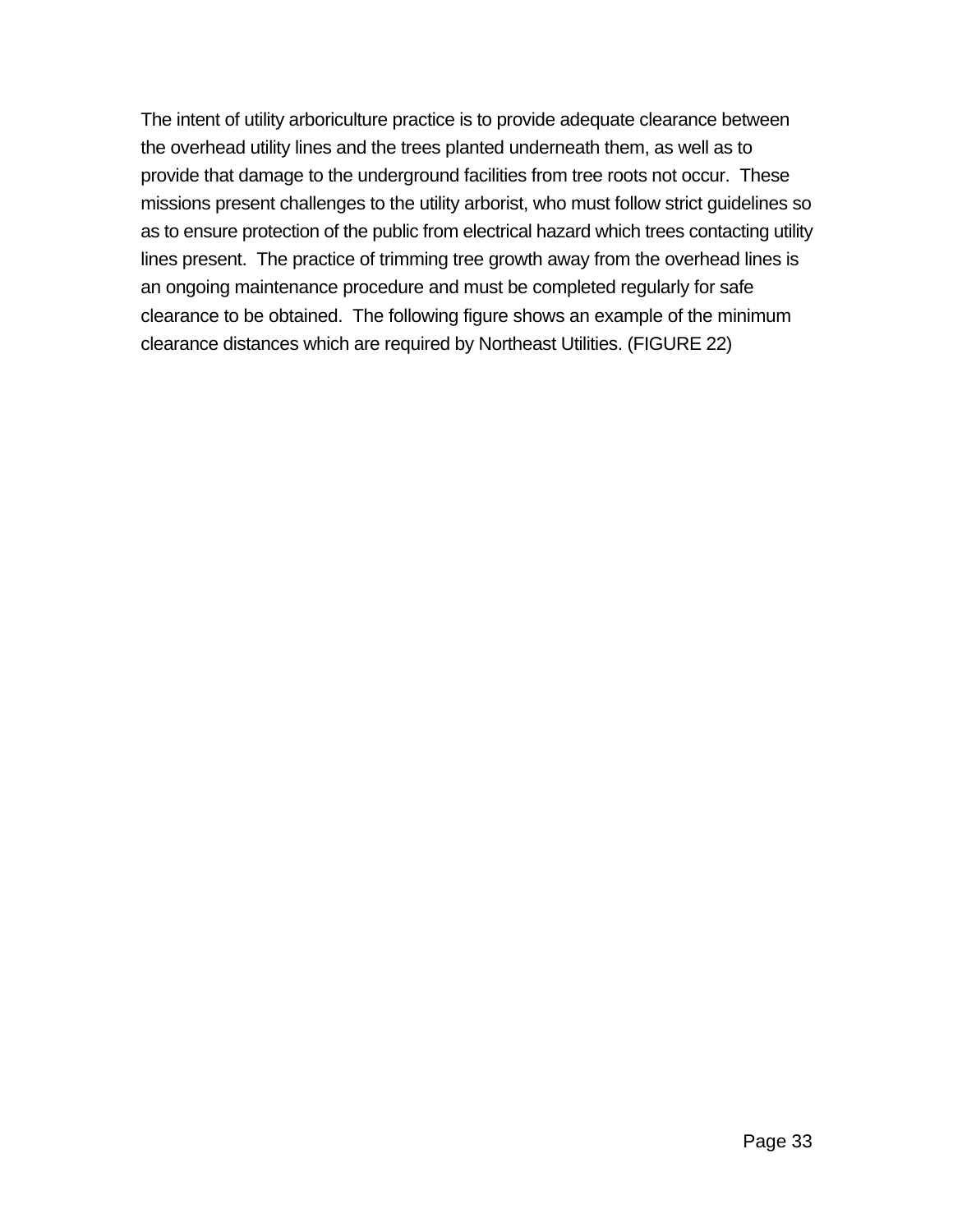

FIGURE 22 - Clearance distances from electric lines as required by Northeast Utilities.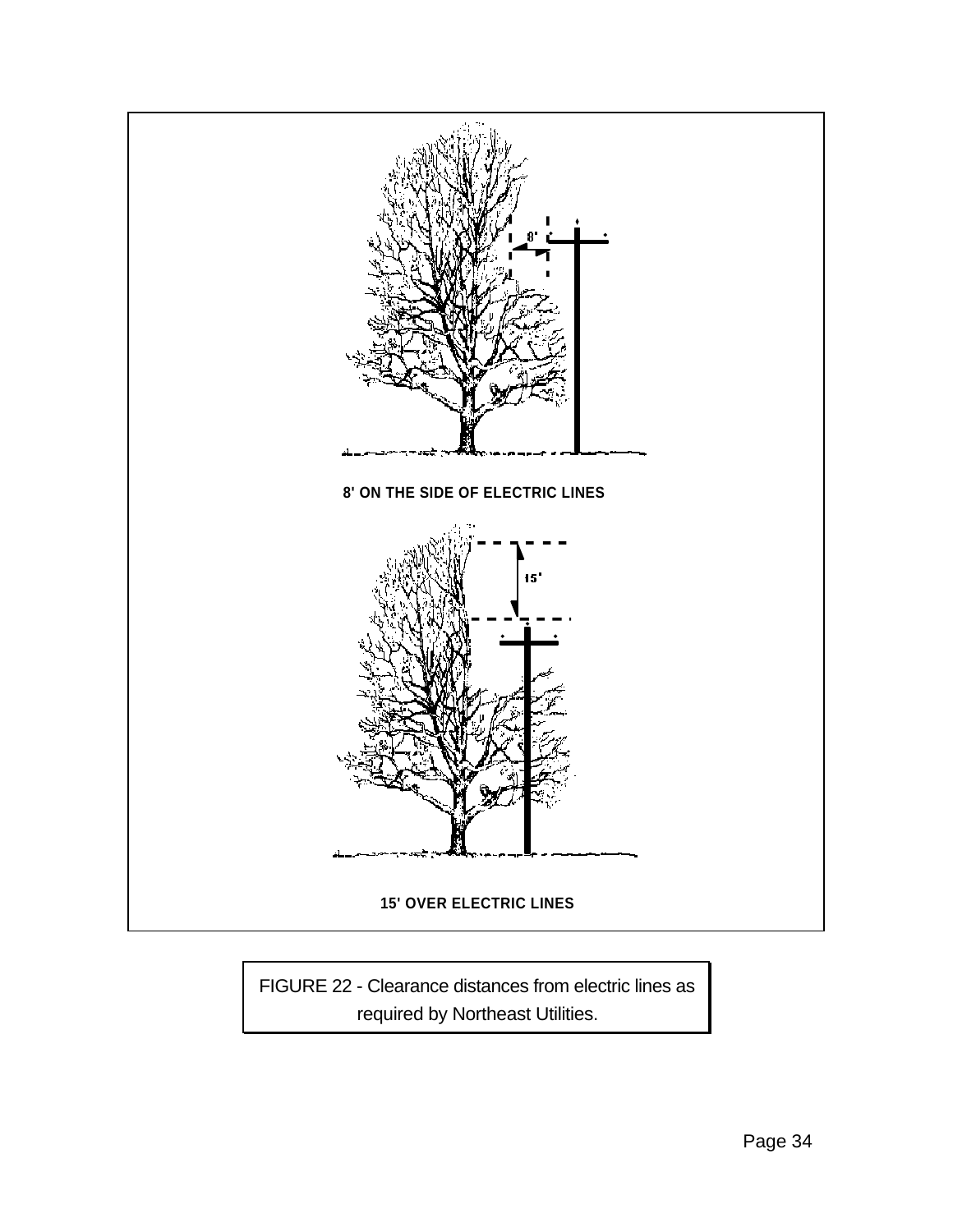

FIGURE 23 - Clearance distances from electric lines as required by Northeast Utilities.

Note that the distance which is required will present different challenges with the addition of a crossbar and additional primary distribution wires. In both of these examples a tree growing in the vicinity of the overhead lines would present a conflict with these clearances and require pruning.

The exact positioning of new utility lines can also change the character and aesthetic quality of the street tree. The following figures (FIGURE 24, 25) illustrate sample tree forms, before relocation of utility lines and clearance trimming, and after the changes are made. Note that various street trees are shown growing with ample clearance between the branches and the tree in the first illustration in each row, and the subsequent drawings show the trees after trimming operations have been employed. The examples illustrate various trimming techniques used by Northeast Utilities, and include Overhead Trimming, Side Trimming and Under Trimming. Note that in each type of trimming the form of the tree is changed and the integrity of the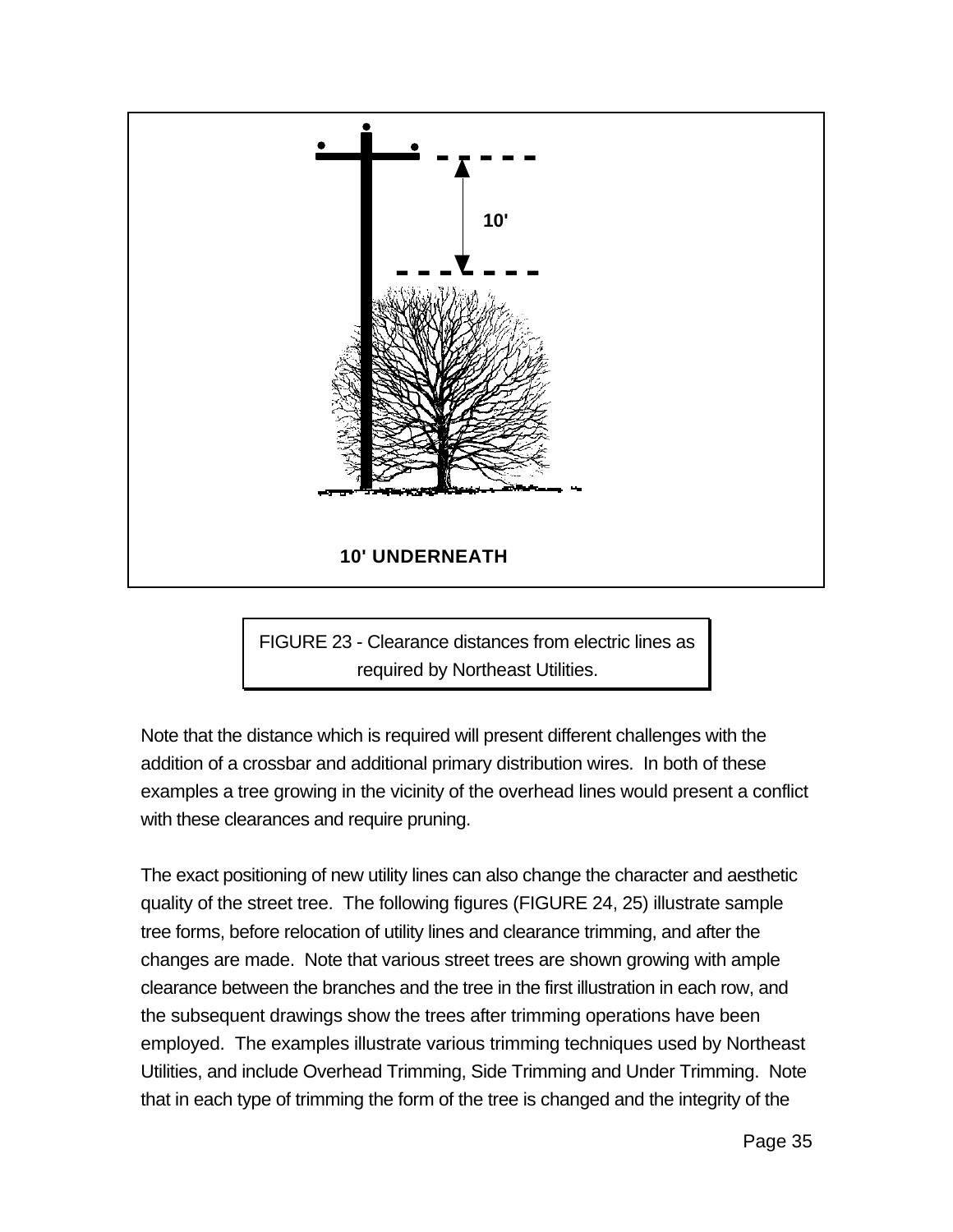ultimate form threatened. These illustrations can also be used to demonstrate the importance of proper species selection and planting location when replacing street trees. The left trees, planted with adequate room for growth present a much more desirable situation, than do any of the other alternatives. The ongoing removal of branches which interfere with the overhead wires presents a continued financial cost to the utility as well as putting additional stress on the street trees, resulting in a less healthy urban forest.

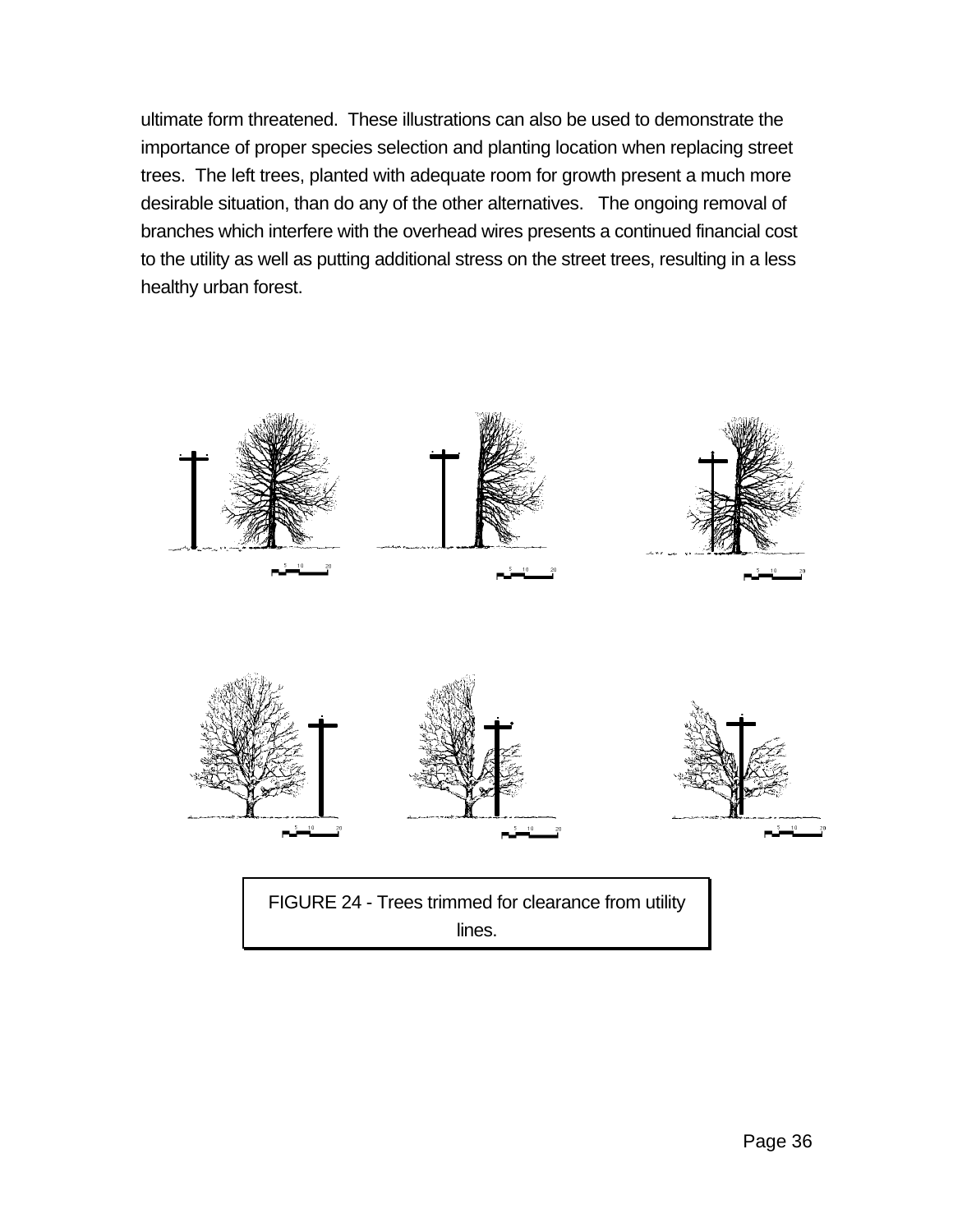

As can be demonstrated in the following illustration, the tree planted along a street presents other problems for the utility and the municipality alike. (FIGURE 26) The diagram illustrates the potential for damage to the street, adjacent sidewalks and curbs, sewer, water, gas, telephone and electric distribution systems. Tree roots can cause cracking or heaving of asphalt in streets or concrete in pedestrian sidewalks. Concrete and granite street curbs can easily be displaced by tree roots which move laterally away from the tree trunk. Sewer lines are often disturbed by the intrusion of tree roots, and water, telephone, and natural gas lines are often moved and dislocated by expanding tree roots. This growth of roots in the vicinity of electric lines presents the possibility of disruption of service, although he main problem occurs when repairs or installation of new lines occurs. The clearance of branches away from the utility lines, pedestrian and vehicular pathways results in a tree that cannot maintain the design integrity that may be required along a streetscape.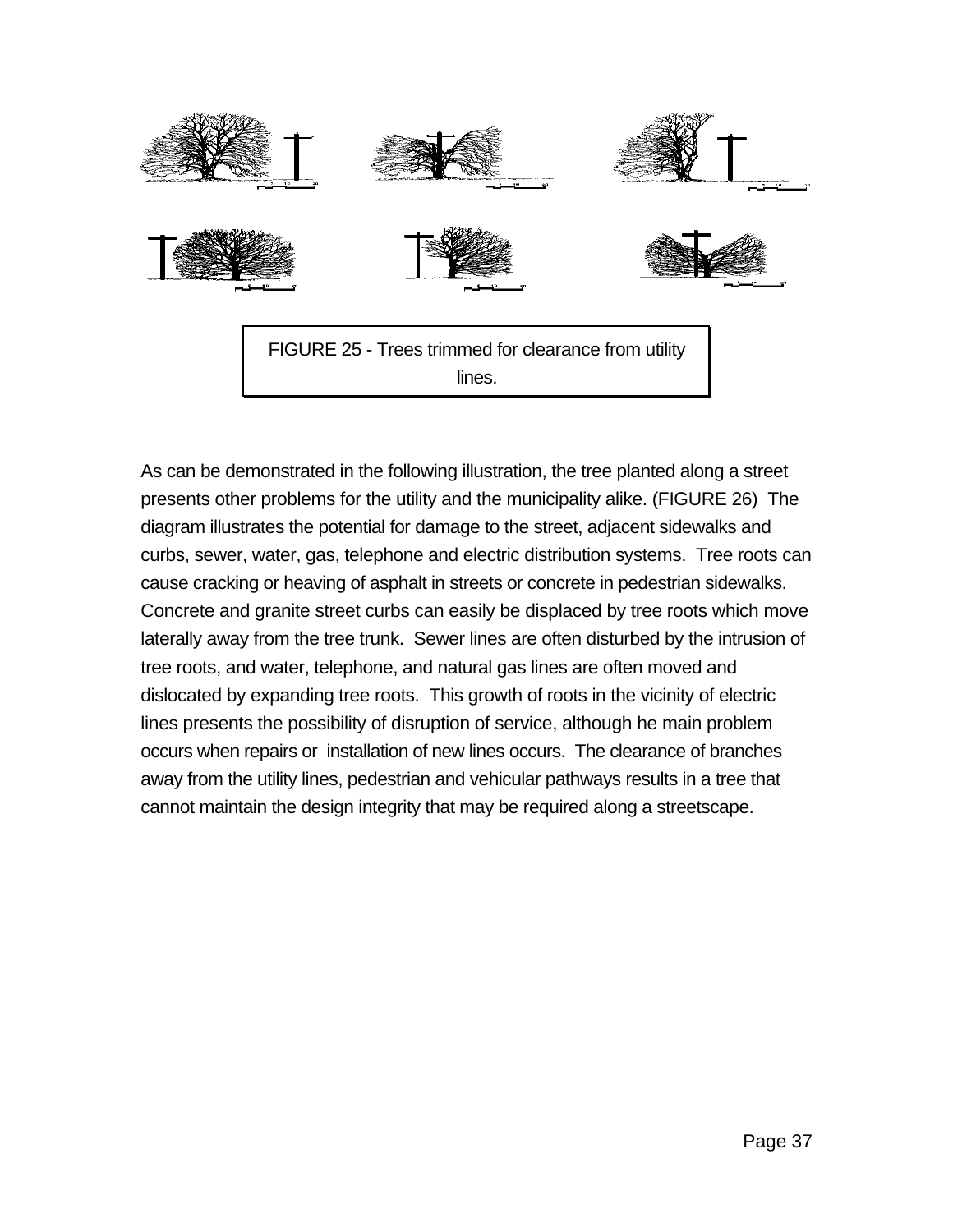

### FIGURE 26 - Tree planting as part of the streetscape.

Barker, et al (1990) are currently studying the effects of urban trees and their roots on pavement surfaces at the USDA Forest Service's Pacific Southwest Forest and Range Experiment Station, in California. The development of shallow root systems is being studied and their relationship to infrastructure damage is being examined. In addition to this research, the use of micropropagation as a method for developing tree stock that will possess deeper rooting characteristics is being undertaken. The development of management strategies which reduce the potential for damage to pavement surfaces, curbings, and other infrastructure is the ultimate objective of current research. The improvement in the production capabilities of nurseries to produce more appropriate tree species is also being given careful consideration by these researchers.

Redwood City, California, as discussed by Moll (1986) has instituted a sidewalk repair program which is attempting to retain healthy and valuable street trees, while at the same time repairing damaged sidewalks which run near the trees. It is estimated that the cost of sidewalk repairs in the community will cost \$24 million over the next forty years, or about \$600,000 per year. This represents an average of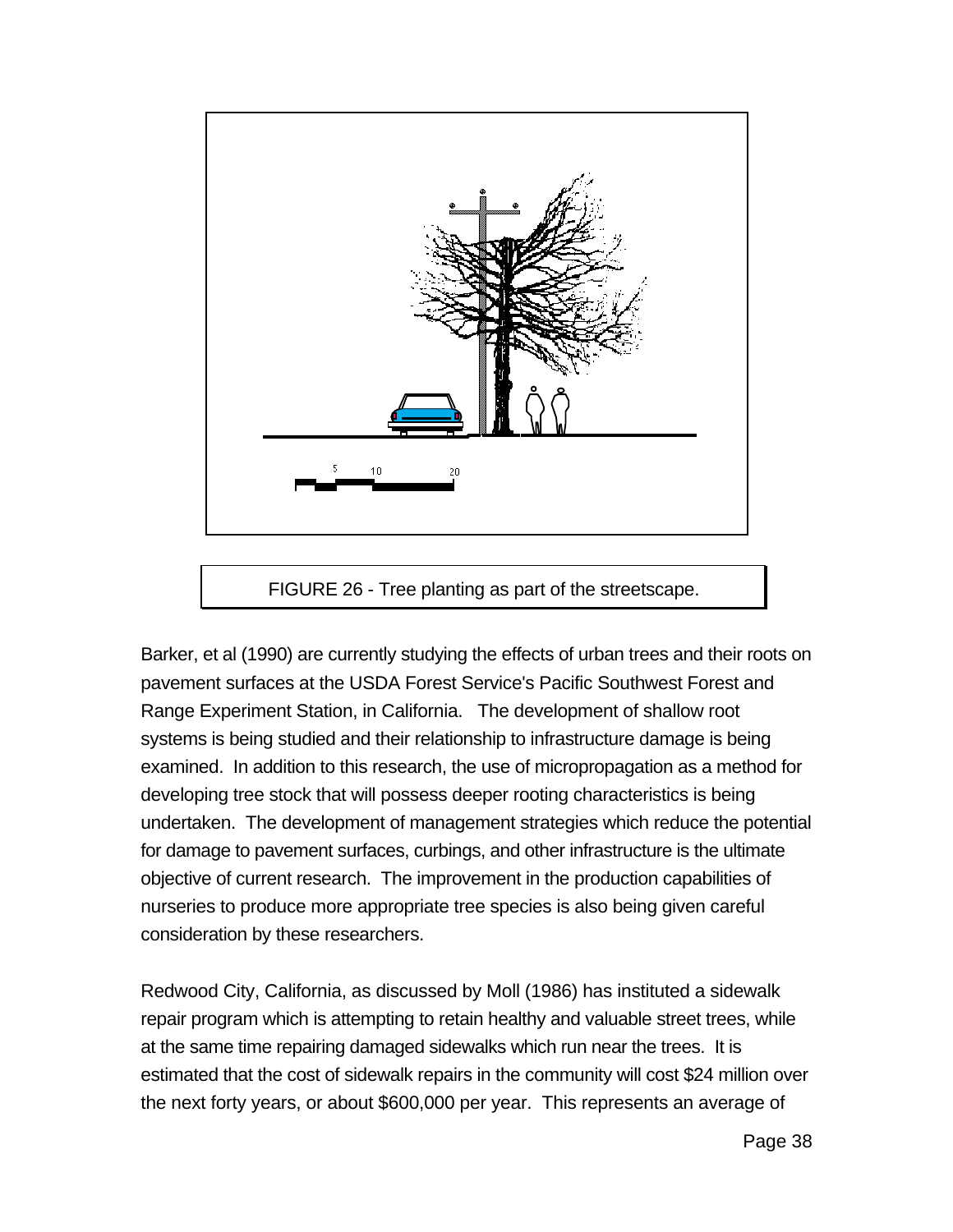\$10 per person annually. The goals of the program are to provide a safe walking surface, accommodate proper street drainage, and improve the health of the urban forest. To achieve these goals, Moll states, " some trees had to be removed, while others were saved by making changes in the sidewalk... and a system of operation needed to be established to insure that critical areas were serviced as soon as possible without causing other maintenance needs to suffer." (Moll, 1986) The development of a management program to identify the most important or crucial areas for repair has been undertaken by the community, with very good success thus far. Moll describes the repair sequence involved in the repair to the pavements and describes the processes of root pruning, aeration, and application of preventative herbicides to inhibit future root growth under the sidewalks.

Moll (1986) identifies the major sidewalk/tree conflicts found in Redwood City as shown in the following table, and can be used as the basis for examining potential sources of sidewalk/tree conflicts in any community.. (FIGURE 27)

• Trees were planted in an area too small to accommodate the mature size, resulting in sidewalk and curb lifting;

• Urban soils and lawn irrigation patterns encourage shallow root systems;

• Concrete was place right up to the trunk of the trees disrupting soil air

balances and the concrete was physically lifted by the tree's root system;

• Homeowners feeling the best solution is to cut down the tree, whether the sidewalk repairs are scheduled or not;

• Where trees were removed, homeowners were reticent to having another tree planted fearing recurring damages;

FIGURE 27 - Potential sources of sidewalk/tree conflicts.

As is seen in Moll's list, most of the conflicts could be eliminated or reduced through programs which encourage proper planning, design, and maintenance of the trees and the nearby infrastructure. The implementation of a program, similar to Redwood City's allows for a reduction in the damage caused by trees, economic savings, and an increase in the health and quality of the streetscape forest. Moll estimates that the trees in Redwood City have a value of \$23 million, and therefore the expenditure of maintenance costs can be easily justified. In other communities, it is important to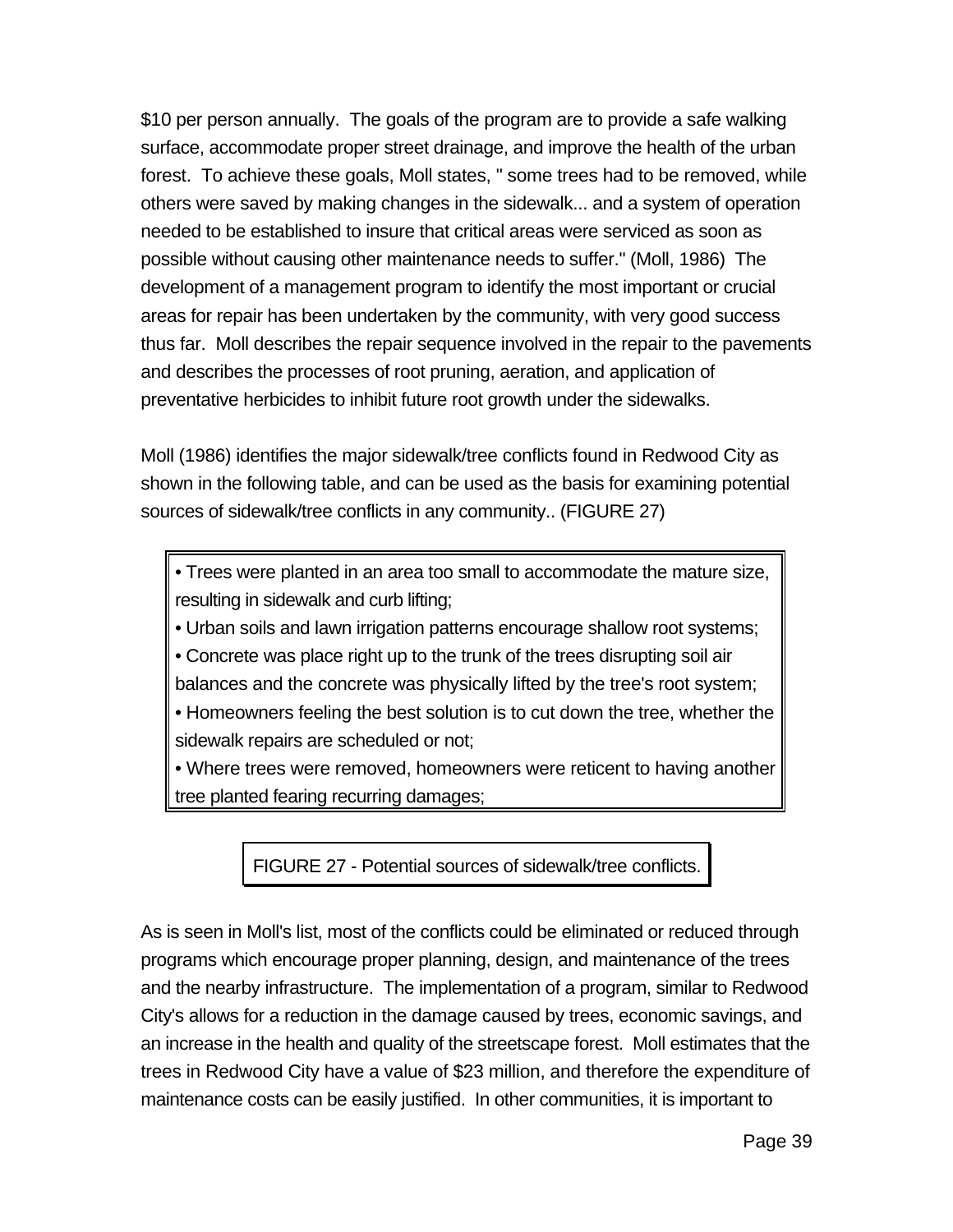consider whether the trees are worth the cost of the repair or replacement of the tree with an appropriate species would be the preferred option. Moll suggests that one way to determine whether improvements should be implemented is to "evaluate the cost of potential damage claims filed by those who may trip and fall on the uneven pavement... a payment that doesn't reduce conflicts or accomplish any repair." Moll suggests that the money paid out in damages, would be better off used for the proper care of the infrastructure, thereby benefitting the trees and the community.

The drawing below (FIGURE 28) illustrates damage to sidewalks, curbs and infrastructure resulting from tree roots growing near the surface. This situation is common in many communities, and can be used as the basis for examining solutions recommended by Moll.



FIGURE 28 - Damage to sidewalk, curb, and storm drain due to tree roots. *Source Moll, 1986.*

The following illustrations (FIGURE 29) demonstrate how some of the techniques employed in the Redwood City example, and can be incorporated into management programs in any community which identifies potential conflict between trees and pavement surfaces. The repair and replacement of the sidewalk can allow for the growth of newly planted or existing trees while reducing the conflict between the roots and the physical infrastructure. The examples shown illustrate measures which improve the physical infrastructure and allow for expanded tree growth.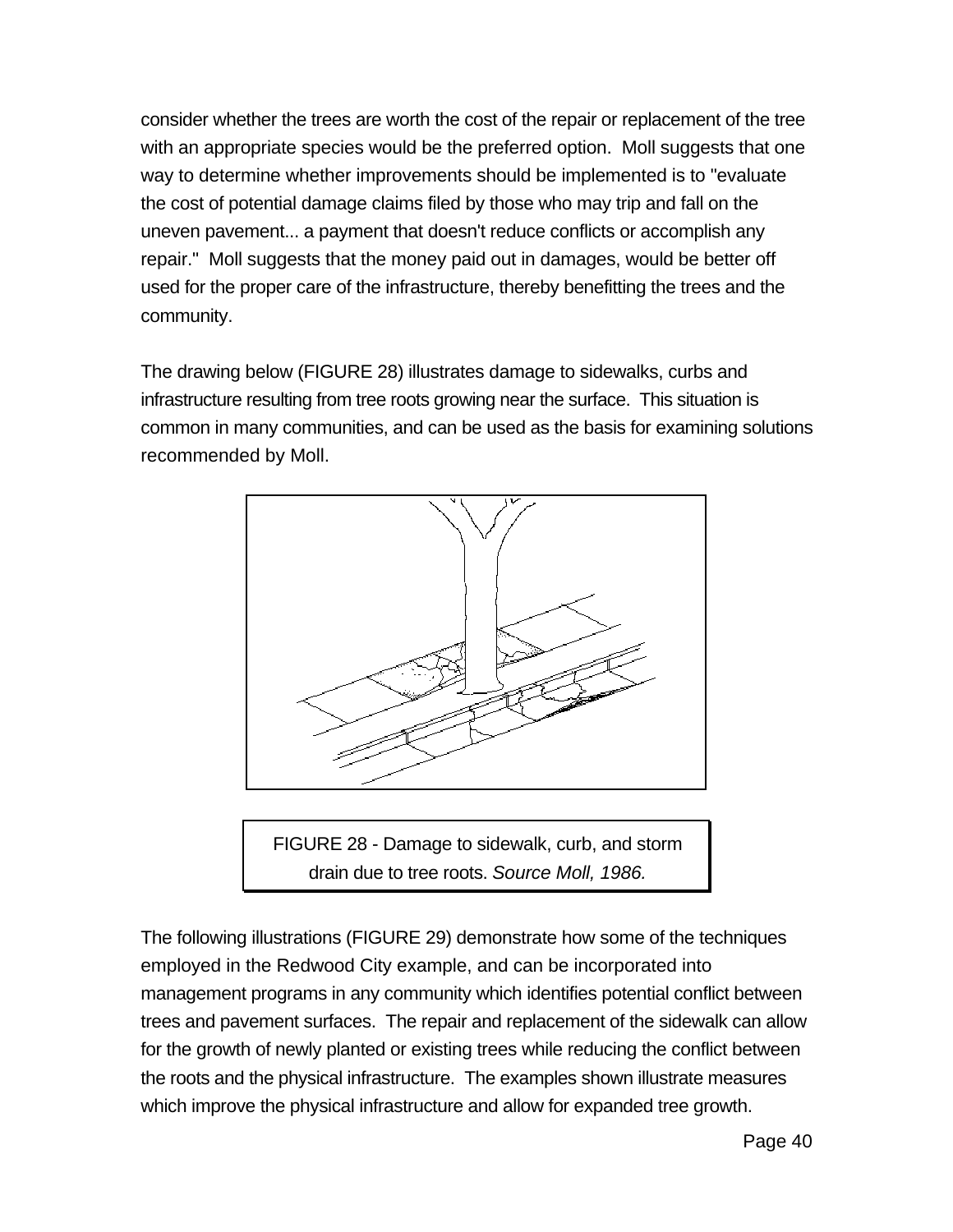

FIGURE 29 - Concrete sidewalk replaced with gravel or stone screenings. *Source Moll, 1986.*

In the illustration below (FIGURE 30) the sidewalk is redirected and ample room for trunk and root growth is provided along the planting strip.



FIGURE 30 - Reconstruction of sidewalk allowing for increased root and trunk growth. *Source Moll, 1986.*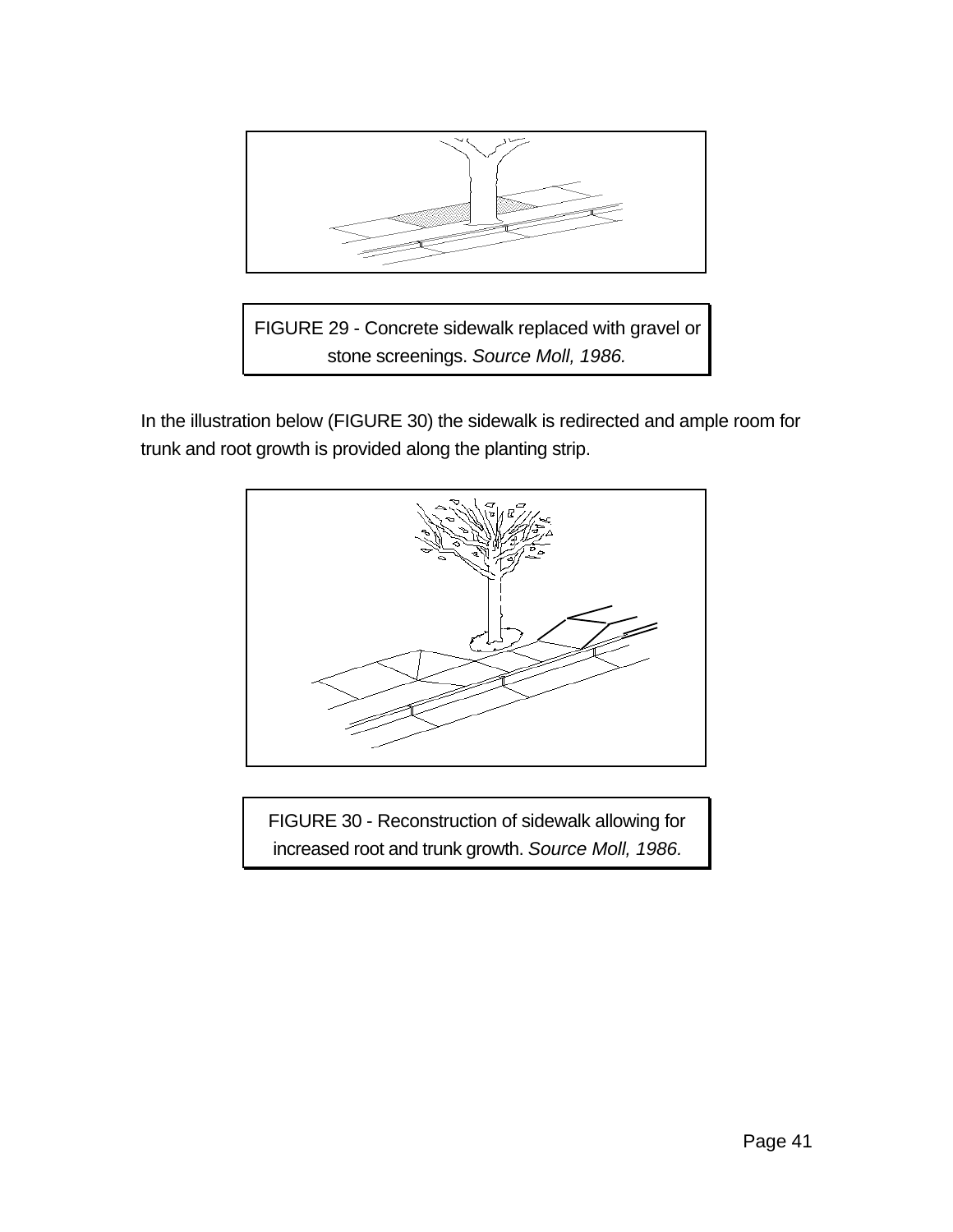Other considerations include the following examination (FIGURE 31) of the condition of the street tree, as suggested by Moll (1986), to determine whether the tree should be replaced or infrastructure changes made.

• Tree species - does the tree respond well to root pruning?

• Size - how large will the tree grow in relation to the space available?

• Age - what is the trees projected lifespan?

• Space - has the tree encroached the sidewalk, curb and driveway so that

root cutting is not possible without impairing the tree's health and stability?

- Condition is the tree healthy and should it survive root pruning?
- Structure is the tree structurally sound?

FIGURE 31 - Moll's criteria for determining need for tree replacement.

Damage to curbing and adjacent street paving can also occur when street trees are planted in areas where there is not ample room for root growth, or the species growing in a location is not suited to the site conditions. According to Miller (1988) the area where a tree is planted "provides size constraints on the species planted... and considerable damage to sidewalks and curbs results from fast-growing, shallow rooted species planted in narrow tree lawns." Wagar (1985) recommends planting slow-growing species with a smaller mature size in narrow treebelts in a effort to reduce the incidence of curb and paving damage.

Root pruning or other similar techniques to contain or restrict the development of tree roots is not currently undertaken by Western Massachusetts Electric Company or by the municipalities studied, although Hamilton (1988) has demonstrated that a reduction in damage to nearby infrastructure is possible by employing root severing techniques, however the use of such techniques requires analyzing the impact of root severance on the vigor of the tree and the ability of the remaining root to fully anchor the tree in the soil.

The combination of underground and overhead problems which result from street trees presents challenges and obstacles for the urban forester to overcome,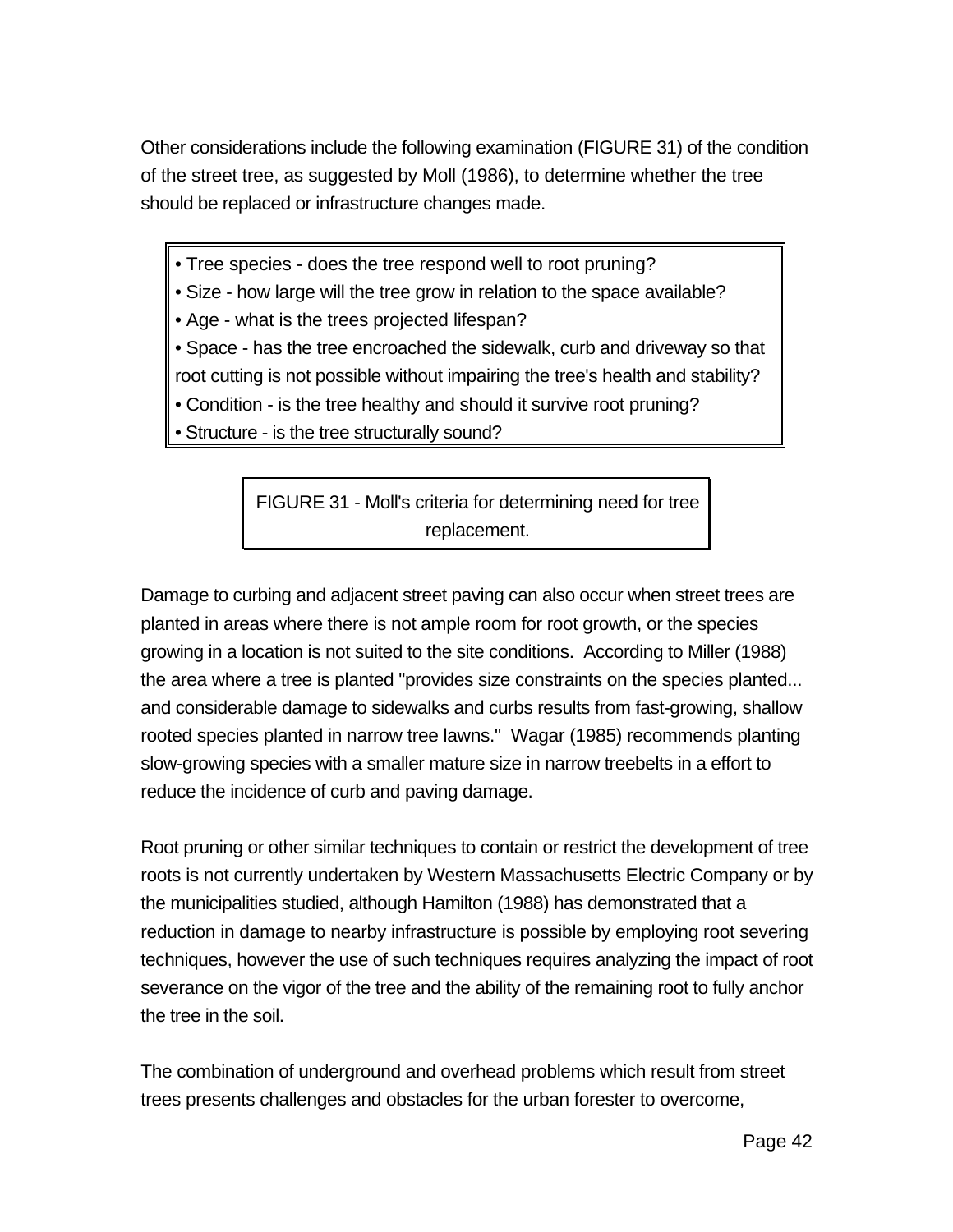including species selection, planting location, pruning methods, and other maintenance requirements. The systematic management and integrated approach to the care of street trees allows for the arborist to eliminate many of the problems associated with the trees and overcome the challenges which they face. Through the development of a program which address the needs of the municipality, the utility, and the community streets which contain healthy, safe, and aesthetically pleasing trees will be the norm.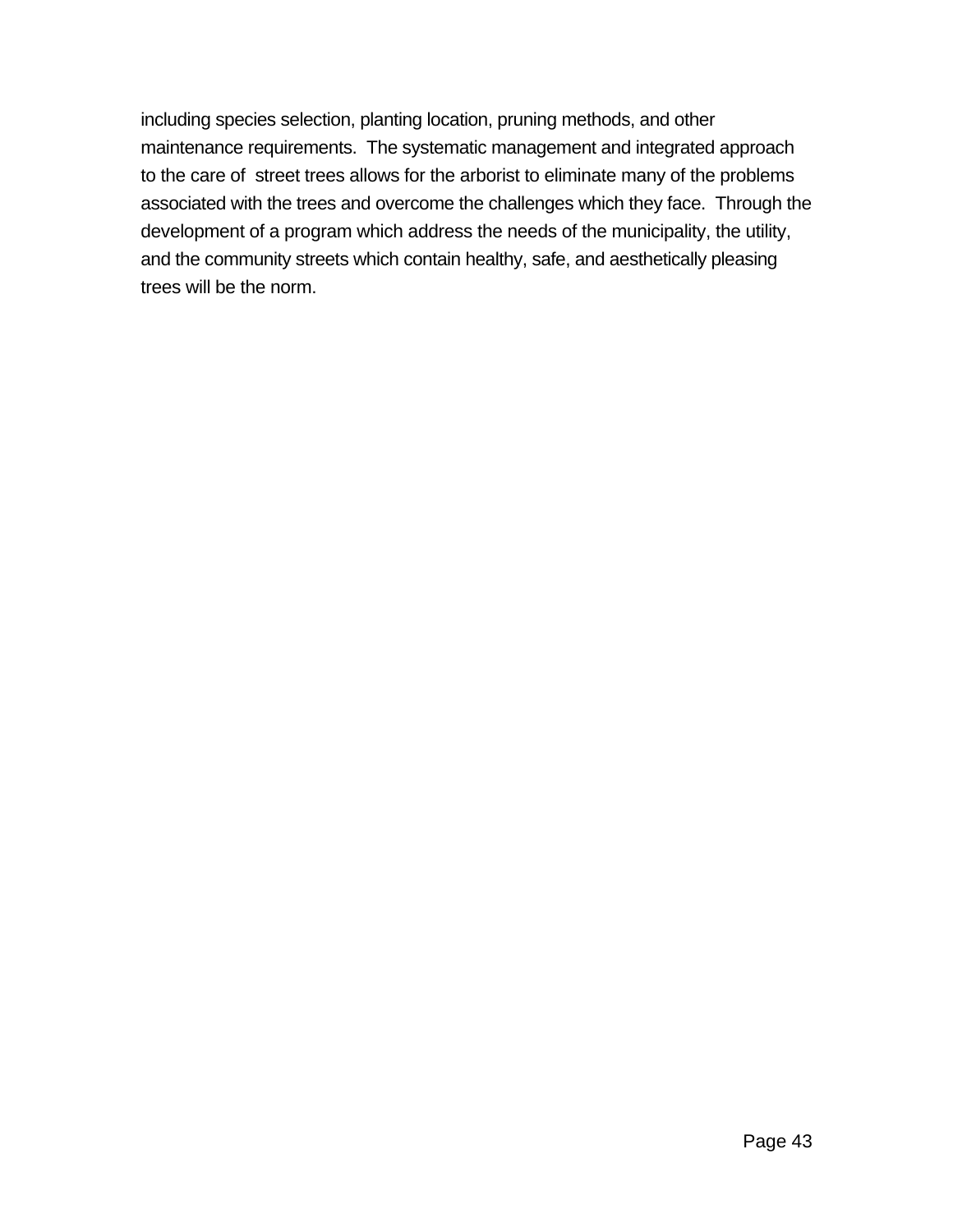# **Chapter Three Developing the Method - Improving the Quality of the Streetscape**

#### **Background**

Through a careful and detailed examination of the street trees in Springfield, Agawam, and Longmeadow, Massachusetts, a series of street types has been developed giving a good overview of the various streets occurring in each community. By using these sampled typical streets, it is possible to examine the interrelationship between the street trees and the overhead wires and underground utility distribution networks. Typical examples of the various street types were selected based on the street width, character, and type of overhead utility line in place. The 'backbone streets" or streets with main distribution lines on them were the primary ones examined because they normally require the use of crossarms to hold the wires and therefore are most likely to interfere with the street trees.

The relationship of the street trees to the physical infrastructure was examined, based on examples in which obvious damage to streets, curbs, and sidewalks could be studied. Not all damage to the infrastructure can be seen from above ground, therefore underground implications of root growth will be looked at and damage to underground systems analyzed.

Each of the street types identified earlier are illustrated and overhead utility lines added to the street section. The images of a street type without the addition of overhead wiring are compared to the more desirable design schemes, which have no utility lines in them. The form of the pruned trees is based on typical examples currently found occurring on streets in any of the target communities. The impact of alternate species selection and planting location is examined, and demonstrated through additional drawings. This visual examination is intended to allow for discussion of these alternative management techniques which are designed to improve the health and appearance of the street trees, growing along municipal streets and near overhead utility lines.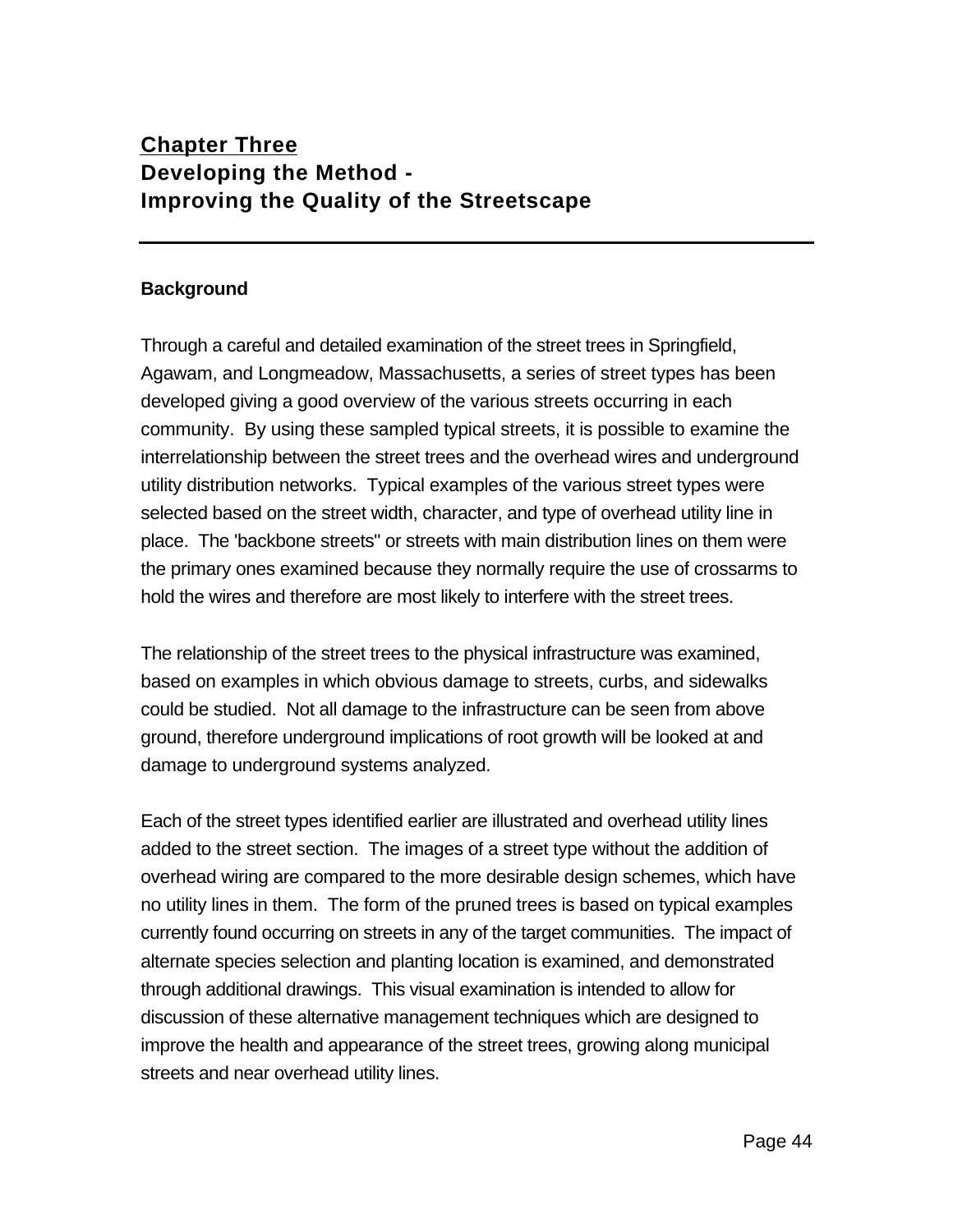# **The Target Communities**

The subjects of the examination presented here are the western Massachusetts' City of Springfield, and the Towns of Longmeadow and Agawam. These municipalities were chosen because they include a variety of street types, as well as presenting a varied range of the scale of urban forestry operations. Street trees in each of the communities have their own characteristics and history, and can be used to reflect situations which occur in many other communities. The cross section of street types, condition of infrastructure, and street tree management programs in these three communities gives ample opportunity to reflect on the condition of street trees that are likely to be found in other cities and towns.

# **Community Location**

The following map (FIGURE 32) shows the location of the three communities which served as the basis for this study. Included in the map are figures which indicate the population and the land area of each community.

Springfield, the largest of the communities is mostly urban in composition, and is the second largest city in Massachusetts. Most of the layout of the streets and neighborhoods was prior to the 1930's and has resulted in a community containing various neighborhoods. All of these neighborhoods form an overall urban pattern with a more dense urban core containing a downtown district.

Longmeadow, which is a bedroom community of Springfield is primarily suburban in character, with much of its growth having taken place since the 1950's. Although newer in neighborhood composition than Springfield, most of the streets contain overhead utilities, presenting problems for this community because of the trees lining most of its streets. The town has a tree lined town common where the early colonial village existed, and this served as the central point for radial development away from the old center.

Agawam, located across the Connecticut River from Springfield and Longmeadow was primarily a farming community until the 1960's and 70's when development pressure greatly increased the developed area of the town. Today, the town is primarily a bedroom community for Springfield, although a rural character can still be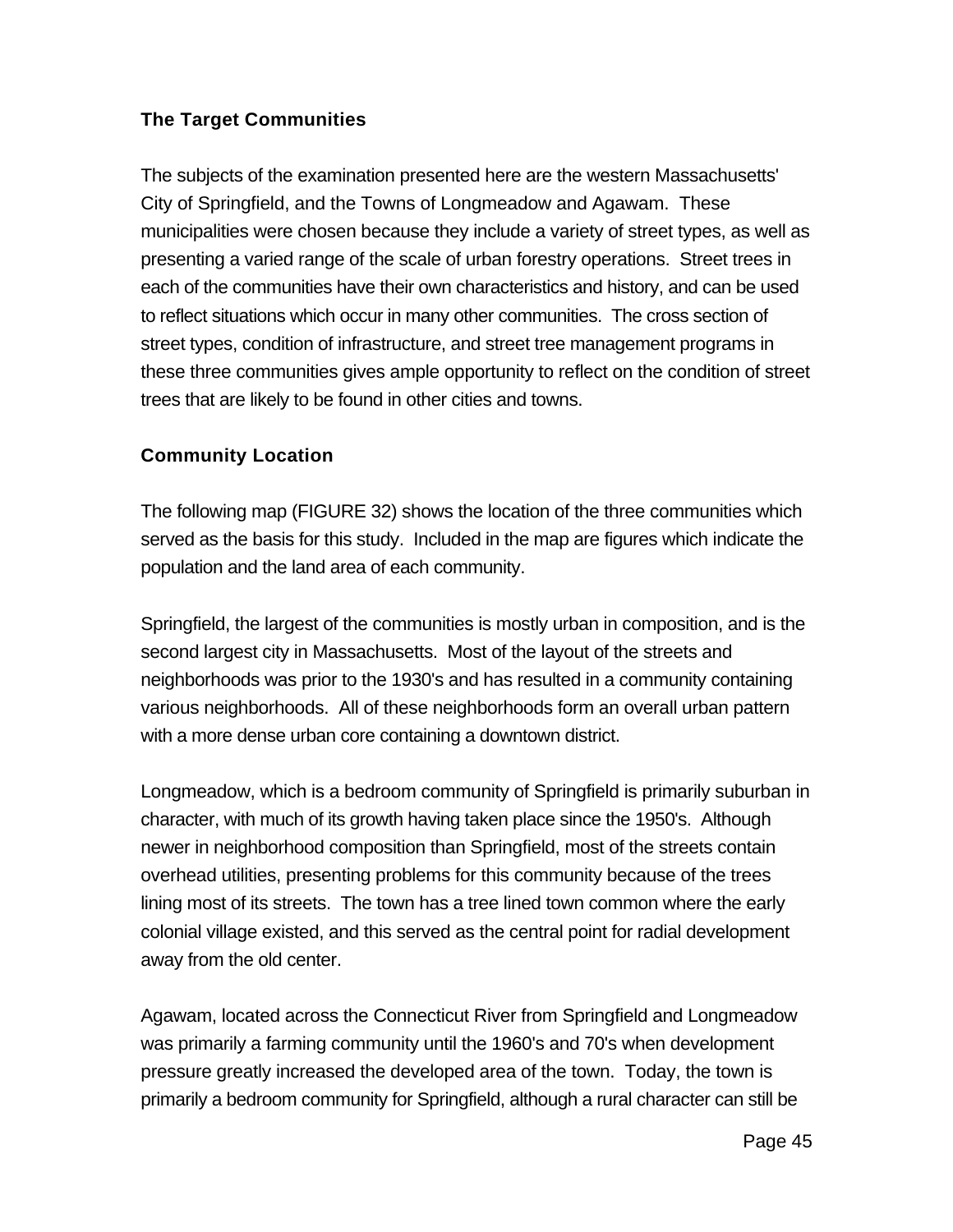found in parts of the town. The street types vary in the town and overhead utility lines are found in all areas except for the newest subdivisions, where underground utilities are required. Most of the streets within the town are tree lined.

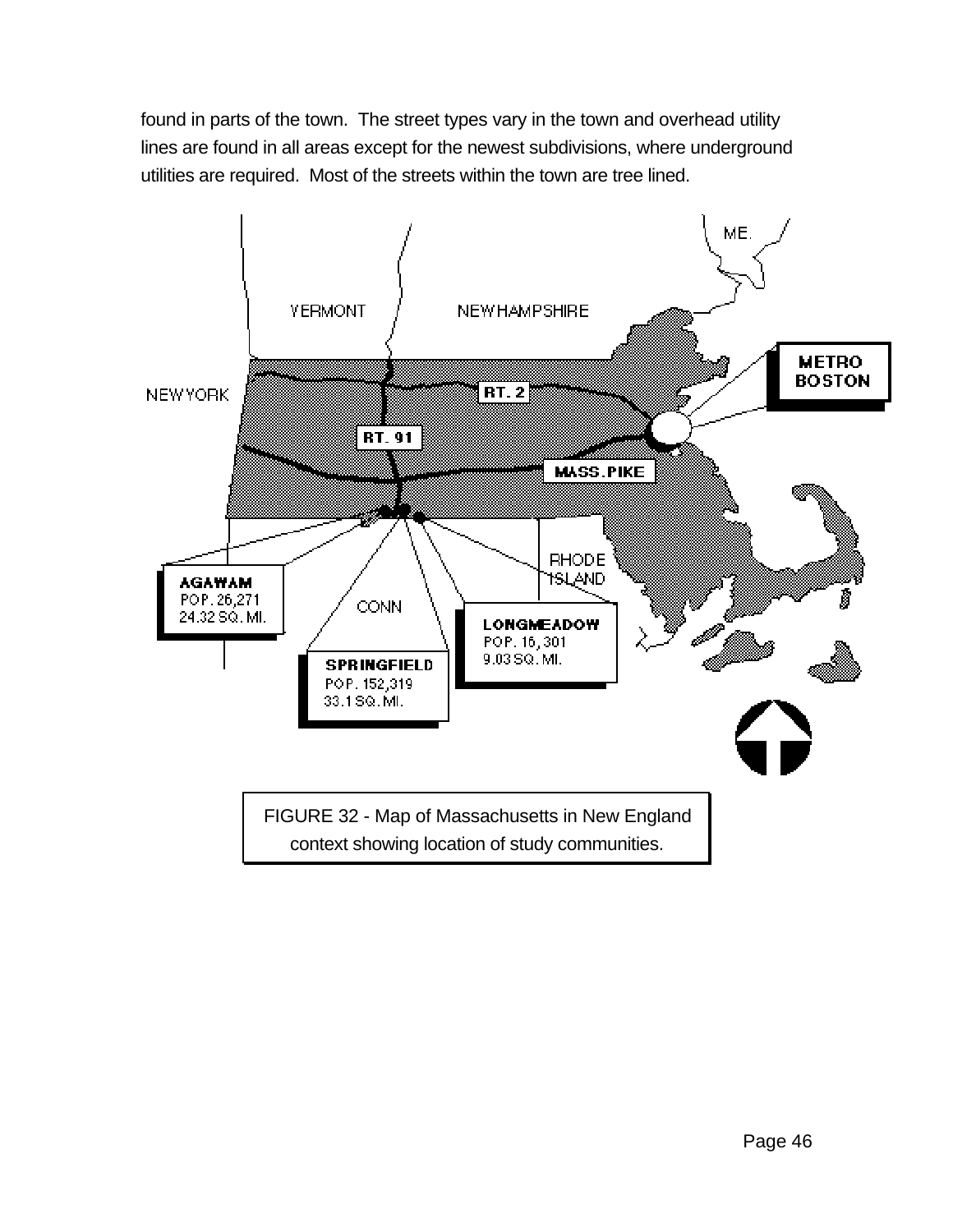## **Purpose and Use**

It is useful to note that the findings and recommendations found in this report are intended to be used by municipal tree wardens, urban foresters, utility arborists and citizen groups attempting to improve the condition of street trees. The intent of the research is to make the findings as useful as possible by all concerned parties, and to be as easily understood as possible. Therefore many of the recommendations and ideas that are presented are shown in graphic form, so that they can be easily reproduced and utilized by interested individuals. The primary intent of the information contained in this report is to assist in the implementation of policies which will encourage improved management of the street tree inventories in our cities and towns, thereby increasing the aesthetic and ecological quality of the streetscape.

# **Recommendations**

A separate report is to be provided to the client which represents an executive summary of this research paper, so that the most pertinent components of the findings, which relate specifically to the utilities needs, can be most effectively used by the utility. The report in hand represents the most important findings of the research and contains information that can be utilized by audiences which include more than just utilities. The report is divided into several areas, each of which should be of interest to different target audiences. Portions of the report will be of value to some groups, such as researchers or scientists, while other areas will be important to tree wardens, arborists, or utility personnel. Landscape Architects and designers should find the information helpful in their work of creating space and developing the urban pattern and place. Each component of the report attempts to discuss topics in an easily understood manner, so that the materials, findings and recommendations can be most easily used by several groups. The findings and recommendations have been presented in a form which combines two aspects of the research; the use of the street tree as a design element and observations of the physical conditions affecting street tree growth. The findings have combined these two components of urban forestry to develop criteria and recommendations for species selection, planting location, maintenance procedures, and management policies. It is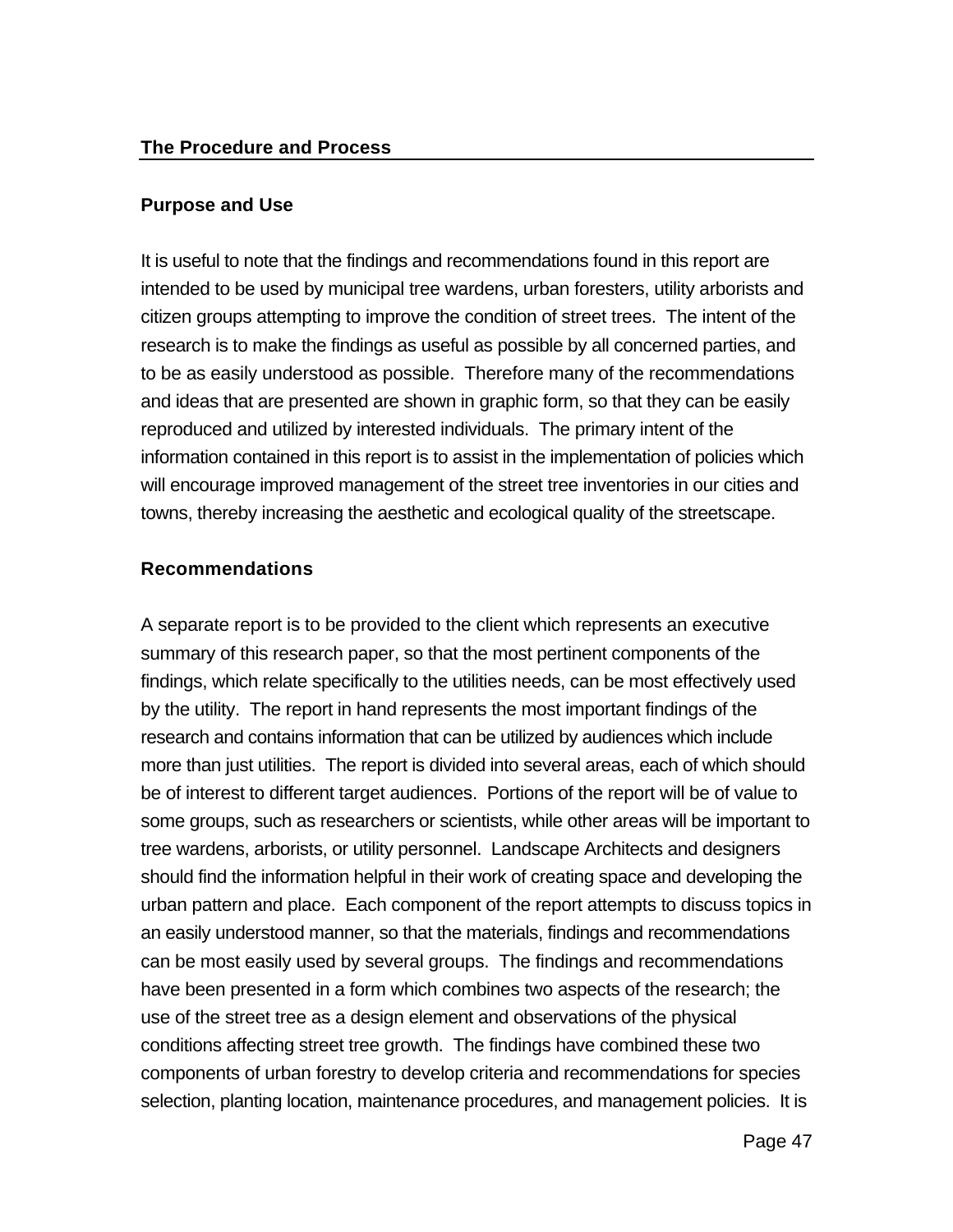hoped that the findings and recommendations presented here will be utilized by the various professionals whose work determines the health and quality of our street trees.

### **Identification of various street types**

In order to more effectively understand the how various street types affect the way in which street trees can be used, the street types are divided into several categories with common characteristics. Harris and Dines (1988) group roads and streets into four categories as shown in the table below. (FIGURE 33)

| <b>STREET TYPE</b>                                                          | Number of<br>traffic lanes | Width of travel<br>lanes | Width of<br>parking lane | Width of Right<br>of Way |
|-----------------------------------------------------------------------------|----------------------------|--------------------------|--------------------------|--------------------------|
| • Major Arterial                                                            | $4+$ lanes                 | 12 feet                  | 12 feet                  | $120 + feet$             |
| • Minor Arterial                                                            | 4-6 lanes                  | 12 feet<br>10 feet       |                          | 100-120 feet             |
| • Collector Streets<br>Single family residential<br>Other collector streets | 2 lanes<br>4 lanes         | 12 feet<br>12 feet       | 10 feet<br>10 feet       | 60 feet<br>80 feet       |
| • Local Street<br>Single family residential<br><b>Other Local Streets</b>   | 2 lanes<br>2-4 lanes       | 10 feet<br>11 feet       | 8 feet<br>10 feet        | 50-60 feet<br>60-80 feet |

FIGURE 33 - Street types as identified by Harris and Dines.

In Figure 33 the width of the right of ways can vary from around 50 feet to over 120 on larger arterial roadways. The dimensional standards which Dines proposes are primarily guidelines for new roadway construction, and when examining existing streetscapes it is common to find variations in the dimensions. However, the street types listed above cover the basic range of street types found in most communities, therefore they will serve as the basis for identification of street types to be examined in this study.

Most of the streets which were examined in this study are minor arterial, collector, and local streets, with emphasis placed on streets that are the routes of 3-Phase overhead wiring and contain significant street tree plantings. The most common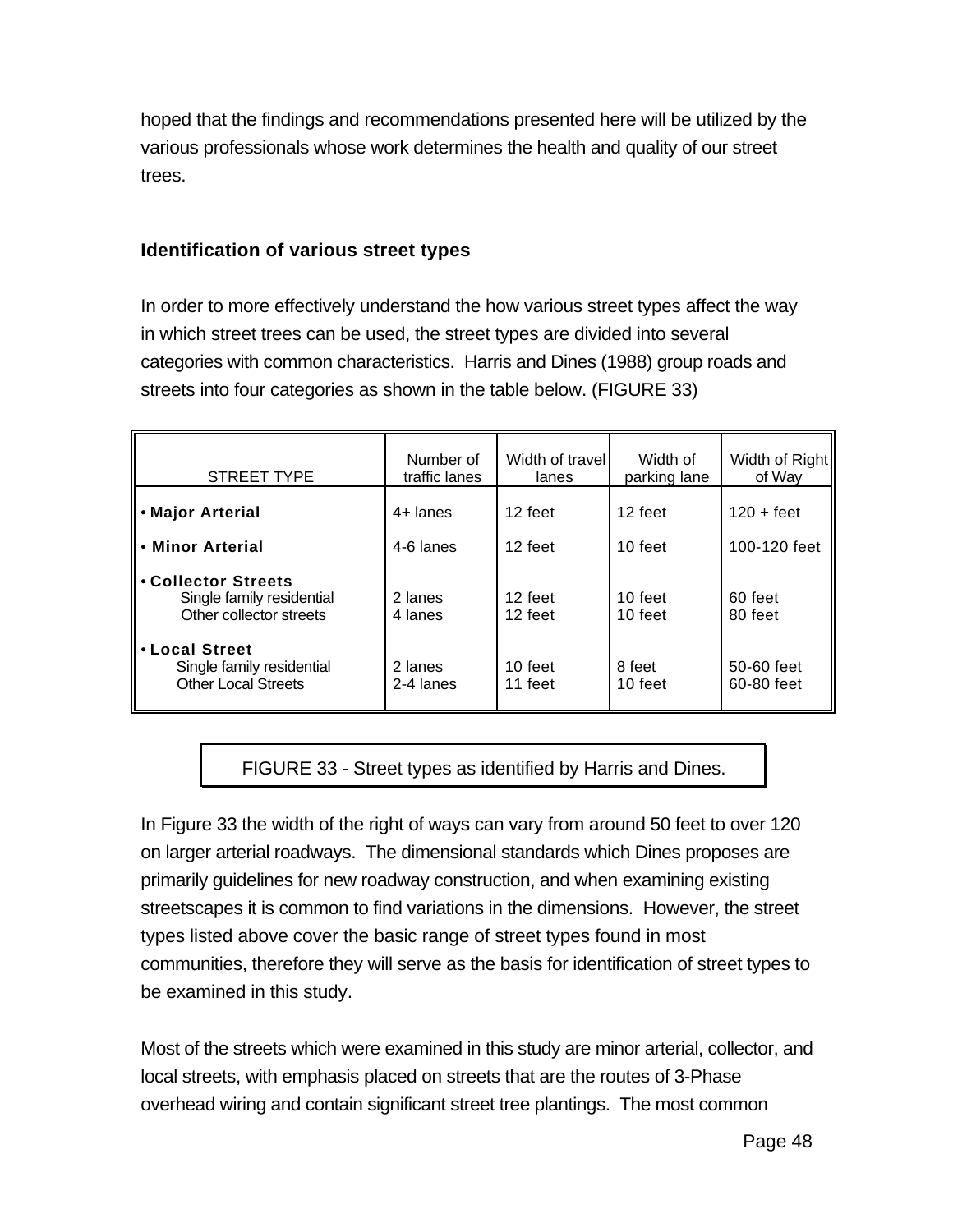street types carrying this arrangement of transmission lines and containing street trees are the major arterial, minor arterial and single family residential collector streets. Several examples of of this type of street are included in this study.

Additionally, treebelt or planting strip width varies from street to street in most communities, thereby affecting available planting area, presenting design and planting implications. Most existing roadways do not have a standard width for the treebelt, therefore a great deal of variation occurs. Even on the same streets, sidewalks and their location play an additional role in determining the location of street trees. The location of the sidewalks ultimately affects the design which can be initiated on a particular roadway. The following drawings illustrate the different street types which are likely to occur in a community.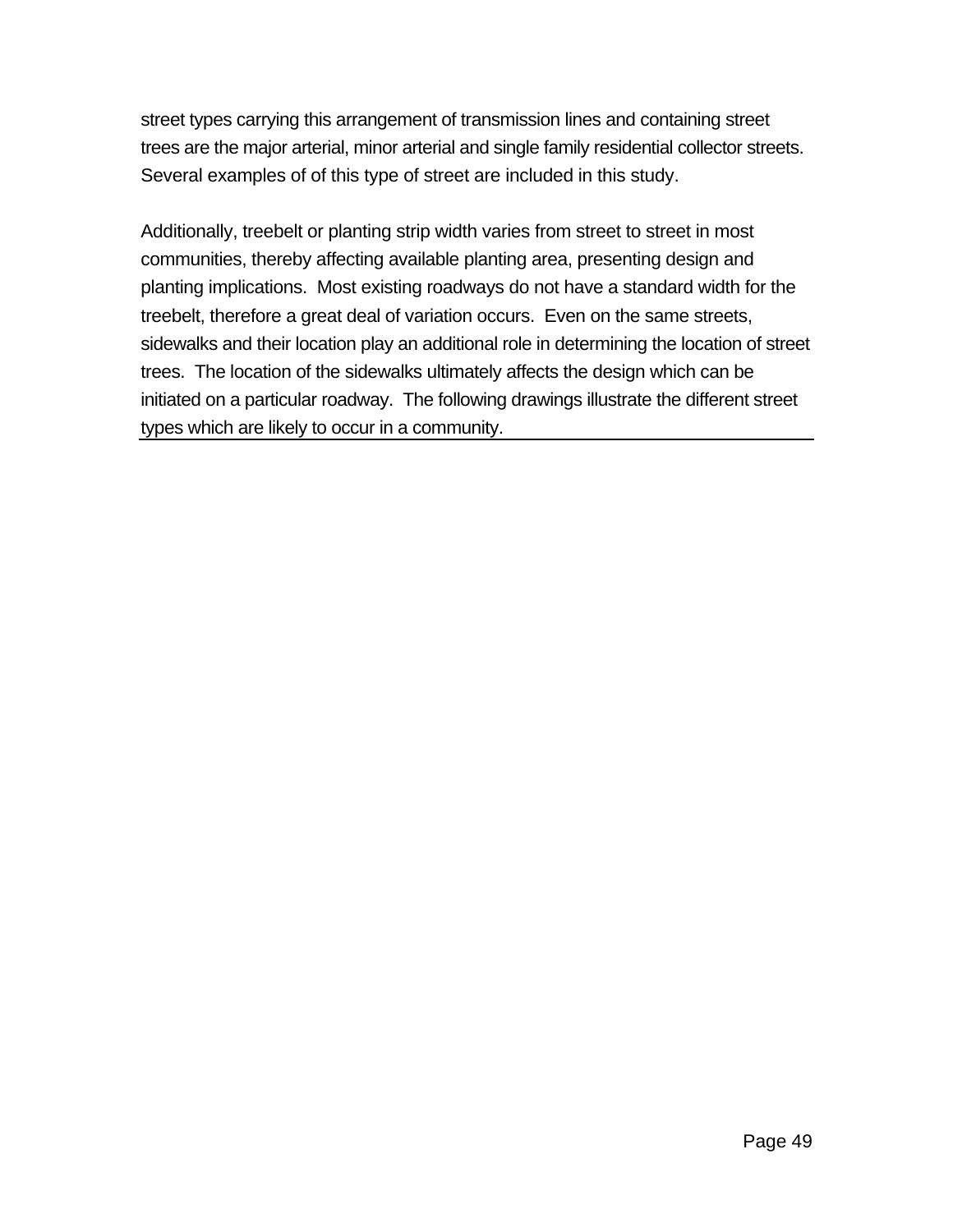#### **Major Arterial Roads**

FIGURES 34 and 35 show a major arterial roadway with two lanes of traffic in each direction, with a 12 foot parking lane on both sides of the road. Note that these dimensions are the recommended minimums as proposed by Harris and Dines (1988). Most of the roadways examined in this study, had considerably less room for treebelts, because of a narrower right of way. The maximum size of the treebelt in this illustration is 24 feet, including the area necessary to construct a sidewalk and plant trees. The trees that are illustrated in this drawing are medium to large size deciduous shade trees, and serve as typical representations of the mature size of many trees along the street examined in this study. Sidewalks are found on both sides of this type of roadway, thereby reducing available space of tree planting. The drawing demonstrates the minimum design standards for a major arterial roadway, however many existing roadways studied fall below this minimum.



FIGURE 34 - Cross section of a major arterial road.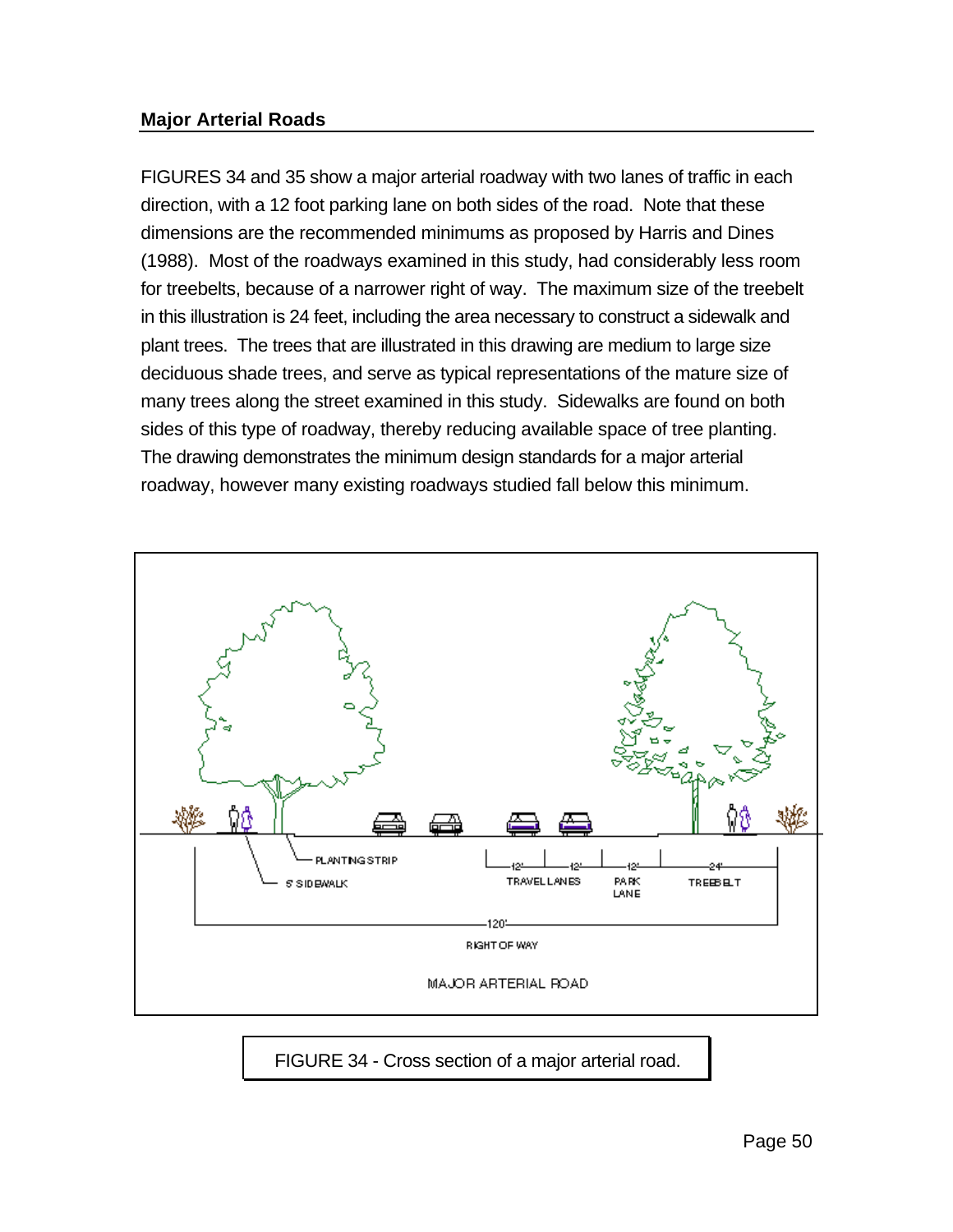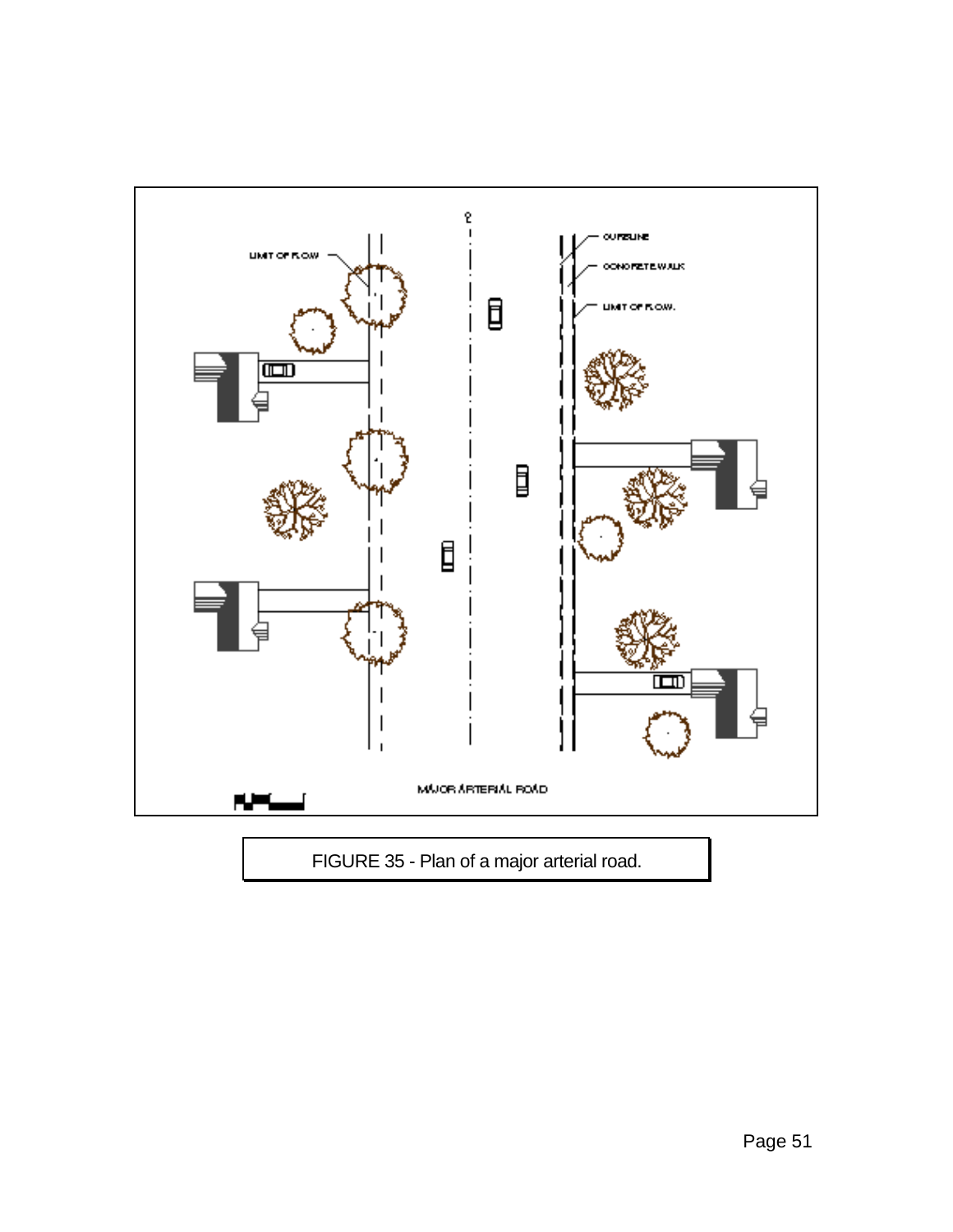#### **Minor Arterial Roads**

FIGURE 36, below, shows the minimum design standards for a minor arterial roadway, with similar limitations as the above roadway type, on the area available to plant street trees. This situation is the more common type of arterial roadway found in the communities studied, resulting in a decrease in planting space, as compared to the wider major arterial road. In the situation illustrated below, there is less space for tree planting. This location will not allow for trees to be set back from the roadway sufficiently to allow for vehicular travel beneath the trees. The tree will be unable to achieve its true form as a result. Also there is the increased likelihood of damage by roots to the sidewalk, curbs and other infrastructure due to the reduced distance from roots to the physical components of the streetscape.



FIGURE 36 - Cross section of a minor arterial road .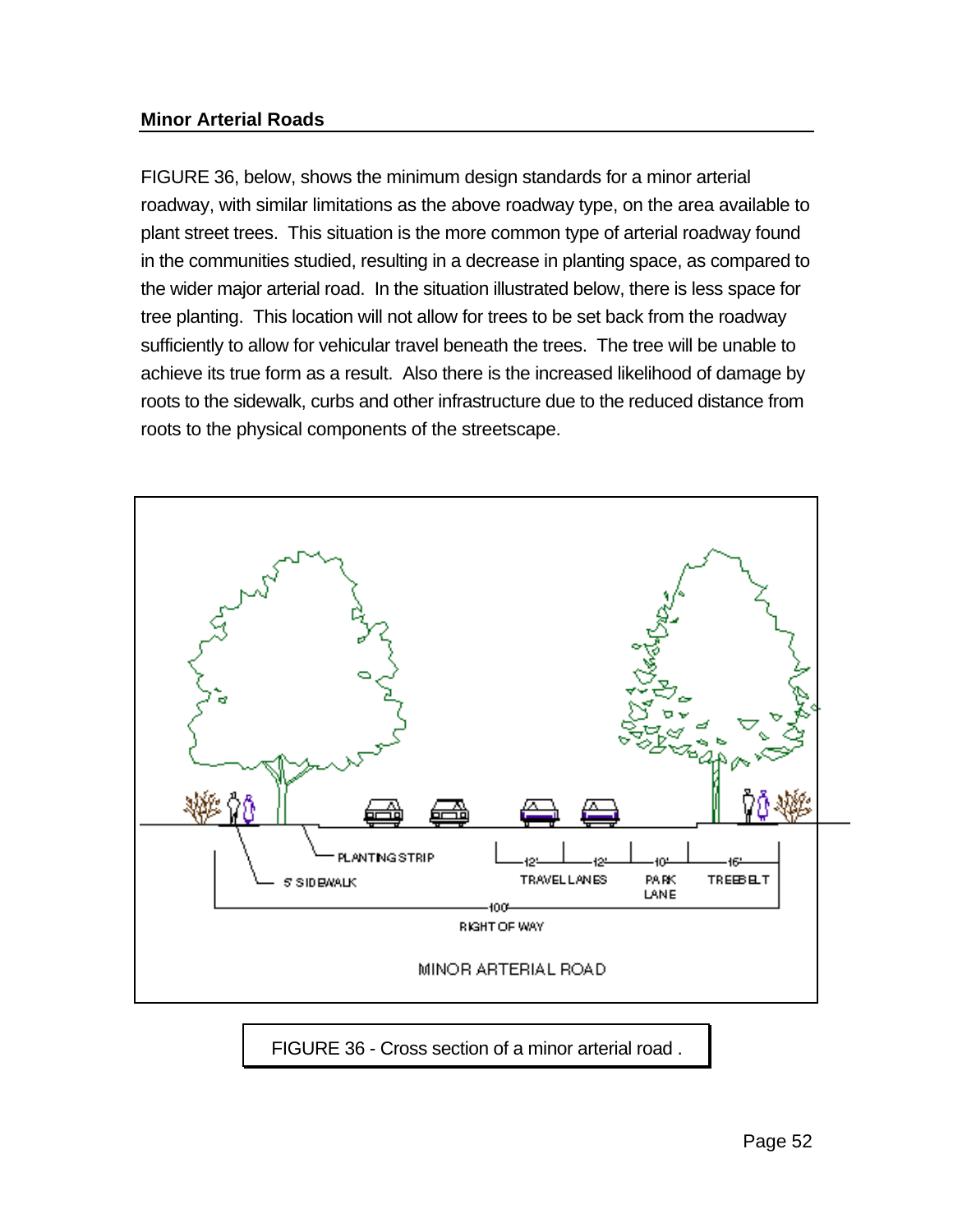# **Collector Streets**

Collector streets present further limitations on the availability of tree planting space increasing the likelihood of infrastructure damage., In the communities studied, much of the space available for planting was limited to only several feet resulting severe problems when attempting to establish street trees along this type of roadway. FIGURE 37 below illustrates a collector street, and shows the characteristics of this type of street. Note that there is a sidewalk on only one side of the street, although in some cases sidewalks are seen on both sides of collector streets. The tree is planted immediately next to the sidewalk, resulting in the possibility of impacting the sidewalk and nearby curbing. Underground components of the streetscape are not illustrated, but the reduced right-of-way area indicates that underground structures are likely to occur in the vicinity of the street trees.



FIGURE 37 - Cross section of a collector street .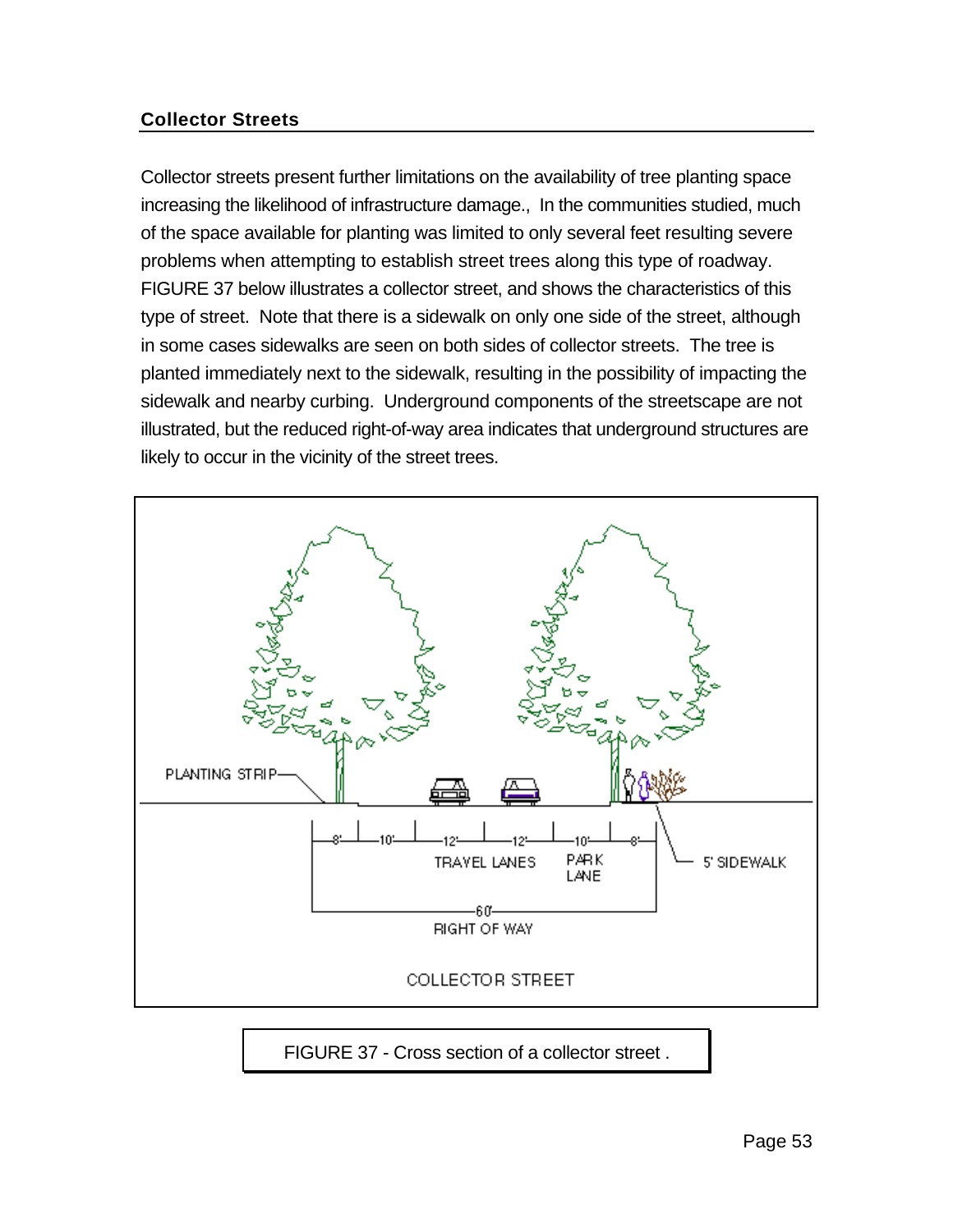# **Local Streets**

The Local Street, as illustrated in FIGURE 38, has a reduced right of way width, which ranges between 50 and 80 feet depending on the specific streetscape situation. In the communities examined, the narrower of these ranges appears to be the most common. With a reduced right of way, the available room for street tree planting is severely restricted, presenting limitations on planting space within the right of way. The installation of a sidewalk further reduces any available planting space, and results in the absence of street trees on the side of the roadway with the sidewalk. The shrub shown in the illustration is located on private property, acting as a separation between the public right of way and the private landscape adjacent to it.



FIGURE 38 - Cross section of a local street .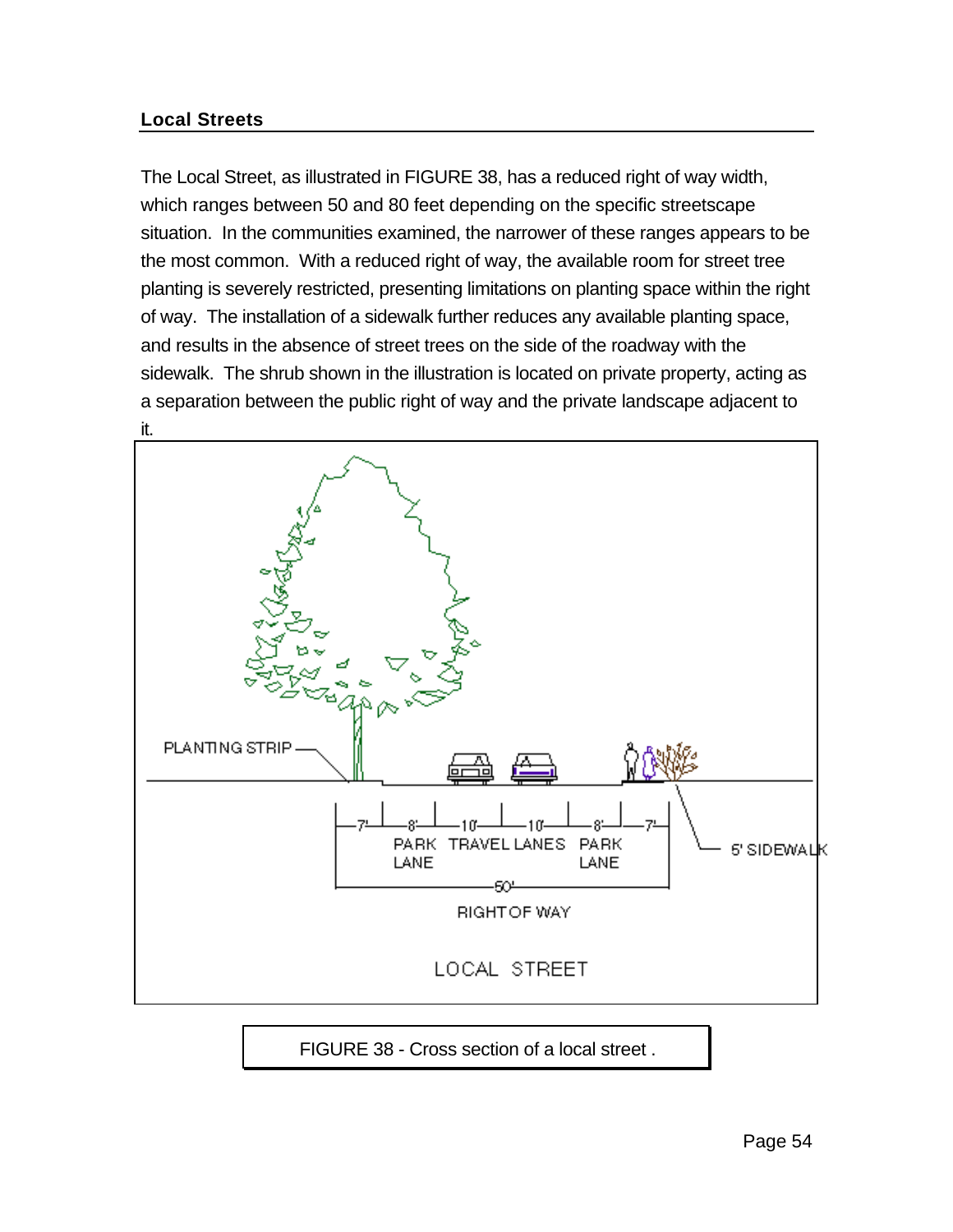A plan view of a Local Street types is shown in FIGURE 39. The street is planted in a typical manner with street trees planted on one side of the street opposite the sidewalk and other trees planted on private property. This arrangement is common on streets which contain no overhead utilities and ample right of way.



FIGURE 39 - Plan of a local street showing right-of-way, sidewalk and street trees.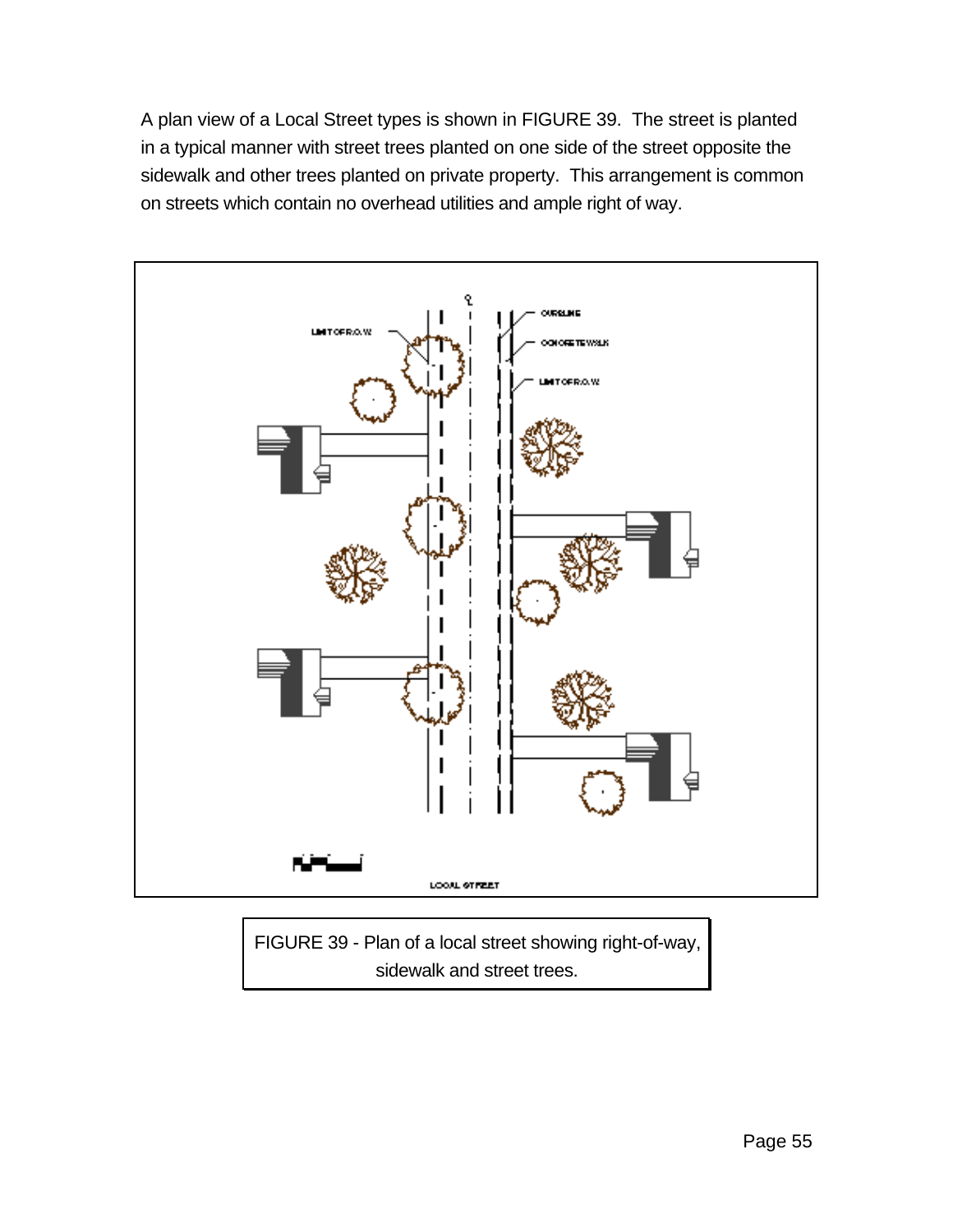# **Boulevard or Parkway Street**

Another street type which is found in many communities is the Boulevard or Parkway, which includes a planting strip along the center of the roadway. The width of the planting strip varies with the function and location of the street (ie: collector street, minor arterial, etc.) as well as the width of the right of way. FIGURE 40 shown below illustrates a Boulevard or Parkway street type which might function as a collector or local street. In the communities studied, several boulevard streets occur along 3-phase backbone delivery routes.



FIGURE 40 - Cross section of a boulevard street with overhead utility lines on one side of roadway.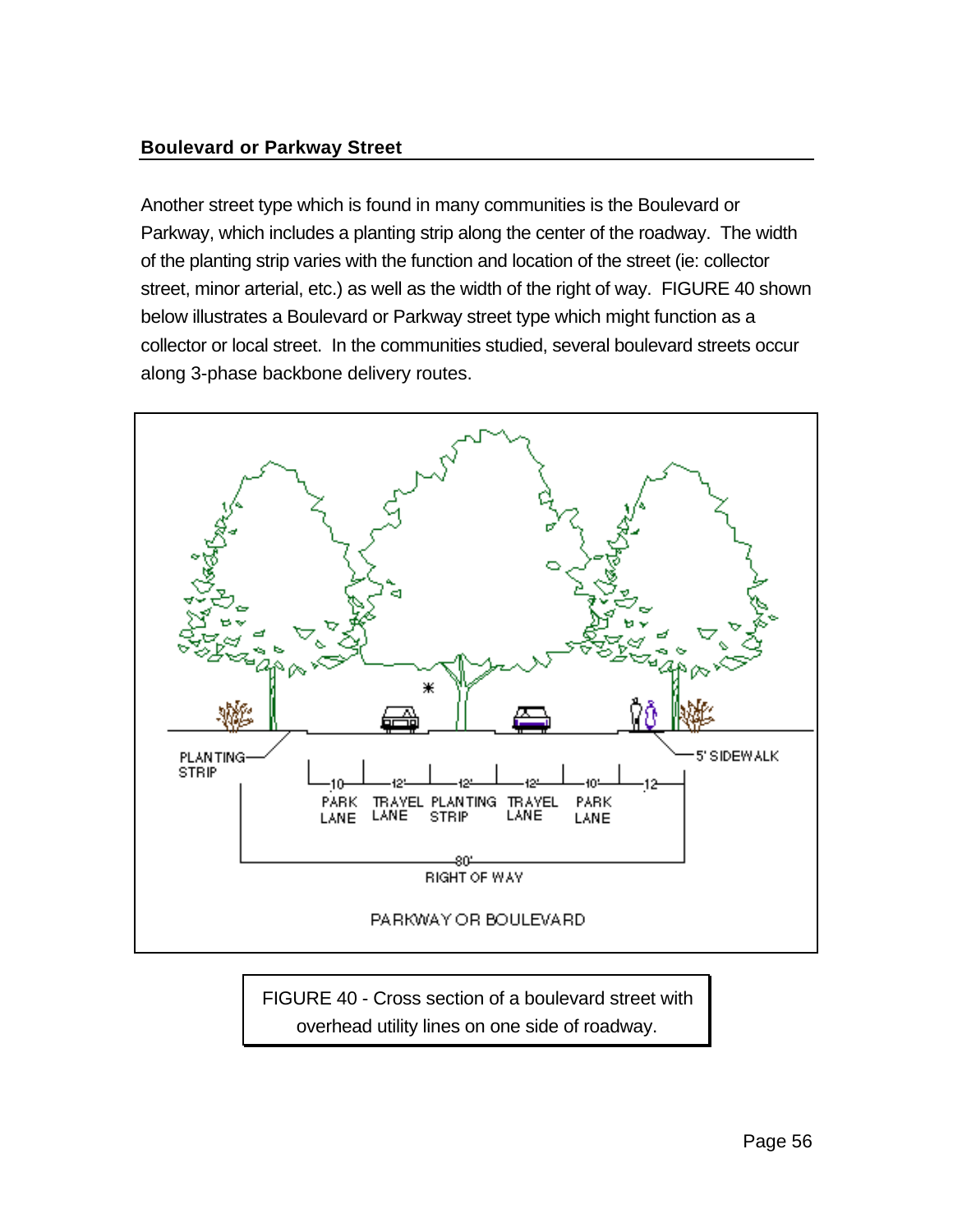# **Street Tree and Utility Line Interfacing**

The conflict between utility lines and street trees can be found in almost any community one examines. The degree of interfacing between the two is most evident on streets carrying 3 Phase primary conductors, and having the wires anchored to cross-bars. The example shown below compares this type of electric distribution system with single phase primary conductors (See FIGURE 41). The illustration shows that the 3-Phase type of wiring needs more overhead clearance space, than does the single phase wiring, and therefore increases the potential for interference with trees which grow nearby.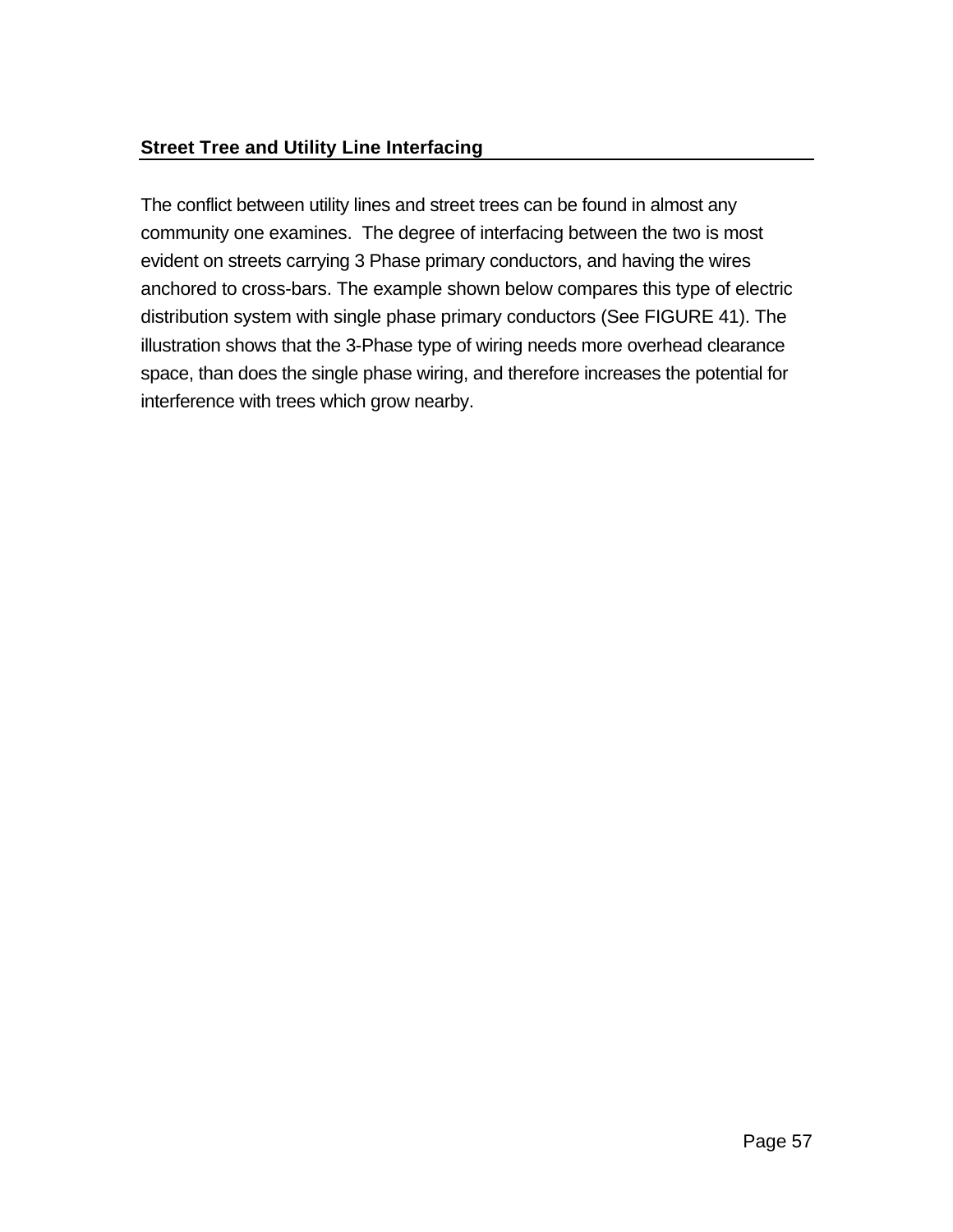



FIGURE 41 - Utility poles with vegetation trimmed away for proper clearance from electric lines.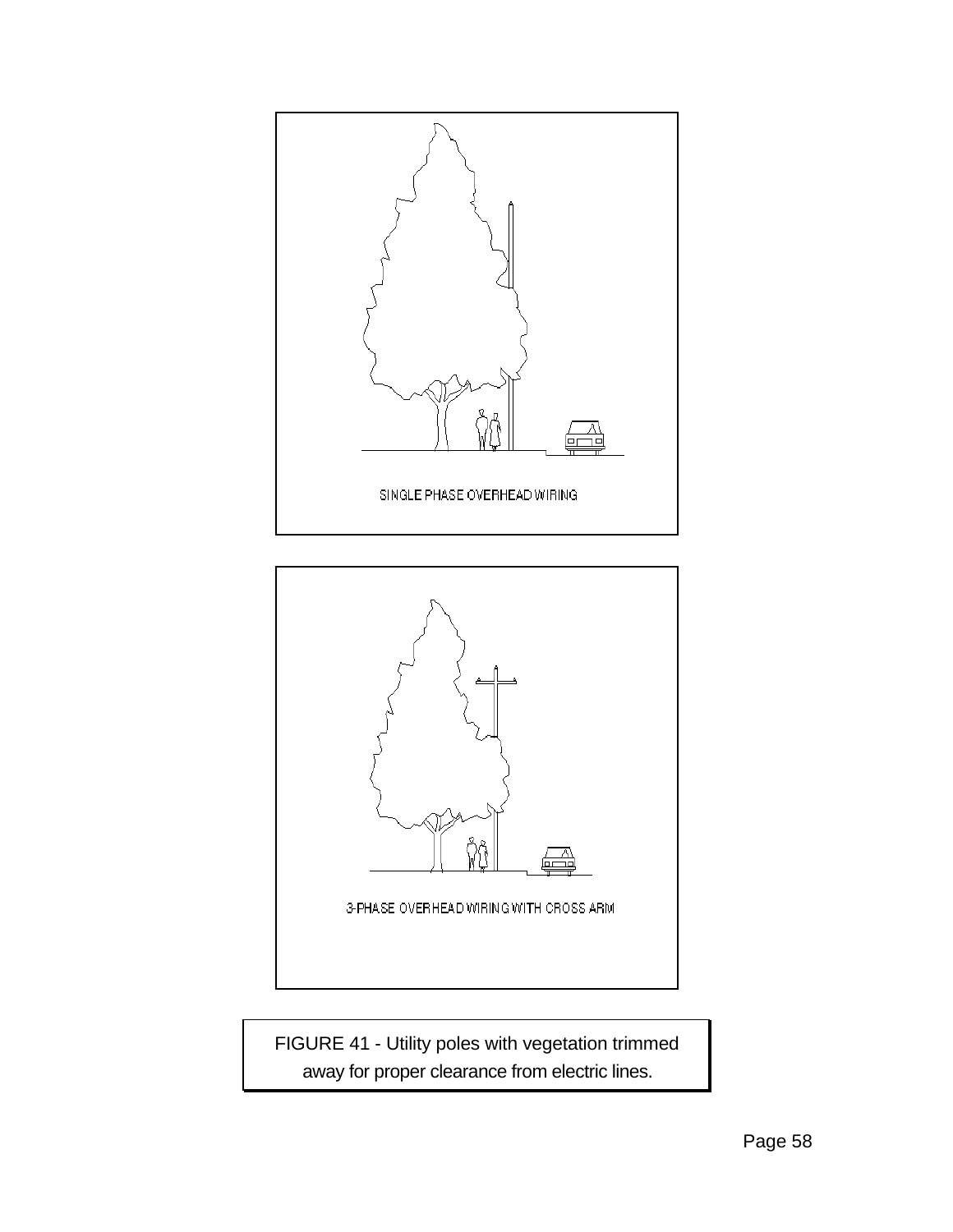Increased use of the crossarm on most 3-Phase electric delivery systems has presented a problem for street trees, since many trees come in range of the clearance area around the wires as the crossarms are added to nearby poles. The use of crossarms also occurs on most of the "backbone" streets, or primary delivery routes of the electric system, resulting in many situations along these streets where wires and trees come into conflict with each other. The importance of maintaining clearance around the wires is most important on these "backbone" routes, since outages in these areas are more likely to affect more customers and result in more wide-spread impact. The increased use of the crossbar means that the right of way or clearance around wires is more likely to impact the aesthetics and health of nearby trees. The eight foot crossbar increases the total clearance area needed around the wires, resulting in more tree pruning. This is critical when new crossarms are added to poles previously having no crossbar, and therefore required less area for clearance. The addition of the crossbar necessitates drastic trimming of trees which previously did not interfere with the wiring. The following illustration (FIGURE 42) illustrates the minimum clearance distances required between the overhead wiring and surrounding vegetation. Note that the horizontal distance needed on a single phase line is 16 feet compared to the 24 feet necessary when a crossarm is added. This increased clearance requirement can sometimes necessitate major pruning of nearby trees when a pole has a crossarm added to it.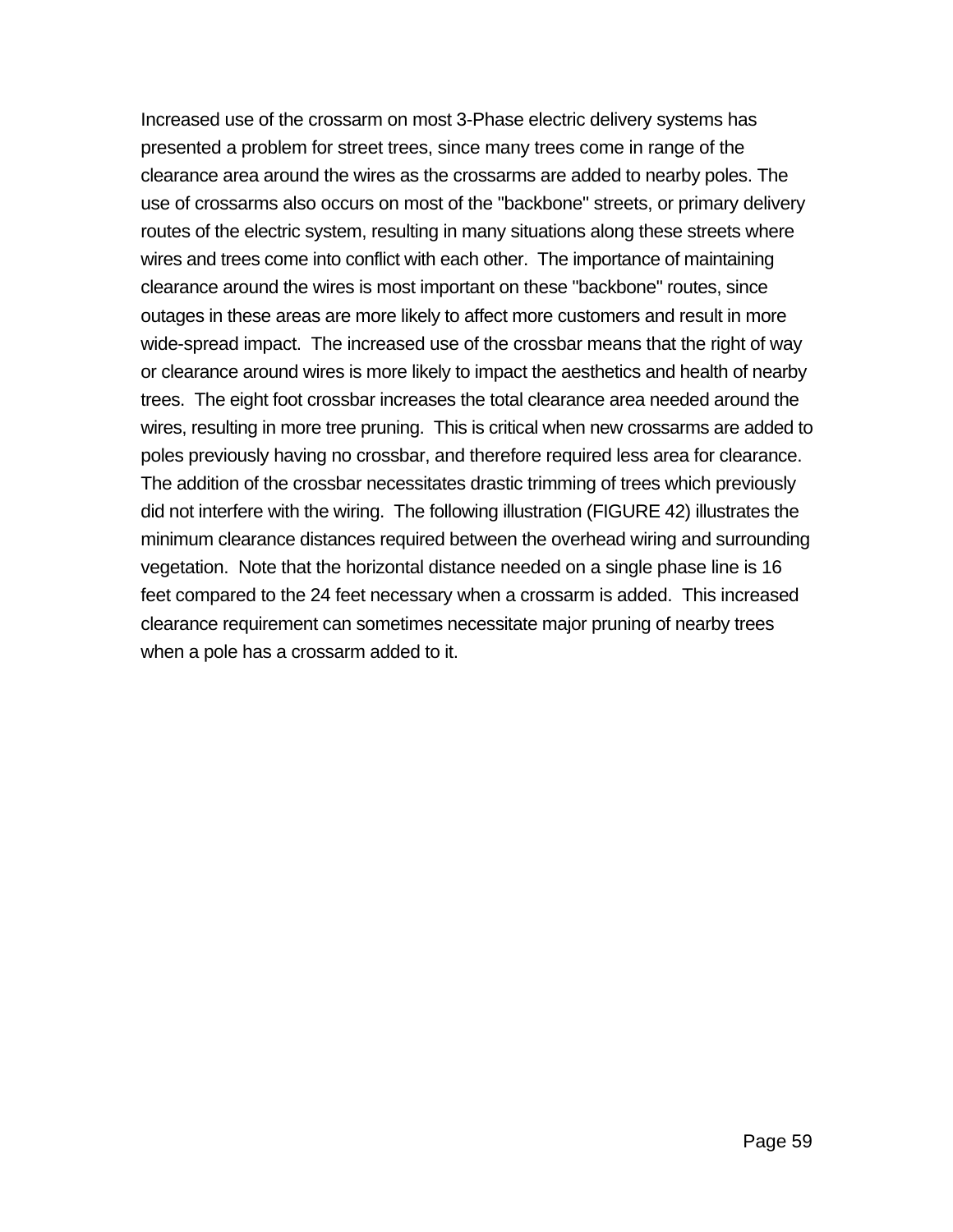

FIGURE 42 - Minimum clearance distances required from overhead electric wiring.

# **Inventory and Street Type Identification**

#### **Use and Value**

In the communities targeted for this study, each of the street types discussed earlier were examined in an effort to determine the relationship between the street trees, the overhead utilities and the infrastructure found on these street types. It was intended that several samples of each street type be found in each of the 3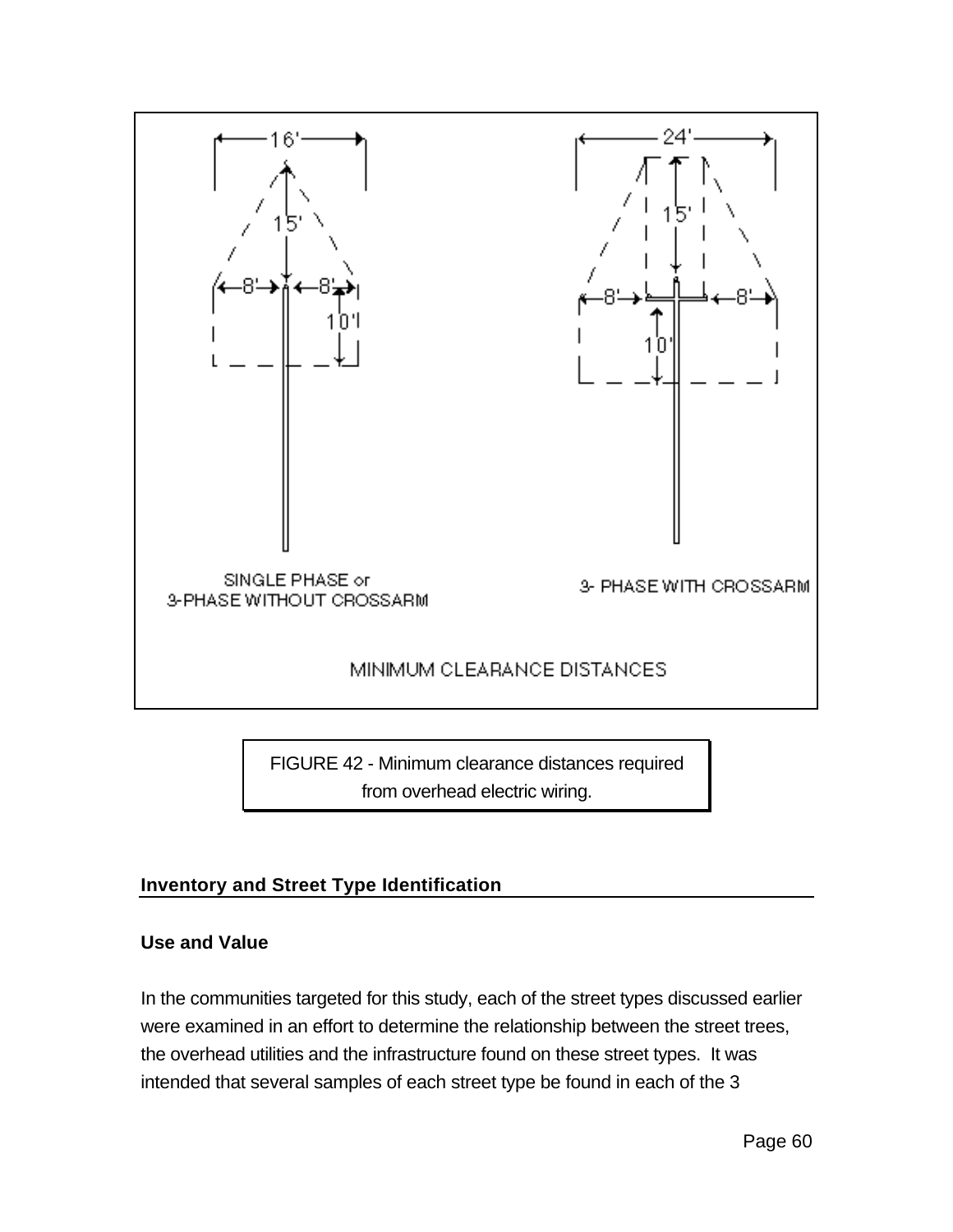communities examined. The examples could be used to develop recommendations and specifications for the selection, management, and care of new and existing street trees. The identification of sample streets which could be used for the basis of further examination was undertaken in several ways. First, the identification of "backbone" streets was accomplished by examination of existing maps of the electric delivery system in each community. Second, the streets were then separated into districts of each city or town, so that streets from various geographic parts of the community could be examined. Finally, a field survey was conducted, whereby the initially identified streets could be analyzed using a simple survey form. This allowed for the ability to compile a list of sample streets that would include each of the street types, contain various kinds of vegetation, different types of infrastructure, and illustrate various instances of utility wiring and street tree interfacing. The following illustration (FIGURE 43) shows the sample analysis form that was developed for use in the field examination of the street types. The form was designed to easily compile information about streets to be sampled. Important information as to sizes of the right-of-way, types of vegetation, the presence of overhead utilities and condition of physical infrastructure are included on the analysis form. Completion of the form allows information on each street to be used as the basis for more in depth street tree databases in the event they are necessary. The information required to complete the form is easily obtainable, even by a person not trained in design, arboriculture, or urban forestry, allowing for flexibility in implementation of the analysis.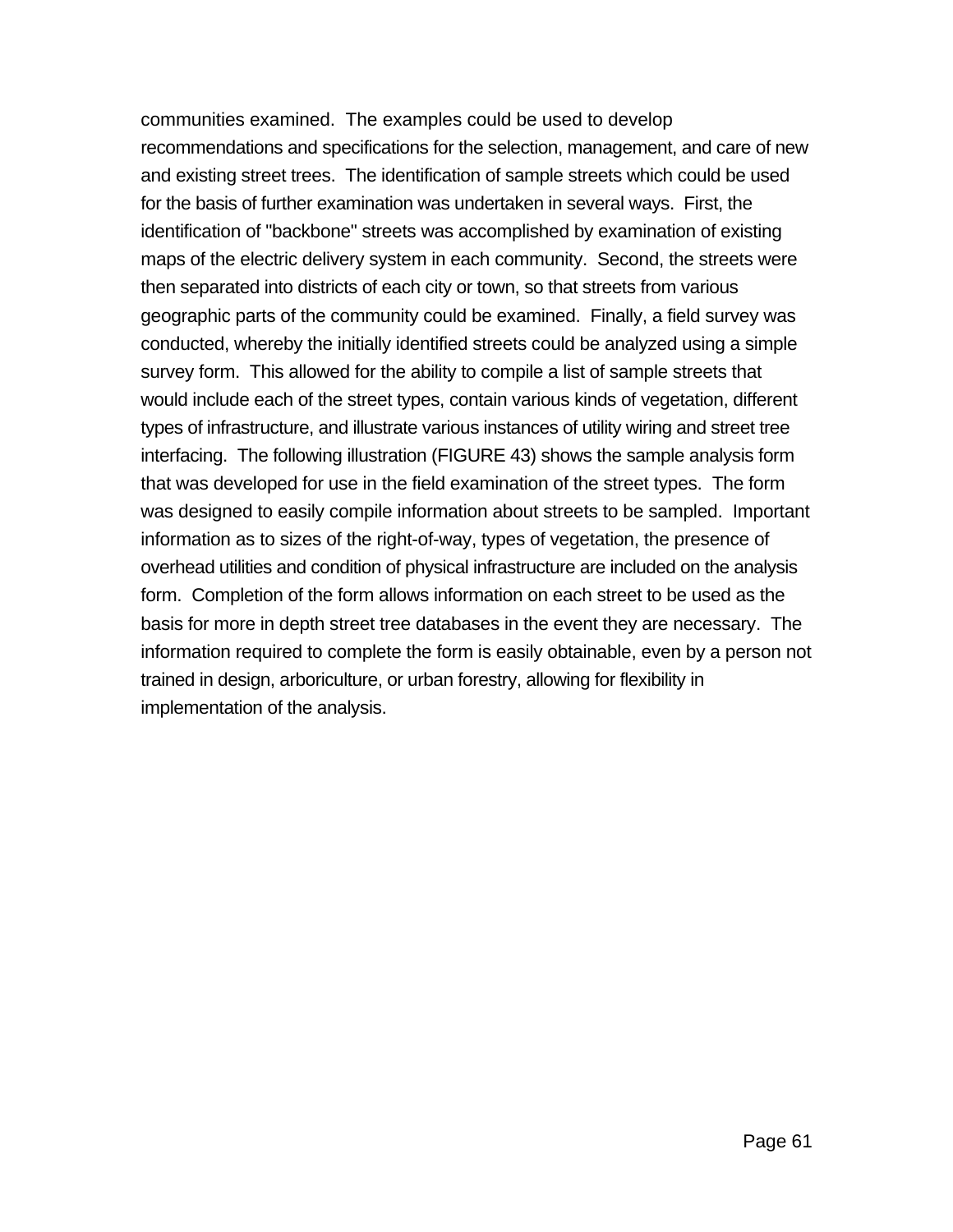| CITY OR TOWN:                                                                        | <b>STREET NAME:</b>                                                                                                    |
|--------------------------------------------------------------------------------------|------------------------------------------------------------------------------------------------------------------------|
| <b>STREET TYPE:</b>                                                                  | Minor Arterial<br>Major Arterial [<br>Collector [<br>Other $\Box$<br>$ $ Local $ $                                     |
| <b>ROW WIDTH</b><br><b>ROADWAY WIDTH</b><br><b>PLANTING STRIP</b><br><b>TREEBELT</b> | feet<br>feet<br><b>WIDTH</b><br>Y or N<br>feet<br>Y or N<br><b>WIDTH</b><br>feet                                       |
| UTILITY LINES                                                                        | 1 Phase<br>Y or N<br>3 Phase<br>Other<br>Crossbar<br>Crossbar<br>No Crossbar<br>No Crossbar                            |
| <b>INFRASTRUCTURE</b>                                                                | Sidewalks:<br>Curbs<br>Storm Drainage<br>One<br>Other<br>Two<br>Width<br>feet                                          |
|                                                                                      | Notes:                                                                                                                 |
| <b>YEGETATION</b>                                                                    | Trees:<br>Type<br>Deciduous<br>Conifer<br>Shrubs:<br>Deciduous<br>Type<br>Conifer                                      |
|                                                                                      | Form:<br>Excellent<br>Good<br>Poor [<br>Fair                                                                           |
| YEG. CONDITION                                                                       | Excellent<br>Good<br>Fair<br>Poor [                                                                                    |
| YEG. DENSITY                                                                         | Sparse<br>Adequate<br>Heavy                                                                                            |
|                                                                                      | Notes:                                                                                                                 |
|                                                                                      |                                                                                                                        |
| <b>SET BACK</b>                                                                      | Approximate Distance to<br>Structures from ROW edge<br>feet                                                            |
| <b>BUILDING DENSITY</b>                                                              | Dense<br>Moderate  <br>Low I                                                                                           |
| <b>OTHER FEATURES</b>                                                                | <b>Views</b><br>Single Family<br>Historic District<br>Multi-family<br>Public land<br>Industrial<br>Commercial<br>Other |
| NOTES:                                                                               |                                                                                                                        |
|                                                                                      |                                                                                                                        |
|                                                                                      | Name:<br>Date:                                                                                                         |
|                                                                                      |                                                                                                                        |

FIGURE 43 - Sample street inventory form.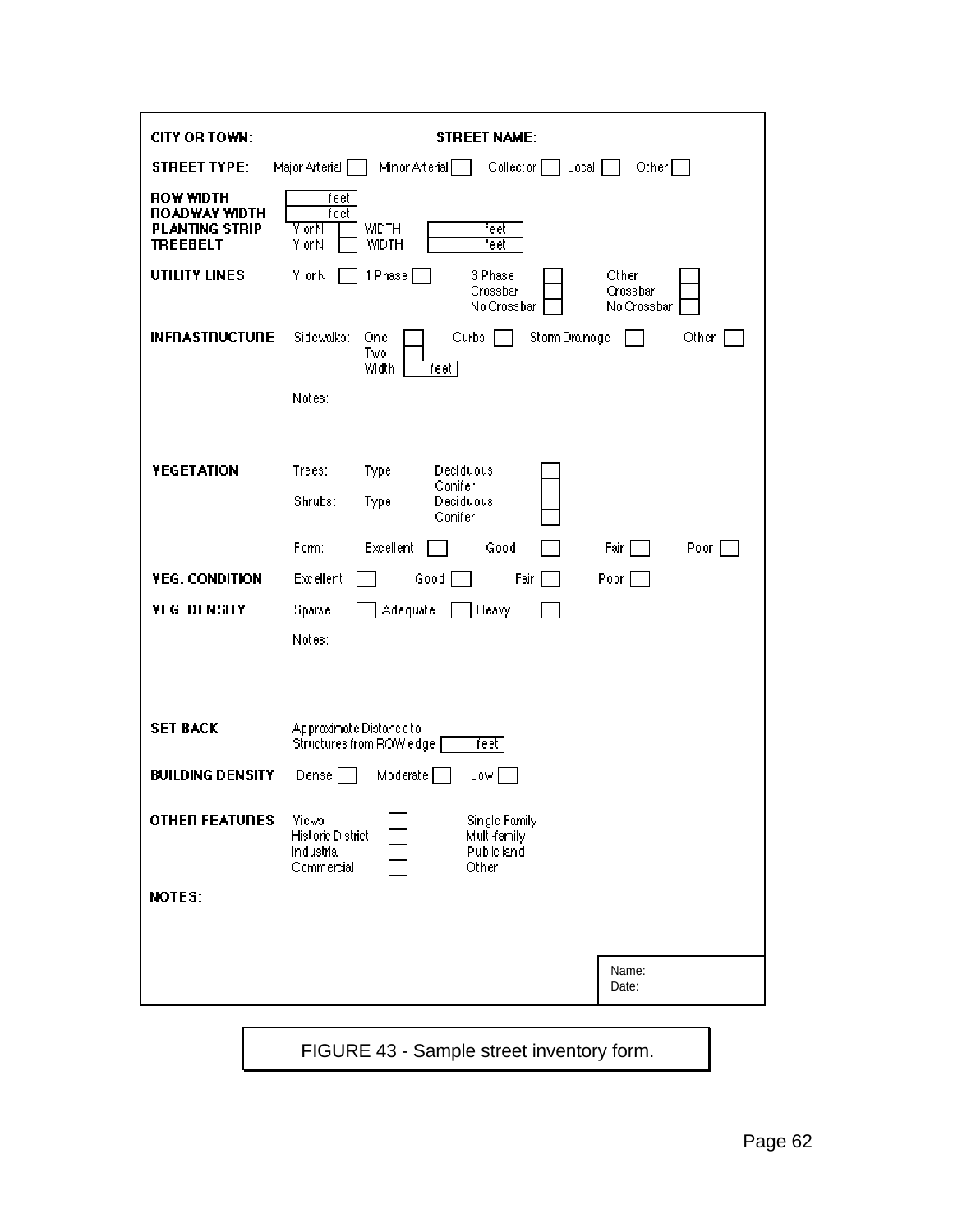The field visits determined the range of street types in each community that would contain the elements which effect the use of the street tree as a design element, as a functional part of the landscape, and as a potential problem for the infrastructure of the streetscape. By inventorying the streets these characteristics were easily identified, and were used to develop findings and recommendations.

The street types were subdivided into other categories, as needed, to more specifically identify a particular situation or occurrence. The following table illustrates some sub-groups that were derived from the initial street types previously described. (FIGURE 44)

| <b>Street</b><br><b>Type</b>                                                  | Urban | Suburb <sup>1</sup> | Rural | <b>Wires</b> | Infrastruc<br>ture | No<br>Tree<br>s | Varied<br>Vegetation | Significant<br>Vegetation | Historic<br><b>District</b> |
|-------------------------------------------------------------------------------|-------|---------------------|-------|--------------|--------------------|-----------------|----------------------|---------------------------|-----------------------------|
| Arterial<br>Major<br>Minor<br>Collector<br>Local<br><b>Boulevard</b><br>Other |       |                     |       |              |                    |                 |                      |                           |                             |

FIGURE 44 - Table of additional street types based on characteristics contained within the streetscape.

It can be seen from this table that identification of street types presents a general overview of situations that are likely to occur in the streetscape. An exhaustive listing of specific attributes could be compiled based on individual situations. For simplicity of implementation and usefulness to the utility arborist, tree warden and urban forester, the street types chosen for examination have been limited, based on the street types previously outlined. The street types chosen can be adapted to serve most situations which might occur in a community, such as an historic district, a rural landscape, or areas presently without vegetation. The street types that were chosen to be examined more closely are: Major Arterial Roads, Minor Arterial Roads, Collector Streets, Local Streets, and Boulevards. Design implications, tree species selection, planting location, infrastructure management, utility distribution, arboriculture practice, and street tree management will be looked at and related to the specific examples used.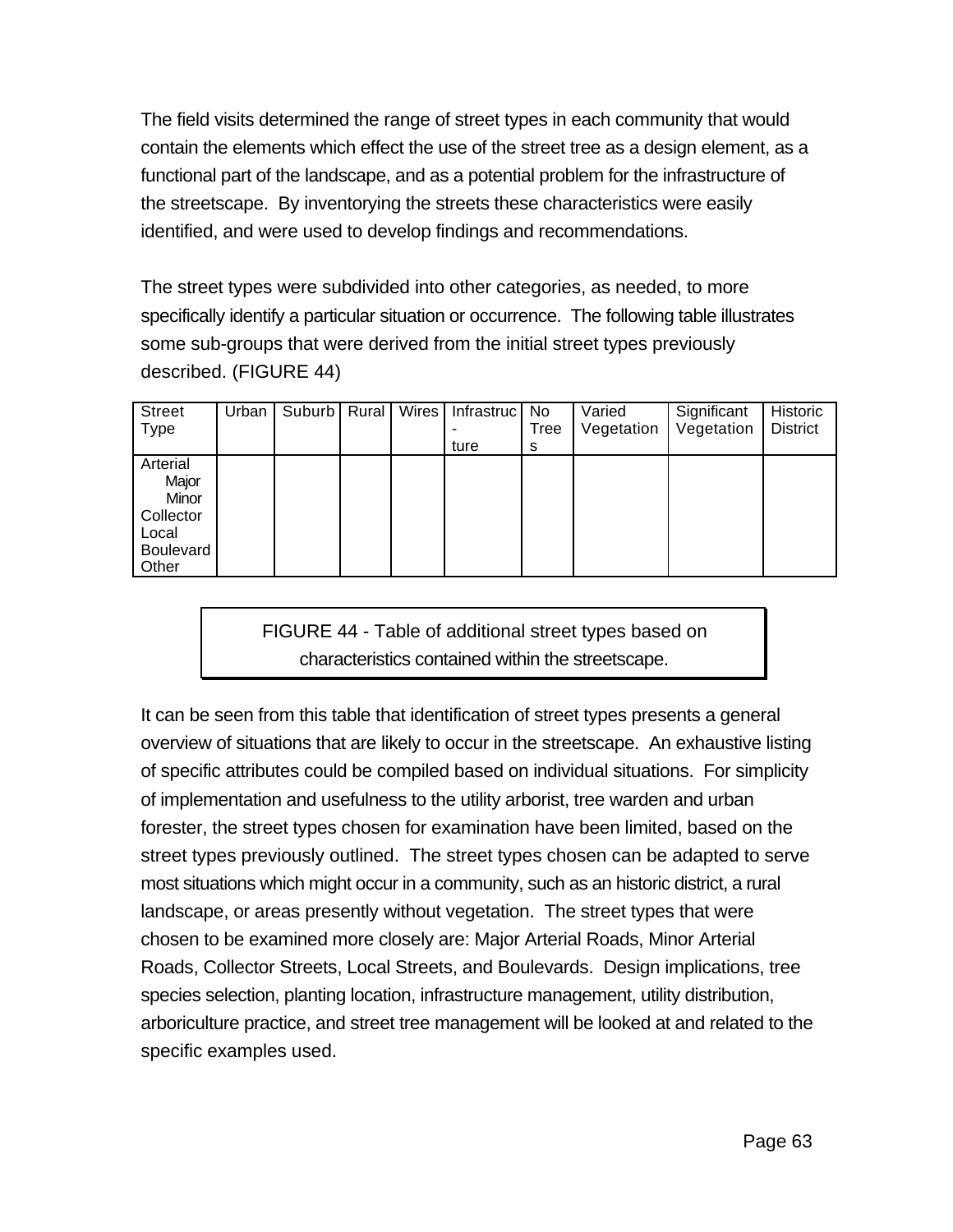# **Methods**

The following table (FIGURE 45) contains a list of streets examined in each community, and gives a classification for the street type based on field visits. This list is intended to provide a range of streetscape situations, allowing for the development of specific recommendations that can be applied to actual streets as well as developing recommendations for general street types.

| <b>Street Name</b>      | <b>Street Type</b>      | <b>Street Name</b>      | <b>Street Type</b>      |
|-------------------------|-------------------------|-------------------------|-------------------------|
| <b>SPRINGFIELD</b>      |                         |                         |                         |
| <b>Alden Street</b>     | <b>Collector Street</b> | <b>Harkness Avenue</b>  | <b>Minor Arterial</b>   |
| <b>Appleton Street</b>  | <b>Local Street</b>     | Mayfair Avenue          | <b>Local Street</b>     |
| <b>Ardmore Street</b>   | <b>Local Street</b>     | <b>Newbury Street</b>   | <b>Collector Street</b> |
| <b>Bolton Street</b>    | <b>Local Street</b>     | North Branch            | <b>Minor Arterial</b>   |
|                         |                         | Pkwy.                   |                         |
| <b>Bradley Road</b>     | <b>Collector Street</b> | <b>Parker Street</b>    | <b>Major Arterial</b>   |
| Breckwood Blvd.         | <b>Collector Street</b> | <b>Tiffany Street</b>   | <b>Collector Street</b> |
| Devonshire Road         | <b>Local Stret</b>      | Morrison Terrace.       | <b>Boulevard Street</b> |
| <b>Dickenson Street</b> | <b>Collector Street</b> | Warrenton               | <b>Local Street</b>     |
| Dwight Road             | <b>Collector Street</b> | Wilbraham Road          | Major Arterial          |
| Gillette Avenue         | Boulvevard              |                         |                         |
|                         |                         |                         |                         |
| <b>LONGMEADO</b>        |                         | <b>AGAWAM</b>           |                         |
| W                       |                         |                         |                         |
| <b>Bliss Road</b>       | Minor Arterial          | Annable Street          | <b>Local Street</b>     |
| <b>Burbank Road</b>     | <b>Collector Street</b> | <b>Anthony Street</b>   | <b>Local Street</b>     |
| <b>Converse Street</b>  | <b>Minor Arterial</b>   | <b>Clematis Street</b>  | <b>Local Street</b>     |
| Merriweather            | <b>Local Street</b>     | <b>Colemore Street</b>  | <b>Local Street</b>     |
| <b>Drive</b>            |                         |                         |                         |
| <b>Shaker Road</b>      | <b>Collector Street</b> | <b>North Street</b>     | <b>Collector Street</b> |
| <b>Williams Street</b>  | Minor Arterial          | <b>Silver Street</b>    | <b>Collector Street</b> |
| Wolf Swamp Road         | <b>Collector Street</b> | <b>Suffield Street</b>  | <b>Minor Arterial</b>   |
|                         |                         | <b>Valentine Street</b> | <b>Local Street</b>     |

FIGURE 45 - Streets examined in this study.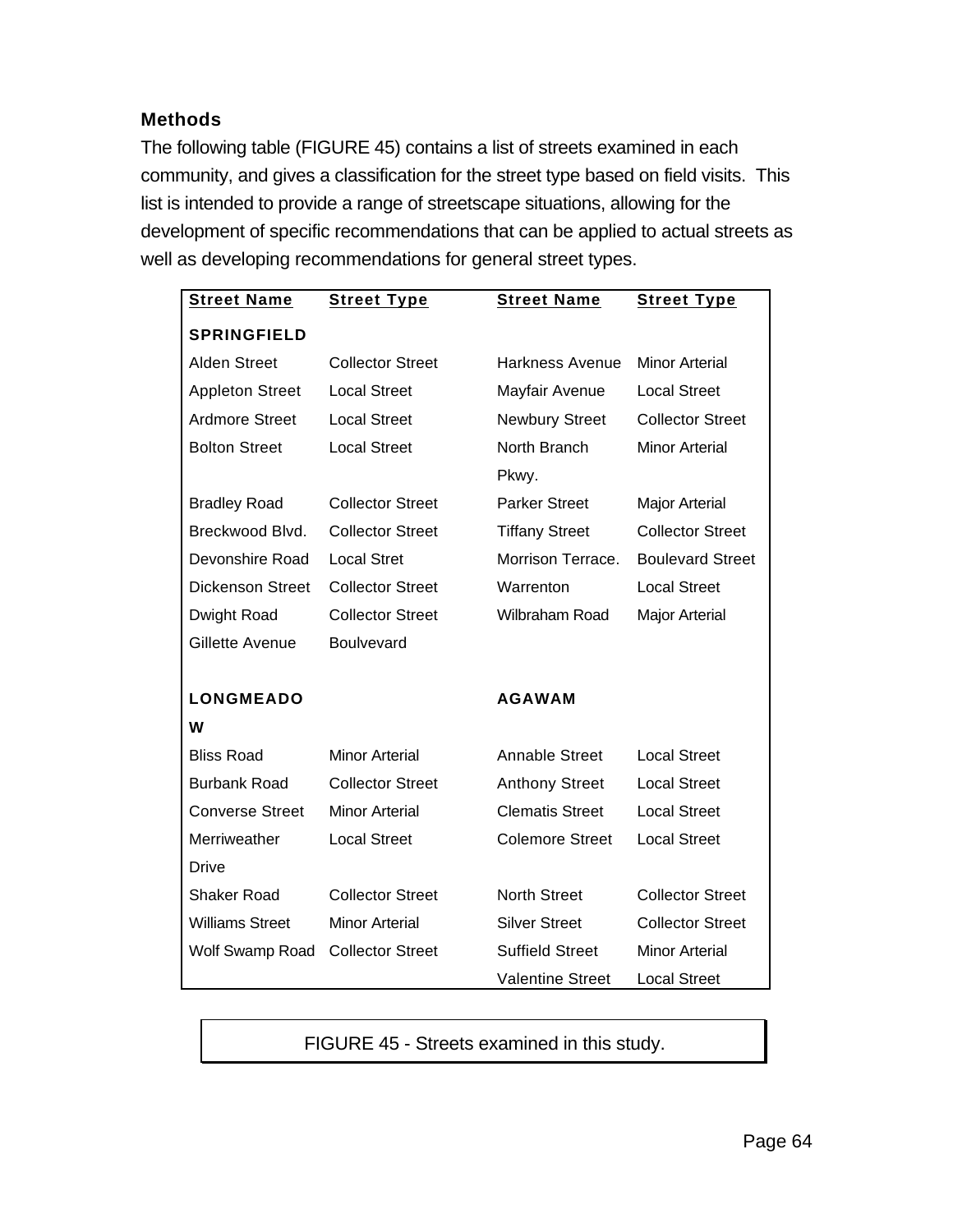The use of a street tree inventory is a very important component of a urban forestry management plan, and the more complete the inventory is, the more helpful it can be in developing recommendations and implementing policy for the planting and care of the street trees. Using the inventory method, employed in this study, a useful inventory can be easily compiled, allowing for more informed management decisions to be made. Various forms of inventory sheets are used by tree wardens, street tree managers, and utility arborists with the intent of developing a more complete understanding of the quality of the urban forest. An inventory can also be of value, since it allows for identification of damage to infrastructure and surrounding streetscape features. As identified by ACRT, Inc. (1990) "a complete street tree inventory is a necessary management tool for integrating service requests with work planning/scheduling and the development of tree work histories." The development of a street tree inventory can assist in efficient work management, master planning, cost analysis, liability identification, species evaluation and costing, IPM and insect and disease control, and population monitoring on a tree-by-tree basis. The usefulness of the information can be expanded through the development of a computerized inventory system, allowing for increased analysis and manipulation of the data, than would occur with a manual paper inventory.

Commercial software is available which is specifically designed for street tree inventories, and municipalities and utilities are increasingly relying on this technology to increase the effectiveness of their street tree management programs. Shown below (FIGURE 46) is a sample output of of a tree inventory program developed by ACRT, Inc. which illustrates the type of report which can be easily compiled using a computerized program. (ACRT 1991)

> FIGURE 46 - Sample street tree inventory data from ACRT, Inc. Tree Manager computer software program.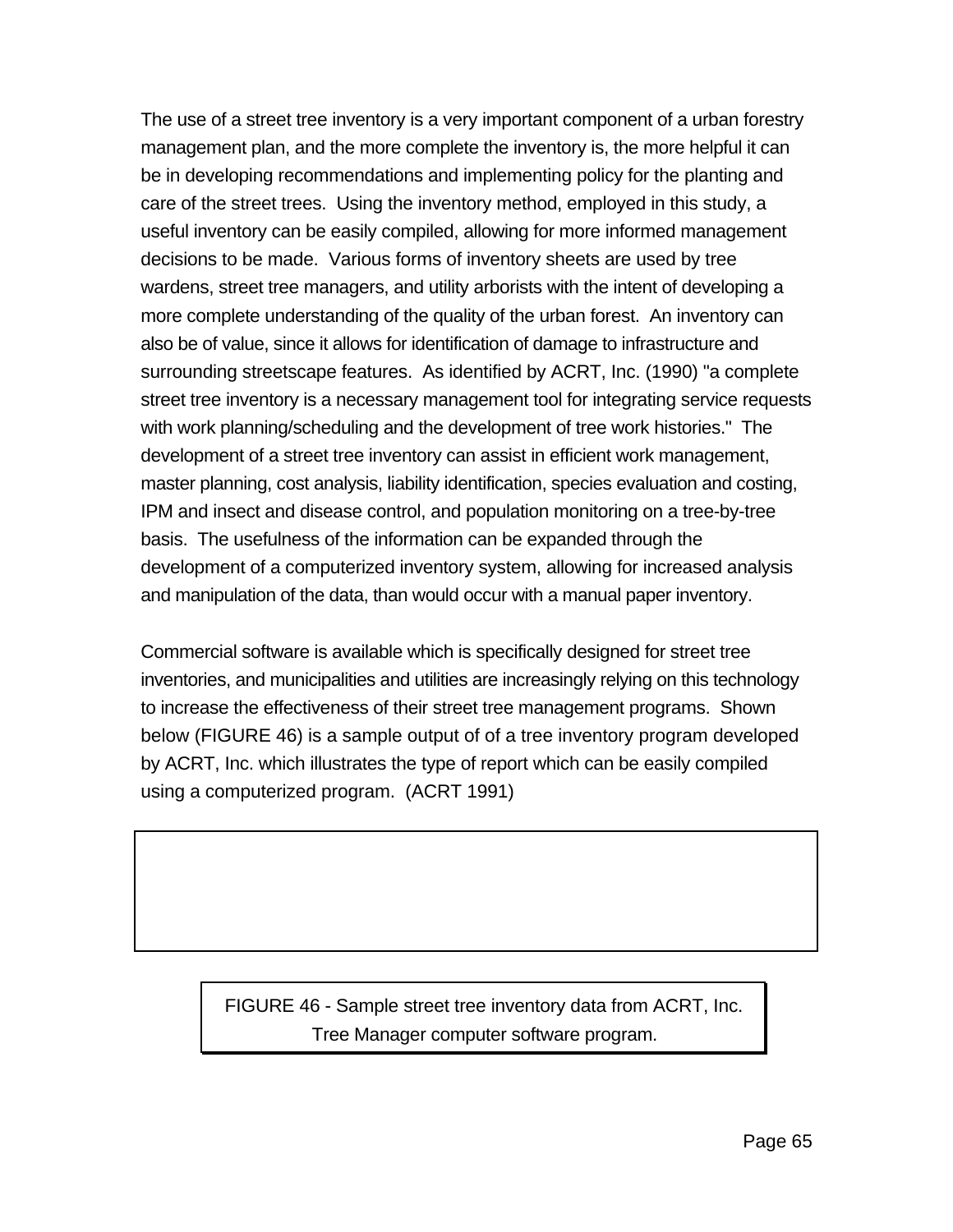Other data can be compiled using the basic inventory information, which is useful to tree wardens, design professionals, and utility arborists in planning changes to the streetscape. The following table (FIGURE 47) is a sample report determining percentages of various tree species from a sample community, produced by ACRT Inc.'s Tree Manager computer software. (ACRT, 1991) Information of this type is important to the designer or arborist during the plant selection process and the use of up to date and accurate information is critical to the success of ensuring species diversity in a plant community.

# FIGURE 47 - Sample street tree inventory data from ACRT, Inc. Tree Manager computer software program.

Photography can also be employed as part of a useful street tree inventory, which will more accurately measure the quality of the streetscape environment. The following photographs show scenes of various streetscapes, and illustrate some of the features that were inventoryed in each of the communities examined in this study. Tree form, planting location, proximity to overhead utility lines, and damage to infrastructure are shown. The use of a photographic inventory is useful when examining specific situations, such as an individual street blocks, specific locations or in areas of high visual importance. The photographs can become part of a street tree inventory, either in computer-based or traditional form, and allow for added accuracy when reviewing existing conditions or recommending changes to the streetscape. Image processing can be used to visualize changes made to the streetscape, by manipulating photographs to reflect changes that might be recommended for a particular streetscape situation. FIGURES 48 show the use of image processing to visualize changes to a Boulevard streetscape in Springfield. The use of this technology allows for the designer and arborist to better understand the design and aesthetic implications of suggested changes to the streetscape. A photographic inventory can also be used to demonstrate general recommendations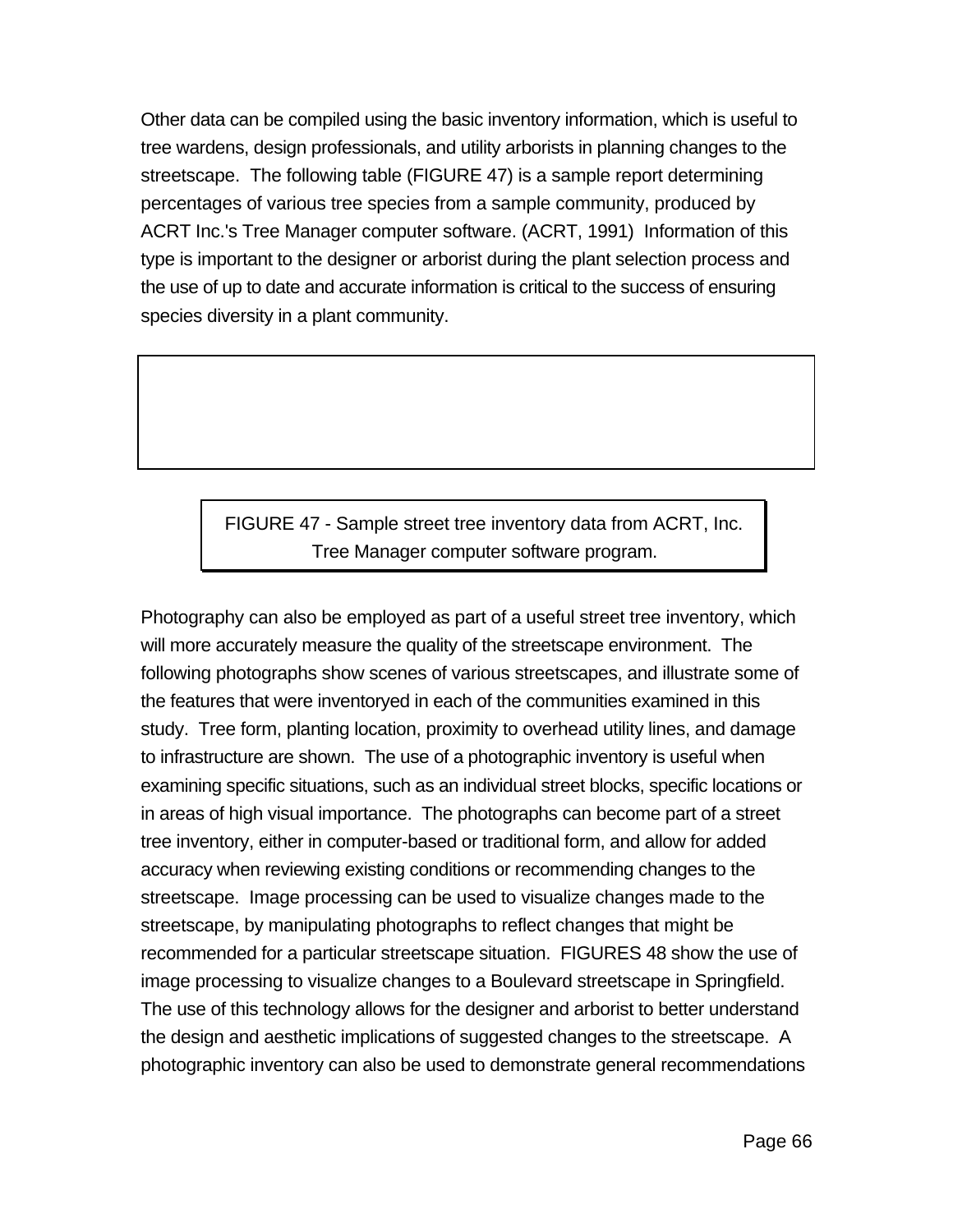that are made concerning species selection, planting location, and maintenance procedures.



FIGURE 48 - Photograph of existing street in Springfield.

The photograph shown above is a Boulevard Street type located in Springfield, and it shows a median strip with no vegetation and a variety of overhead utility lines, with 3-phase electric lines and crossarms, running the length of the roadway.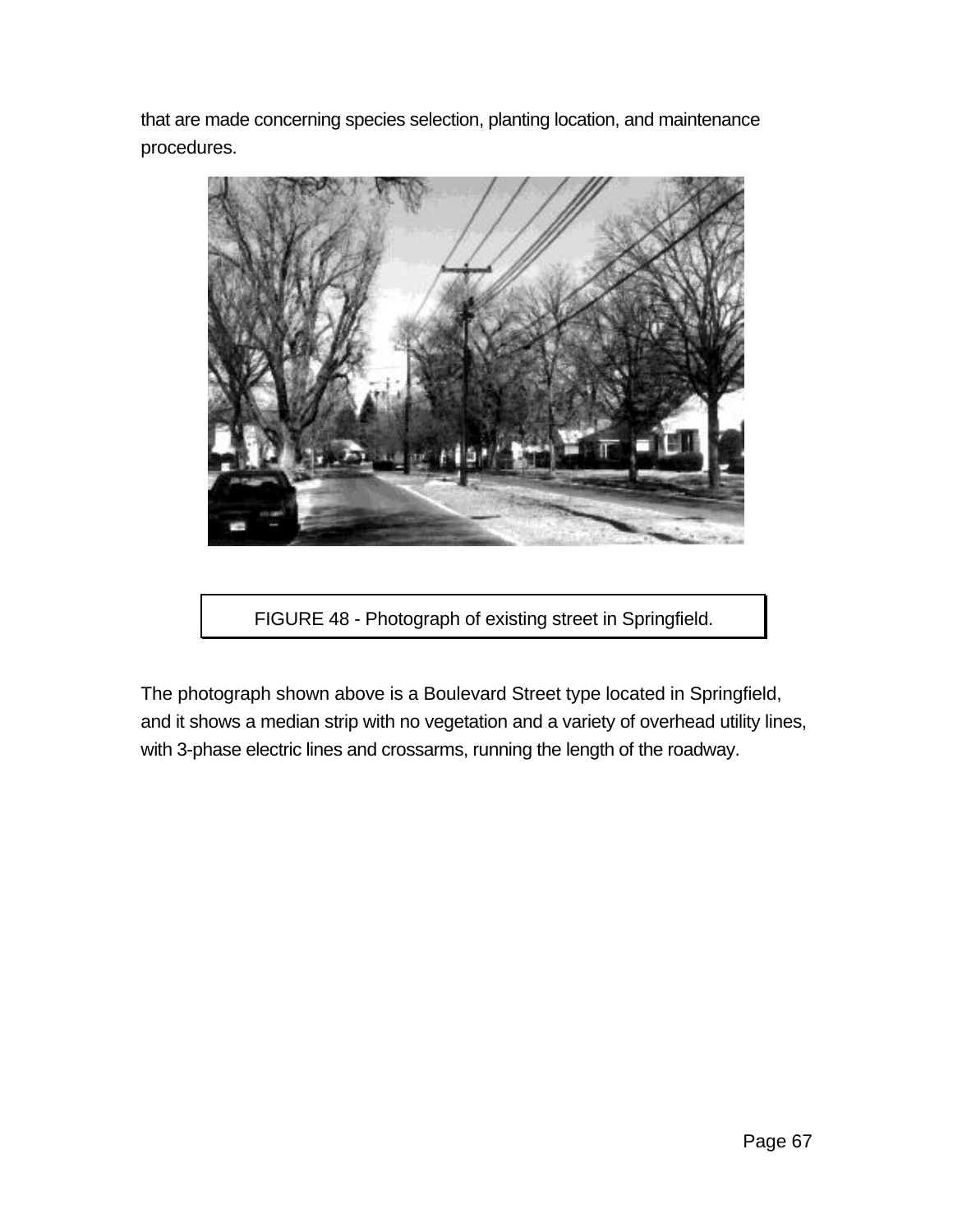

#### FIGURE 49 - Street with computer processed image.

The processed image shown above (FIGURE 49) is a view of the Boulevard Street shown in the previous photograph with the overhead utility lines and poles removed, as well as the addition of a large shade tree. The image is intended to illustrate how changes to the streetscape can be visualized using image processing techniques. This technique can be combined with traditional photographic inventories to better develop a street tree management program and to understand design implications of recommendations which might be part of that plan.

The development of an image catalog of existing streetscape conditions, using a computer database or traditional photographic techniques, is useful to the arborist and designer to keep a record of tree growth, decline, or other impacts made on the streetscape. It is of value, since actual situations can be recorded and any changes reviewed and assessed. The images could also serve as a means to visualize impacts of pruning on the street trees. By having actual images of existing conditions, and showing the results of trimming or removal of parts of the tree a better understanding of the implications of the maintenance can be obtained.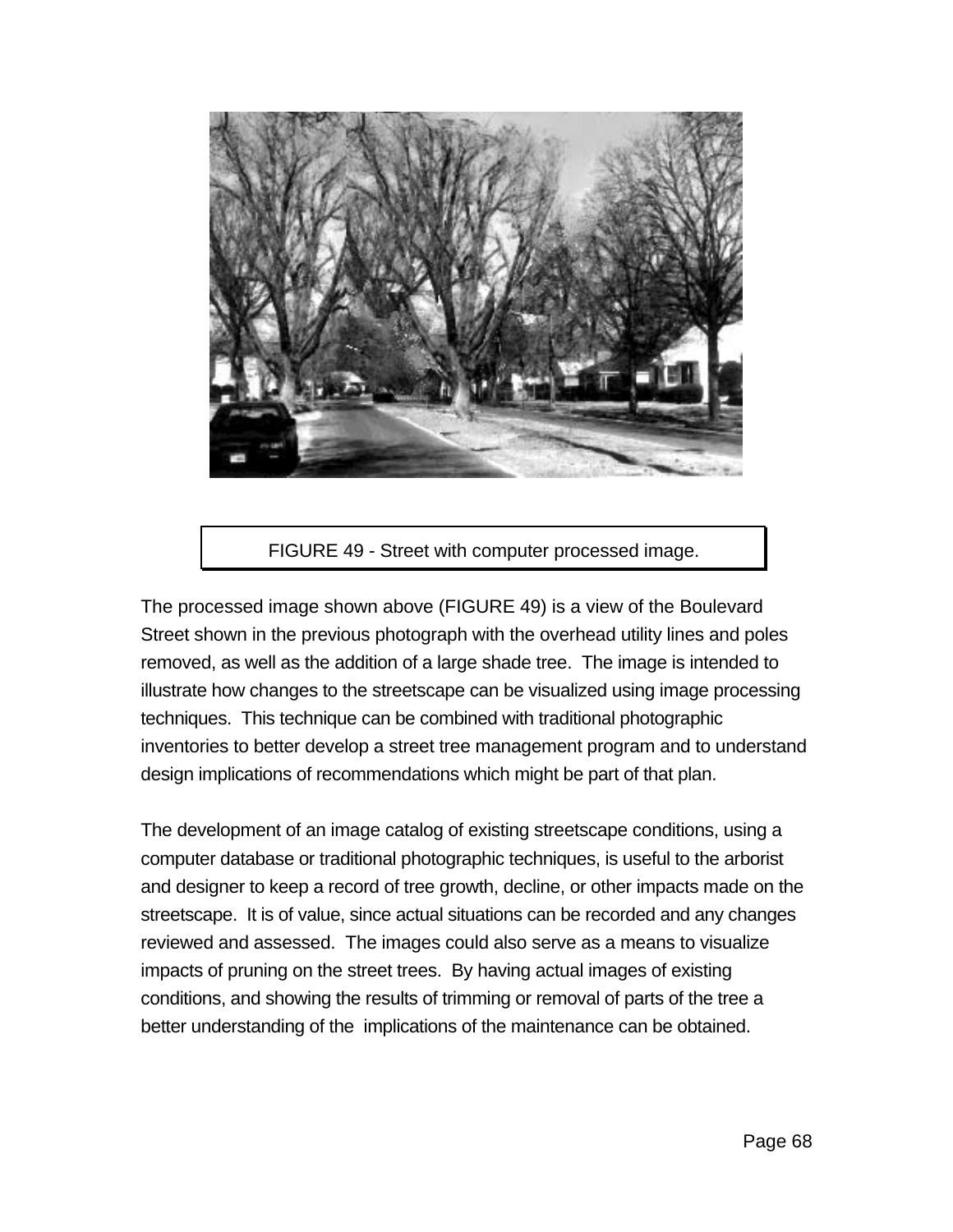#### **Identification of problems or conflicts**

The identification of problems resulting from the use of trees as a streetscape element is important in order to recommend changes to the streetscape and to prevent future problems from occurring. By using identifiable problems as a basis for study, the development of workable solutions to streetscape situations can be more effectively implemented. By developing an understanding of how problem situations come about, the solutions to the problems can be more effectively recommended. By examining the various street types in the target communities an understanding of common problems associated with street trees can be developed, and serve as the basis for recommendations for changes to species selection, planting location, and management techniques. The causes of problems that occur must be identified so that the factors presenting the problem can be changed or eliminated.

In addition to problems to the physical infrastructure of the streetscape, aesthetic problems are likely to occur when street trees are grown near overhead utility lines or in close proximity to buildings, signs, or other amenities since the trees are often trimmed back from these streetscape elements. By identifying situations that present problems such as this, recommendations for prevention of future occurrences are more readily found, and elimination of existing problems can be proposed. A complete understanding of design implications of changes is necessary so that the identification of problems and recommended solutions might be suggested. A thorough study and inventorying of street tree problems and conflicts can lead to more effective design and management programs.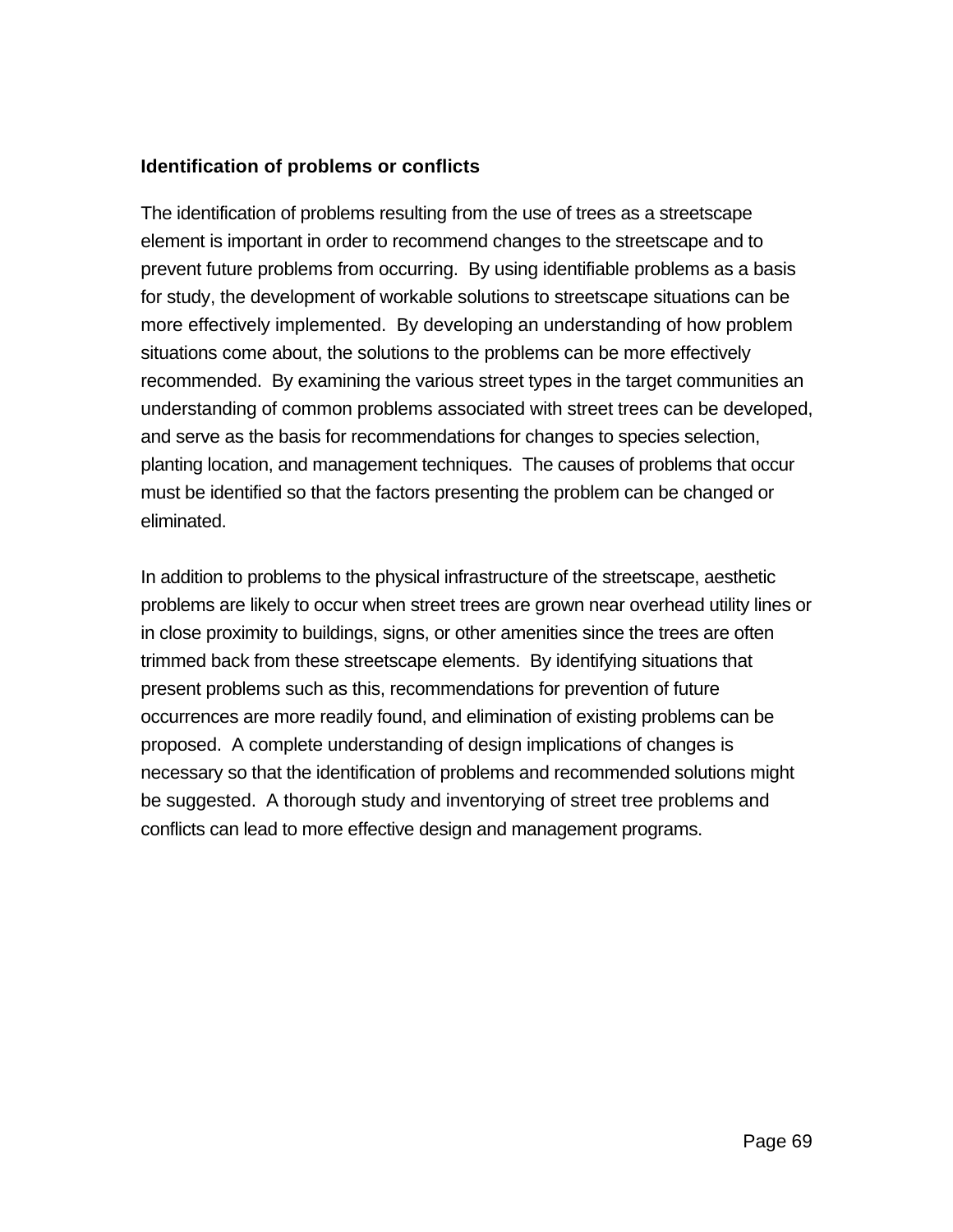# **Chapter Four**

# **Procedures and Implementation-Alternatives for Improving the Streetscape**

#### **Street tree planting and Management**

An examination of communities throughout the United States, reveals that there are many cities and towns which have successfully implemented street tree management programs that allow for successful design implementation, as well as providing for the inclusion of overhead utilities and minimal disturbance to municipal infrastructure. The development of ordinances, design guidelines, regulations, and recommendations are some of the methods that have been effectively employed by various communities. Miller(1988) categorizes municipal tree ordinances in three categories: (1) preservation ordinances that "regulate the cutting of trees within a given jurisdiction", (2) development ordinances, regulating "the impact of construction and development upon the area landscape", and (3) street tree ordinances, that "ensure that proper species are planted in the proper location." Miller (1988) summarizes some far-reaching municipal tree ordinances, as shown in the following table. (FIGURE 50) As is illustrated in the table, there are a fair number of communities which have implemented, or are planning to implement ordinances concerned with the care of street trees. These ordinances vary in the purpose, definition, and implementation of the statutes provided for, but all are intended to improve the health and quality of the urban street tree. Most of the ordinances implement specific procedures for the selection, planting, and maintenance of street trees which should be a common procedure for qualified professionals. The instituting of legal measures mandating the exercise of this professional approach is very important, since it puts legal strength in common sense approaches to street tree care.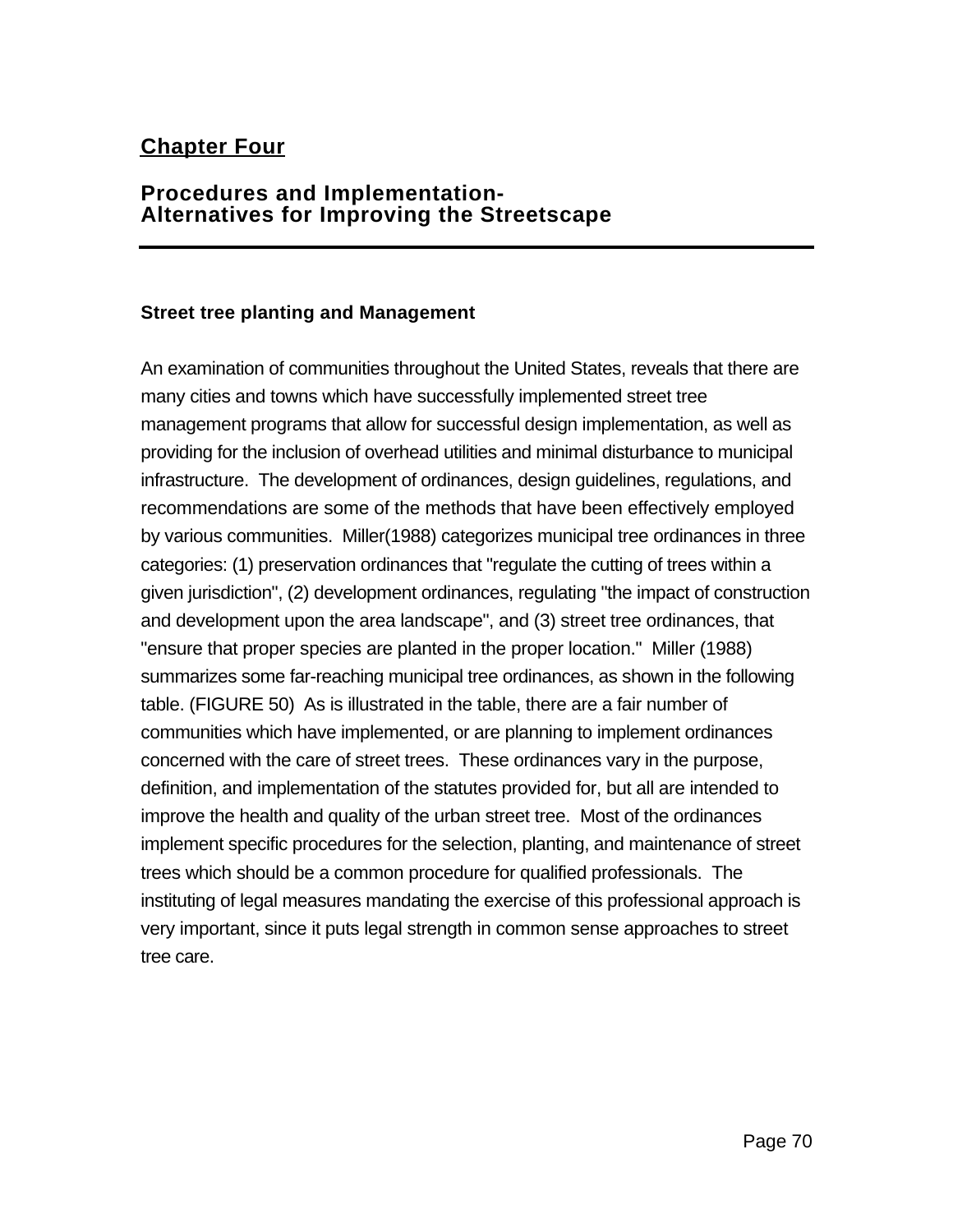FIGURE 50 - Summary of municipal tree ordinances. *Source Miller, 1988.*

Kielbaso (1989) cites several communities having implemented successful street tree planting and management programs. These serve as models for other communities to follow. The cities he identifies include Austin, Texas, Cincinnati, Ohio, Lansing, Michigan, Highland Park, Illinois, Charlotte, North Carolina, Minneapolis, Minnesota, and Milwaukee, Wisconsin. In addition to identifying cities and their tree care programs, Kielbaso concludes that there are components of these forestry programs that approach ideal models. "First is a city's commitment to making trees a high priority, usually made in view of their total environmental, economic, and aesthetic assets, Second, this commitment is legal: the city has a precise ordinance that assigns responsibility for the planting anc care of all the city's trees." (Kilebaso, 1989) The role of the municipality as an advocate for the street trees is stressed by Kielbaso, and "when a city's tree policies are sufficiently clear, a good manager can assure that tree spaces are vigorously defended, that tree removals are not permitted without strong reason, and that new tree spaces are provided when new projects are contemplated." (Kilebaso, 1989)

Seattle, Washington has been one of the more visionary communities in regard to it's street trees. The City of Seattle requires a Street use Permit for all trees planted on pubic streets or rights-of-way. Encouraged by city officials, Seattle City Light, the electric utility provider for Seattle has taken a pro-active role in the management of the street trees in the community. The development of community relations and interagency communications has allowed for the utility to take a more active role in the management of the street trees within the distribution area. A Street Tree Task Force was established in 1986 to develop a procedure for dealing with the immediate and long term conflicts between street trees and the utility's electric distribution system. The Task Force developed a plan that increased interagency involvement, combining the efforts of the Seattle Design Commission, the City Engineering Department, the Parks Department, the utility, and the City Arborist. The plan included several recommendations including establishment of a citywide street tree plan, the development of a interagency computer system to be used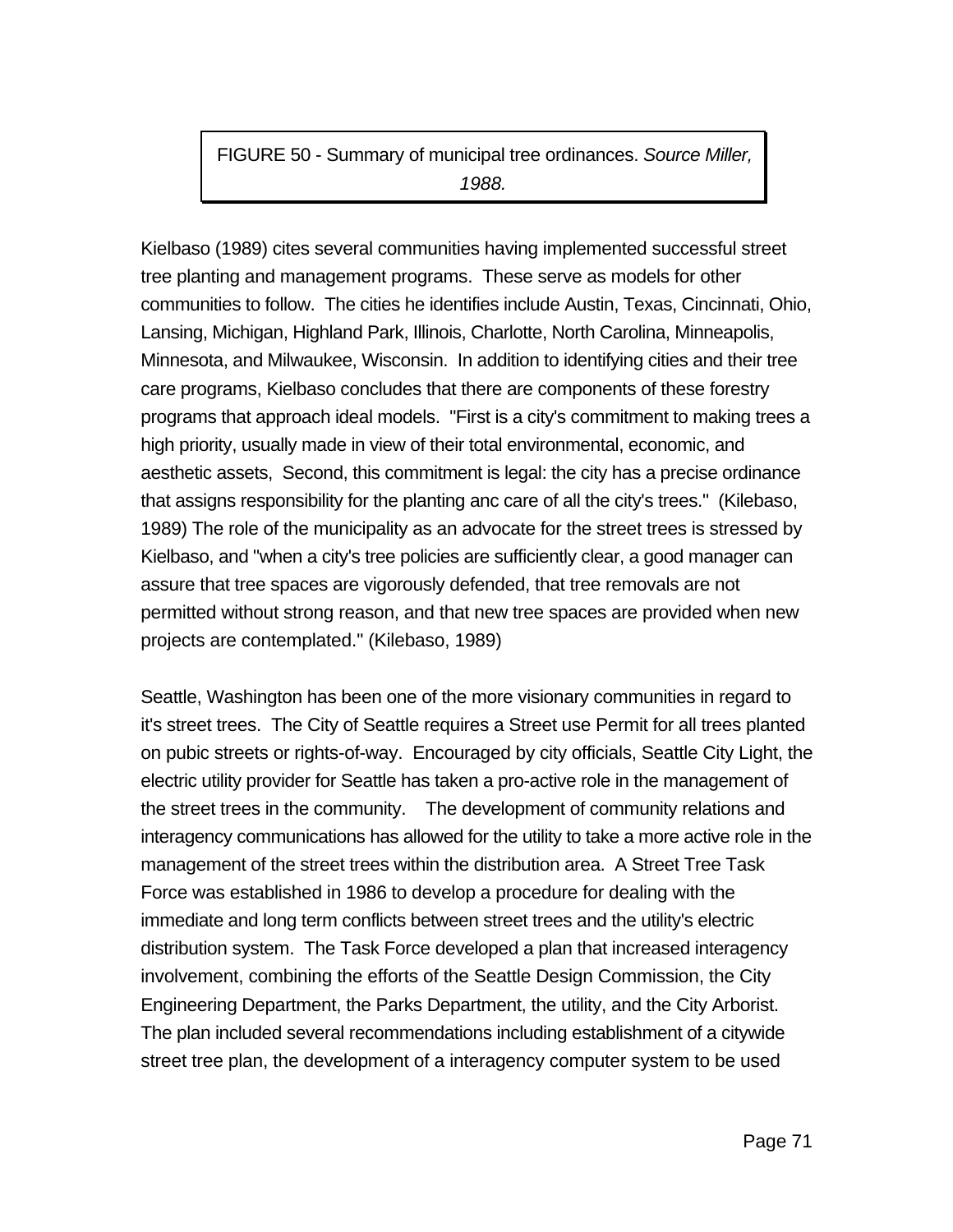exclusively to manage the street trees, and to develop a pilot program area to study and analyze street tree problems.

Seattle's Task force recommended this increase in community involvement and public outreach to improve the urban forest. Development of community relations skills, a crew manual, the holding of community meetings, and the development of "The Right Tree Book" followed. (Seattle City Light, 1988) Customers could then choose the right trees for their particular situation, suggesting the best possible placement of these trees to avoid trimming and removal problems. As part of this the creation of a citizen's forum to addressing the issues of tree selection criteria, development of a tree replacement policy, and public information/marketing efforts. The establishment of an atmosphere which encourages active public involvement has been utilized by Seattle City Light that appears to help run a more effective and reliable tree management program, and benefits the health of Seattle's urban forest.

Puget Sound Power and Light Company, another provider of electricity in Washington state has taken a similar pro-active role in encouraging proper species selection, planting, and maintenance procedures for street trees growing within their distribution area. "As part of Puget Power's obligation to provide reliable electrical service to all of its customers, the company has developed a vegetation management program designed to keep tree limbs and shrubs safely away from power lines" and " to ensure reliable electric service for the future, special care must be taken in the selection and placement of new trees" (Puget Sound Power and Light Company,1987) The utility has also prepared a handbook on vegetation management, distributing it to all its customers. The "Tree Book" recommends tree species, gives guidelines for selecting planting location, and outlines proper planting and maintenance procedures. The pro-active approaches of the two Washington state utilities serves as models for other public utilities to follow as they become more involved with the management of trees along public streets.

Other communities have instituted programs encouraging proper species selection, placement and maintenance practices. Included in these programs are ordinances in many municipalities that legally enforce street tree recommendations. Sample street tree ordinances from several communities are included in the Appendix 3 (Miller, 1988) Each of the ordinances sets minimums, address design issues, demand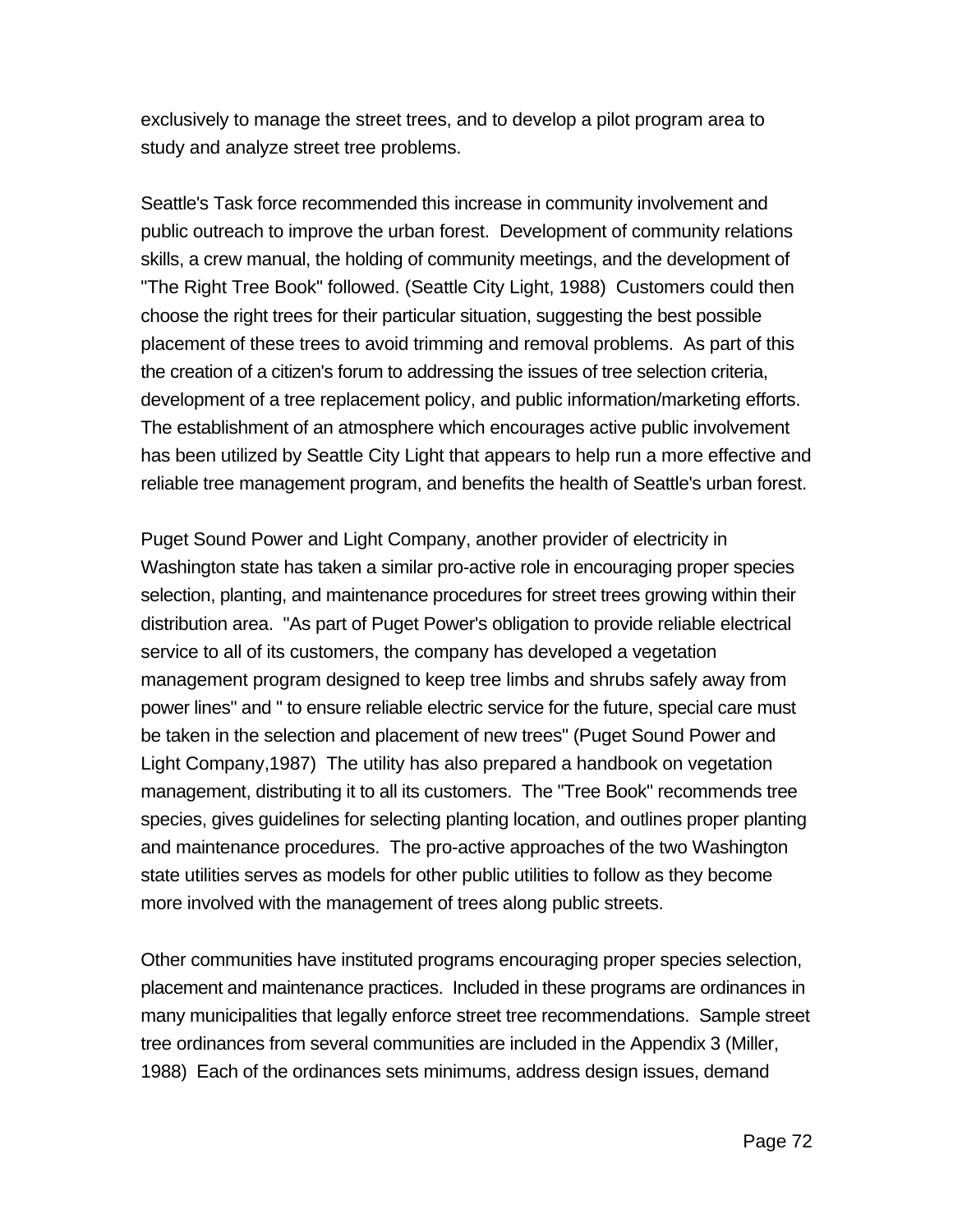acceptable maintenance practices, and encourage the growth of a healthier urban forest.

## **Local Programs**

The City of Springfield has a preservation ordinance (See Appendix #) that protects "significant trees" over seventy-five years old or are more than three feet in diameter. The ordinance applies to both public and private trees and mandates that significant trees be removed "only upon a showing by a preponderance of the evidence that the continued present state of such tree endangers persons or property". This provision is intended to preserve, not only street trees, but other components of the urban forest. By mandating the tree warden to oversee significant trees throughout the community, the quality of the landscape is enhanced and the importance of urban trees is reinforced.

The tree warden in each community is responsible for the trees on public land, thereby including most of the street trees in their community. In the communities examined in this study the street tree planting programs are under the jurisdiction of the tree warden. New street tree plantings are being undertaken, although budget reductions have led to reduced numbers of new trees introduced along the public streets. Springfield currently spends about \$3700 for new street trees annually, translating into between 200 and 600 new trees planted each year. Trees are, first planted in treebelts or planting strips as requested by residents, and then in other locations selected by the tree warden. The species and size of the planted tree, is primarily a result of the best value available from the grower, and therefore it is difficult to predict the exact tree type that will be planted from year to year, although several species are preferred for planting along the more urban streets. Over the past several years Linden, Oak, Sycamore, London Plane, Carolina Silverbell, Maple varieties, and Callary Pears have dominated new plantings along the streets. Because of staff reductions and budget constraints a plan for more effective plant selection criteria remains questionable for the foreseeable future.

Springfield has completed a computerized street tree inventory for a portion of the city, through a federal grant, but the database has not been used thus far as part of a management approach to street tree plantings. The use of such a database has been used successfully in other communities, (Wagar and Smilley, 1990) and would seem to facilitate the more effective management of Springfield's street trees.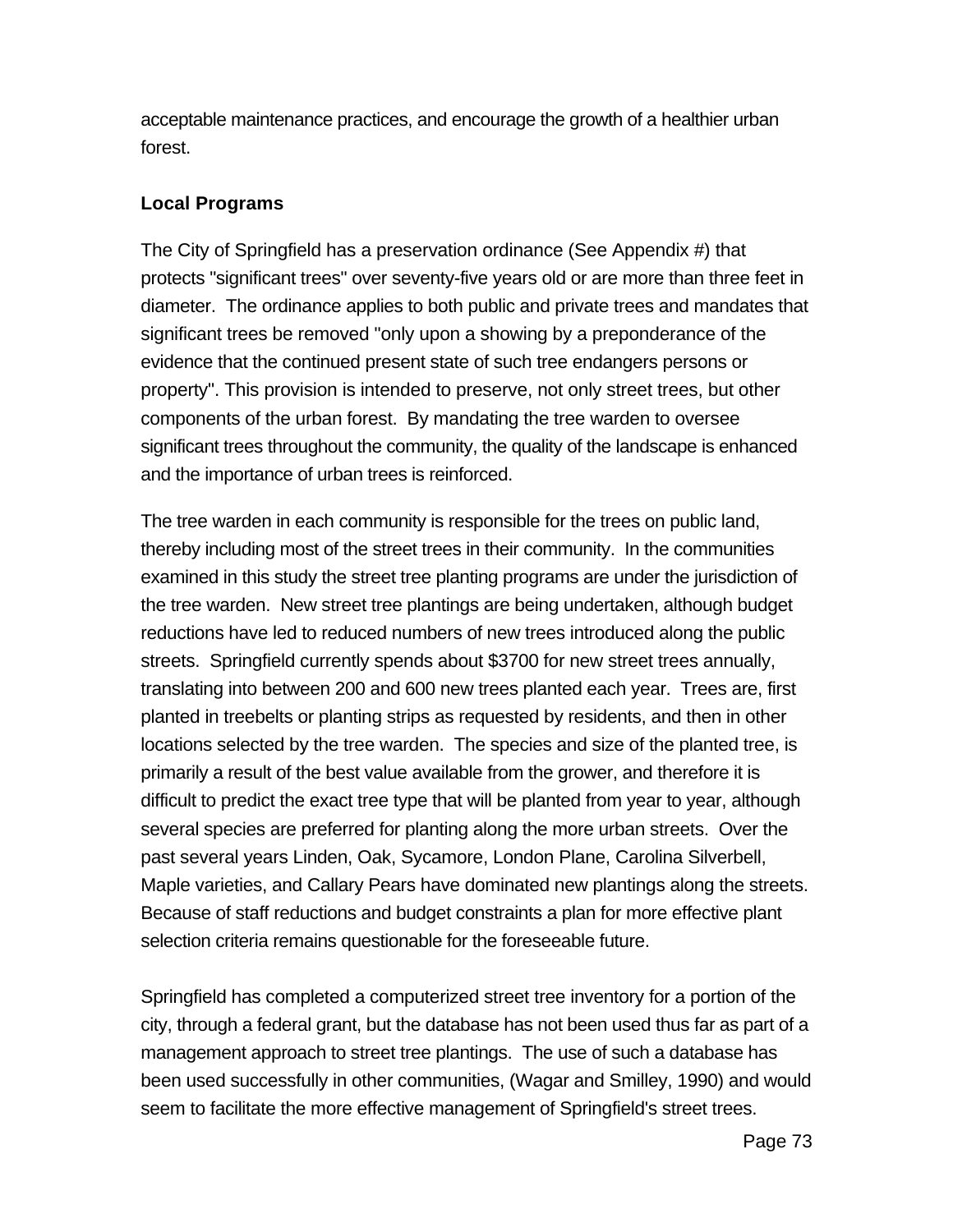Although not a substitute for management objectives, the computer database will assist the tree warden in understanding the health, vigor, and quality of the street trees in the community. This will allow for more informed decisions to be made resulting in more effective management of the urban street trees. According to Wagar and Smiley, computers can "move street tree management dramatically ahead by letting municipal arborists and urban foresters summarize records and current work needs, project future workloads, and track costs and opportunities for savings. By increasing the effectiveness and efficiency of management, computerized records can contribute not only to growing professionalism but to coping with ever present budget constraints.". It is evident that Springfield should continue the development of its database, so as to more efficiently manage its street tree planting and maintenance programs.

In Longmeadow, budget restriction have had similar effects on new street tree planting within the community. Prior to 1987, approximately \$15,000 was allocated to planting an average of 125 new trees each year. Currently new street trees are planted only when a resident pays for the purchase of a tree by the town. The town also has a Beautification Program that plants 2 or 3 trees annually on town land, far less than the number planted prior to 1987. The trees that are planted along streets are mainly ornamental species chosen by the tree warden, and have included Bradford Pear, Kwansan Cherry, Redbud, Hawthone varieties, Lilac, Mimmossa, and Sassafras. The town has no planting guidelines in place, that assist in species selection or planting location. There is also no inventory of existing street trees, which could be used in the establishment of planting management guidelines, or general management procedures. Although the town currently spends \$120,000 annually on the care of its street trees, management of the street trees could be more effectively accomplished through the use of a database, computerized or otherwise, which would furnish the tree warden with an up to date inventory of the street tree stock.

Agawam currently has a budget of approximately \$30,000. for the care and maintenance of its street trees. All of the funding is used for maintenance of the public trees located in the 28 sq. mile community. Planting of trees, however, is required by town ordinance in all new subdivisions, and this accounts for many new trees being planted along Agawam's streets. The stature calls for two trees to be planted for each new residence in any subdivision. The trees must be planted within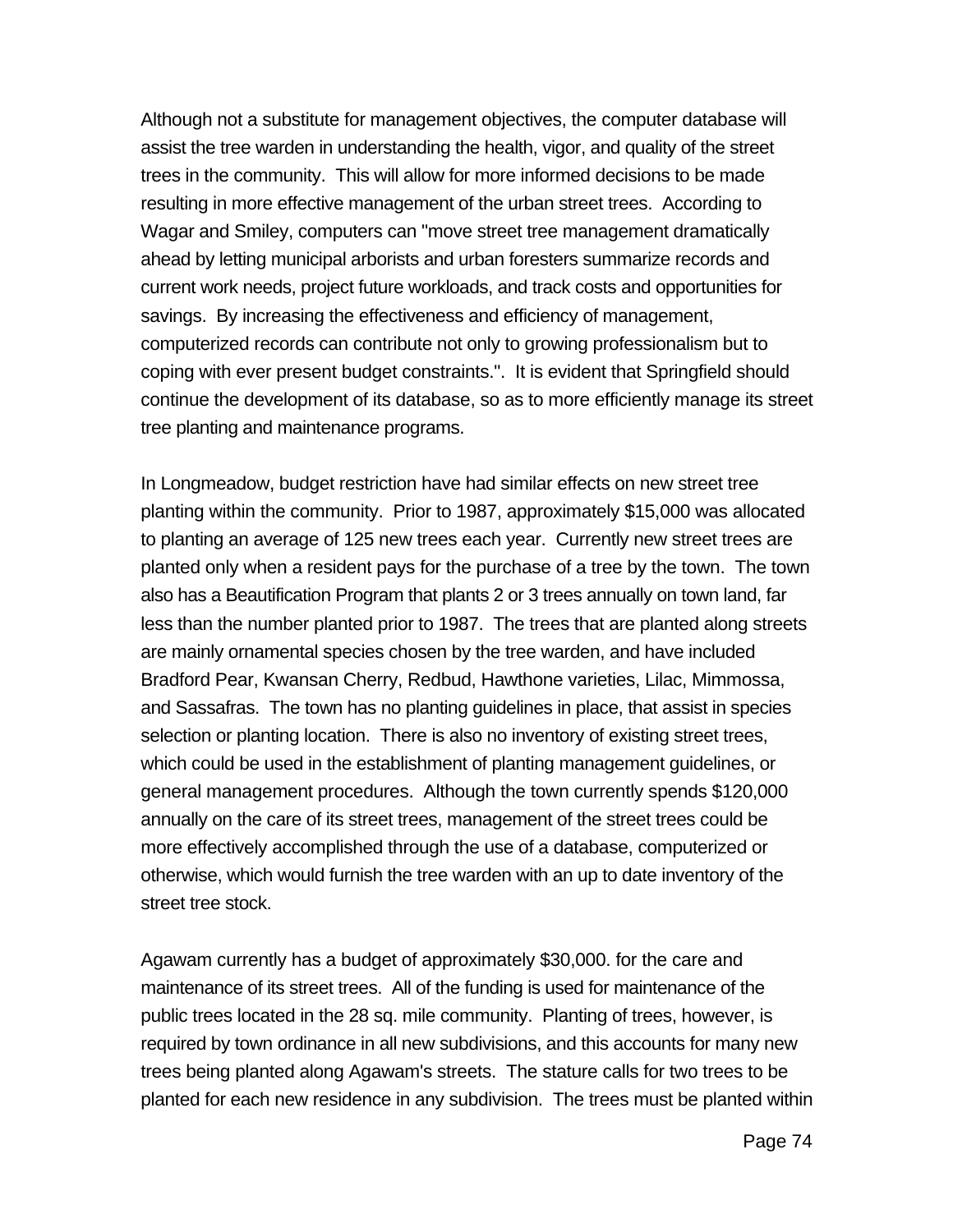20 feet of the roadway edge, and must be a minimum of 2 1/2" caliper, allowing the trees to be planted on private property, provided they are within the twenty foot distance from the roadway. This allows greater design flexibility, since all trees do not have to be located along specific lines of sight or right of ways. Species selection is left up to the property owner or developer, with approval by the tree warden. The increase in new development in the town over the fast five years has led to an increase in the street tree stock, however maintenance of these trees will have to be addressed as the age of the plantings increases.

Amherst, Massachusetts has initiated a similar requirement of new subdivision developments for two trees to be planted for each residence constructed. The town also allows for the trees to be planted up to 20 feet from the roadway edge, but allows for the developer to chose the species, presenting potential for the introduction of a monocultural landscape in portions of the community. New plantings along existing streets is undertaken by the Forestry Division of the Department of Public Works, under the direction of the tree warden. Presently the town plants from 50 to 100 new trees annually along town streets. These trees are grown in two town nurseries, which produce a surplus number of trees for availible street planting locations. Consequently, the town continues an ongoing program of identification of locations for new plantings, and discussed with residents their wishes for species type, exact planting location, and care of newly planted trees. The town also allows and advocates the planting of public trees on private property, up to 20 feet from the property line, and recommends planting of trees in this area when feasible.

Worcester is another Massachusetts community that has implemented a strong street tree management program, and has utilized available federal funds through the Urban Park and Recreation Recovery Program. Worcester has been very successful in developing the methods necessary to plant the right tree in the right spot. A physical inventory of Worcester's 20,227 street trees was undertaken and an appraised value of \$42 million placed on the tree stock. The importance of an inventory is critical to forming a management plan that is be realistic and obtainable. Appendix 4 presents the Executive Summary of Worcester's street tree management plan, completed in 1988. The importance of developing a complete analysis and assessment of the street trees is evidenced by the recommendations that were made in the report based on the completeness and accuracy of the analysis, inventory, and assessment.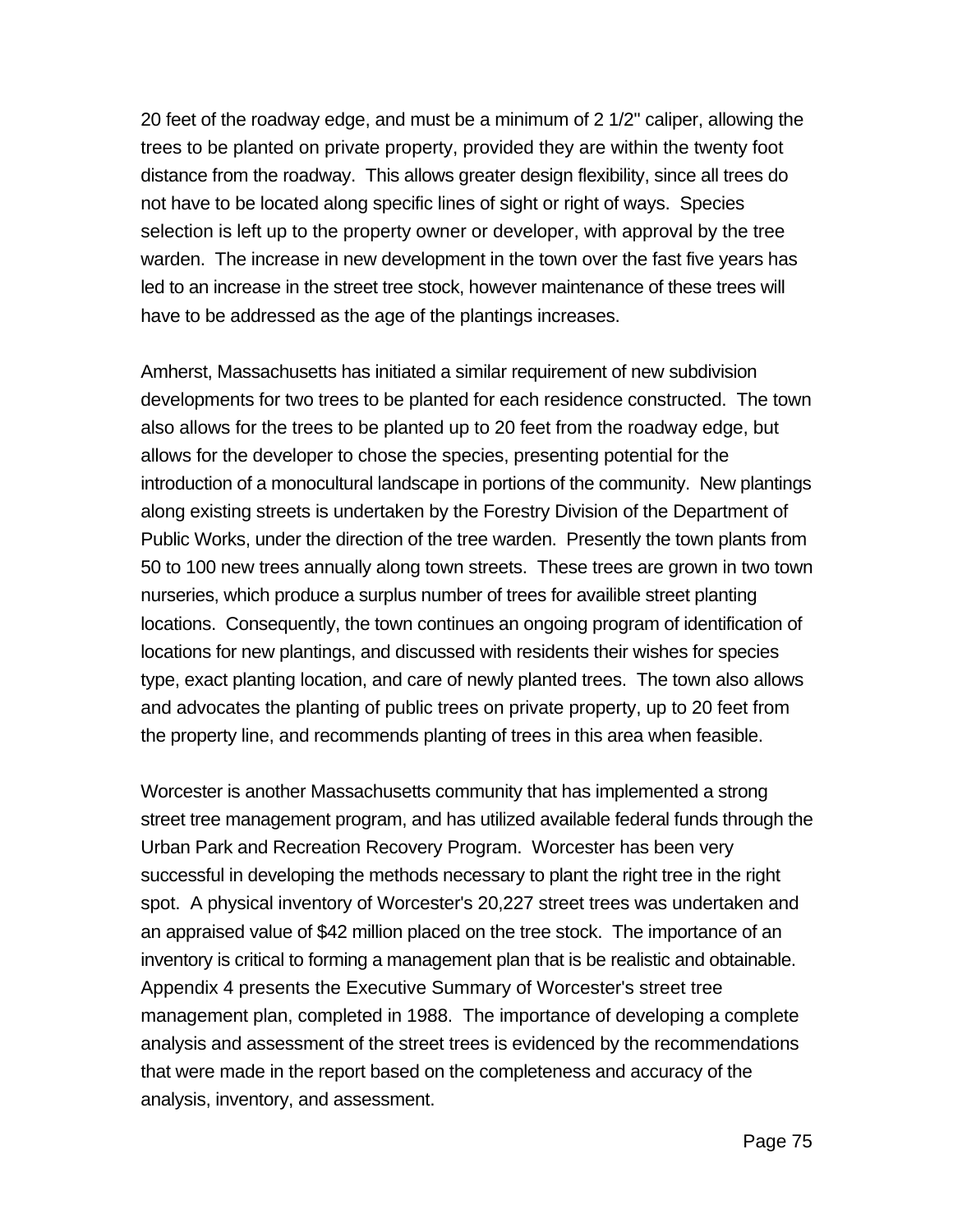## **Monetary benefits**

The effective management of street trees is critical to the health and quality of the the urban forest, from both an aesthetic and ecological standpoint. Findings by Sommer, Barker et al. (1989) and others show the value of street trees in other than monetary measure. The psychological and societal benefit of street trees is understood, but it is difficult to put a dollar value on this for the community. This presents problems for the allocation of funds for the planting and maintenance of street trees in municipal situations, since a specific monetary amount cannot be placed on the value of the trees to the mental health of the community.

Neely, et al (1988) have developed a method for placing a value reflecting the portion of the market value of a property due to trees. This formula can be used by individual property owners to assess the value of trees on their property, and has been used by municipalities in determining the approximate value of their street trees. It is of use to communities since it allows for a better understanding of the true value of the street trees, in a monetary manner.

Franks and Reeves (1988) have developed a formula for assessing the ecological value of trees, placing a monetary figure on the ecological benefits that are gained by the urban trees. This is based on the significance of its effects on soil, nutrient, and water conservation, animal usage, and habitat characteristics. The benefit from this type of assessment is that the value of the trees can be placed in a monetary form, which can be directly related to street tree management costs. Assessments of this type are important because they begin to place a value on the true measure of a street tree's value to the community.

# **Aesthetic considerations**

The use of the tree as a design element along the streetscape is an important component of the design process, presenting unique opportunities, while at the same time creating conflicts to be resolved before a design can be implemented and considered successful. The use of the tree offers a richness that is not found in any other construction material, and therefore presents a special chance for the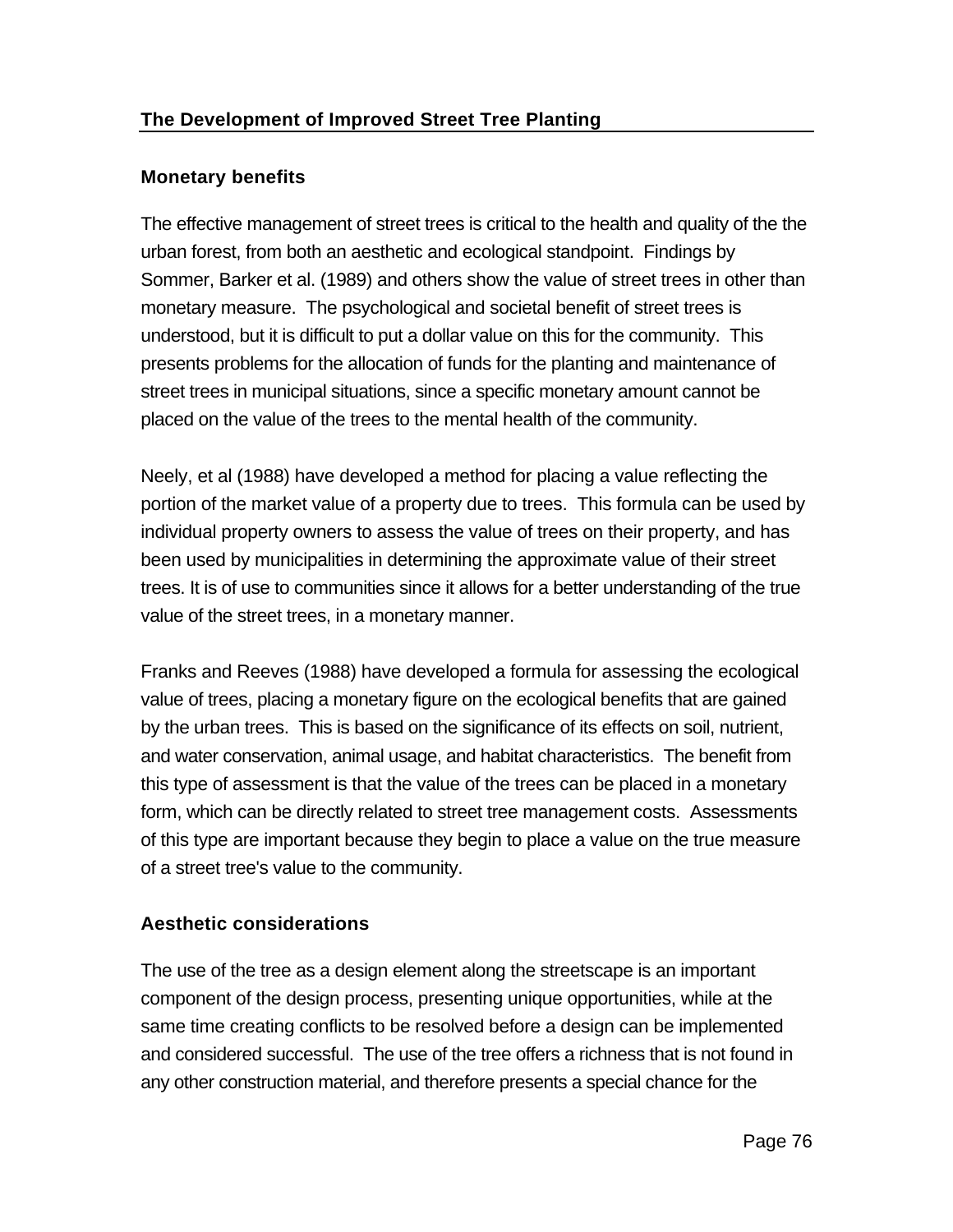environmental designer to achieve objectives that otherwise might be unobtainable. The following illustration (FIGURE 51) demonstrates major characteristic tree forms that occur in natural and cultivated species.







**Columnar Conical Broad Upright**





**Vase Shaped Broad Spreading <b>Broad Oval** 

FIGURE 51 - Basic shapes of native and cultivated tree species.

The tree is also valuable due to its variation in size, including the uniqueness of increasing in size as the tree matures. The young tree may have a completely different size and shape at maturity than it does when it is first introduced into the landscape. The landscape designer or arborist who places a tree along a street must be aware of the mature size and shape of the tree, as well as what the tree looks like and its size as it grows toward its ultimate form. The following drawing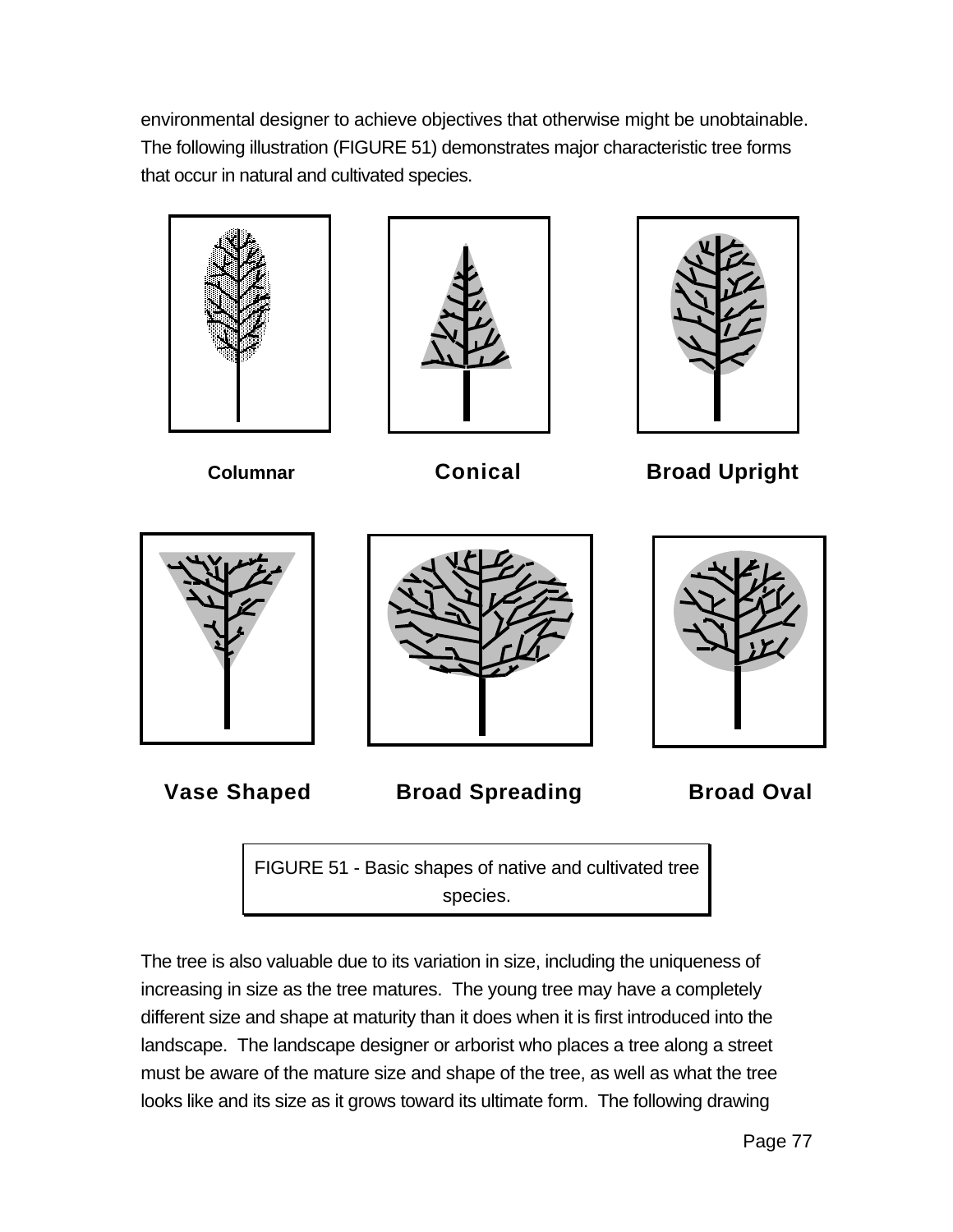(FIGURE 52) illustrates the relative size categories of mature trees for design purposes.



FIGURE 52 - Mature tree sizes for design purposes. Source Grey and Deneke, 1978

The two previous illustrations demonstrate the variety and uniqueness of the tree as a potential component of streetscape design, and suggest that size, form, and texture are an important component of the design use of the tree as a design element.

Grey and Deneke (1978), Miller (1988), Arnold (1980) and others have all examined the use of the tree as a design element and have demonstrated its adaptability and range of uses within the streetscape. Discussion of space, spatial variety, enclosure, edge, form, and corridor, among others, are themes common to all of these examinations. Grey and Deneke (1978) demonstrate street corridor space developed through the use of trees, as illustrated below (FIGURE 53).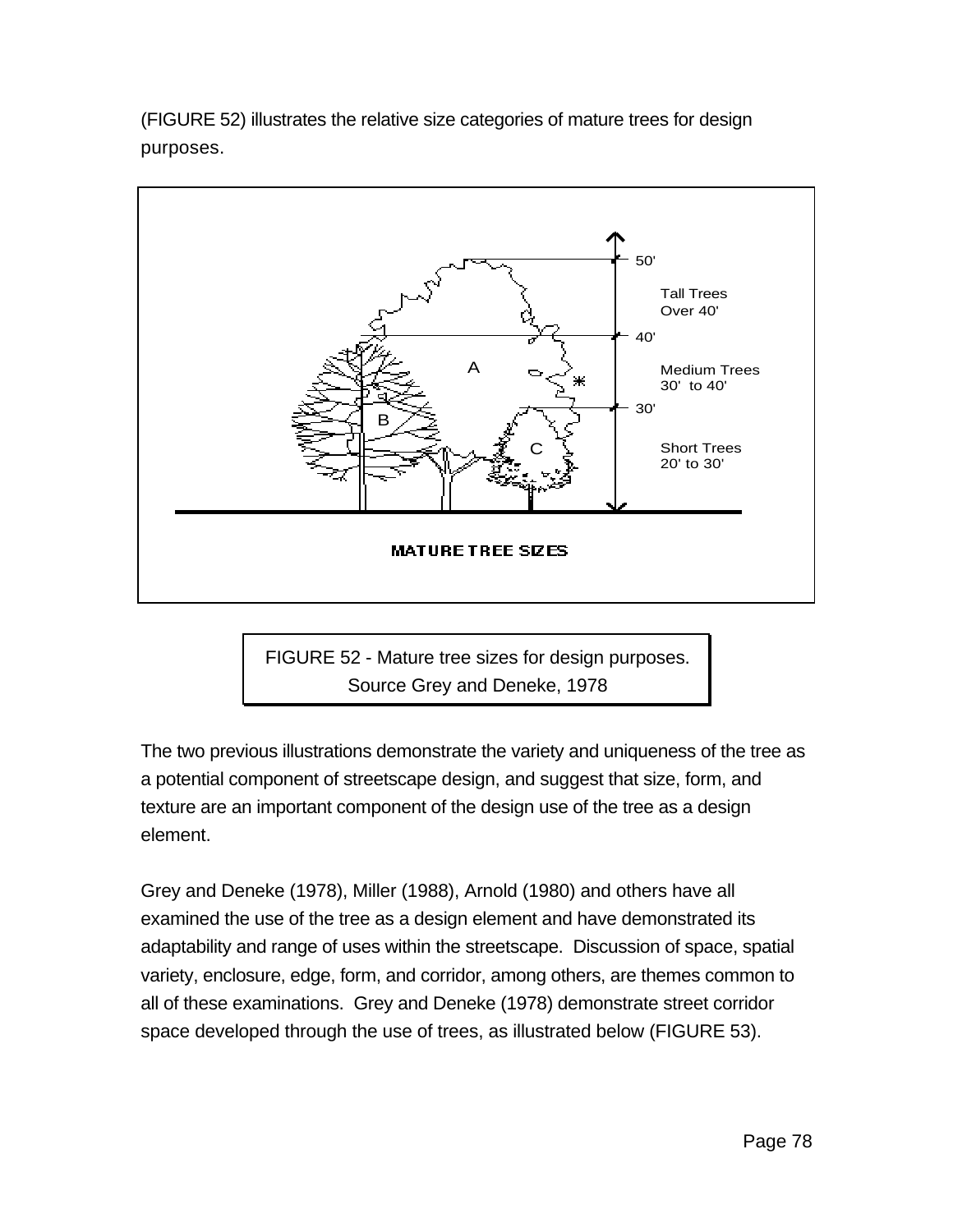FIGURE 53 - Street corridor space. *Source Grey and Deneke, 1978.*

Arnold presents a careful examination of the use of trees to enforce geometric principles in the landscape and (FIGURE 54) illustrates several of the principles that he proposes as uses of the tree as design elements in the landscape.

> FIGURE 54 - Trees used to define space. *Source Arnold, 1980.*

Miller discusses the role of the tree as an aesthetic contribution to the landscape, and states that " from an architectural point of view plants are described as occupying space and define space. Aesthetic uses are similar, except that each plant is an object possessing its own aesthetic quality." (Miller, 1988) He further describes how trees should be used when part of a streetscape, stating that "plantings on boulevards and streets should follow principles of design constrained by the economics of management. All urban vegetation planning should be guided by aesthetic considerations, designated uses, and management constraints." (Miller, 1988)

Stephen Anlian (1989) relates the work of the landscape architect to the quality of the aesthetic landscape around us. "The art of the landscape architect frequently lies in public view, in crated places within towns and cities, along transportation systems, and in natural conservatories. While employing synthetic materials and man-made forms, the landscape architect strives to incorporate design elements derived from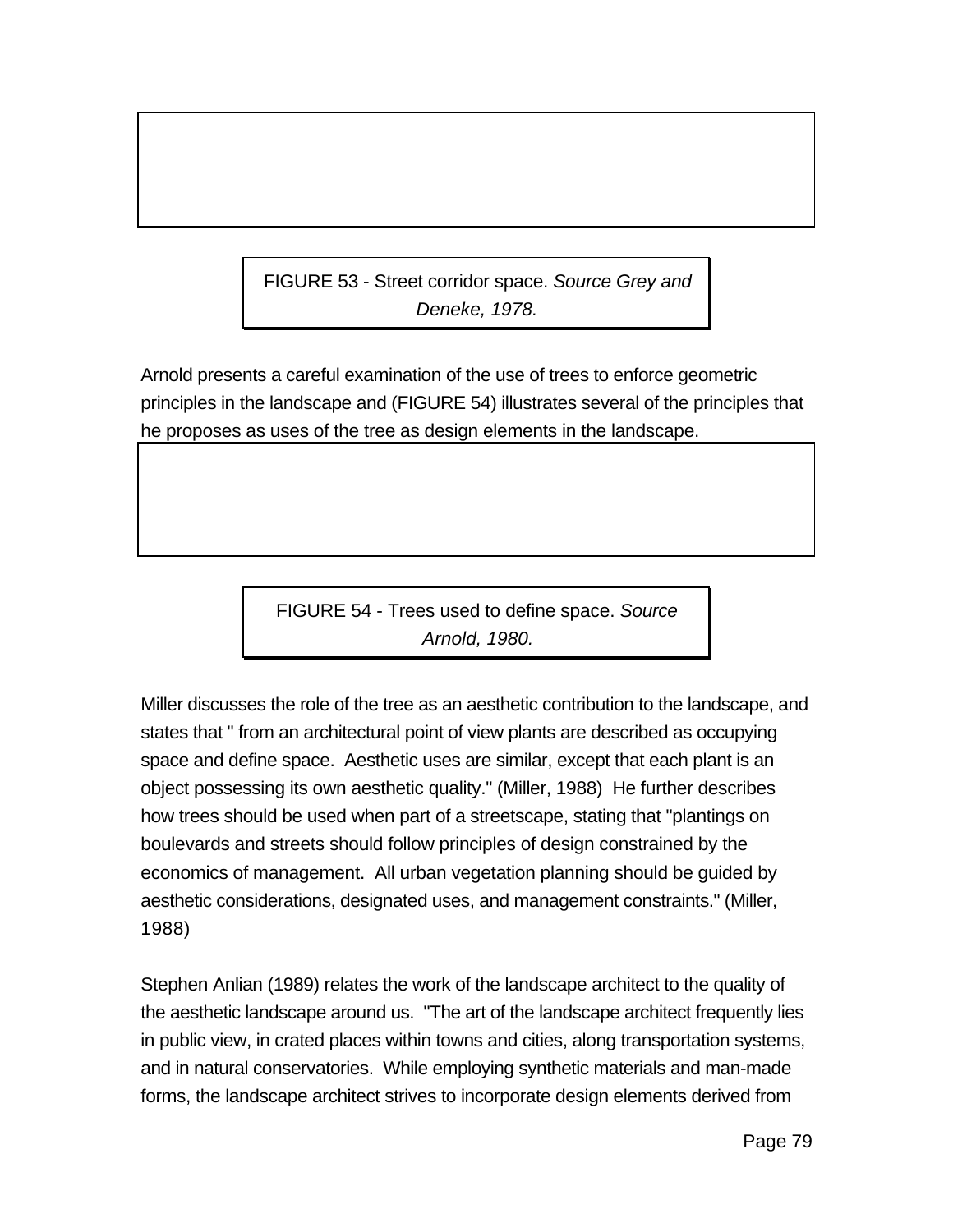natural features such as rock, earth, water, and vegetation. The most dominant element, and often the most memorable, is the tree." He further says that "landscape architects employ trees to crate such recognizable imager, to embellish architecture, and to enrich the urban environment. Trees give a shape to architecture through their size and familiarity. They provide shade, enclosure of spaces, screening, framing, and other important assets. As a result they are vital tools in responding to difficult contemporary design challenges."

The use of the tree as the most important design feature of the streetscape landscape is proposed by the previous designers and architects, and the influence which the street tree plays on the make-up of the environment around us cannot be discounted. The tree seems to move from being just a simple component of design, to becoming part of ourselves and the community. Anlian says, " the sense of community celebrated by the very presence of trees is perhaps the most inspiring of all effects. Our care for the trees in our communities is a reflection for our care for the environment at large." (Anlian, 1989) This appreciation for trees, although not always celebrated fully, has deep roots in our sense of community. The trees are a very special design component, and one that seems to bring special reward to those who are able to experience their impact on the landscape around us.

Lewis (1989) sees trees in the landscape in a similar manner, stating "though each of us may be looking at the same tree or landscape, through the filters of a lifetime of experiences we place our unique value and meaning on what is seen. These meanings will resonate within us to produce both obvious and very subtle physical and psychological effects. A holistic view of landscapes must go beyond physical aspects of vegetation and design, It must take into account the human dimensions, the diversity of personal meaning that each of us adds to create our personal mental landscape." (Lewis, 1989) This view must be understood and recognized by the designer of the streetscape landscape, and the design intent must enforce the role of the tree as an integral part of not only the streetscape landscape, but as a part of each one of us.

In many instances, however, the design intent of the landscape architect or designer, is never realized because of problems inherent in the use of trees as a streetscape element, thereby denying the tree its full meaning in the landscape. When the street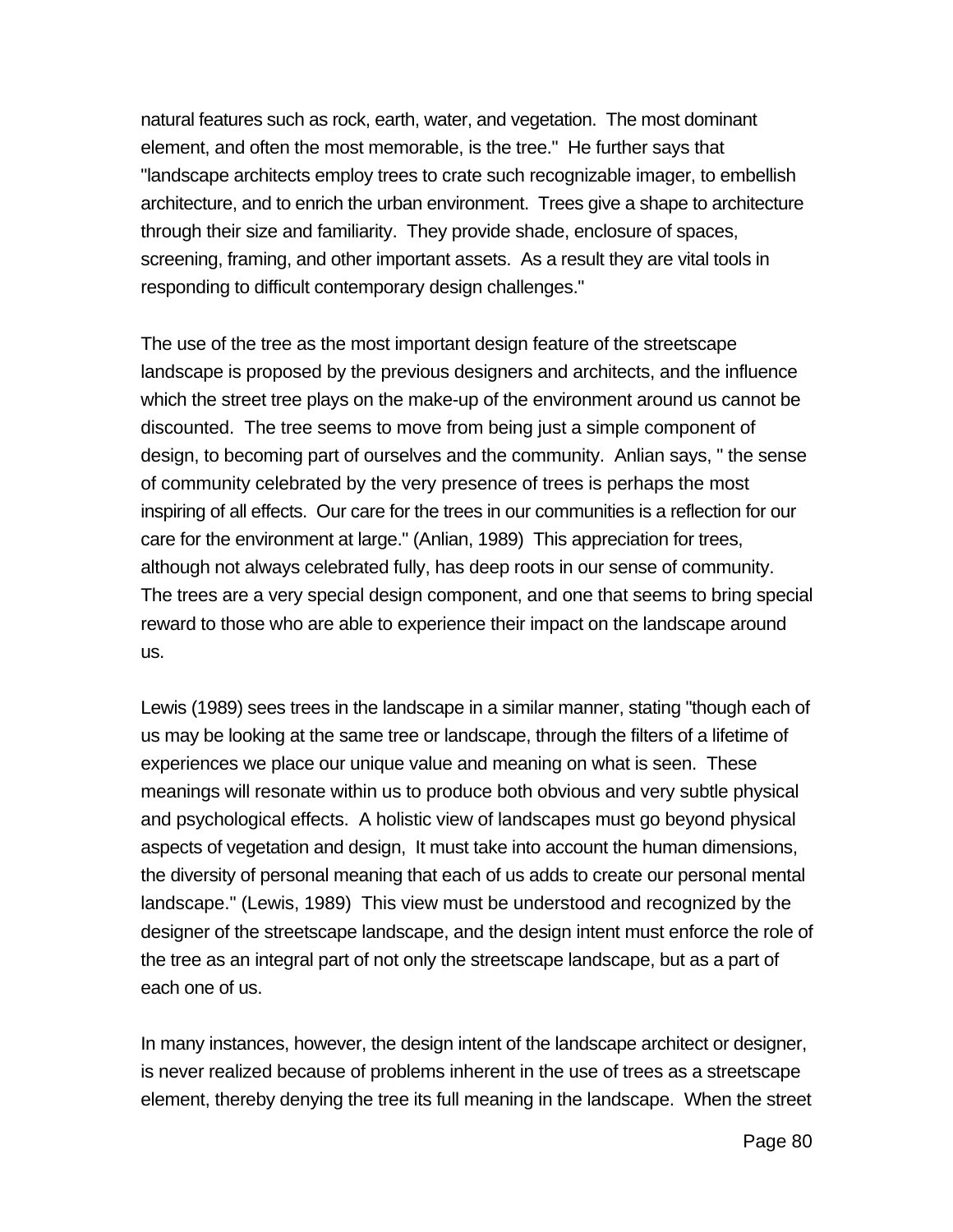trees is used for a specific design intent, such as to define an edge, it is intended that the tree have a desired size, texture, and ultimate form in order to fulfill the requirements of the design. Often times, however, the tree never achieves the desired size, texture, or form because of problems which occur in the streetscape. Overhead electric and other utility lines are probably the most troublesome factor which effects the success of a streetscape design. When taller trees are planted in proximity to overhead utility lines, they must be pruned away from the wires in order to maintain a safe delivery system, resulting in immediate changes to the size, texture, and form of the street tree. The following illustrations (FIGURE 55) show Pin Oak trees which exhibit two different characteristics as a result of the influence of overhead utility lines. The tree on the left shows a tree which is growing in an area where overhead utility lines are not present. This tree exhibits the size and form of a tree that the designer probably has in mind when specifying Pin Oak in an intended design. The tree on the right has been dramatically influenced by overhead utility lines, causing an obvious change in the ability of the tree to perform its design intent. The tree has be altered in shape, and no longer has the characteristics of the tree as envisioned by the designer, thus affecting the success of the streetscape design.



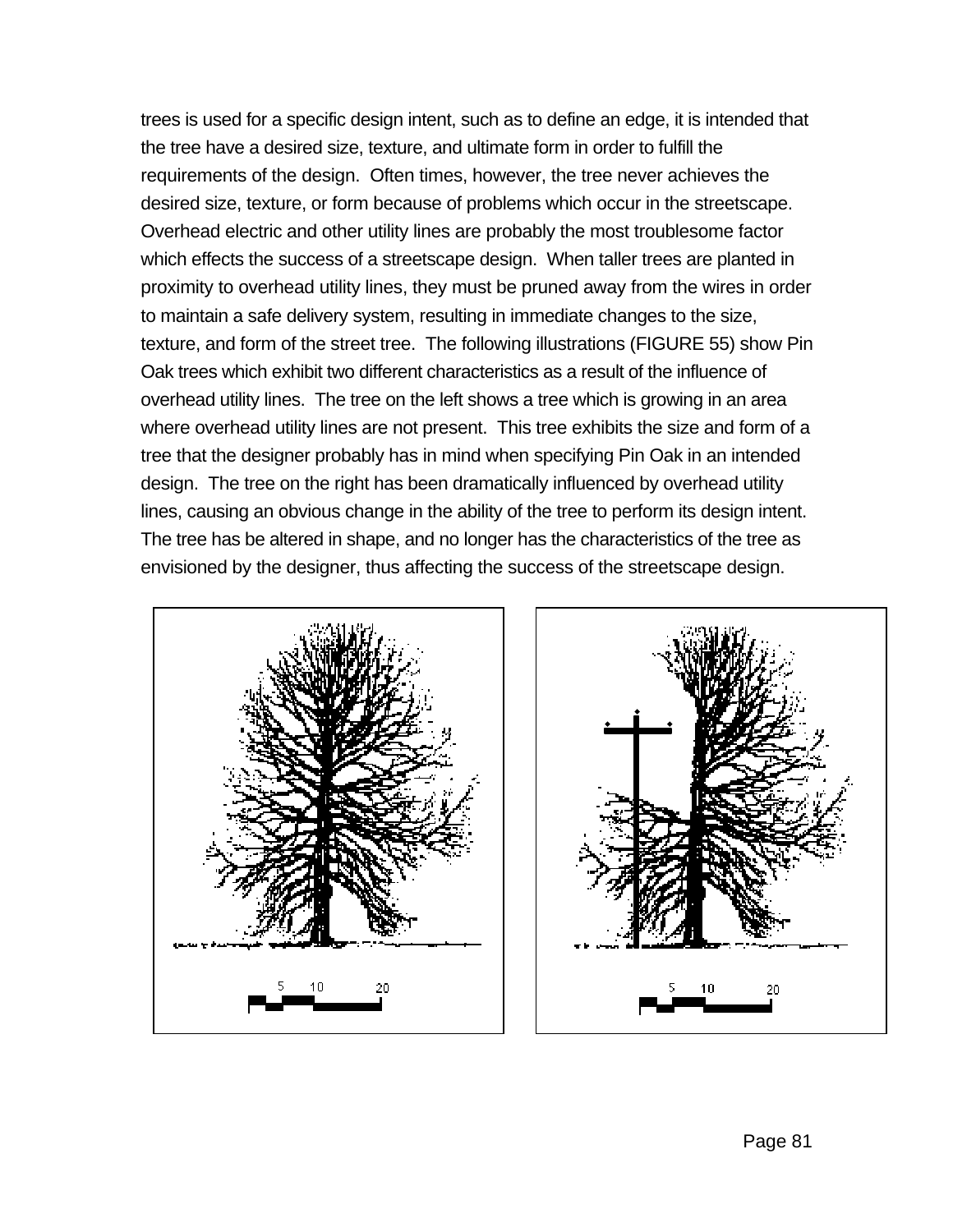FIGURE 55 - Pin Oak showing comparison of design intent and utility clearance impact.

Another example of failed design intent can be demonstrated in the following crosssections (FIGURES 56 and 57) looking at a typical collector street and showing trees intended to create a sense of enclosure as one travels along the street. The first figure illustrates the successful use of the tree to develop the design and to create the feeling of enclosure. In the second example it can be seen how several factors have influenced the trees on the street, thereby negating the original design intent. The canopy of the tree has been pruned back to maintain clearance around the electric wires, and has destroyed the ability of the tree to provide overhead canopy, necessary to complete the desired sense of enclosure.



FIGURE 56 - Collector street illustrating design features including edge, enclosure and separation.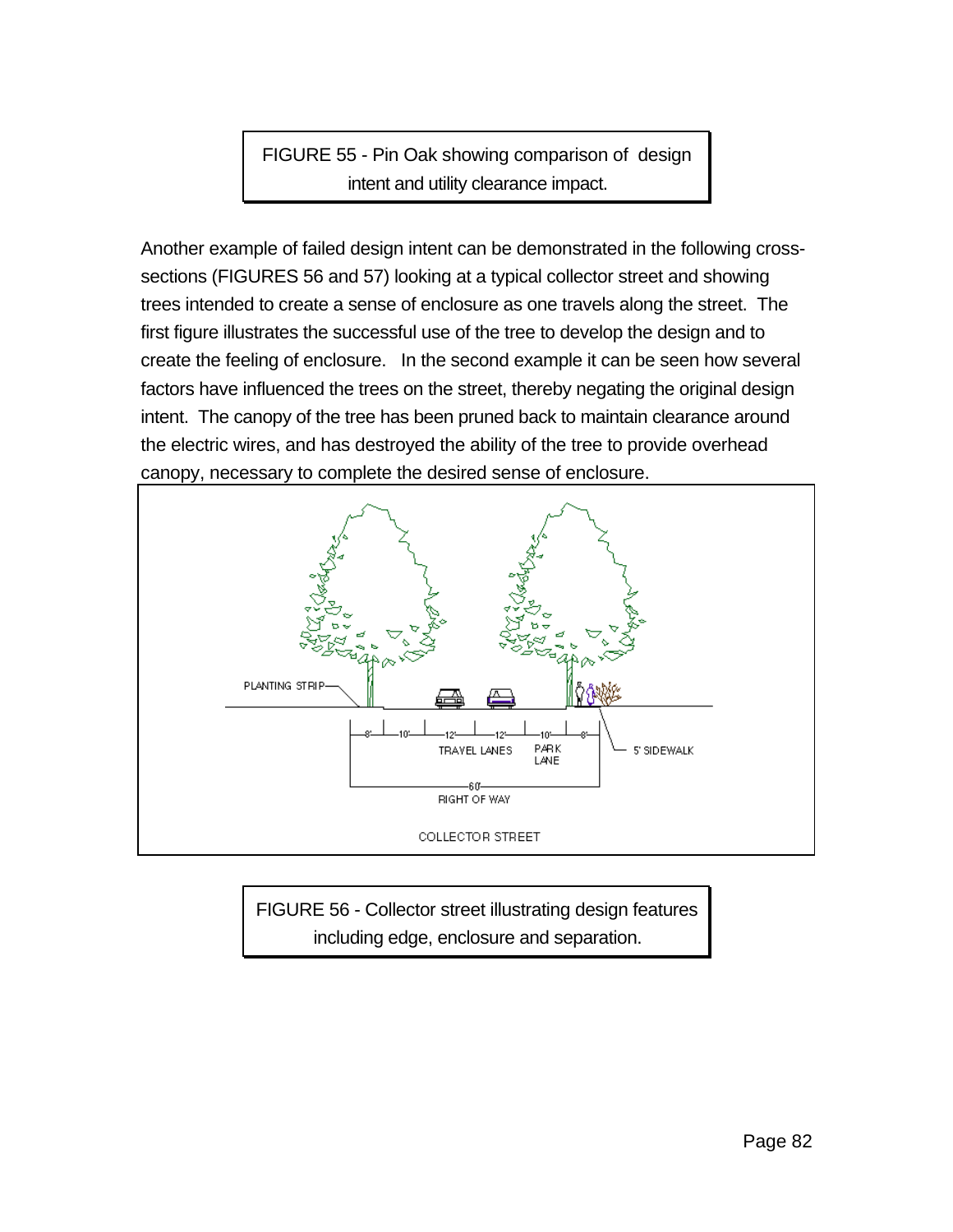

FIGURE 57 - Collector street illustrating influence of overhead utility clearance affecting design intent.

In the following example, (FIGURE 58) the use of the street tree to define an edge is demonstrated in plan view. The trees on the left plan have been planted along the planting strip of a typical local residential street, and show a sense of rhythm, order and definition of the edge of the public way. The drawing on the right shows what typically might be the result when the trees begin to grow into the area of the overhead utility lines, necessitating their pruning away from the areas. Note that the wires cross the street midway through one of the blocks, another typical occurrence along right-of-ways. The trees begin to take on different appearances resulting from repeated cutting back, and causing a degradation of the sense of rhythm, order, and definition of the edge. Eventually several of the trees are removed, due to other stress conditions resulting from the severity of the streetscape environment.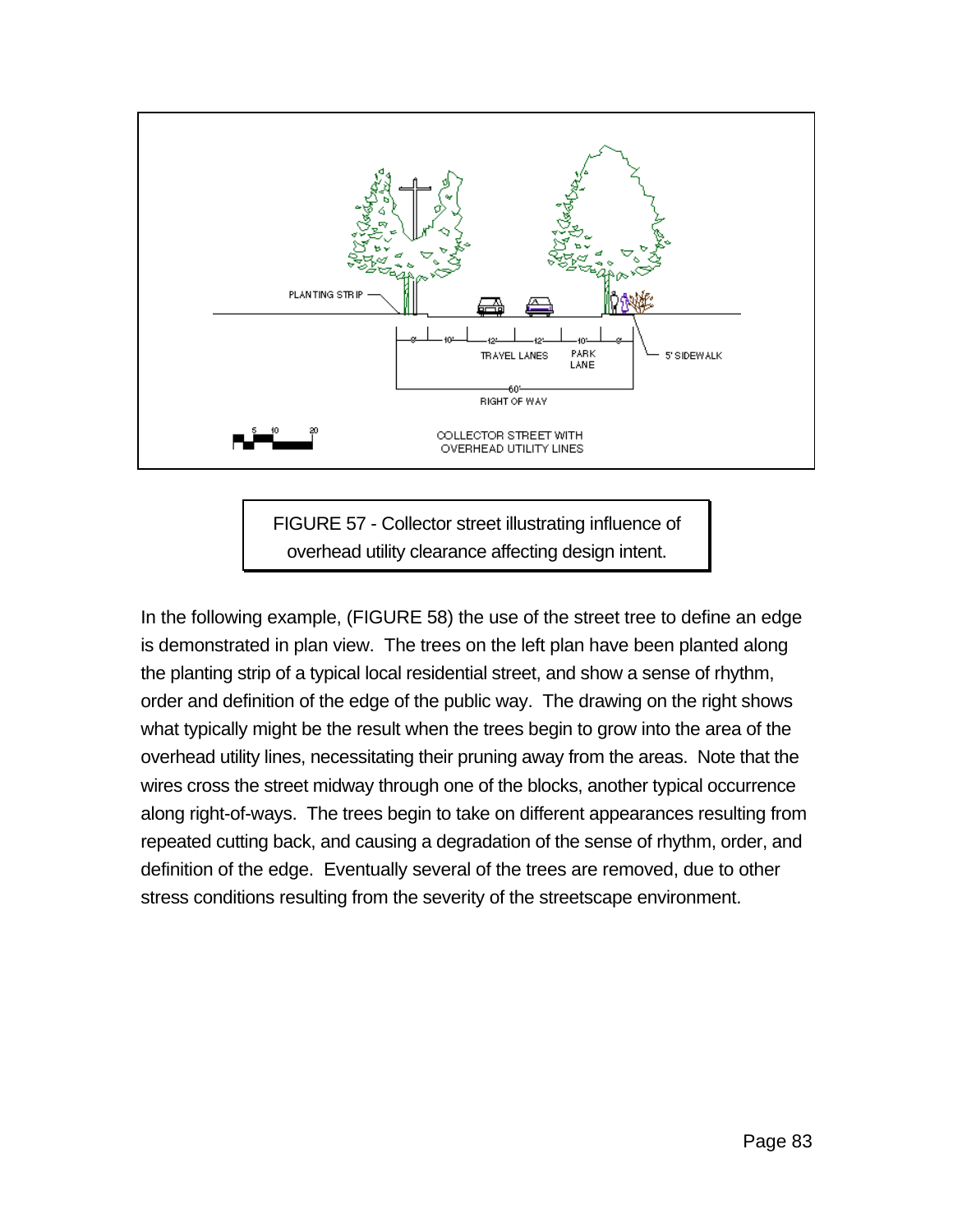

FIGURE 58 - Local streets illustrating effect of overhead utility clearance on design intent.

Trees can also effect the physical infrastructure around them, thereby having an impact on the quality of the streetscape in which they are an element. The tree may cause problems for underground services such as sewer, water, and other utilities. The installation of new underground services can cause problems for existing trees when roots are disturbed. Damage to roots will effect the overall health and vigor of the street tree. Compaction of soil, damage to the trunk and branches, and other physical damage may result from nearby construction, all of which can cause the tree to decline in health.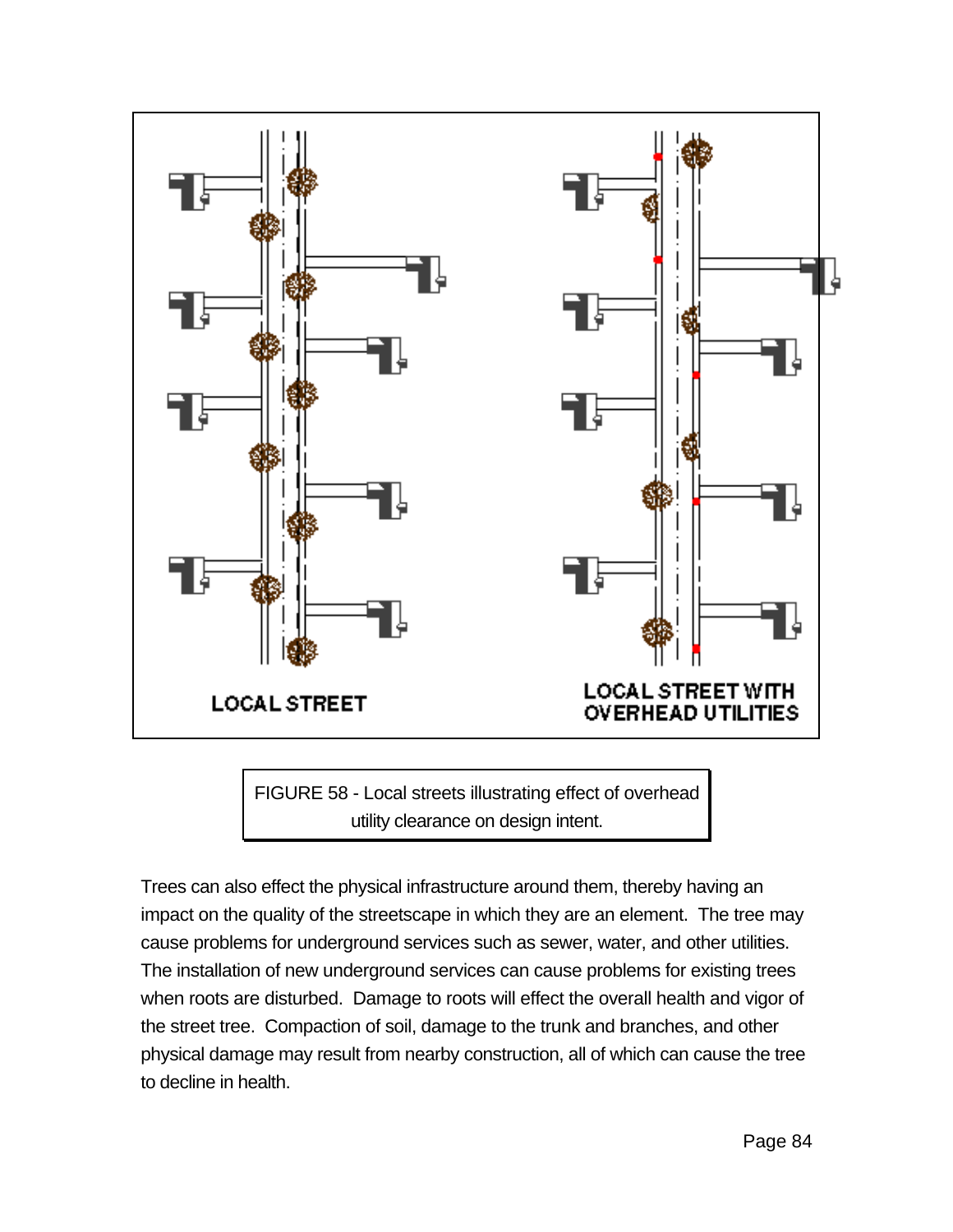Existing physical services might be damaged by expanding tree roots dislocating conduit, breaking pipes, and growing into older sewer and drainage lines. Street curbs, concrete and brick sidewalks, and asphalt paving are moved, cracked, or otherwise damaged by the tree roots and expansion of the trunk. Each of these effects on the physical surroundings will impact the success of the streetscape design and will also cost the municipality for repairs. The following illustrations (FIGURE 59 and 60) show two views of a tree used in the streetscape, and demonstrates how impact on the infrastructure can be much different than what the designer might have envisioned. FIGURE 59 shows a sidewalk and curb installed in a manner with very little impact on the physical infrastructure surrounding it, wheres FIGURE 60 demonstrates what occurs when a tree grows beyond what is envisioned by the designer.



FIGURE 59 - Tree roots and surface infrastructure.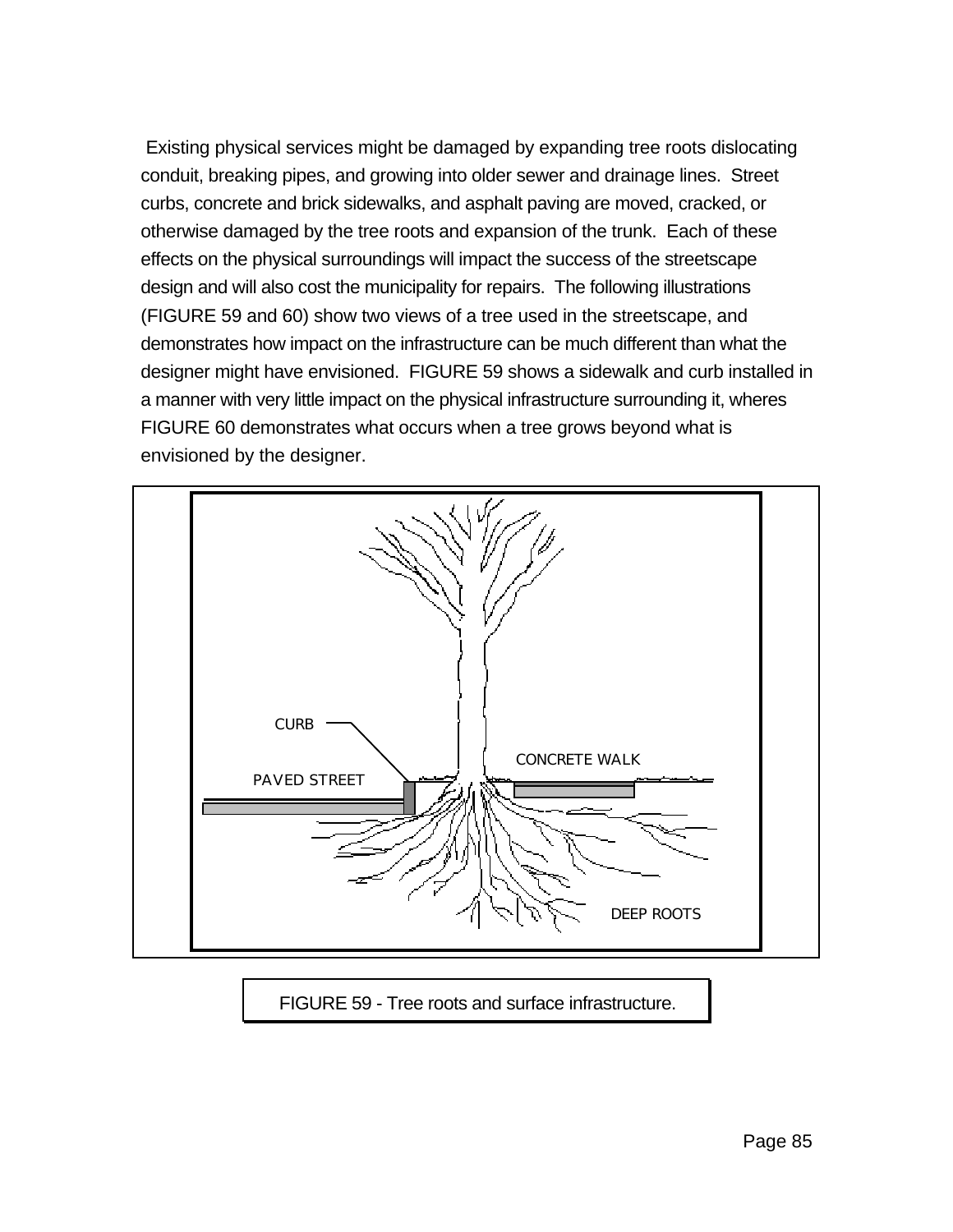

FIGURE 60 - Tree roots and damage to surface infrastructure.

In this case the tree is causing damage to nearby paving and curbs, and presents, not only safety problems, but aesthetic implications as well. The well ordered and clean looking paving in the first example is contrasted with the uplifted and somewhat disturbed look of the second situation. Liabiliry may also become an issue in the event of a fall. Careful consideration of the implications of the growth of specific varieties of plants is necessary in order to ensure that the proper species is selected for growth in the right spot, resulting in successful implementation of design ideas.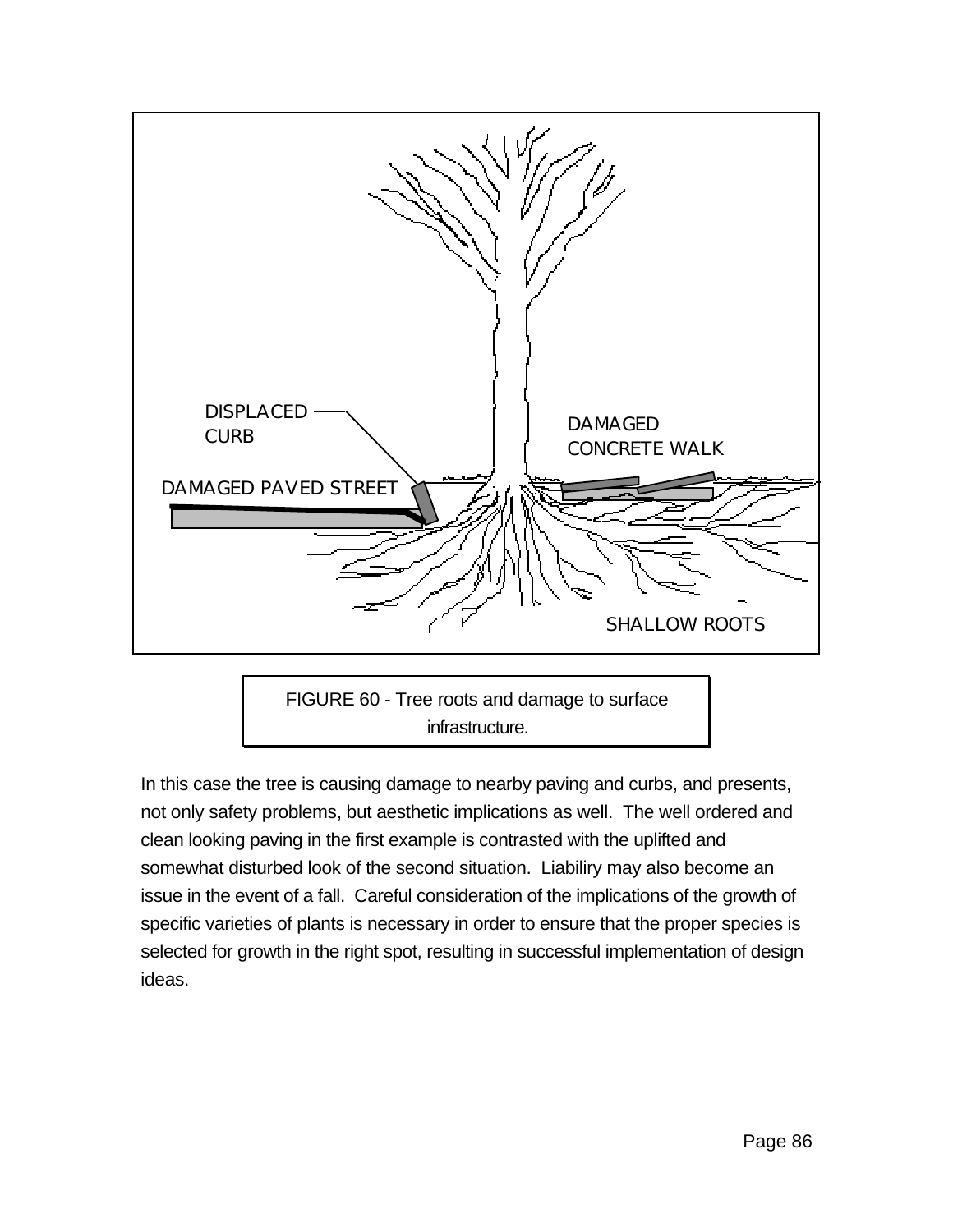## **Design implementation and success**

To ensure that the design intent of the landscape architect or other designer be fulfilled, recognition of the methods that can be implemented successfully and economically must be addressed. It is important for the designer to recognize situations that will not allow for the inclusion of trees or vegetation, and will require the use of another landscape element. The use of appropriate species that can fulfil the intended design intent, and at the same time achieve full growth and form, must be understood in order for the designer to develop successful schemes. Replacement of dead or dying trees must be undertaken with the understanding of what the replacement plant will do to the streetscape space. Will the tree be affected by overhead and underground utilities, or the surrounding physical infrastructure? Is the tree being planted using the most advanced technical specifications? In order for the street tree to be healthy, add to the aesthetic make-up of the streetscape, and require minimal maintenance, all of these factors must be considered before the tree is ever planted.

It becomes apparent that street patterns, combined with street type along with the other site factors all play a role in the selection of plant materials and their placement. It is critical that the designer understand the implications of planting a particular species in a particular location. The plant selected should be able to achieve its purpose, as it matures in the streetscape environment.

### **Proposed Changes to Street Types**

Although the street types used as examples in this study do not illustrate every particular streetscape situation that might appear. They do present a wide range of street types that are likely to appear in municipalities. The changes that are presented are meant to serve as a guideline to assist in making informed decisions as to planting the right tree in the right spot. This will ensure that the design intent is achieved while maintenance costs and damage to physical infrastructure is kept to a minimum. If the aesthetic quality of the streetscape can be improved, while at the same time the overall cost of maintenance is lowered along with damage to the surrounding amenities, then the goal of this study will be realized. A thorough examination of the long-term implications of every street planted, will ensure the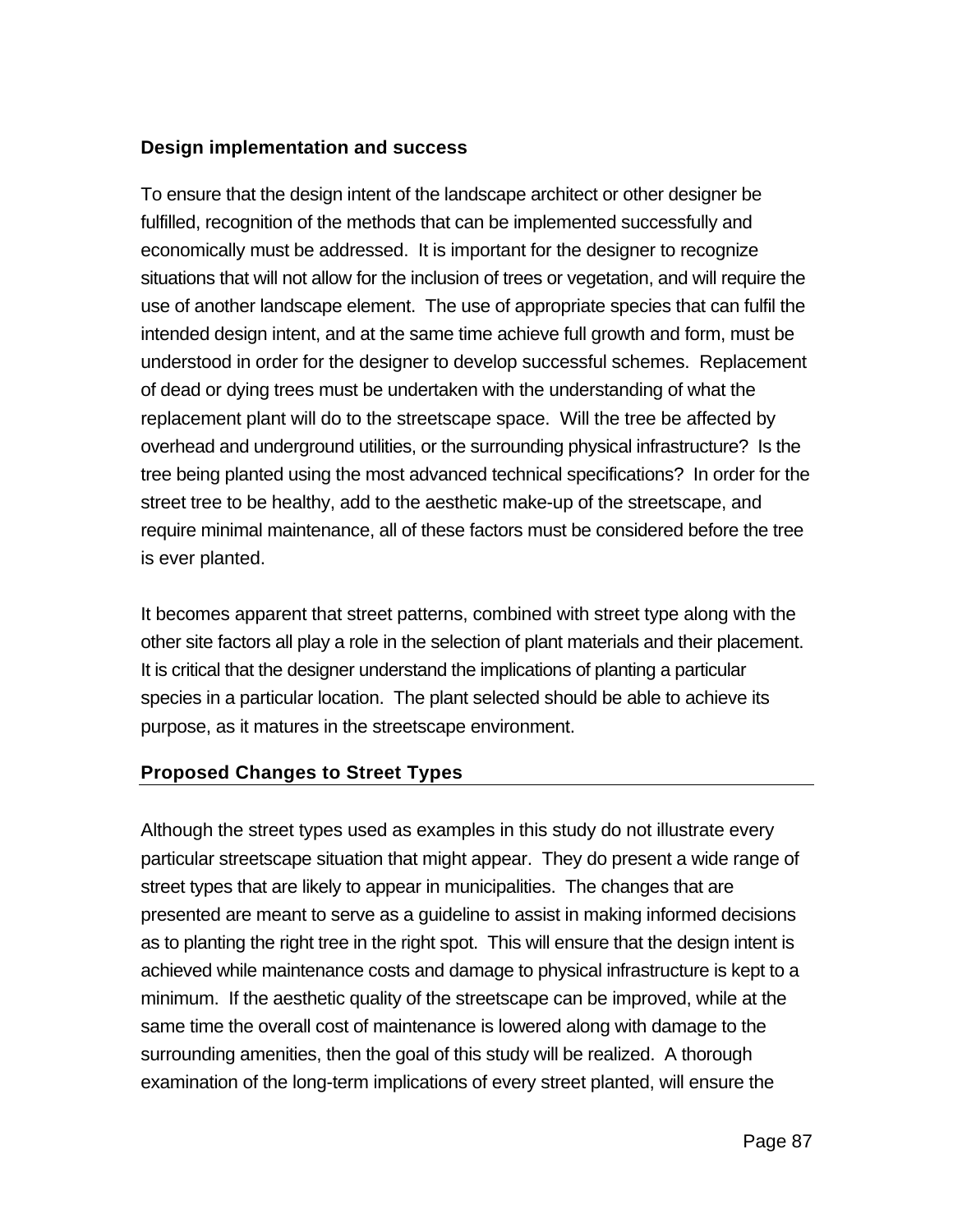quality and health of the streetscape forest, keeping the costs of maintaining its vitality to a minimum. The following examples are meant to assist in this process of planting the right tree in the right spot.

When replacing street trees or the reconstruction of a major arterial roadway there are several alternative planting procedures that can be implemented allowing for increased viability of the streetscape trees. The design intent and aesthetic quality of the street scene can also be maintained with these rules. These include the following:

> 1.) Proper species selection, so that only trees that will not interfere with overhead utility lines, buildings, and sidewalks will be planted along streets.

> 2.) Setback planting of the street trees to a location where they will be able to grow without interfering with the overhead utility lines, buildings, and sidewalks.

> 3.) Planting trees in locations within the right of way other than directly below the utility lines, and could include construction of new planting islands along the street edge.

It is important that design and aesthetic considerations be taken into account when determining the most suitable street tree replacement method to employ. So that the streetscape will fulfil the design intent while at the same time be economical to implement and maintain. The cost of maintaining the wrong tree in the wrong place can be tremendous, in both monetary and aesthetic values for both the municipality and the utility.

The following pages contain examples of street types and recommended planting alternatives to the planting techniques which traditionally plant a shade tree on the treebelt, in close proximity to the overhead utility lines. The proposed solutions are an attempt to ensure a healthy and aesthetically pleasing street tree planting that cost less to maintain, while at the same time reducing potential damage to the municipal physical infrastructure.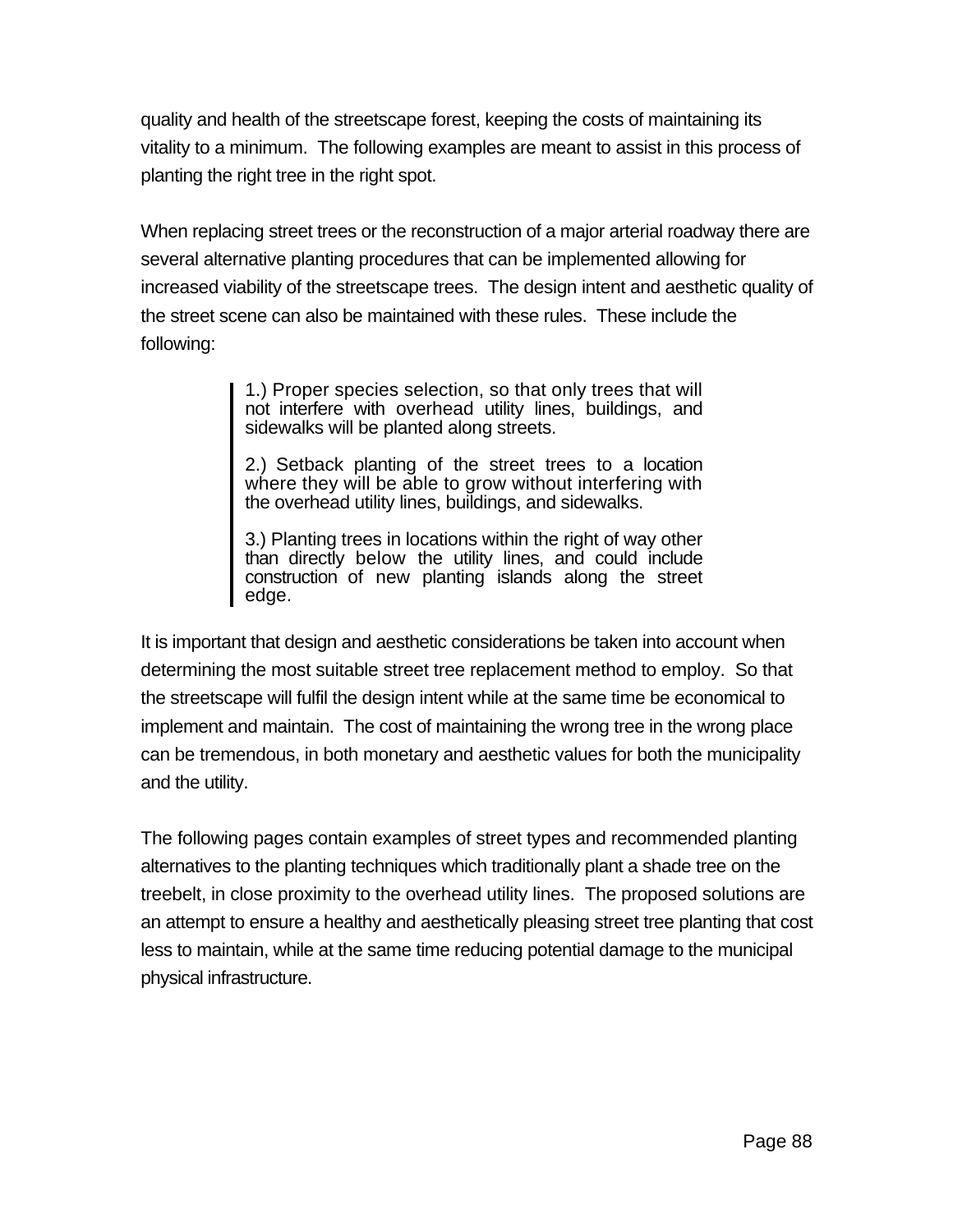### **Major Arterial Streets**

The following drawing (FIGURE 61) illustrates a cross section of a major arterial street, including sidewalks on both sides of the street and planting strips adjacent to the walks. The roadway width also includes four travel lanes and two parking lanes, an arrangement common to most major arterial streets. Although some streets of this type might have sidewalks only on one side of the street, the majority of those streets within the target communities had walks on both side of the roadway. The exact dimensions and layout of major arterial streets found in each community differ from this section slightly, but the major constraints on planting location and design intent remain the same.



FIGURE 61 - Cross section of a major arterial street, including sidewalks on both sides of the street and planting strips.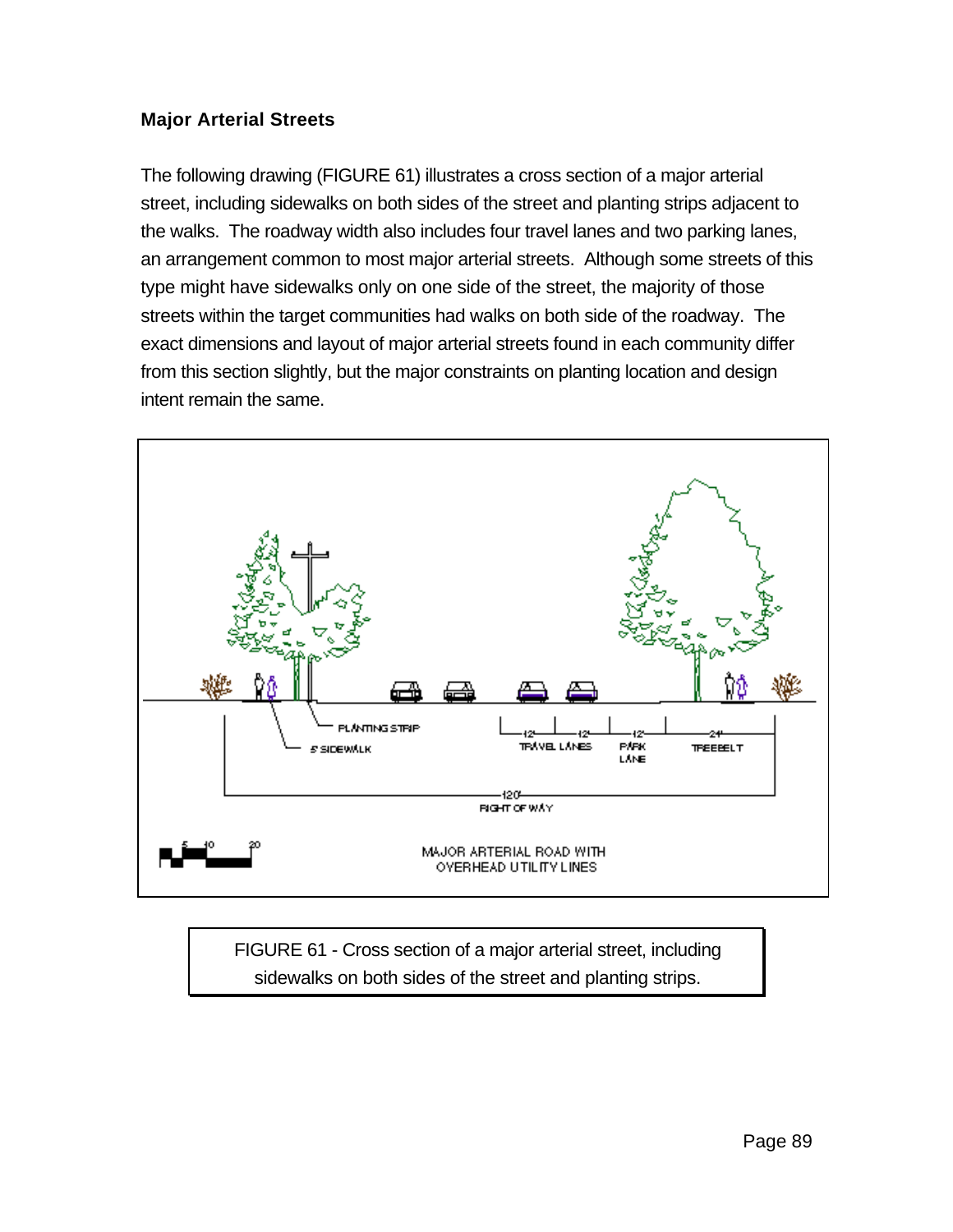Note that the trees near the utility lines have been trimmed and pruned so as to provide clearance from the lines, resulting in a degradation of the aesthetic quality of the streetscape, increased likelihood of insect and disease damage, and a possible failure in achieving any design intent that may have been intended for the street. The loss of enclosure, edge, and separation of public and private space possibly may occur, thereby changing the entire sense of space that otherwise would be part of this streetscape. The following drawing (FIGURE 62) shows a plan view of the same major arterial street as the previous cross section. Note that the trees growing along the side of the street where the utility lines run are shown in a degraded state, or one which is most likely to occur in this type of a situation.



FIGURE 62 - Plan view of a major arterial street with utility lines on one side of roadway.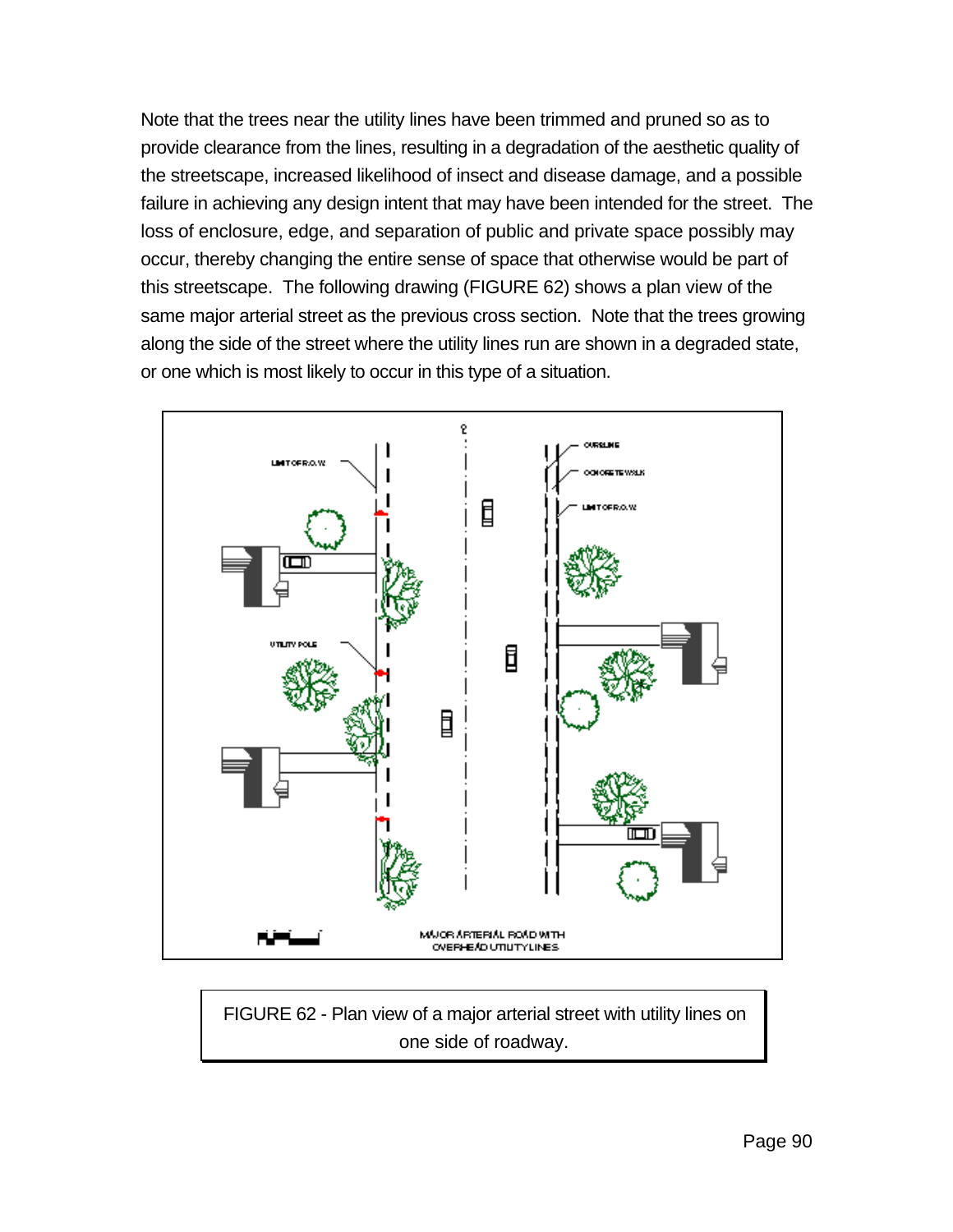## **Setback Planting**

The following drawing (Figure 63) show the same major arterial street previously shown with the street trees planted in a set back location from the edge of the right of way. Although the planting of the trees, in this instance is on private property, the trees remain within 20 feet of the edge of the right-of-way, therefore within the jurisdiction of the city or town tree warden according to Chapter 87 of the Massachusetts General Laws. (See Appendix 5 and Private Property Planting later in this chapter). This planting location allows for sufficient room for the street tree to grow without reaching the clearance distance from the utility lines, thereby not requiring the maintenance trimming that street trees planted in a more traditional arrangement on the treebelt or planting strip.



FIGURE 63 - Cross section of a major arterial road with setback planting.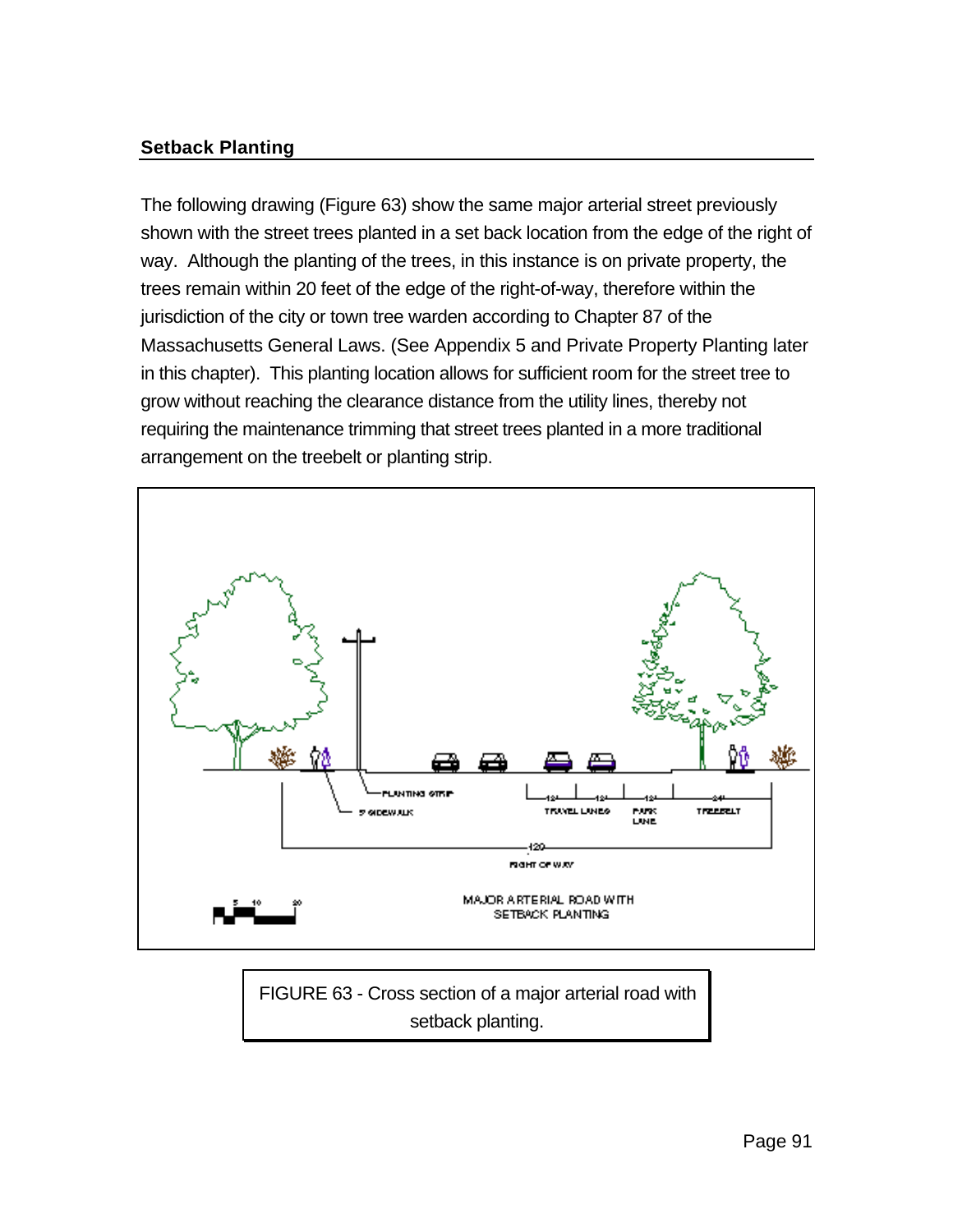The following plan (FIGURE 64) view is of the same setback planting along a major arterial roadway. Note that the setback planting allows for full growth of the selected tree species, while at the same time enforcing an edge of the street and separating the public and private properties. The plan view also illustrates how this same planting arrangement can be employed on the opposite side of the roadway, thereby increasing the sense of place that is achieved by developing edges and increasing the feeling of enclosure.



FIGURE 64 - Plan of a major arterial road with setback planting.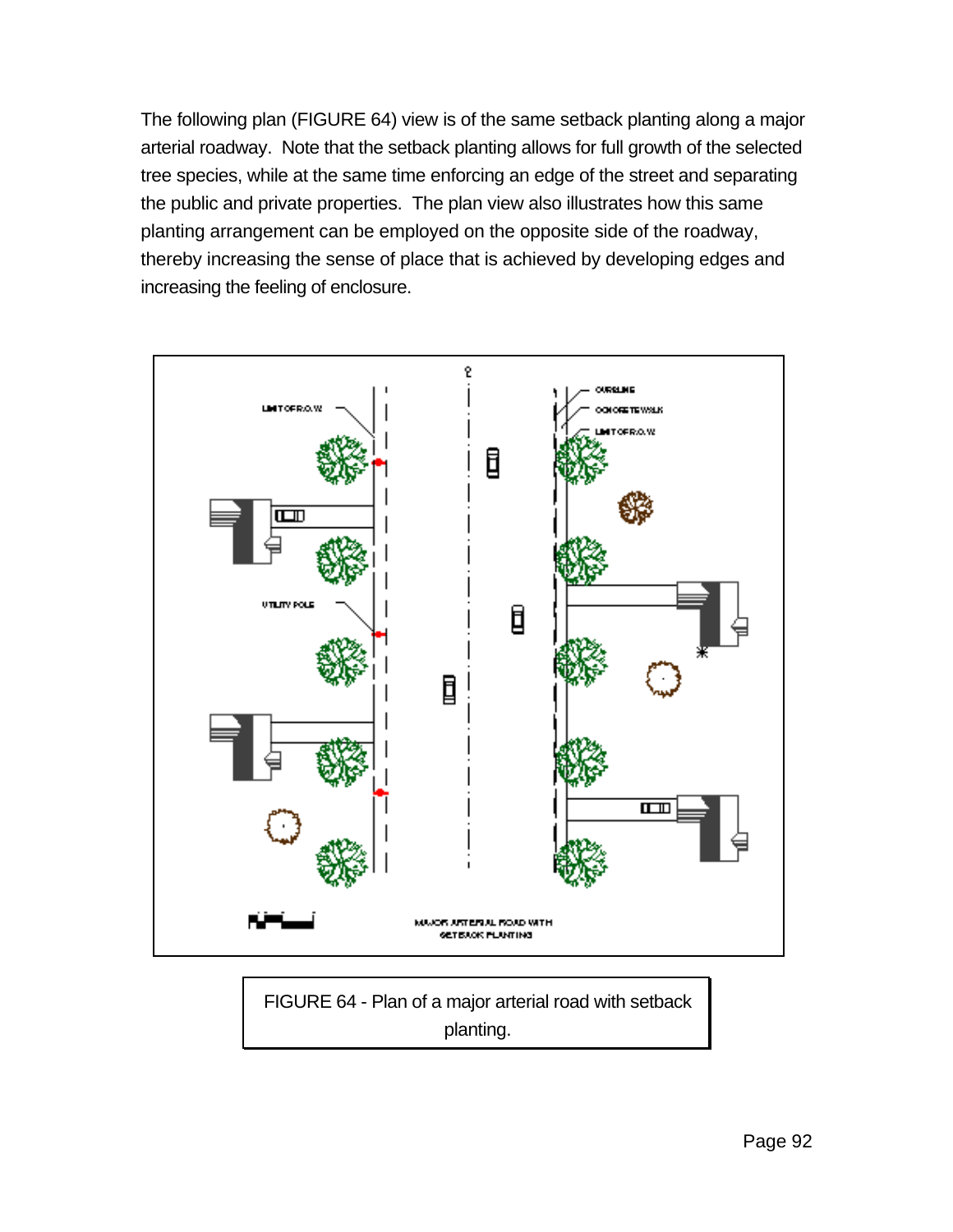### **Planting with reduced plant size**

In the following drawing (FIGURE 65) the selection of a tree species whose ultimate size will not allow for growth within the vicinity of the overhead utility lines is shown. The use of slower growing species and smaller species, which also tolerate streetscape conditions, can be accomplished so as to eliminate the need for maintenance trimming near the utility lines. The selection of tree types that will be able to achieve the same design intent as a larger species is possible if the plant selection process is fully reviewed. The use of newer varieities of plants and the planting of trees that will achieve aesthetically pleasing results must be encouraged in an effort to develop the streetscape as a viable and successful place.



FIGURE 65 - Cross section of a major arterial road with medium size tree species.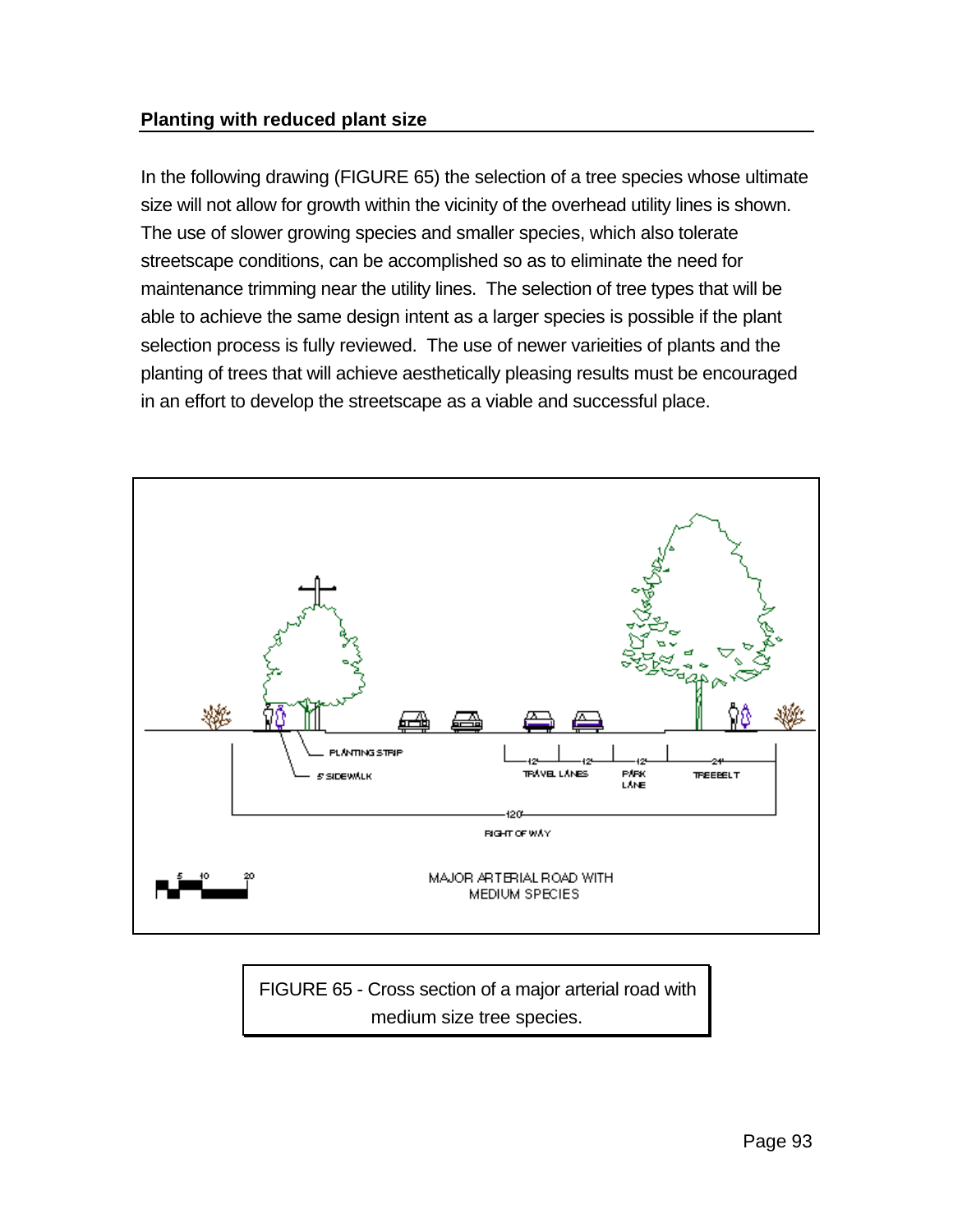#### **Planting with columnar plants**

When choosing tree species for use on a street where overhead utility lines occur, sometimes it may be advantageous to choose a columnar or fastigiate variety of a plant species. There are many species available that have been developed having a form that will grow in a narrower streetscape space. These types of trees can be used to enforce the design scheme, while at the same time maintaining the attributes of height, color, and texture that would occur with a species which does not have the columnar form. The following drawing (FIGURE 66) illustrates the use of a columnar species on a major arterial roadway with overhead utility lines.



FIGURE 66 - Cross section of a major arterial road with columnar setback planting.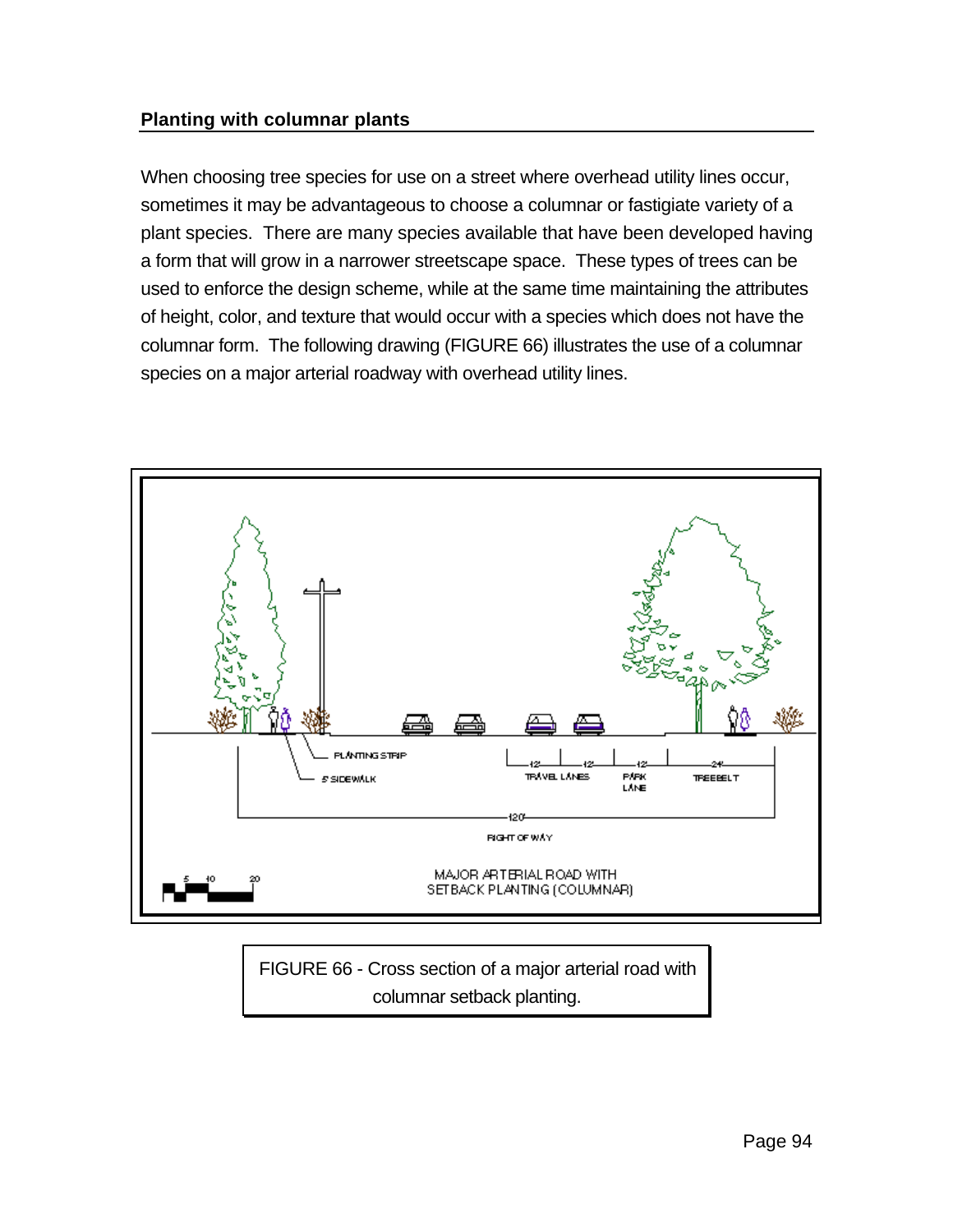## **Planting in parking lanes**

Major arterial streets most often contain four traffic lanes and parking lanes on each side of the street. This arrangement allows for the possibility of adding planting islands where parts of the parking lanes occur. By eliminating portions of the paved surface new planting space is created where smaller species trees can be planted, as well as other shrub species. This increases the number of trees which might be planted along the street as well as adds to the aesthetic integrity of the streetscape.

The following cross section (FIGURE 67) illustrates the use of an island planting in a parking lane on one side of a major arterial street. Note the ability to include the plants in the island as well as a taller shade tree planted in a setback location from the right-of-way. This is illustrative of a combination of planting schemes which improve the aesthetic and visual quality of the streetscape.



FIGURE 67 - Cross section of a major arterial road with planting in parking lane island.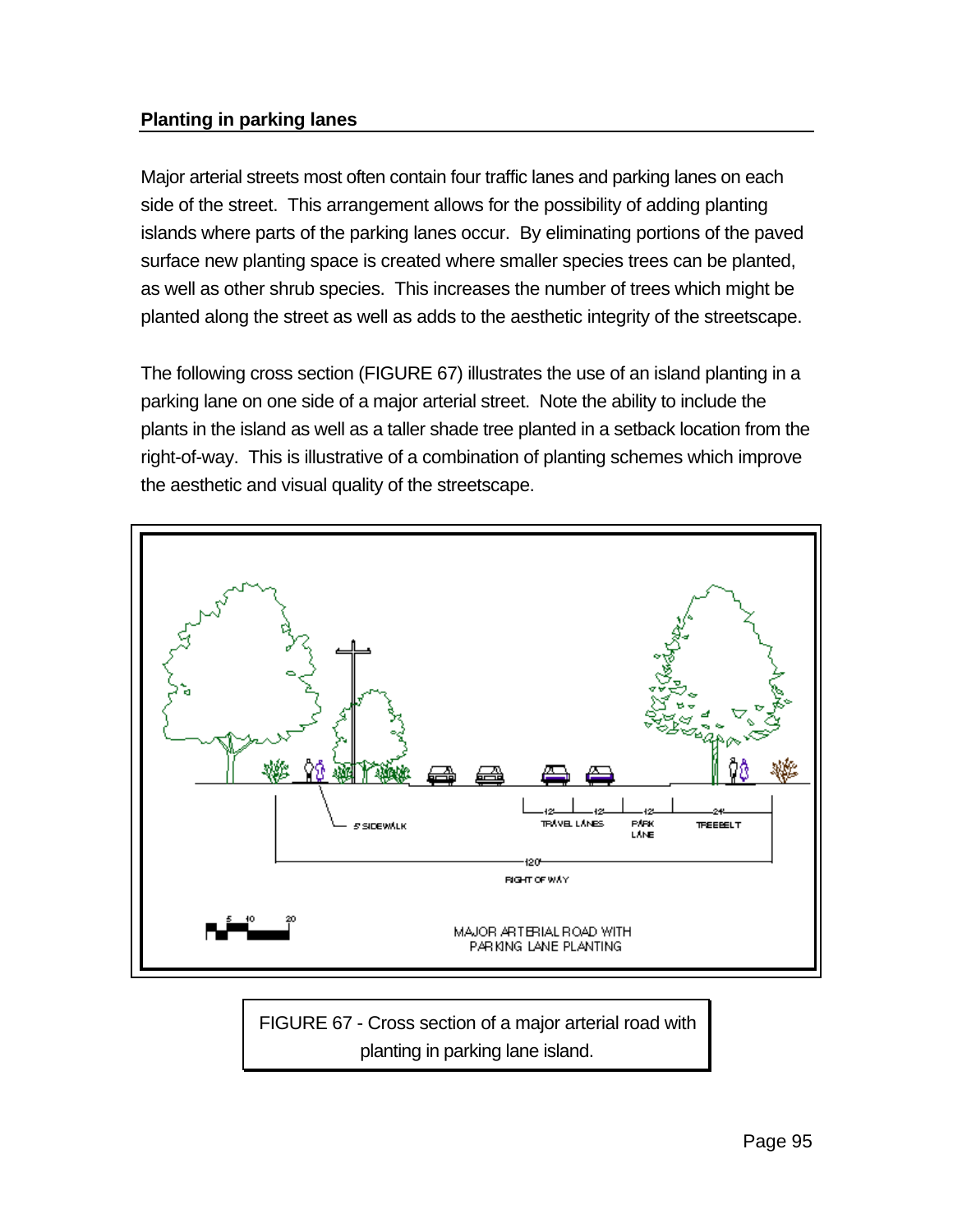This concept of creating planting islands in portions of the parking lanes of major arterial roadways is illustrated in plan view bellow. (FIGURE 68) As can be seen in the drawing the installation of planting islands eliminates some parking spaces, but the impact of reduced parking must be compared to the increased aesthetic, ecological, and psychological value of the improved streetscape condition.



FIGURE 68 - Plan of a major arterial road with parking lane islands and setback planting.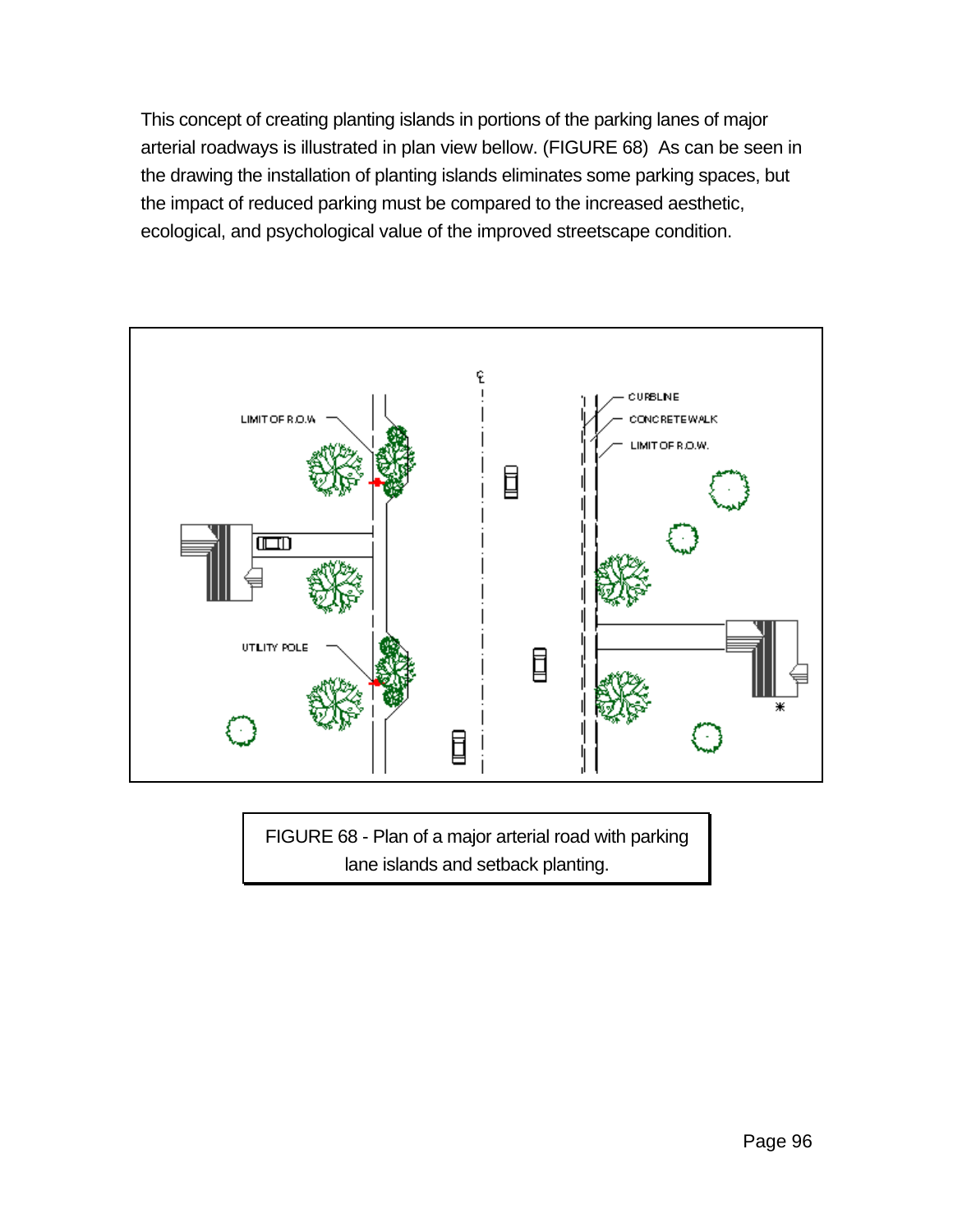### **Minor Arterial Streets**

The following drawing (FIGURE 69) illustrates a cross section of a minor arterial street, including sidewalks on both sides of the street and planting strips adjacent to the walks. The roadway width also includes two travel lanes and two parking lanes, an arrangement common to many minor arterial streets. Although some streets of this type might have sidewalks only on one side of the street, the majority of those streets within the target communities had walks on both side of the roadway. The exact dimensions and layout of minor arterial streets found in each community differ from this section slightly, but the major constraints on planting location and design intent remain the same.



FIGURE 69 - Cross section of a minor arterial road with overhead utility lines.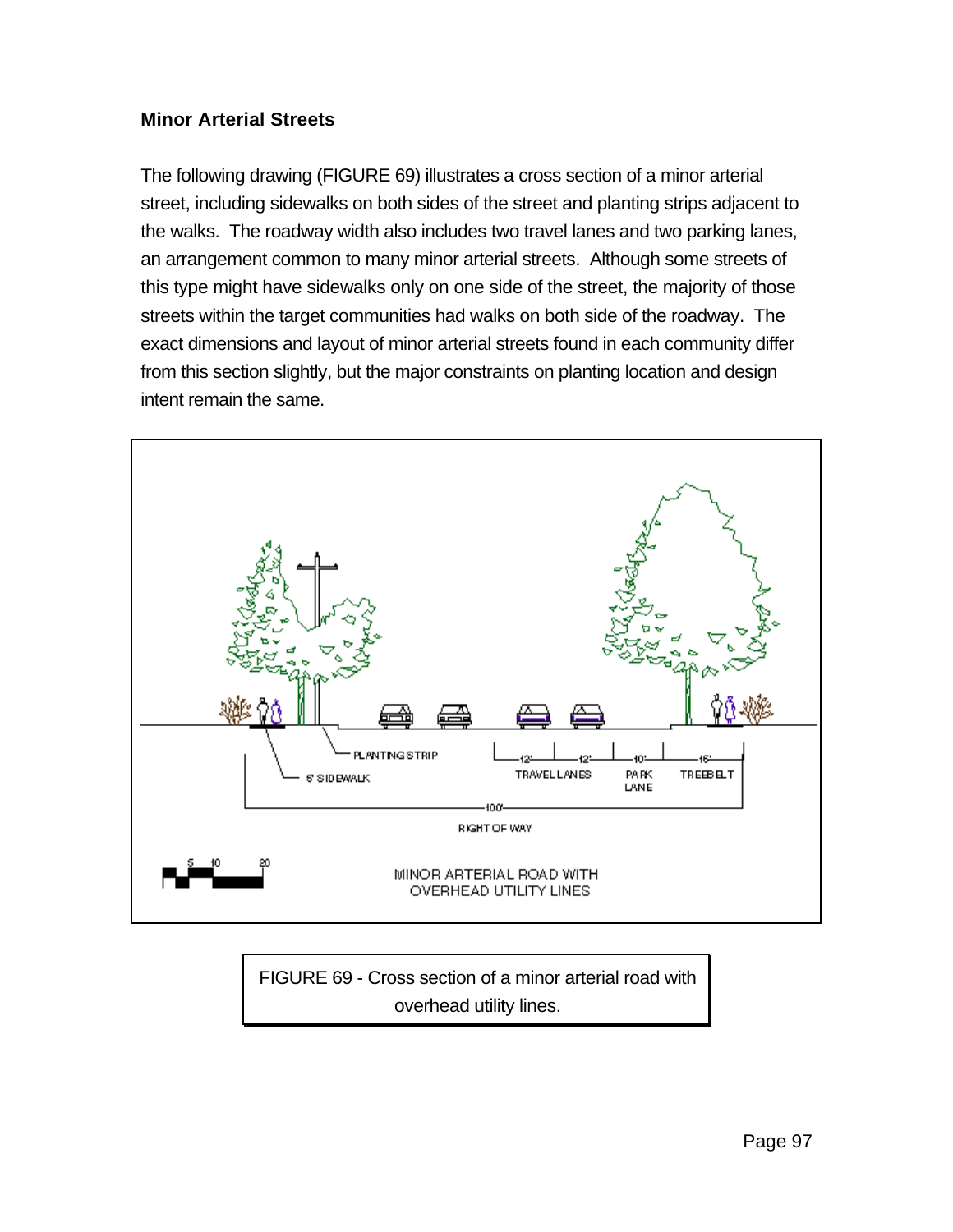## **Setback Planting**

The following drawing (FIGURE 70) show the same minor arterial street previously illustrated, with the street trees planted in a set back location from the edge of the right of way. As discussed earlier the setback of up to 20 feet beyond the right-ofway creates a situation which is still under the control of the municipal tree warden, yet places the tree in a much more desirable location. (See Appendix 5). This planting location allows for sufficient room for the street tree to grow without reaching the clearance distance from the utility lines, thereby not requiring the maintenance trimming that street trees planted in a more traditional arrangement on the treebelt or planting strip. Note that the setback planting allows for full growth of the selected tree species, while at the same time enforcing an edge of the street and separating the public and private properties.



FIGURE 70 - Cross section of a minor arterial road with setback planting.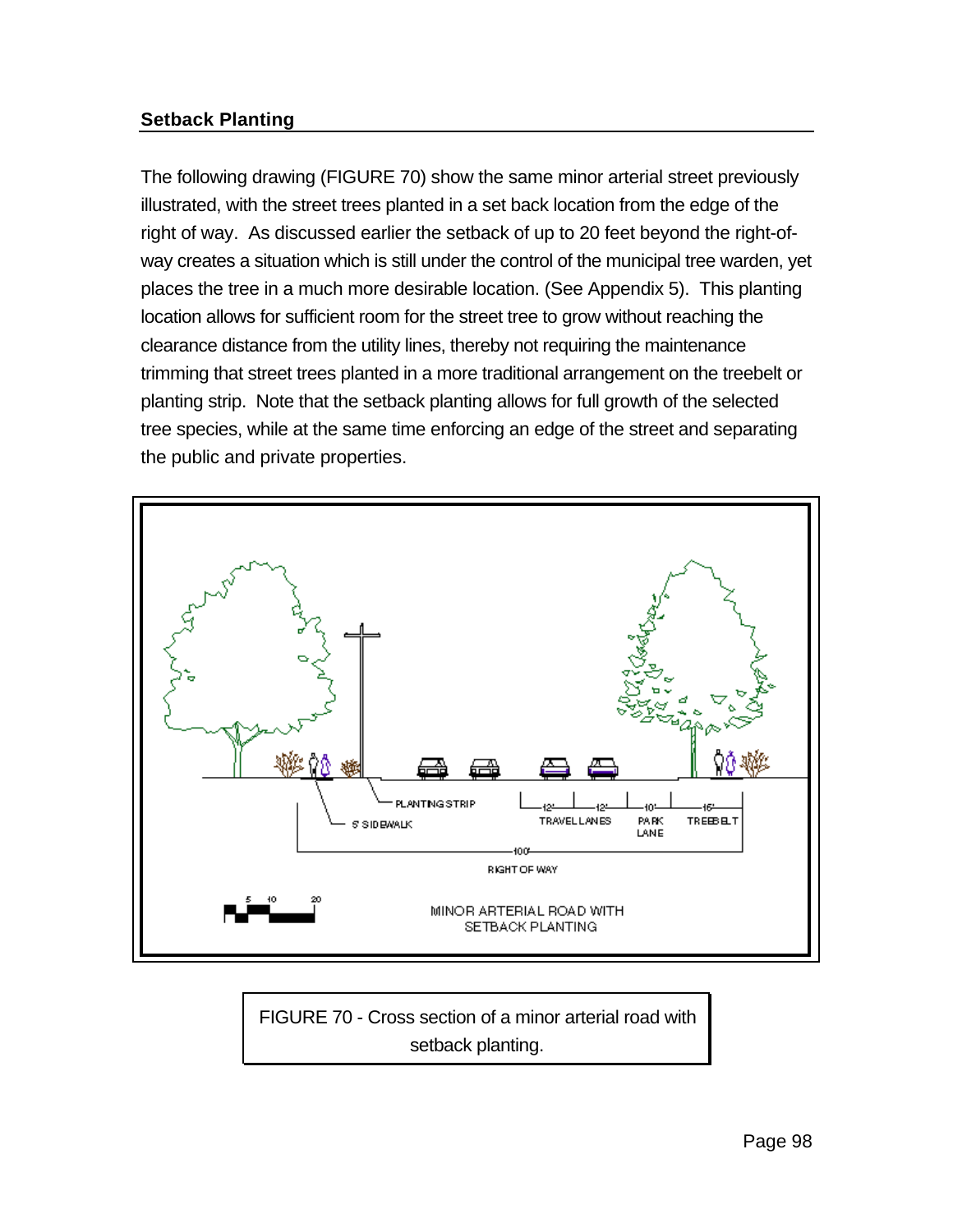### **Planting with reduced plant size**

As was discussed in the previous section concerning major arterial streets, the use of a tree species whose ultimate size will not allow for growth within the vicinity of the overhead utility lines, can also be used on minor arterial streets. In the same manner as in other street type situations the use of slower growing species and smaller plant types, can be done so as to eliminate the need for maintenance trimming near the utility lines. The selection of tree types that will be able to achieve the same design intent as a larger species is possible if the plant selection process is fully reviewed. The use of newer varieities of plants and the planting of trees that will achieve aesthetically pleasing results should be considered when changes to the streetscape condition are proposed. The following drawing (FIGURE 71) illustrates this concept on a minor arterial street.



FIGURE 71 - Cross section of a minor arterial road with smaller tree species.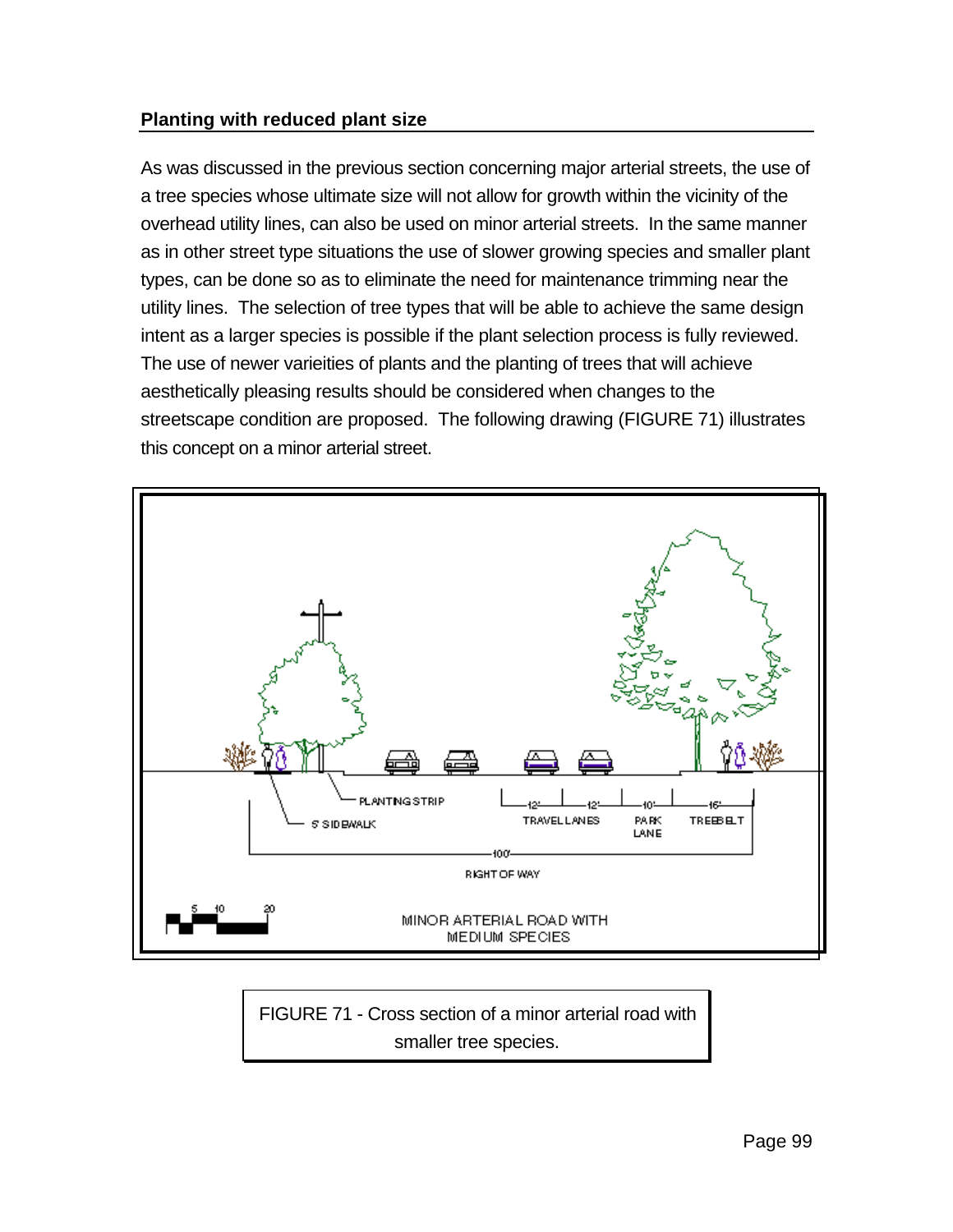#### **Planting with columnar plants**

In the same manner as major arterial streets, when choosing tree species for use on a minor arterial where overhead utility lines occur, it may be advantageous to choose a columnar or fastigiate variety of a plant species. There are many species available which have been developed which have a form which grows in a narrower streetscape space, and these types of trees can be used to enforce the design scheme, while at the same time maintaining the attributes of height, color, and texture that would occur with a species which does not have the columnar form. The following drawing (FIGURE 72) illustrates the use of a columnar species on a minor arterial roadway demonstrating the use of this design scheme.



FIGURE 72 - Cross section of a minor arterial road with columnar tree species.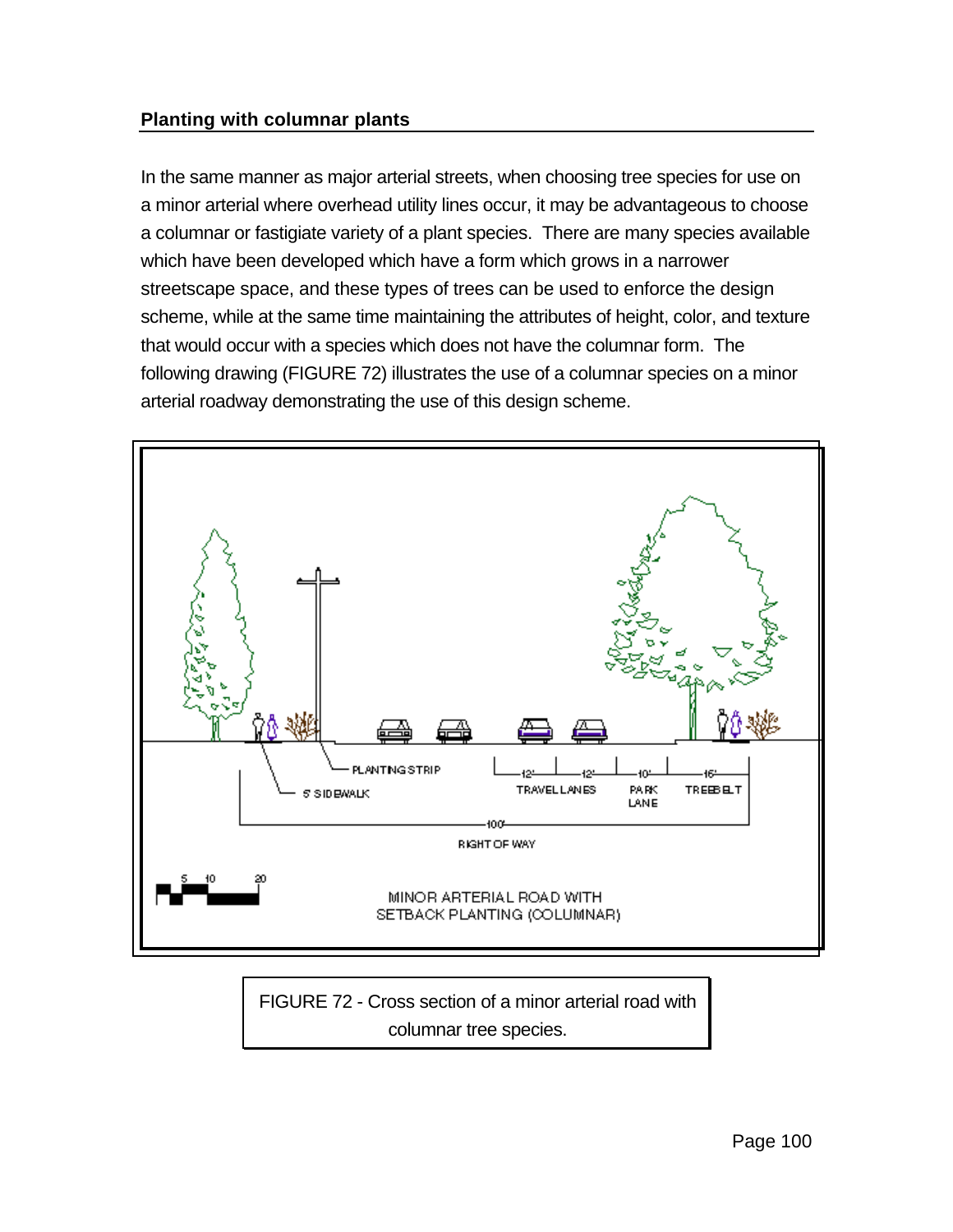## **Planting in parking lanes**

Minor arterial streets often contain parking lanes on each side of the street in addition to the travel lanes. As on the major arterial street this arrangement allows for the possibility of adding planting islands where parts of the parking lanes occur. The increased number of trees which might be planted along the street adds to the aesthetic integrity of the streetscape while at the same time reducing the maintenance cost required to keep the tree growth away from the overhead utility lines. The following cross section (FIGURE 73) illustrates the use of an island planting in a parking lane on one side of a minor arterial street. Note the use of plant species which will not interfere with the overhead utility wires and enforce the visual quality of the streetscape.



FIGURE 73 - Cross section of a minor arterial road with planting in parking lane.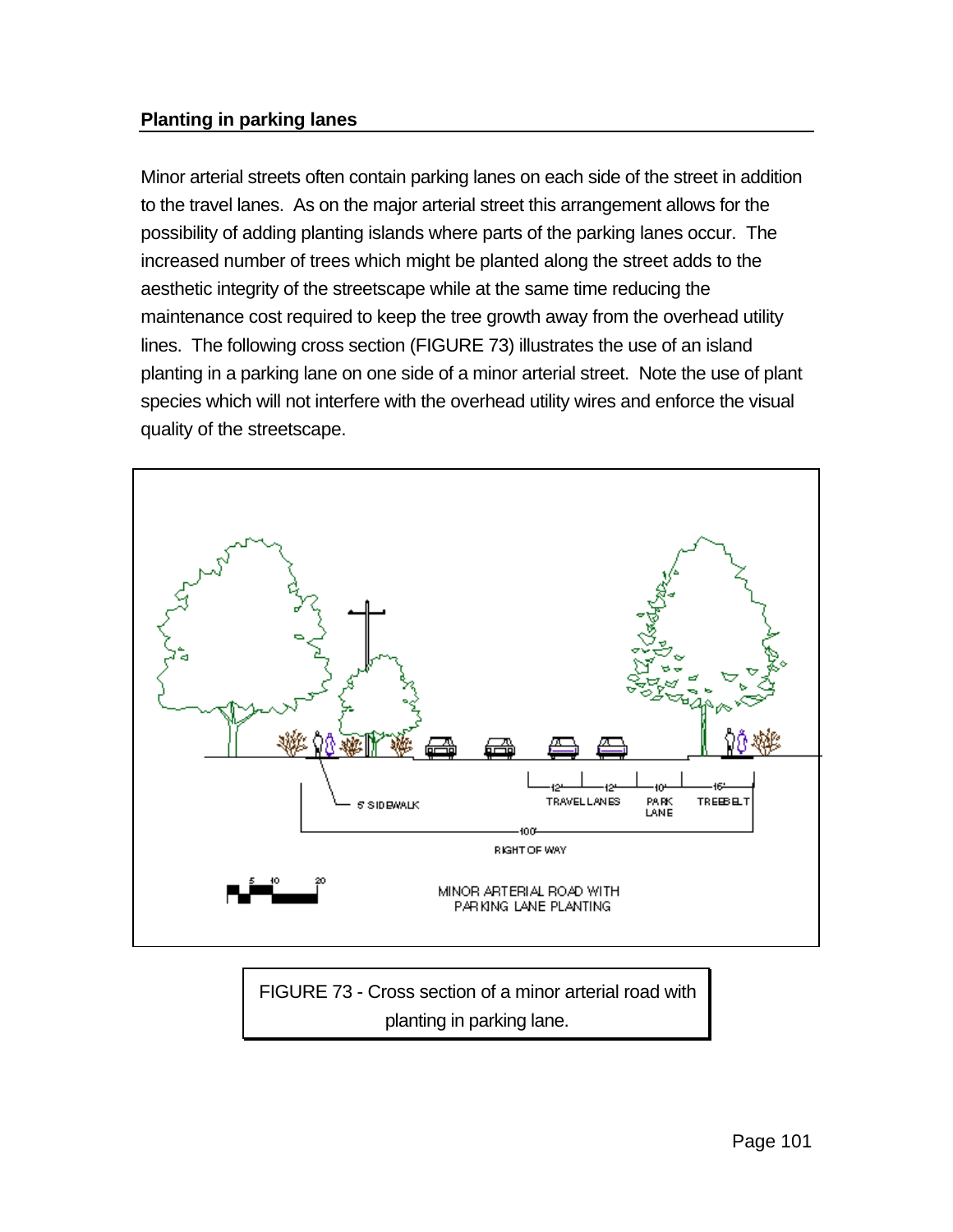# **Collector Streets**

The following drawing (FIGURE 74) illustrates a cross section of a collector street, including sidewalks, planting strips, and the right-of-way. The roadway width also includes travel lanes and two parking lanes, an arrangement common to most collector streets. The exact dimensions and layout of collector streets found in each community were slightly different in each case, but the major constraints on planting location and design intent remain the same.



FIGURE 74 - Cross section of a collector street with overhead utility lines.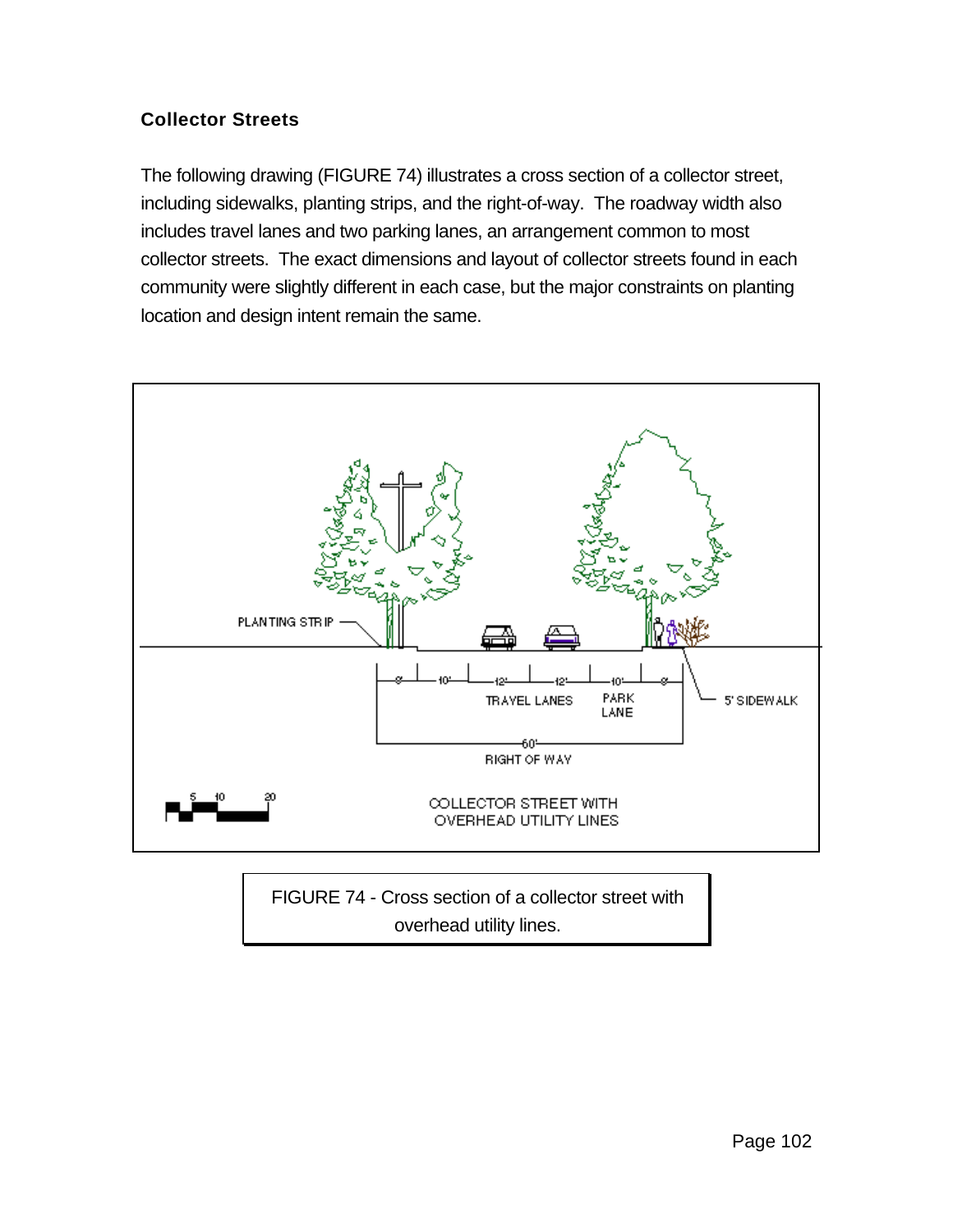## **Setback Planting**

The following drawing (FIGURE 75) illustrates the collector street, previously shown, with the street trees planted in a set back location from the edge of the right of way. As with the major and minor arterial streets the planting of the trees, is on private property, with the trees remaining within 20 feet of the edge of the right-of-way, therefore within the control of the city or town tree warden according to Chapter 87 of the Massachusetts General Laws. (See Appendix 5). This planting location allows for sufficient room for the street tree to grow without reaching the utility lines, thereby not requiring the maintenance trimming that street trees planted closer to the street.



FIGURE 75 - Cross section of a collector street with setback planting.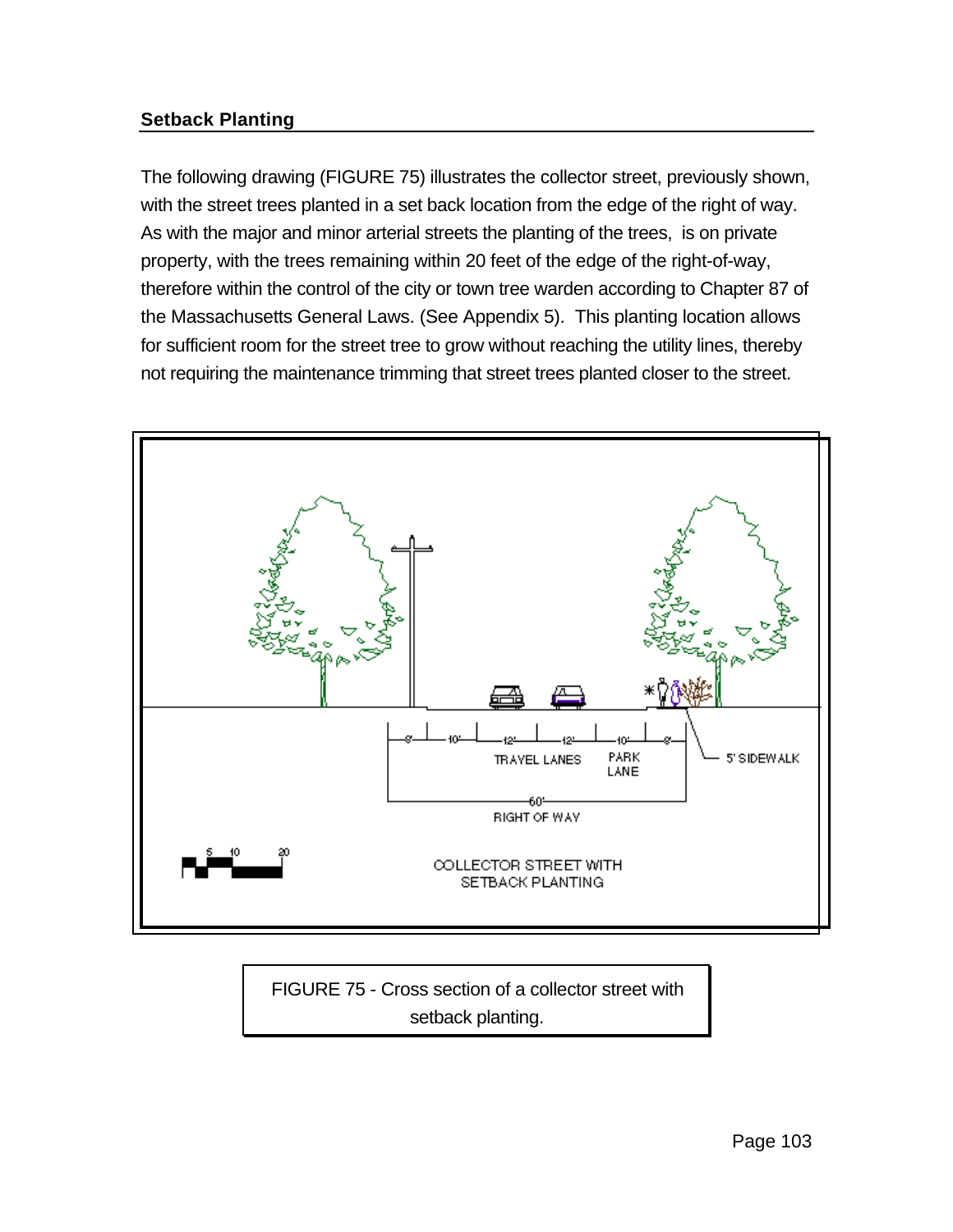#### **Planting with reduced plant size**

As with other street types, the use of a tree species whose ultimate size will not allow for growth within the vicinity of the overhead utility lines can be effectively used on minor arterial streets. In the same manner as in other street type situations the use of slower growing species and smaller plant types, can be incorporated so as to eliminate the need for maintenance trimming near the utility lines. The planting of varieties that retain the design intent while at the same time reduce the cost of keeping the trees healthy is a practice that makes sense for many streetscape conditions. The implementation of designs which incorporate this type of careful plant selection should be encouraged. The following drawing (FIGURE 76) illustrates this concept on a collector street.



FIGURE 76 - Cross section of a collector street with smaller growing tree species.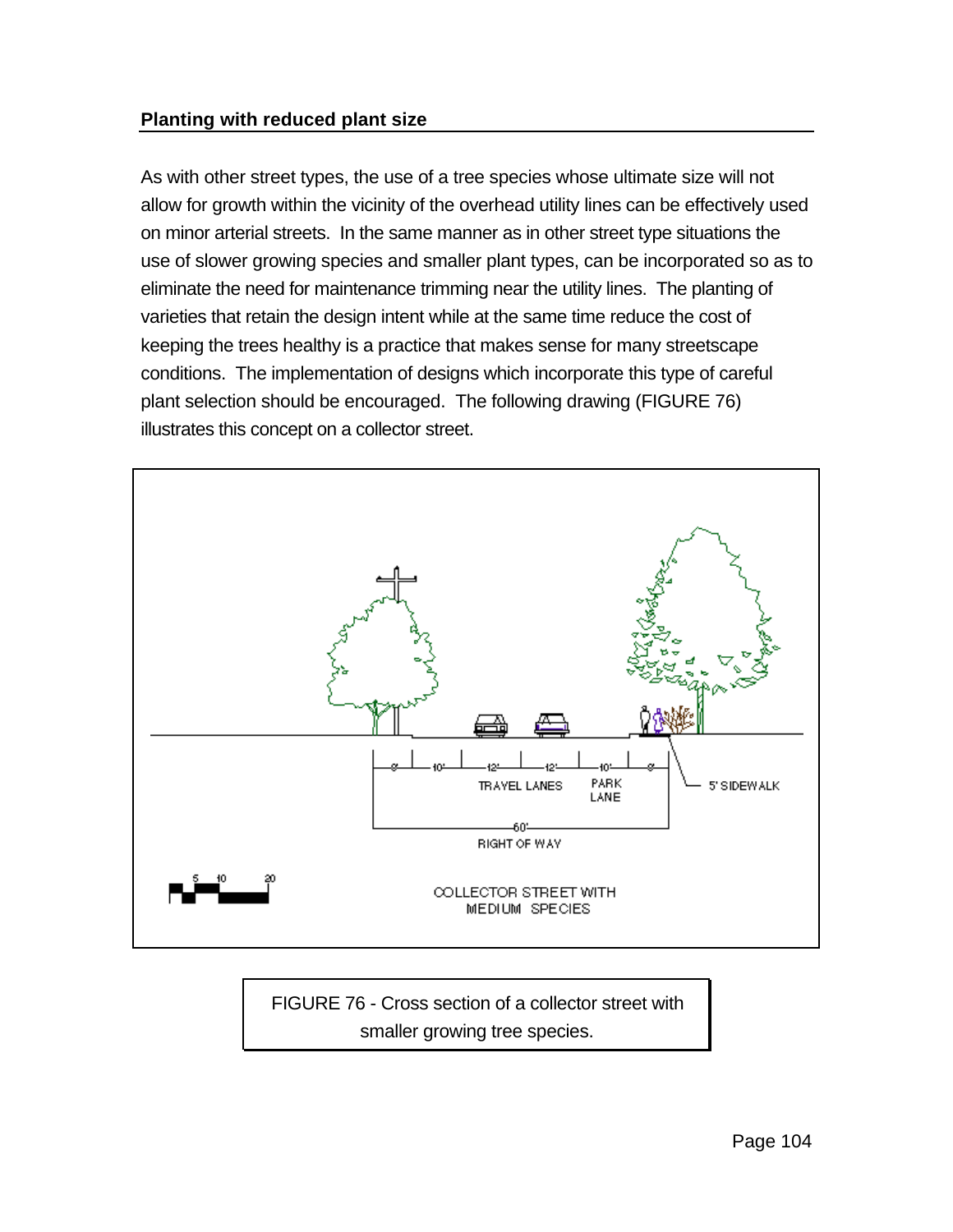## **Planting with columnar plants**

It may be advantageous to choose a columnar or fastigiate variety of a plant species when selecting tree species for use on a collector street where overhead utility lines occur. This type of tree can be used to develop the streetscape with a plant which will achieve its full growth, yet not interfere with overhead utility lines or traffic patterns. The columnar types of trees can be used to develop the design scheme, while at the same time maintaining the attributes of height, texture and color that would occur with a species which does not have the columnar form. The following drawing (FIGURE 77) illustrates the use of a columnar species on a major arterial roadway with overhead utility lines.



FIGURE 77 - Cross section of a collector street with a columnar setback planting.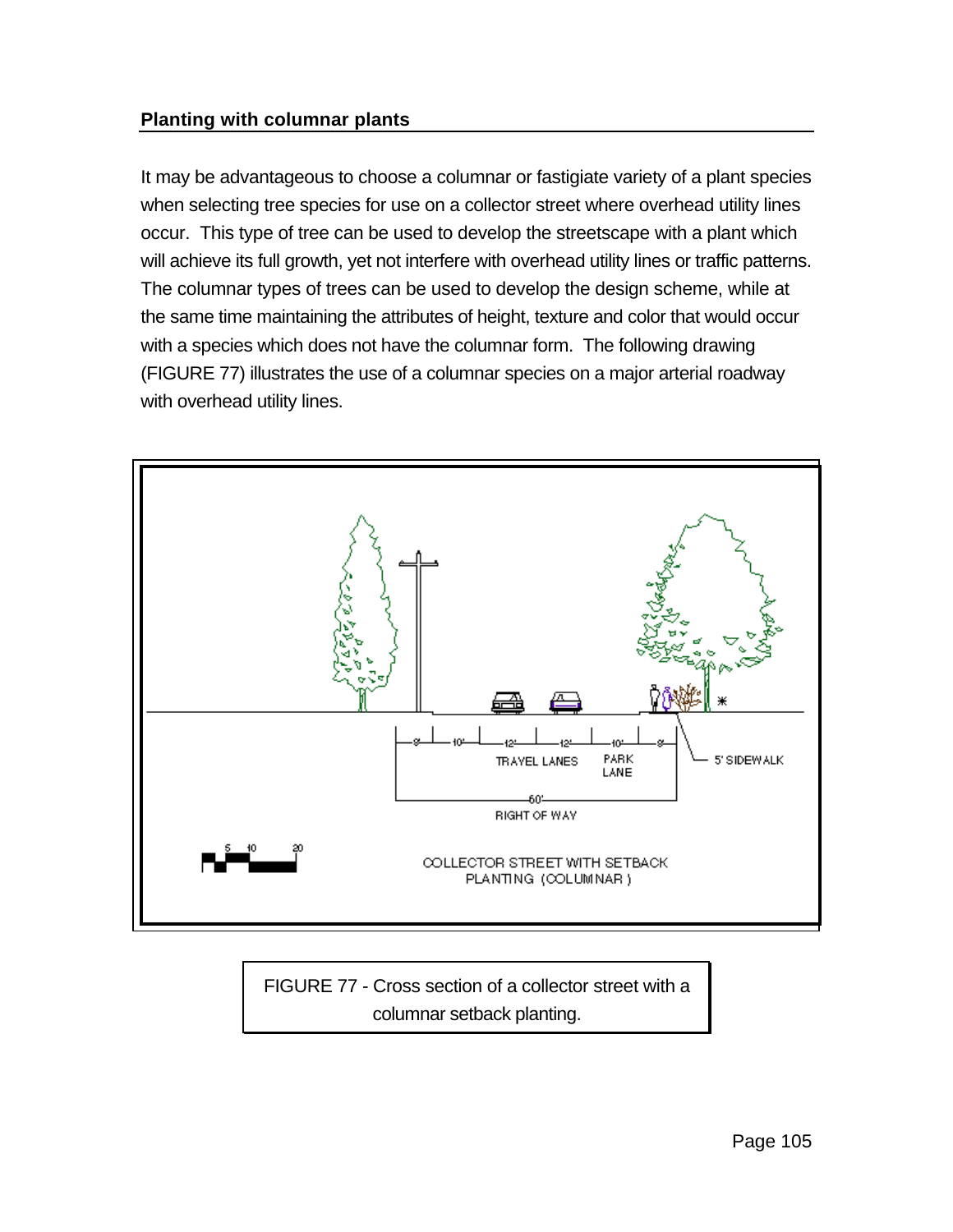# **Local Streets**

The following drawing (FIGURE 78) illustrates a cross section of a local street including a sidewalk, a planting strip adjacent to the walk and and a treebelt on the opposite side of the street. The roadway width includes the travel lanes and a parking lane, an arrangement common to many local streets. The exact dimensions and layout of local streets found in various communities may differ from this section slightly, but the major constraints on planting location and design intent remain the same and can be visualized in the drawing.



FIGURE 78 - Cross section of a local street with overhead utility lines, including sidewalks and planting strip.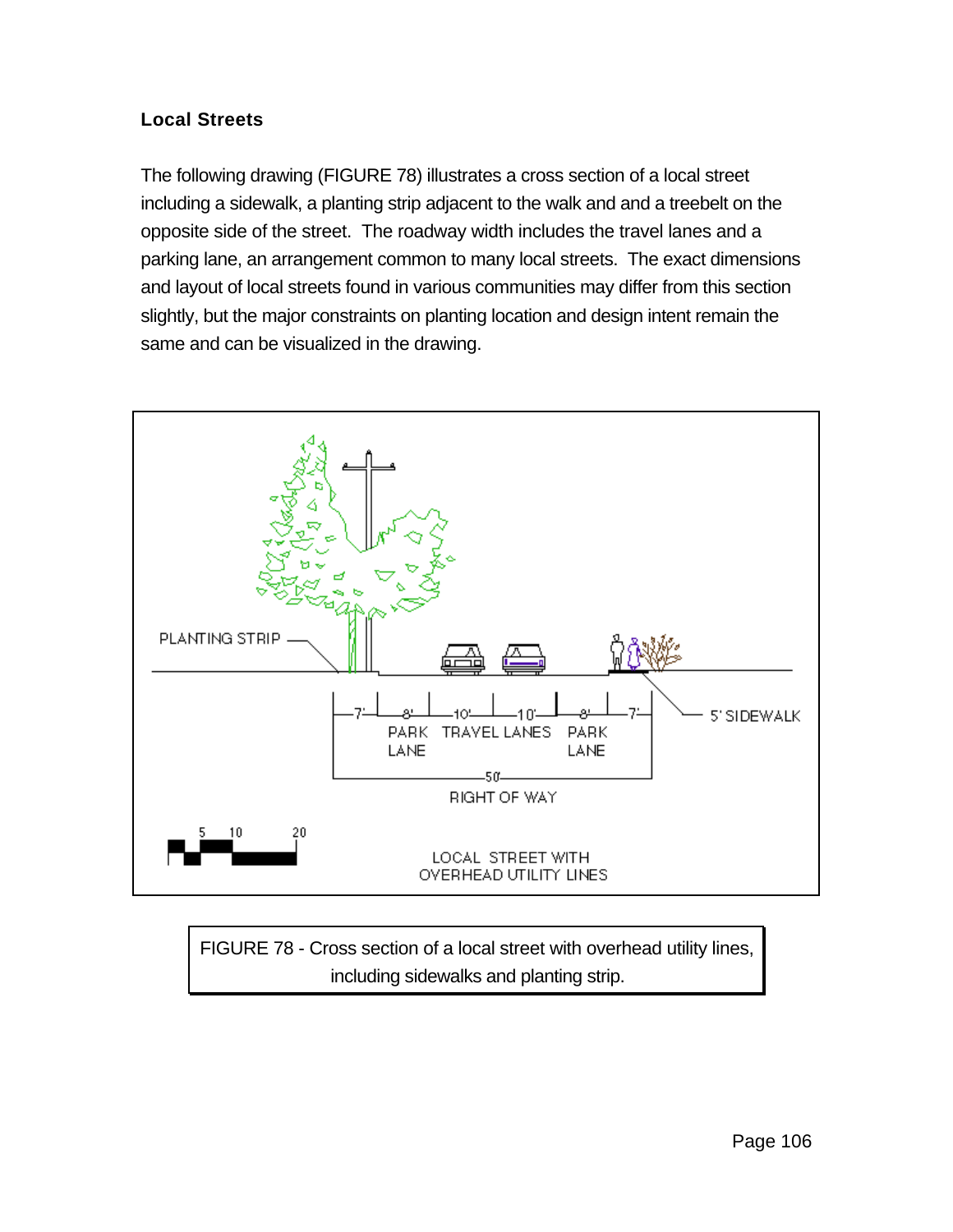In the drawing it is shown that the trees near the utility lines have been trimmed to provide clearance from the lines, resulting in a degradation of the aesthetic and visual quality of the streetscape The loss of enclosure, edge, and separation of public and private space may occur, thereby changing the landscape that is perceived. The following drawing (FIGURE 79) shows a plan view of the same local street as the previous cross section. Note that the trees growing along the side of the street where the utility lines run are shown in manner in which they often appear.



FIGURE 79 - Plan view of a local street with utility lines on one side of roadway.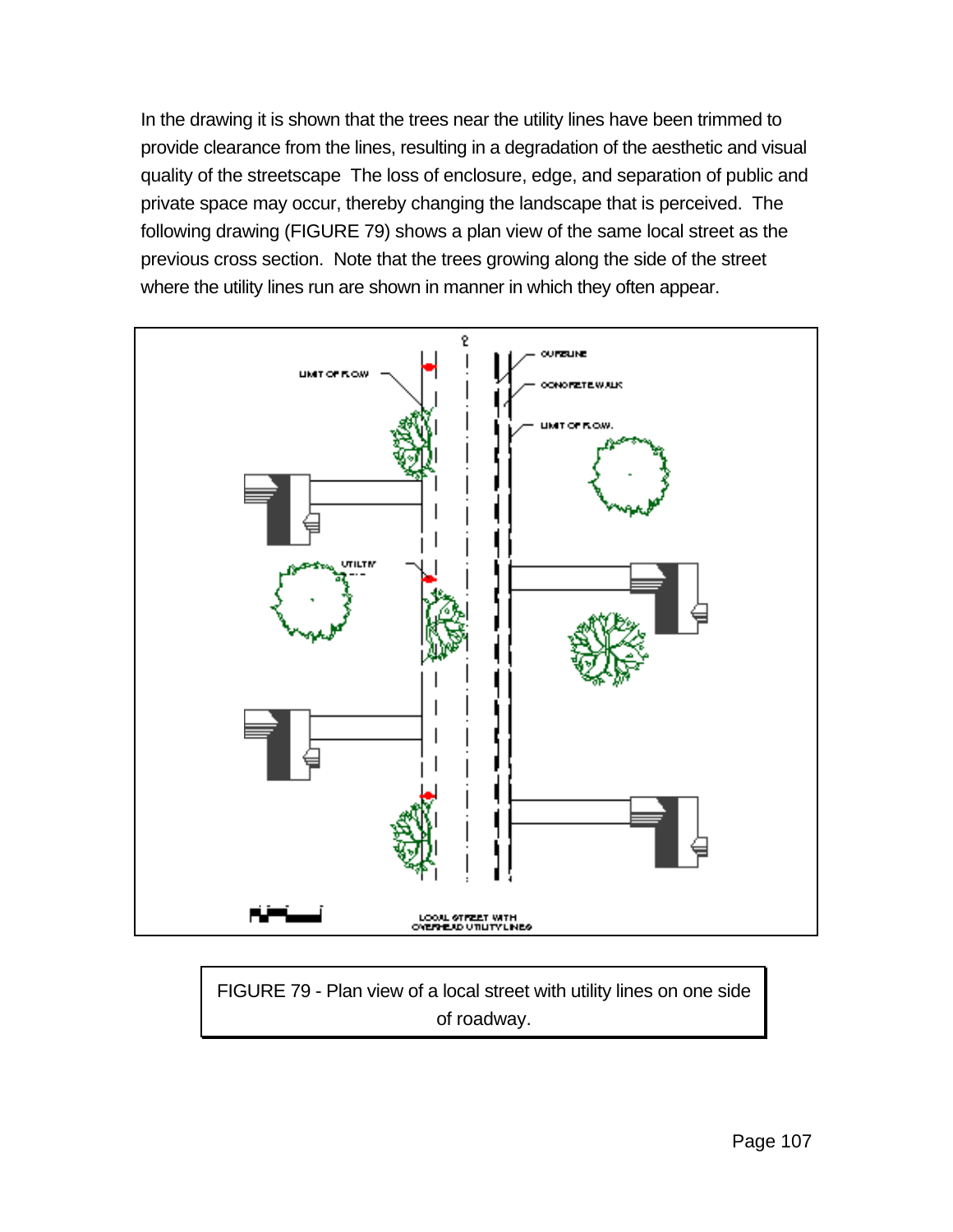# **Setback Planting**

The following drawing (FIGURE 80) illustrates a local street, with the street trees planted in a set back location from the edge of the right of way. As with the previously discussed streets, the planting of the trees is on private property, with the trees remaining within 20 feet of the edge of the right-of-way, therefore within the control of the city or town tree warden as per Chapter 87 of the Massachusetts General Laws. (See Appendix 5). If sufficient room exists on the local street, the planting may occur on public property if there is room within the right-of-way to allow proper setback. The planting location shown allows for sufficient room for the street tree to grow without reaching the utility lines.



setback planting.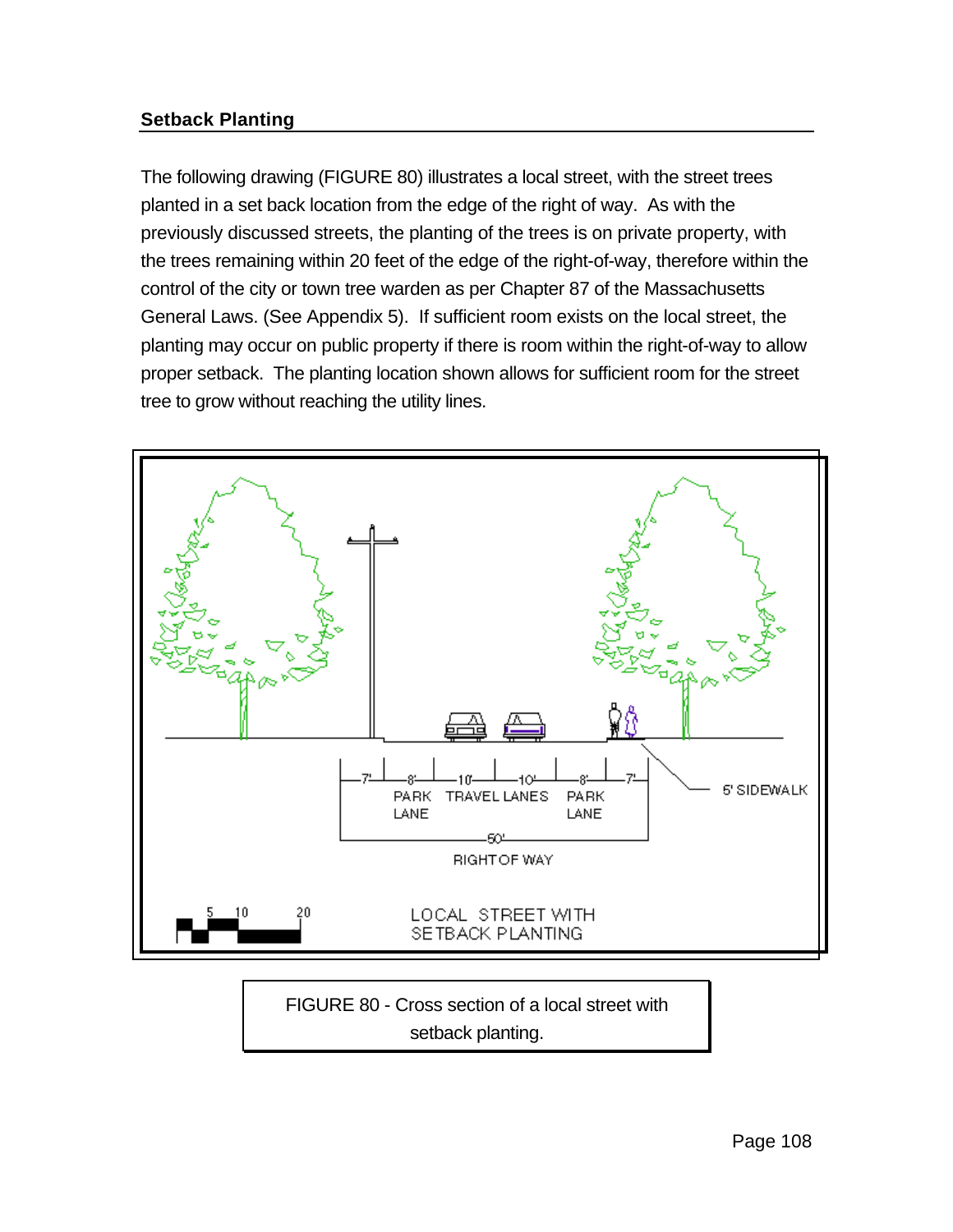The following plan view (FIGURE 81) is of the same setback planting on a local street. The setback planting allows for full growth of the selected tree species, while at the same time enforcing an edge of the street and separating the public and private properties. This view also demonstrates how this same setback arrangement can be developed on the opposite side of the street, thereby increasing the sense of place that is achieved by developing edges and increasing the separation of public and private space.



FIGURE 81 - Plan view of a local street with setback planting.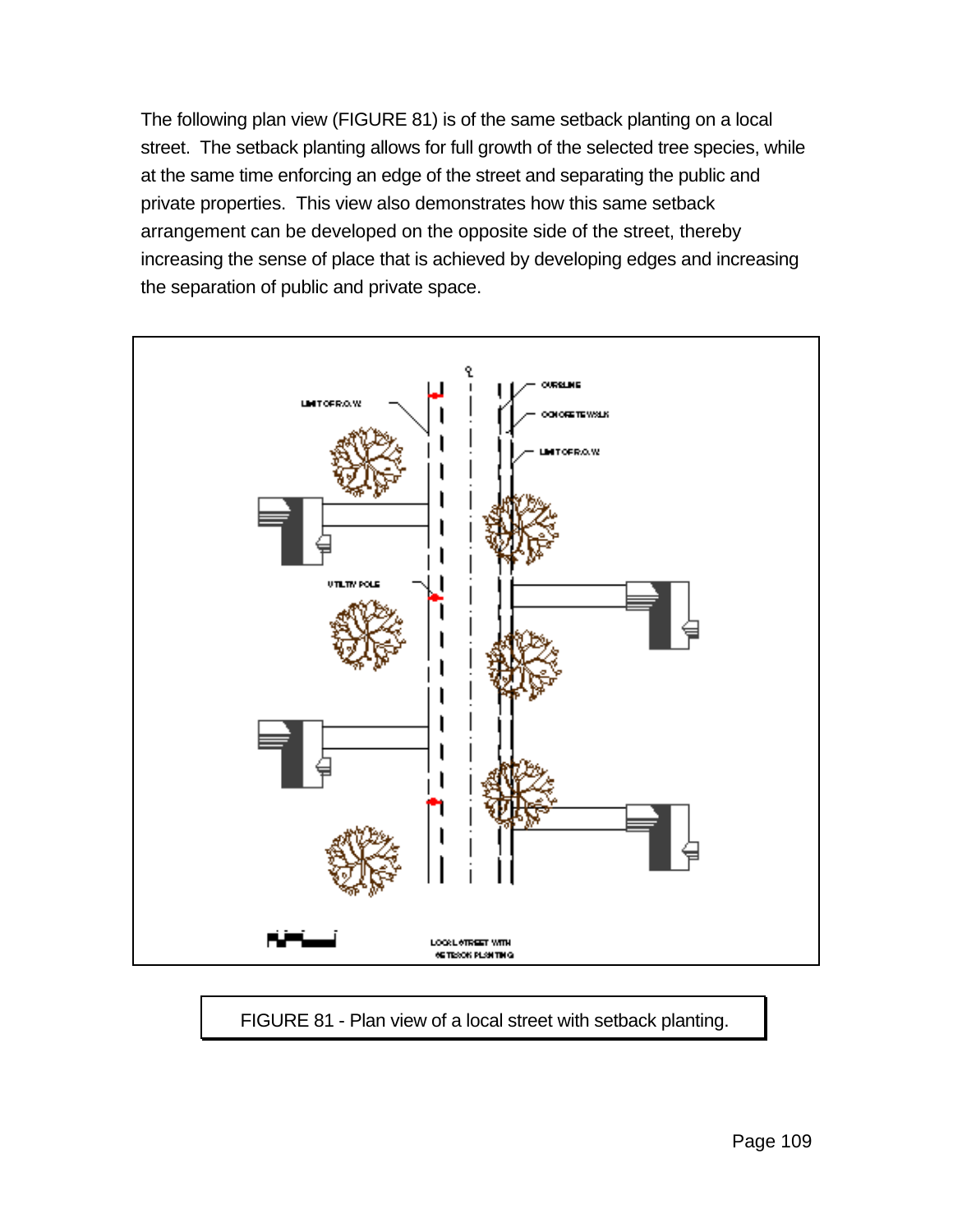# **Planting with reduced plant size**

The following drawing (FIGURE 82) illustrates the selection of a tree species whose ultimate size does not include growth within the vicinity of the overhead utility lines. The use of slower growing species and smaller plant types can eliminate the need for trimming to ensure clearance around overhead utility lints. The selection of tree types that will be able to achieve the same design intent as a larger species is possible if the plant selection process is fully reviewed. The use of the latest varieities of plants and the planting of proven species must be encouraged in an effort to develop the streetscape as an ecologically viable and aesthetically pleasing place.



FIGURE 82 - Cross section of a local street with planting of a smaller tree species.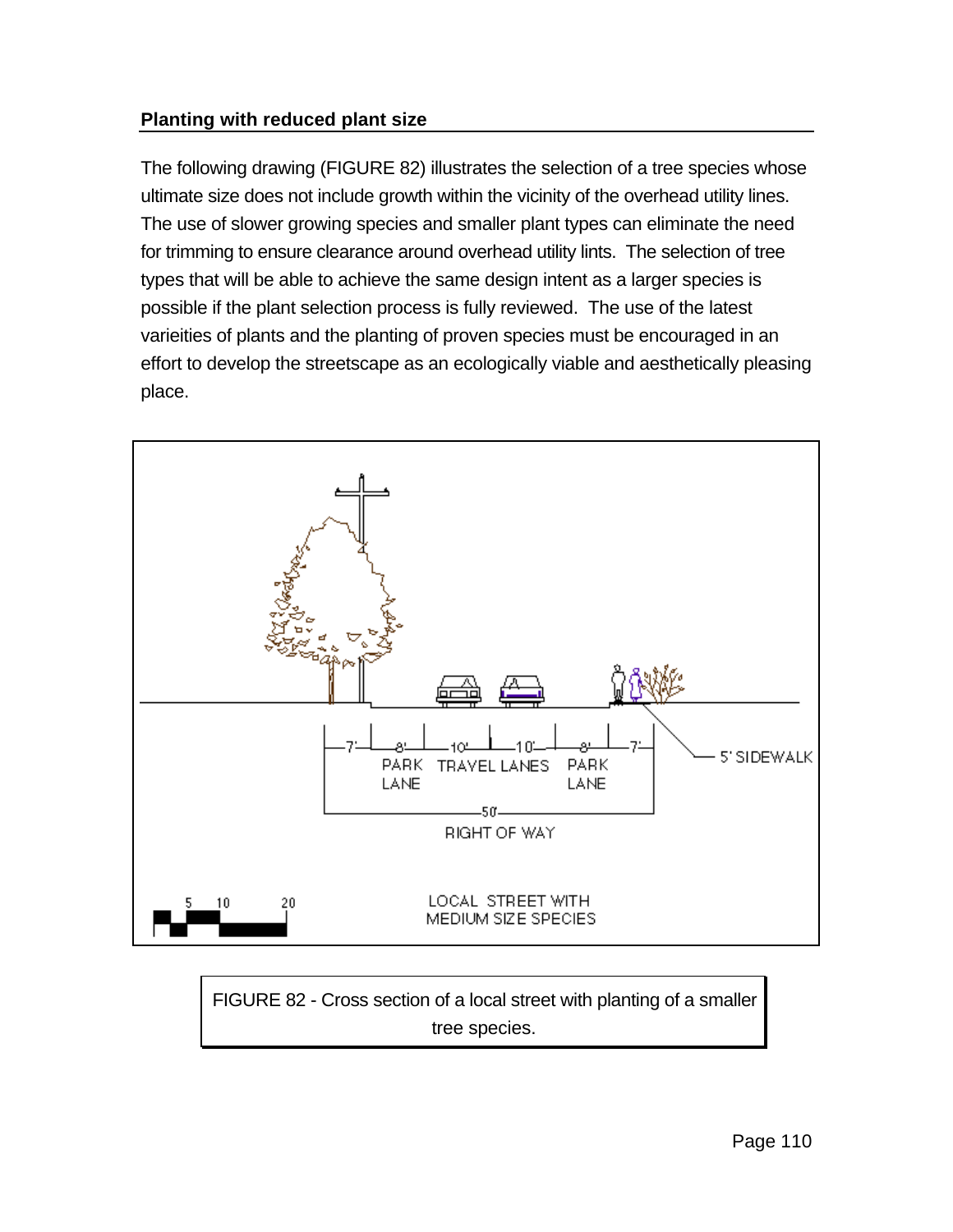#### **Planting with columnar plants**

When choosing tree species for use on a street where overhead utility lines occur, the use of a columnar or fastigiate variety of a plant species should be considered. There are currently many species available that have a form ideally suited to grow in a narrower streetscape space. These types of trees can be used to enforce the design scheme, while at the same time maintaining the attributes of height, color, and texture that would occur with a species not have the columnar form. The following illustration (FIGURE 83) shows the use of a columnar species on a local street containing overhead utility lines.



FIGURE 83 - Cross section of a local street with a columnar setback planting.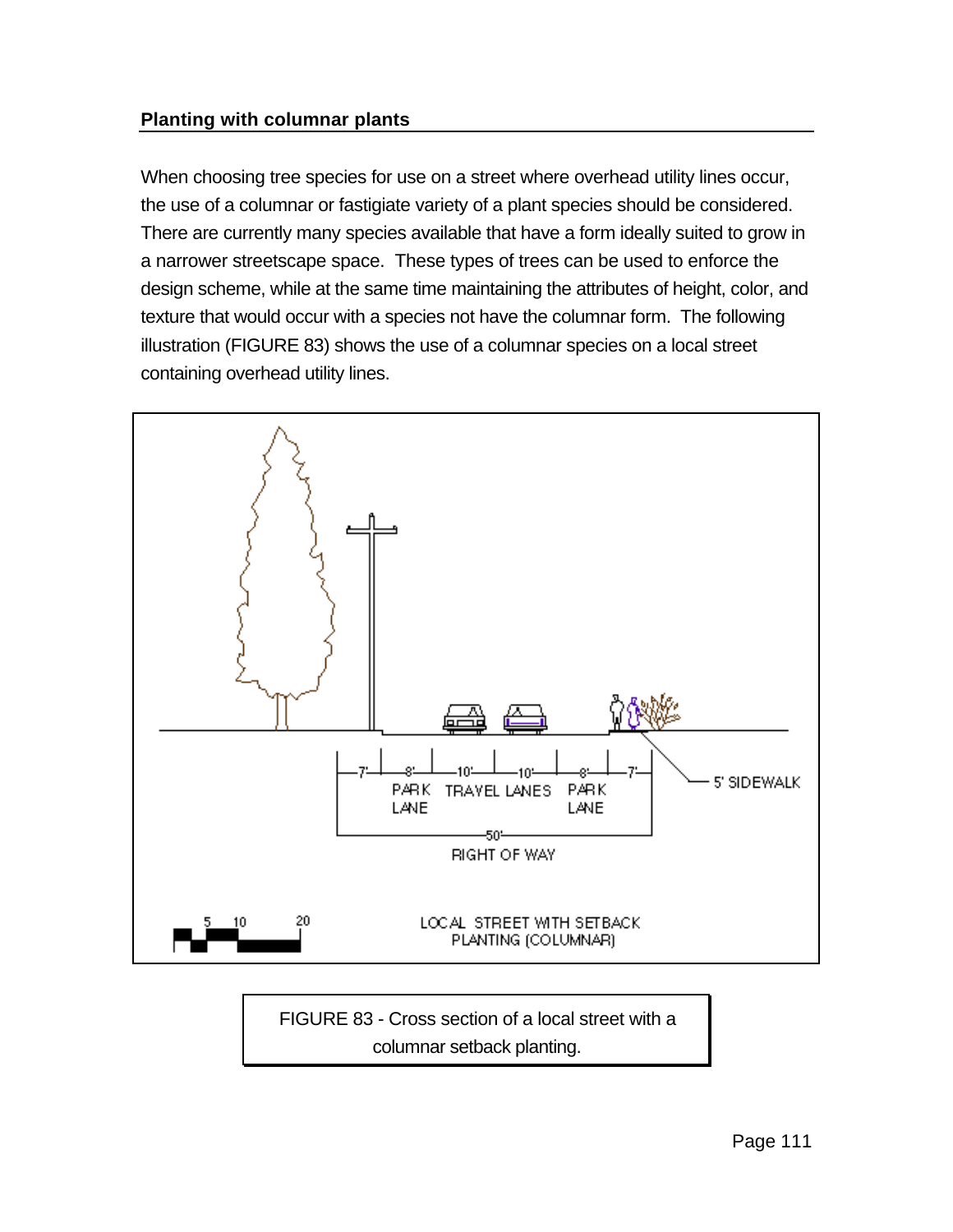## **Boulevard or Parkway Streets**

Shown below is a (FIGURE 84) cross section of a boulevard or parkway street, including two travel roadways and a planting strip in the middle. The drawing illustrates this type of street when the utility lines are found running along one of the two roadways. The exact dimensions and layout of boulevard or streets differ from community to community, but the major constraints on planting location and design intent can be illustrated using this example.



FIGURE 84 - Cross section of a boulevard street with overhead utility lines on one side of roadway.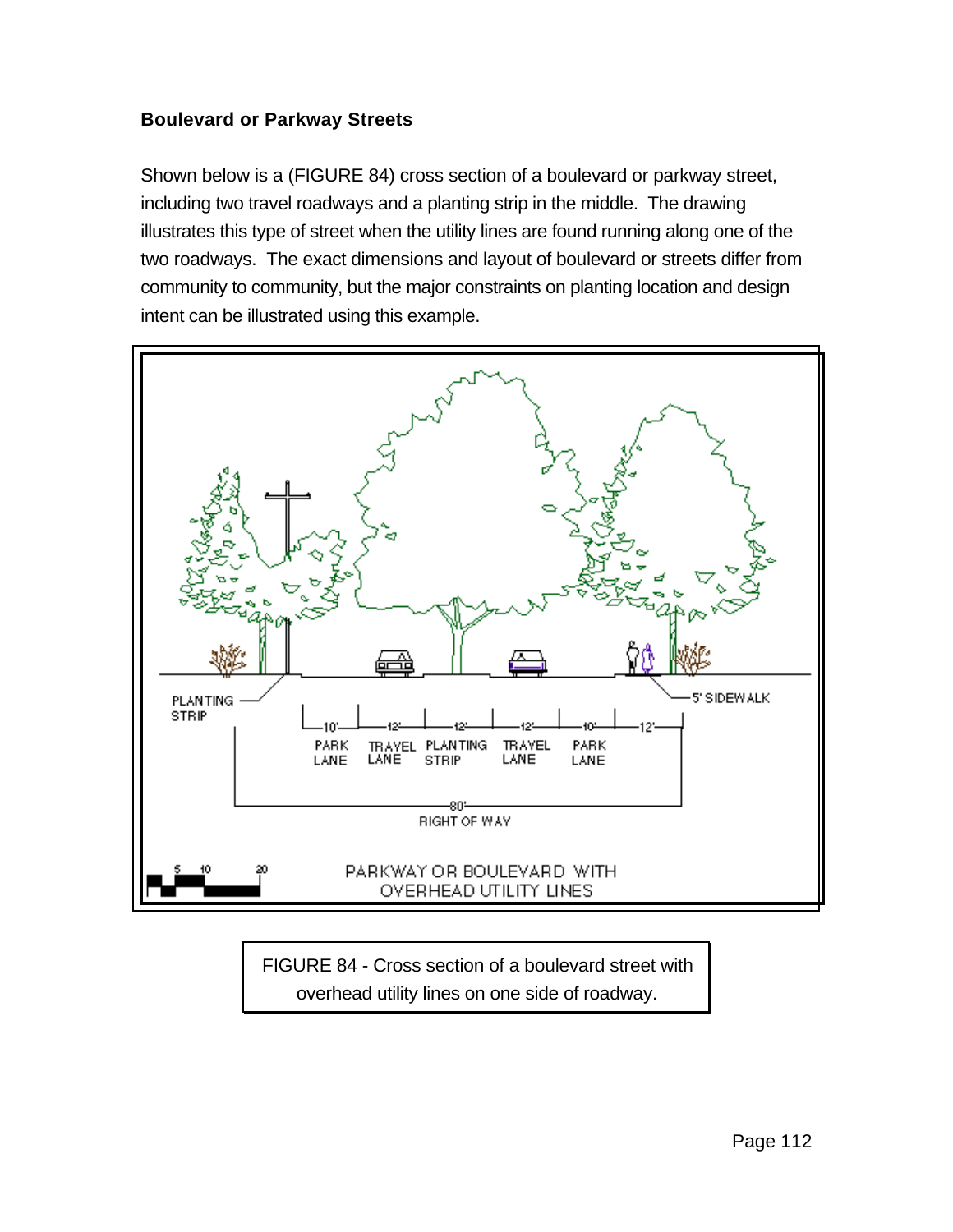The following drawing (FIGURE 85) shows the same boulevard street with overhead utility lines running down the center planting strip. This type of situation occurs often and presents serious threats to the success of the intended design scheme. The degradation of the aesthetic quality of the streetscape planting occurs when trimming of the trees to ensure utility line clearance is undertaken, resulting in a situation illustrated in the following drawing.



FIGURE 85 - Cross section of a boulevard street with overhead utility lines along center planting strip.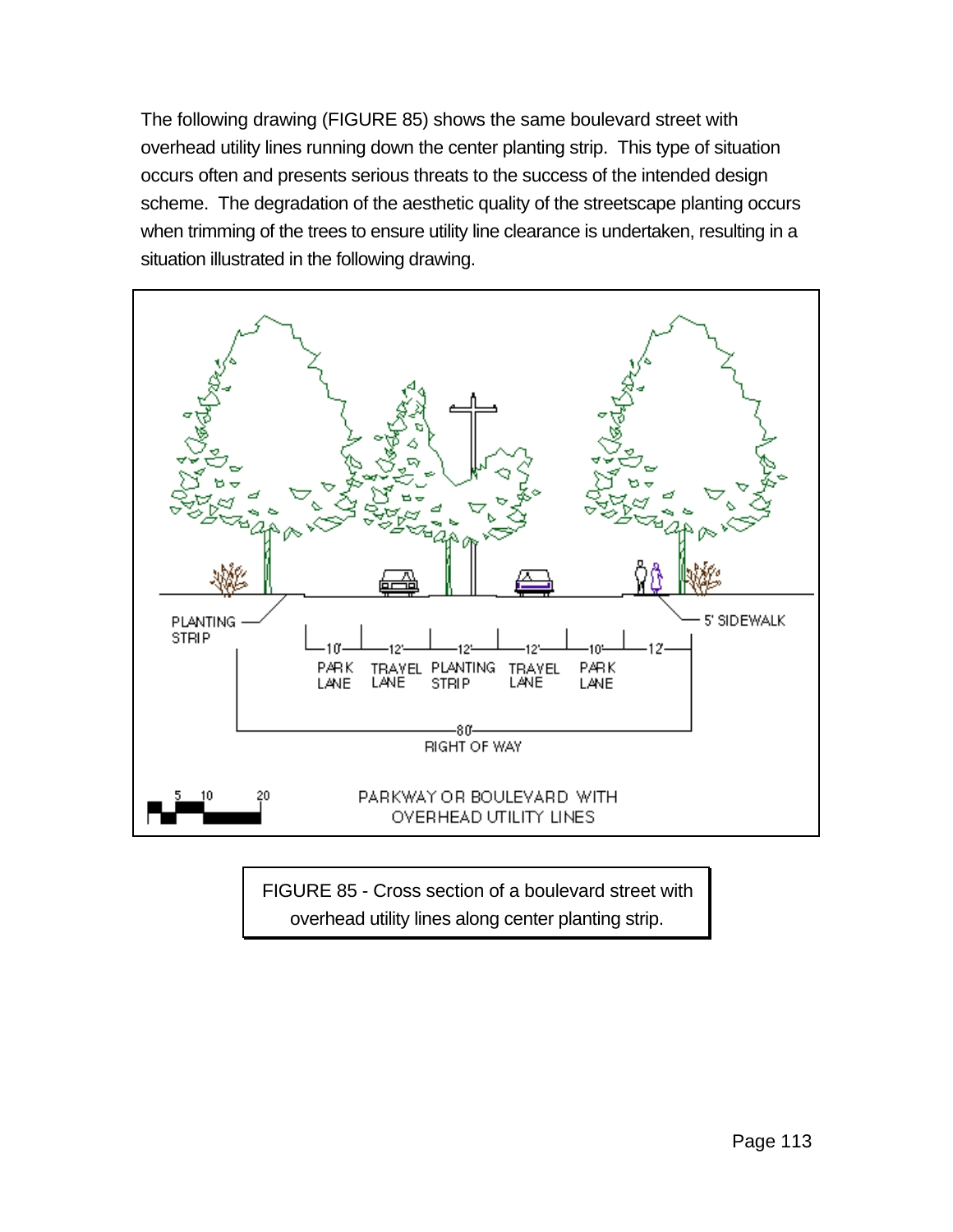# **Setback Planting**

The following drawing (FIGURE 86) illustrates a boulevard street with the street trees planted in a set back location from the edge of the right of way. This planting location allows for sufficient room for the street tree to grow to its full size without interfering with the utility lines. The setback planting allows for full growth while at the same time enforcing an edge of the street and separating the public and private properties along this boulevard street.



FIGURE 86 - Cross section of a boulevard street with setback planting.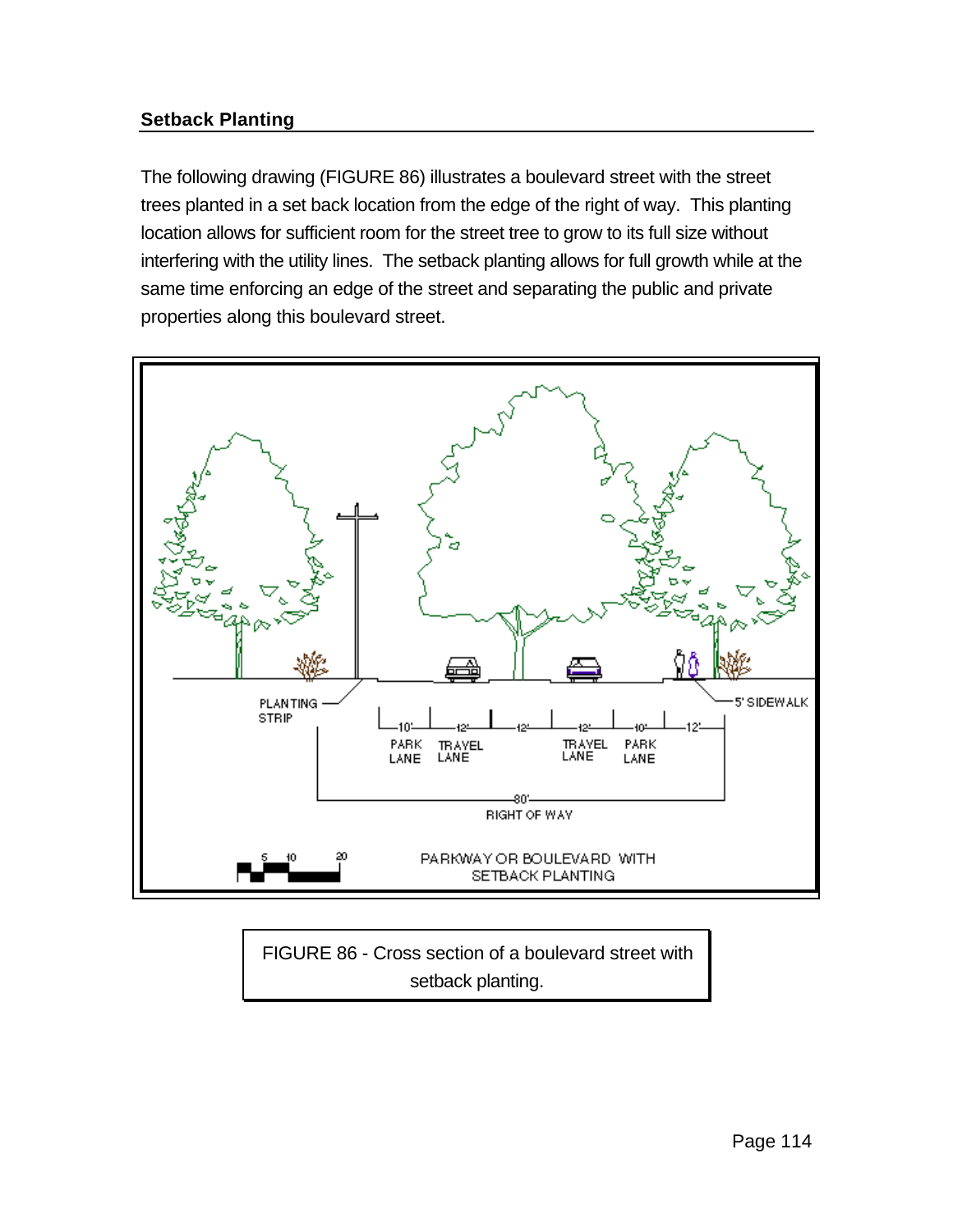## **Planting with reduced plant size**

The use of a tree species whose ultimate size will not allow for growth within the vicinity of the overhead utility lines, can also be used on boulevard streets. In the same manner as in other street type situations the use of slower growing species and smaller plant types, can be done so as to eliminate the need for maintenance trimming near the utility lines. The selection of tree types that will be able to achieve the same design intent as a larger species is possible if the plant selection process is fully reviewed. The following drawing (FIGURE 87) illustrates this concept on a minor arterial street where the overhead utility lines run along one of the travel lanes.



FIGURE 87 - Cross section of a boulevard street using smaller tree species, near overhead utility lines.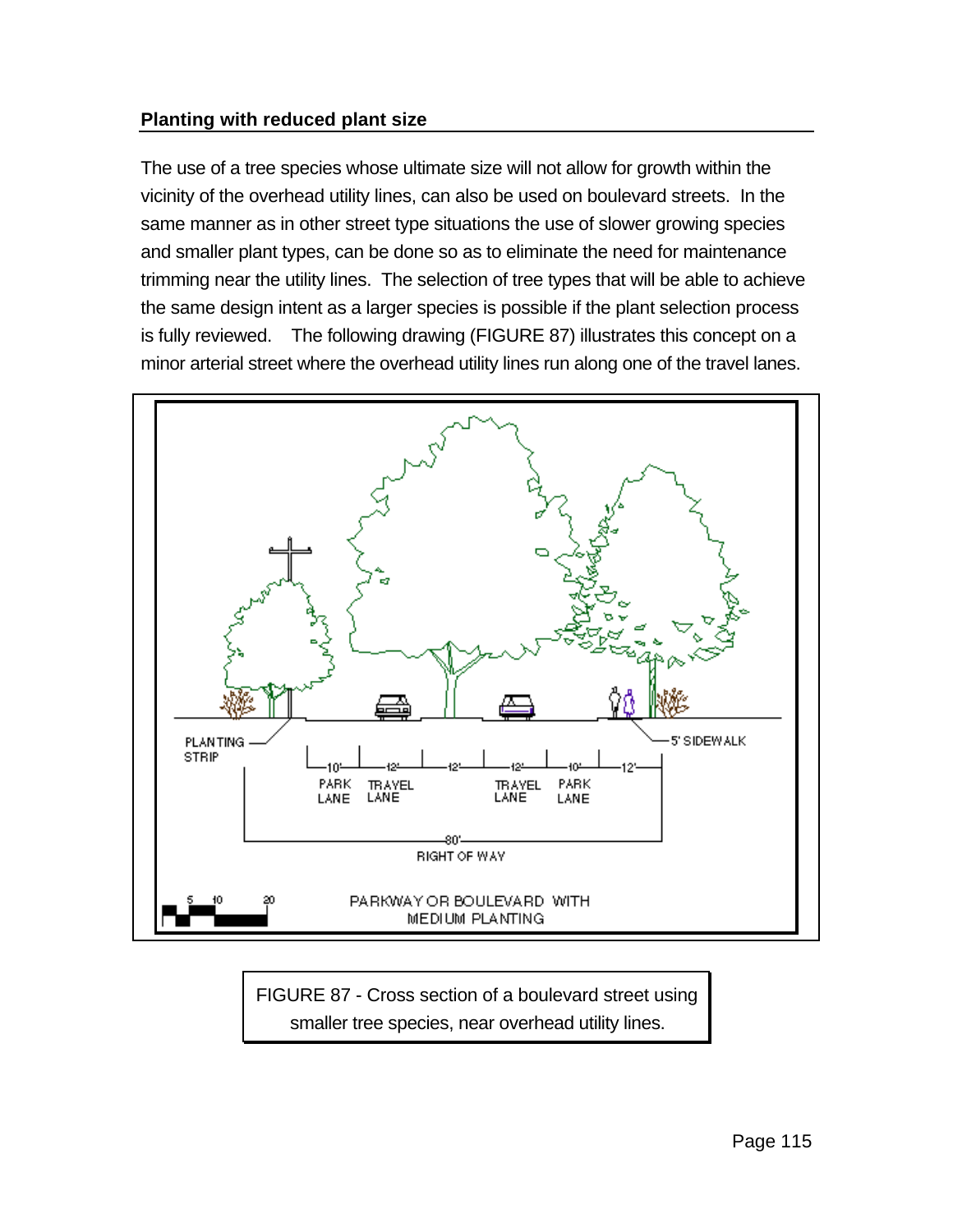The following illustration (FIGURE 88) shows the use of a smaller tree species used on a boulevard street when the overhead utility lines run down the center planting strip. The use of smaller tree species and larger shrub types allows for increased variety and interest along this type of street. The use of these kinds of plant materials allows for flexibility in plant selection while at the same time maintaining the design integrity of the streetscape.



FIGURE 88 - Cross section of a boulevard street using smaller tree species along center planting strip.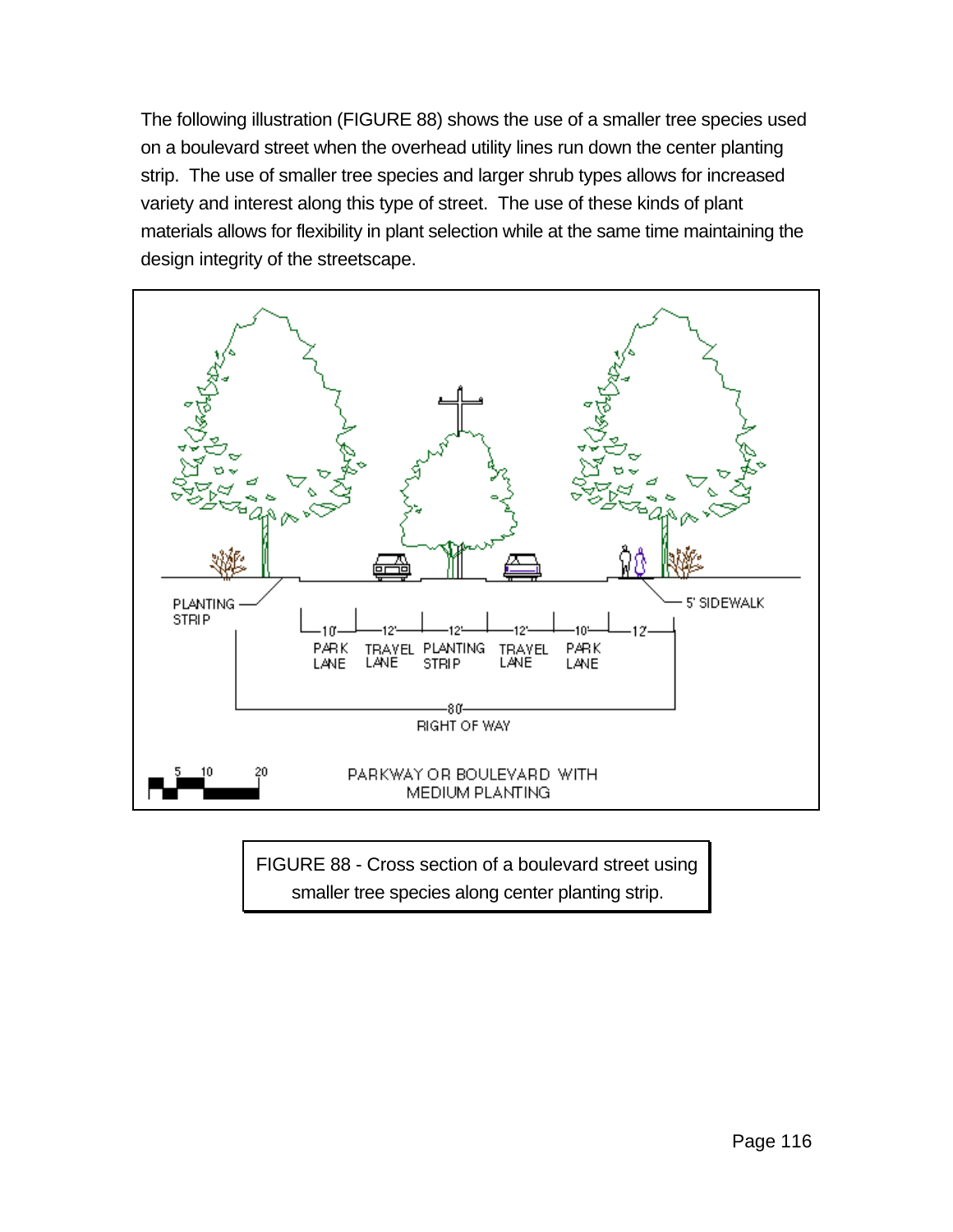The following illustration (FIGURE 89) shows the use of a shrub grouping on a boulevard street where the overhead utility lines run down the center planting strip. The use of larger shrub types mixed with smaller tree species allows for increased variety and interest along this type of street. Flexibility in plant selection is one of the advantages of this type of planting, enhancing the design integrity of the streetscape.



FIGURE 89 - Cross section of a boulevard street with shrub and small tree planting along center planting strip.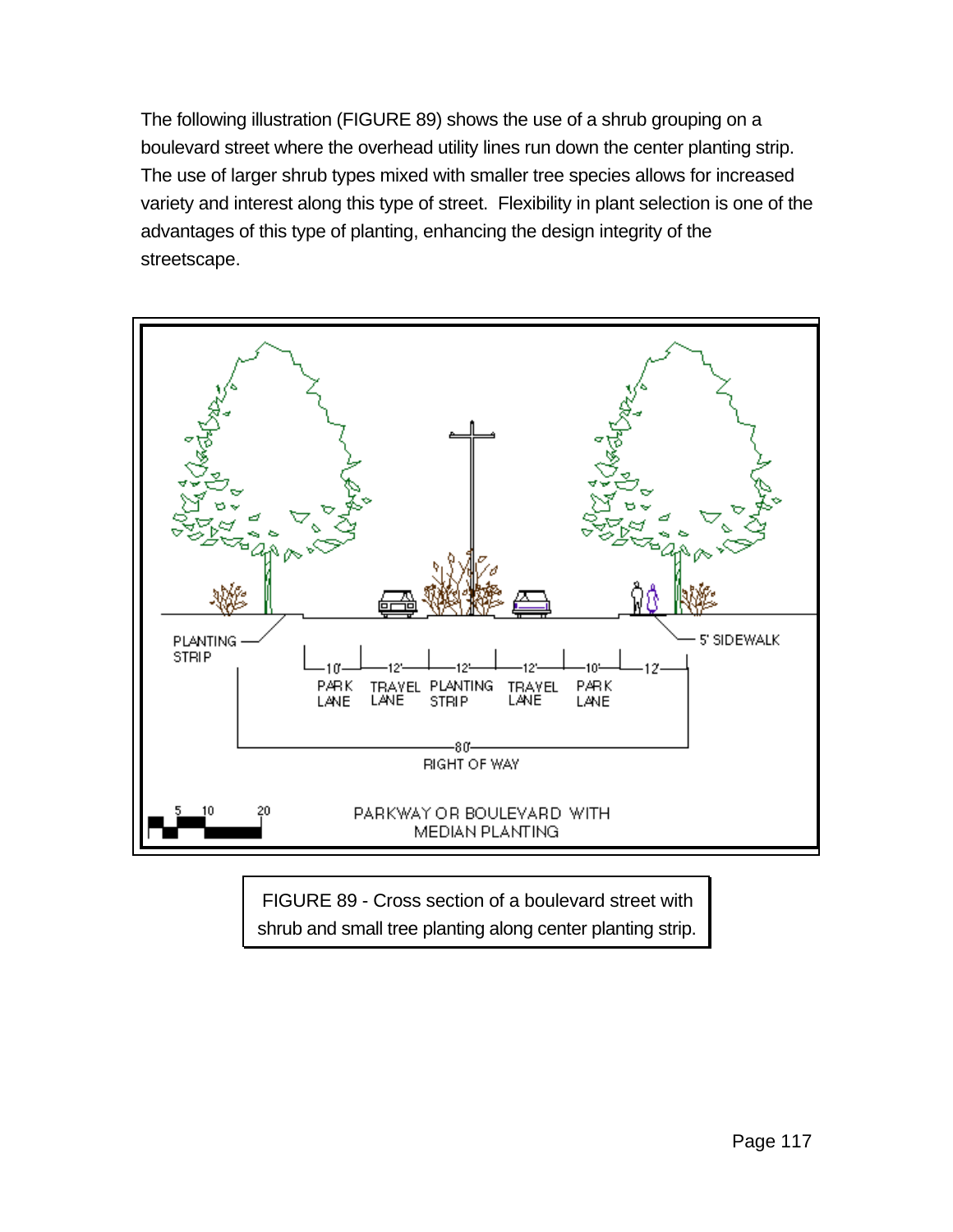## **Recommendations for Plant Selection**

In addition to proposing changes in the location that trees are planted, the selection of plant species that will tolerate conditions common to streetscape plantings. The trees must be adaptive to the varied soils that the urban situation presents, must withstand a wide range of moisture availability, have the ability to overcome poorer air quality, and survive people pressure, while at the same time fulfil the design intent of the streetscape. The trees must be able to maintain the shape and form that are true to the species so that their intended use in the landscape is achieved.

In choosing plant species and varieities to be used in streetscape situations the cultural, aesthetic, and maintenance necessities of the plant must be addressed. The ability of a planted tree to adapt, survive and thrive as part of a streetscape is critical to the success of a designed street planting. The plants must be able to overcome the pressures placed on them and grow to a size where their impact on the design intent is greatest. Therefore quality plant stock must always be chosen for planting, and tree species that they are fully hardy in the climatic zone in which they are to be planted. Ideally the plant material should be locally grown, so as to assure the plant hardiness for the particular planting region.

The following pages contain suggested tree species for use in street planting situations. The plants that are listed were chosen on a basis of form, hardiness and availability. Most of the trees are available from nurseries throughout the Northeast U.S. and many are available from local growers within 10 miles of the target communities examined in this study. There are many other plants available for use as street trees, but this list contains varieties readily available locally.

The trees are listed on sheets based on the growth habit of the plant discussed earlier in this chapter, and are organized by the ultimate height of the plant.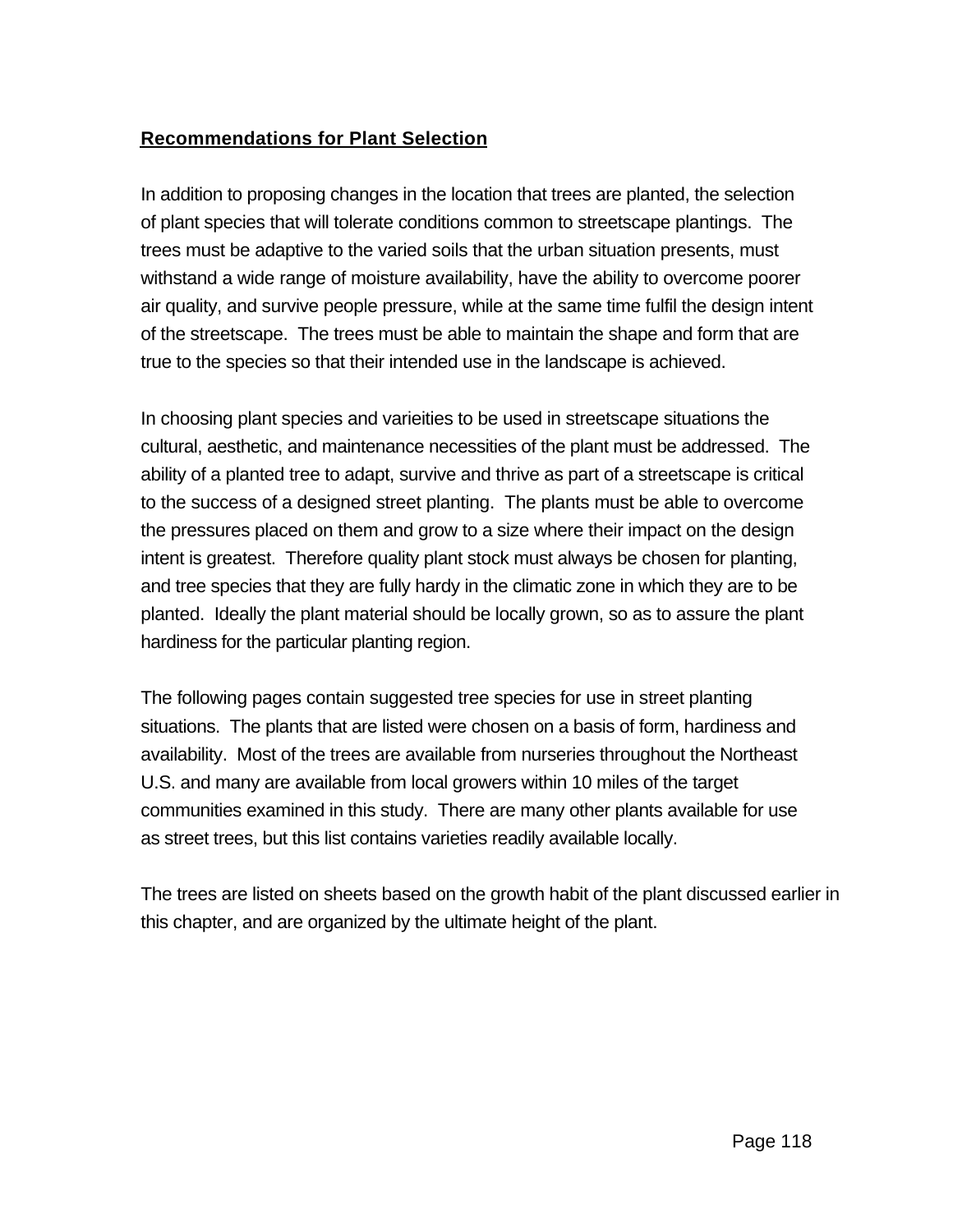

#### **Tall - 40 Ft. and Up**

Acer platanoides Cleveland **Cleveland Norway Maple** Acer platanoides Crimson King **Crimson King Maple** Acer platanoides Olmsted **Olmsted Norway Maple** Acer platanoides Schwedleri **Schwedler Norway Maple** Acer platanoides Summershade **Summershade Norway Maple** Acer pseudoplatanus **Planetree Maple** Acer rubrum **Red Maple** Acer rubrum Karpick **Karpick Red Maple** Acer rubrum October Glory **October Glory Red Maple** Acer rubrum Red Sunset **Red Sunset Red Maple** Acer saccharum **Sugar Maple** Cercidiphyllum japonicum **Katsura Tree** Fagus sylvatica **European Beech** Fraxinus lanceolata Newport **Newport Ash** Fraxinus lanceolata Patmore **Patmore Ash** Gleditsia triacanthos inermis Continental **Continental Honeylocust** Gleditsia triacanthos inermis Skyline **Skyline Honeylocust** Gymnocladus dioicus **Kentucky Coffeetree** Liriodendron tulipifera **Tuliptree** Magnolia acuminata **Cucumber Tree** Nyssa sylvatica **Sourgum** Quercus alba **White Oak** Quercus borealis **Northern Red Oak** Quercus imbricaria **Shingle Oak**

Gleditsia triacanthos inermis Shademaster **Shademaster Thronless Honeylocust** Sophora japonica Regent **Regent Scholartree**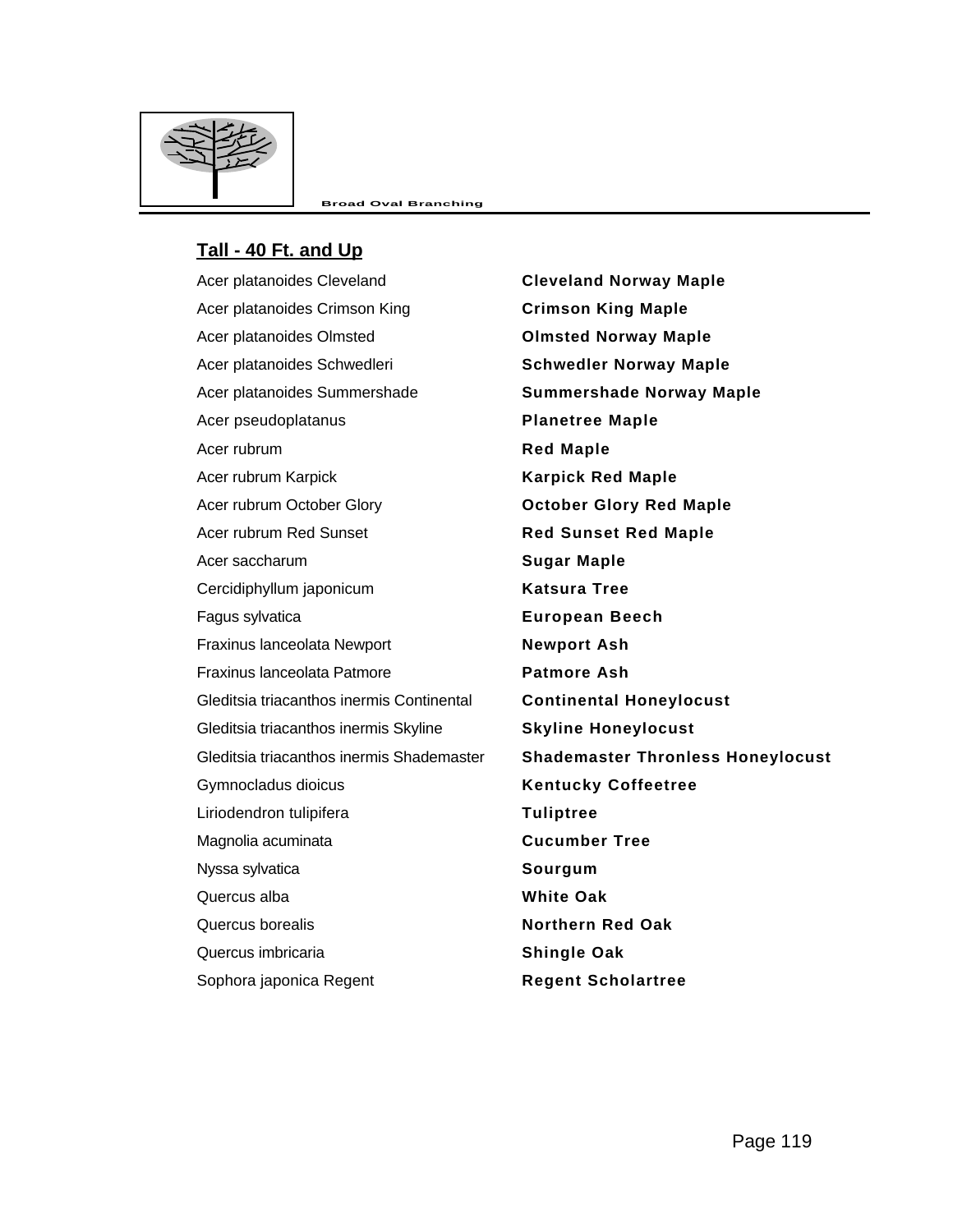

#### **M edium - 30 to 40 Ft. and Up**

Cladrastis lutea **Yellowwood** Corylus colurna **Turkish Filbert**

Aesculus carnea Briotii **Ruby Red Horsechestnut** 

## **Short - 20 to 30 Ft. and Up**

Acer campestre **Acer campestre Hedge Maple** Acer ginnala Flame **Amur Maple** Crataegus cordata **Washington Hawthorne** Crataegus Vaughn **Vaughn Hawthorn** Crataegus viridis Winter King **Winter King hawthorn** Halesia corolina **Carolina Silverbell**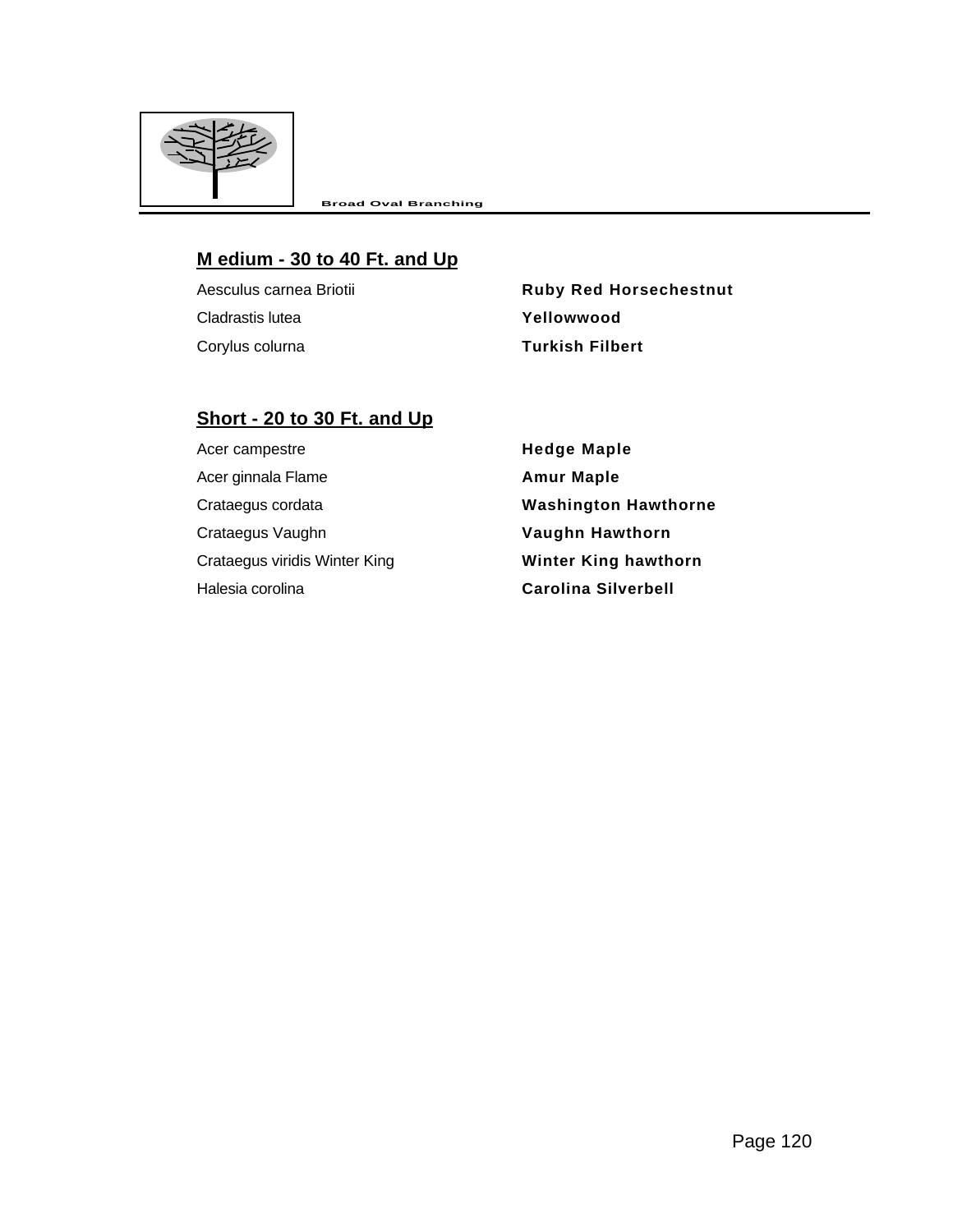

# **Broad Spreading Branching**

#### **Tall - 40 Ft. and Up**

Fagus sylvatica asplenifolia **Fernleaf Beech** Gleditsia triacanthos intermis Sunburst **Sunburst Locust**

#### **M edium - 30 to 40 Ft. and Up**

| Betula nigra                  | <b>River Birch</b>             |
|-------------------------------|--------------------------------|
| Phellodendron amurense        | <b>Amur Corktree</b>           |
| Prunus serrulata Kwanzan      | <b>Kwanzan Cherry</b>          |
| Prunus subhirtella Autumnalis | <b>Autumn Flowering Cherry</b> |
| Prunus yedoensis              | <b>Yoshino Cherry</b>          |

#### **Short - 20 to 30 Ft. and Up**

Acer palmatum **Japanese Maple** Cercis canadensis **American Redbud** Cornus florida **White Flowering Dogwood** Cornus kousa **Kousa Dogwood** Cornus mas **Cornelian Cherry** Koelreuteria paniculata **Golden Rain Tree** Syringa amurensis japonica **Japanese Tree Lilac**

Syringa reticulata Summer Snow **Summer Snow Japanese Tree Lilac**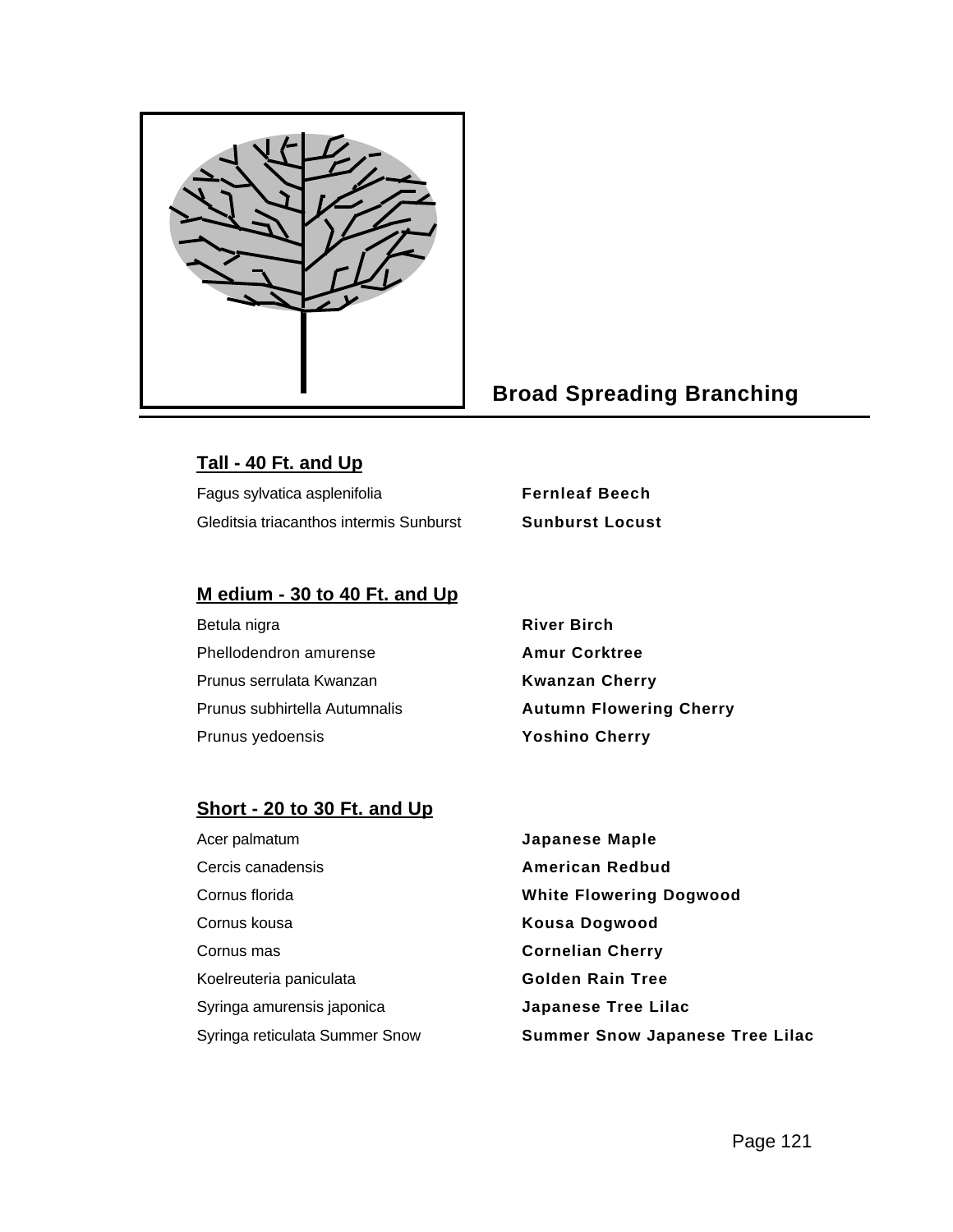

# **Broad Upright Branching**

## **Tall - 40 Ft. and Up**

Acer platanoidesEmerald Queen **Emerald Queen Maple** Acer saccharum Bonfire **Bonfire Sugar Maple** Acer saccharum Green Mountain **Green Mountain Sugar Maple** Acer saccharum Legacy **Legacy Sugar Maple** Eucommia ulmoides **Hardy Rubber Tree** Fraxinus americana Autumn Purple **Autumn Purple Ash** Fraxinus americana Rosehill **Rose Hill Ash** Fraxinus lanceolata Summit **Summit Ash** Fraxinus pennsylvanica Marshall Seedless Liquidambar styraciflua **Sweet Gum** Quercus acutissima **Sawtooth Oak** Quercus bicolor **Swamp White Oak** Quercus coccinea **Scarlet Oak** Quecus macrocarpa **Bur Oak** Quercus robur **English Oak** Quercus rubra **Northern Red Oak** Sophora japonica Princeton Upright **Princeton Upright Scholartree** Tilia americana Redmond **Redmond Linden** Tilia euchlora **Crimean Linden** Tilia tomentosa Green Mountain **Green Mountain Silver Linden** Ulmus hollandica Groenveldt **Groenveldt Elm**

**Marshall Seedless Green Ash** Platanus acerifolia Bloodgood **Bloodgood London Plane Tree**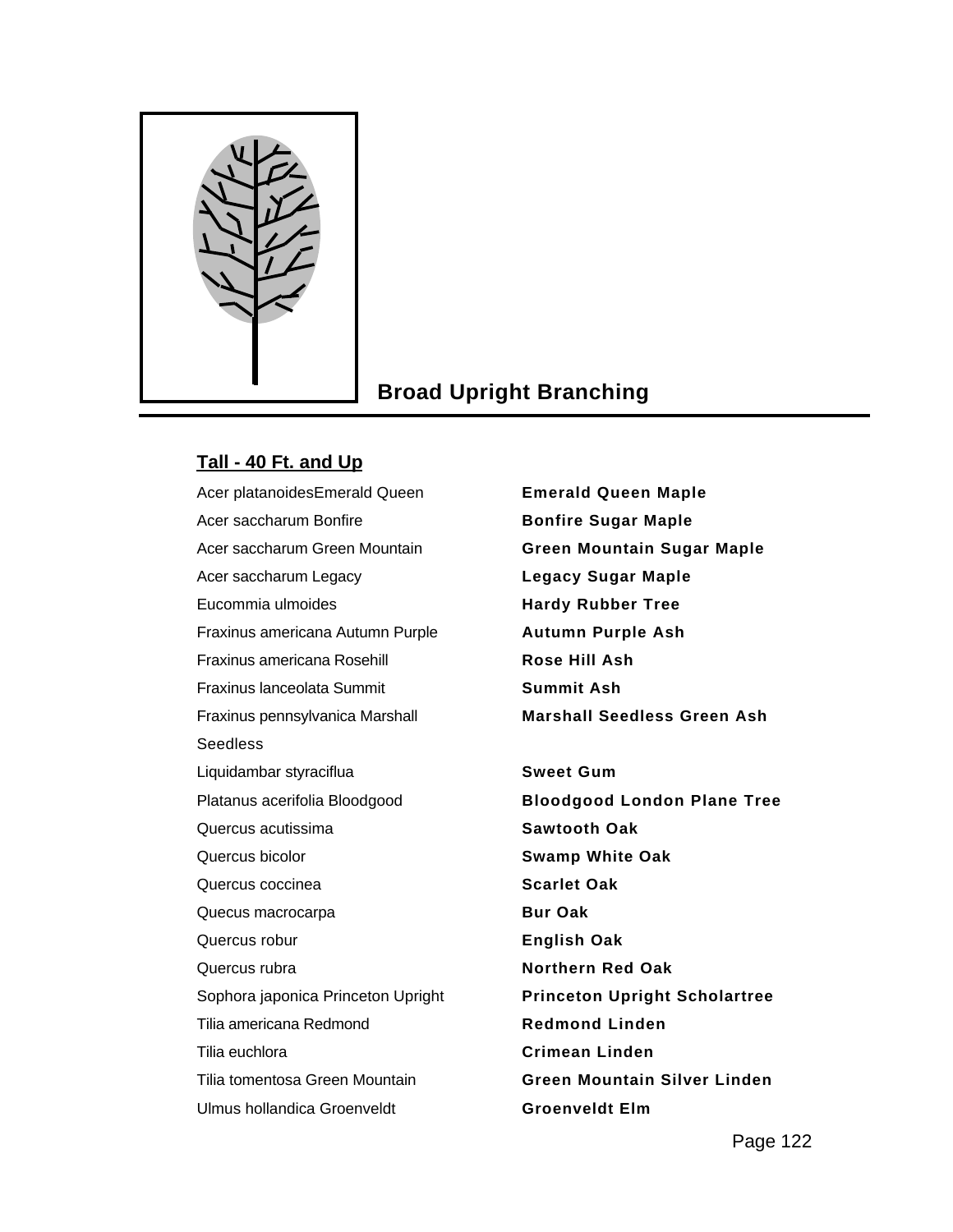

# **Broad Upright Branching**

# **M edium - 30 to 40 Ft. and Up**

Ostrya virginiana **American Hophornbeam** Prunus maackii **Amur Chokecherry** Pyrus calleryana Aristocrat **Aristocrat Callery Pear** Pyrus calleryana Redspire **Redspire Pear** Pyrus calleryana Capitol **Capitol Pear** Pyrus calleryana Whitehouse **Whitehouse Pear** Sorbus alnifolia **Korean Mountain Ash**

Betula alba laciniata **Cutleaf Weeping White Birch** Pyrus calleryana Autumn Blaze **Autumn Blaze Callery Pear**

# **Short - 20 to 30 Ft. and Up**

Amelanchier grandiflora Autumn **Brilliance** Amelanchier Cumulus **Cumulus Shadblow** Amelanchier grandiflora Robin Hill **Robin Hill Shadblow** Amelanchier Robin Hill Pink **Pink Shadblow** Crataegus Lavallei **Lavelle Hawthorn** Crataegus oxyacantha Superba **Crimson Cloud Hawthorn**

**Autumn Brilliance Shadblow**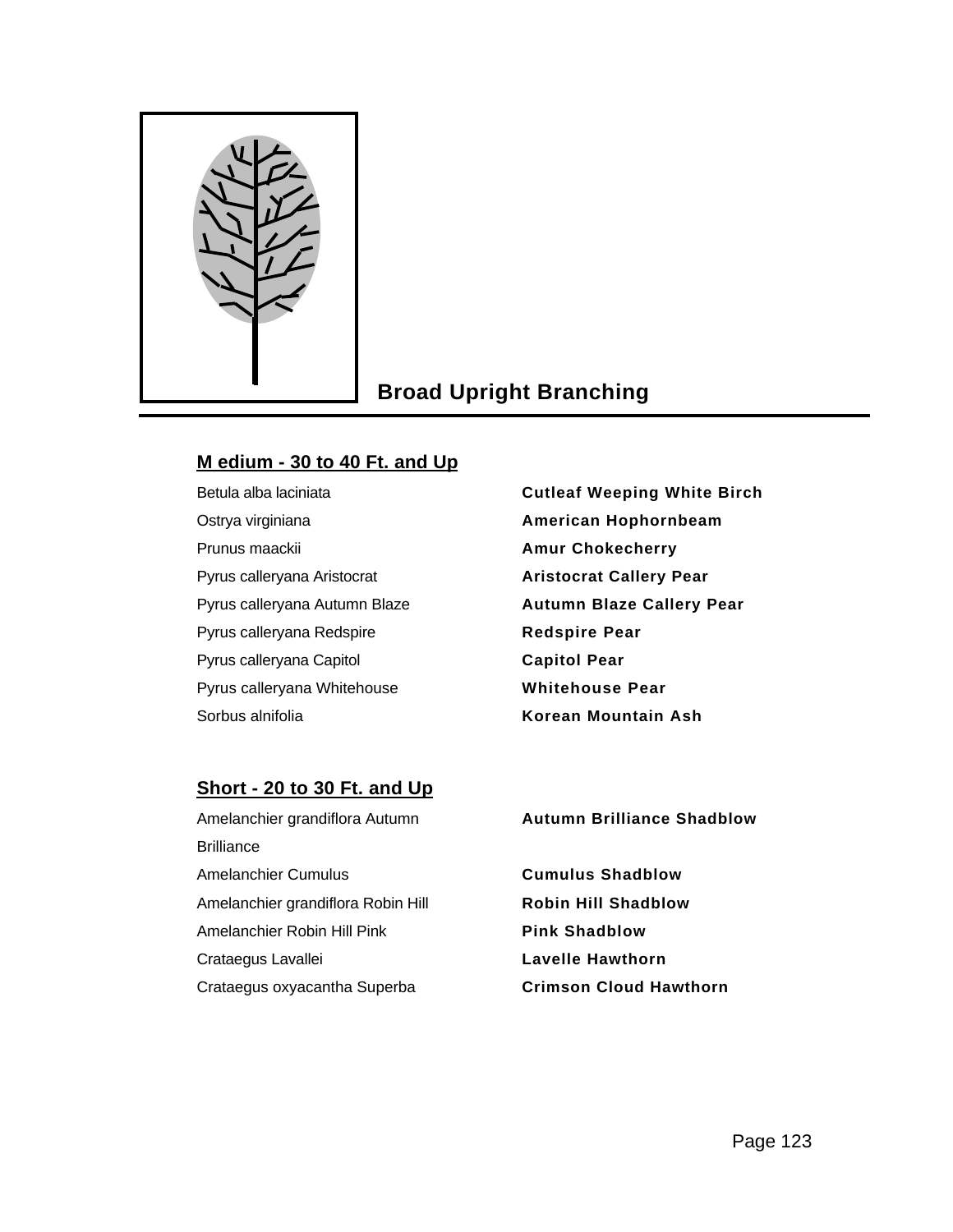

## **Columnar or Fastigiate Branching**

#### **Tall - 40 Ft. and Up**

Acer platanoides columnare **Columnar Norway Maple** Acer rubrum columnare Armstrong **Armstrong Red Maple** Acer rubrum coumnar Bowhall **Bowhall Red Maple** Acer saccharum columnare Goldspire **Goldspire Surgar Maple** Acer saccharum Monumentale **Sentry Sugar Maple** Fagus sylvatica fastigiata **Pyramidal Beech** Ginkgo biloba Lakeview **Lakeview Ginkgo** Ginkgo biloba Princeton Sentry **Priceton Sentry Ginkgo** Ginkgo biloba Magyar **Magyar Upright Ginkgo** Quercus robur fastigiata **Pyramidal English Oak**

Acer nigrum Greencolumn **Greencolumn Black Maple**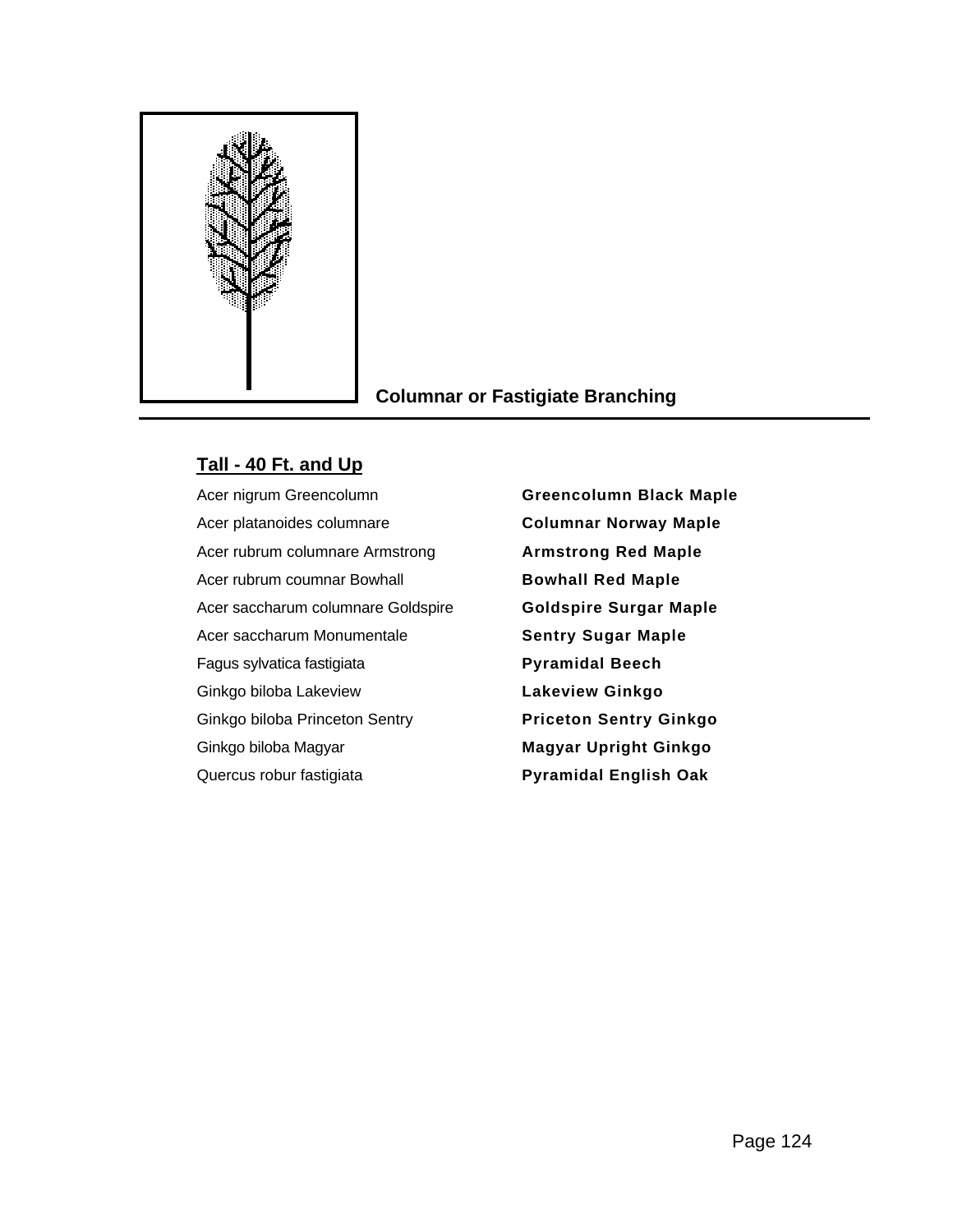

#### **Columnar or Fastigiate Branching**

#### **M edium - 30 to 40 Ft. and Up**

Carpinus caroliniana **American Hornbeam**

Betula alba fastigiata **Pyramidal European Birch** Carpinus betulus fastigiata **Pyramidal European Hornbeam** Prunus sargenti dalumnaris **Columnar Sargent Cherry** Sorbus thuringiaca fastigiata **Columnar Oakleaf Mountain Ash**

## **Short - 20 to 30 Ft. and Up**

| Malus baccata columnaris   |
|----------------------------|
| Malus Madonna              |
| <b>Malus Snowdrift</b>     |
| <b>Malus Spring Snow</b>   |
| Malus Van Eseltine         |
| Malus zumi Calocarpa       |
| Prunus serrulata Amanogawa |

**Columnar Siberian Crabapple Madonna Crabapple Snowdrift Crabapple Spring Snow Crabapple Van Eseltine Crabapple Redbud Crabapple Amanogawa Cherry**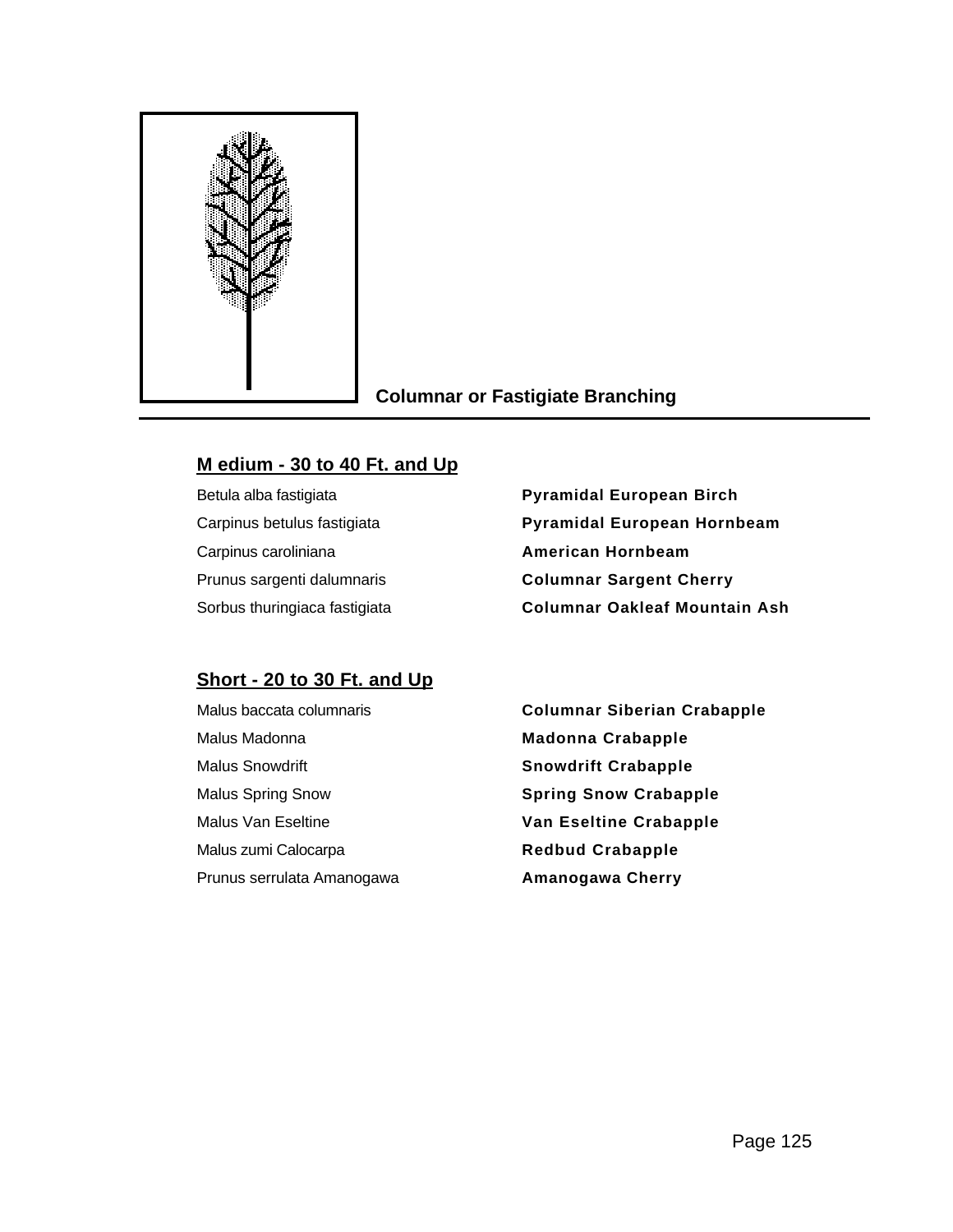

# **Conical Branching**

#### **Tall - 40 Ft. and Up**

Metasequoia glyptostroboides **Dawn Redwood** Quercus palustris **Pin Oak** Quercus phellos **Willow Oak** Taxodium distichum **Bald Cypress** 

Acer saccharum columnare **Columnar Sugar Mape** Fraxinus americana Greenspire **Greenspire Upright American Ash** Tilia cordata Greenspire **Greenspire Littleleaf Linden**

#### **M edium - 30 to 40 Ft. and Up**

Betula platyphylla japonica **Asian White Birch** Ilex opaca **American Holly** Pyrus calleryana Breadford **Bradford Callery Pear**

## **Short - 20 to 30 Ft. and Up**

Oxydendrum Arboreum **Sourwood**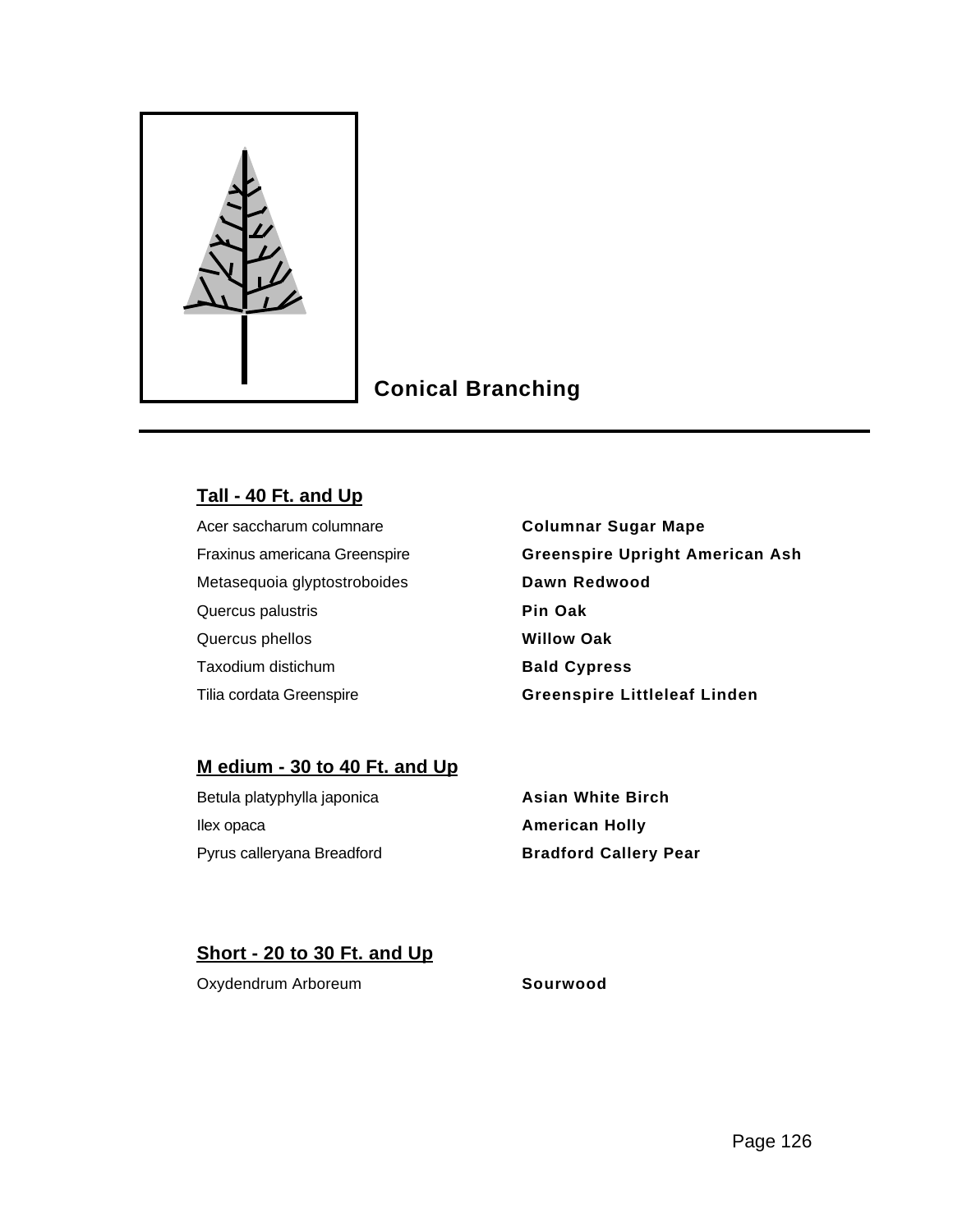

# **Vase Shaped Branching**

# **Tall - 40 Ft. and Up**

Celtis occidentalis **Hackberry** Ulmus americana Deleware **Delaware American Elm** Zelkova serrata Green Vase **Green Vase Zelkova** Zelkova serrata Village Green **Village Green Zelkova**

# **Short - 20 to 30 Ft. and Up**

Malus theifera **Tea Crabapple**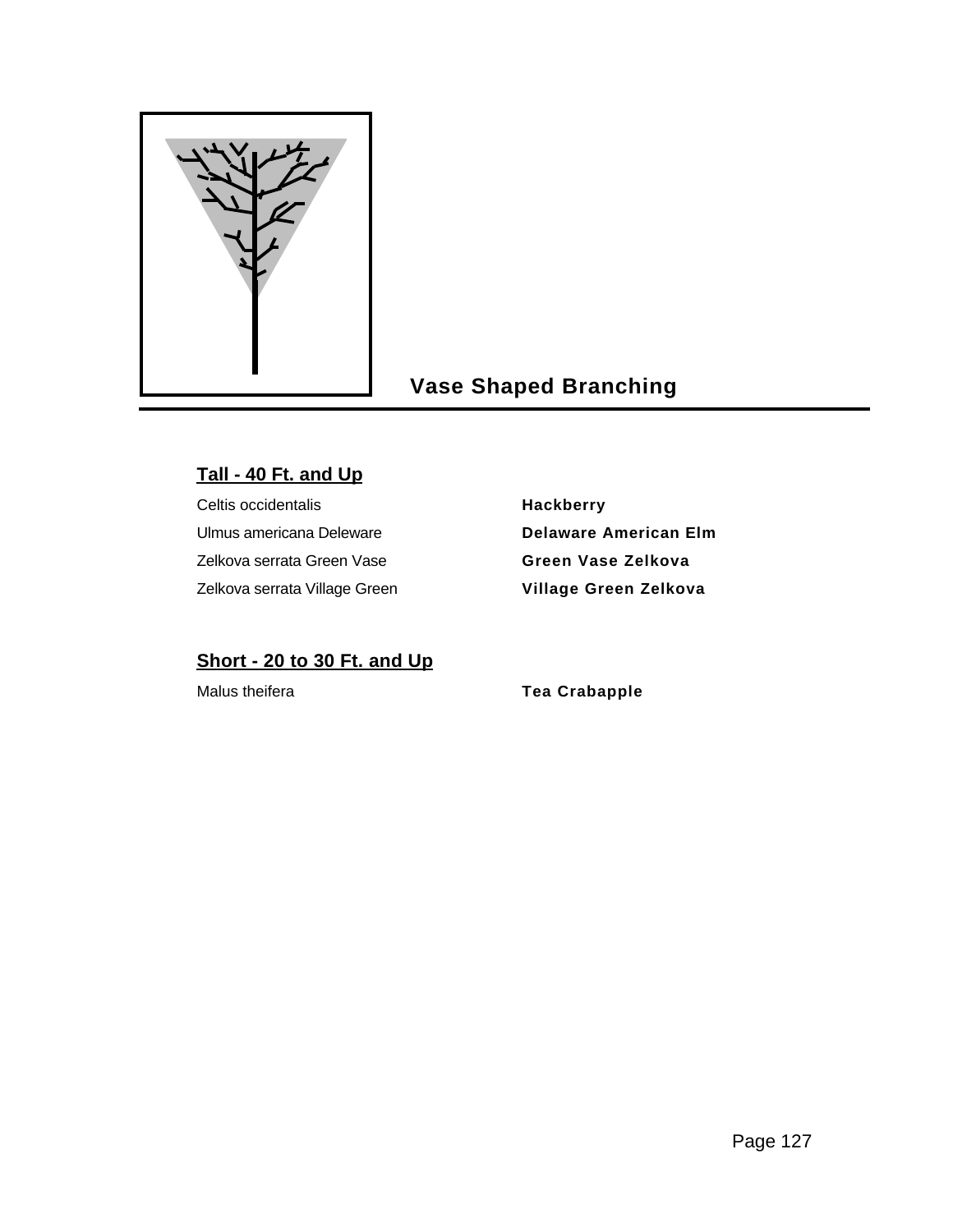# **Plant Selection for Specific Planting Strips**

Using criteria developed by the New Jersey Tree Federation (1990), the selection of tree species must also take into consideration the width of the planting strip or diameter of the planting pit available, in order to ensure that the tree roots and trunk will not damage nearby physical infrastructure.. Taking into consideration the width of available planting space is critical in order to ensure that the growth of the tree will not be inhibited while at the same time making sure that nearby sidewalks, curbs, paving and underground infrastructure is not damaged.

The New Jersey Tree Federation has developed a method for classification of tree selections which takes into consideration the diameter of the tree trunk after 30 years of street side growth. The previous plant list has been classified using this system in the plant lists which follow. Through careful selection of trees using the criteria of size and planting strip width, appropriate plant selections can be made.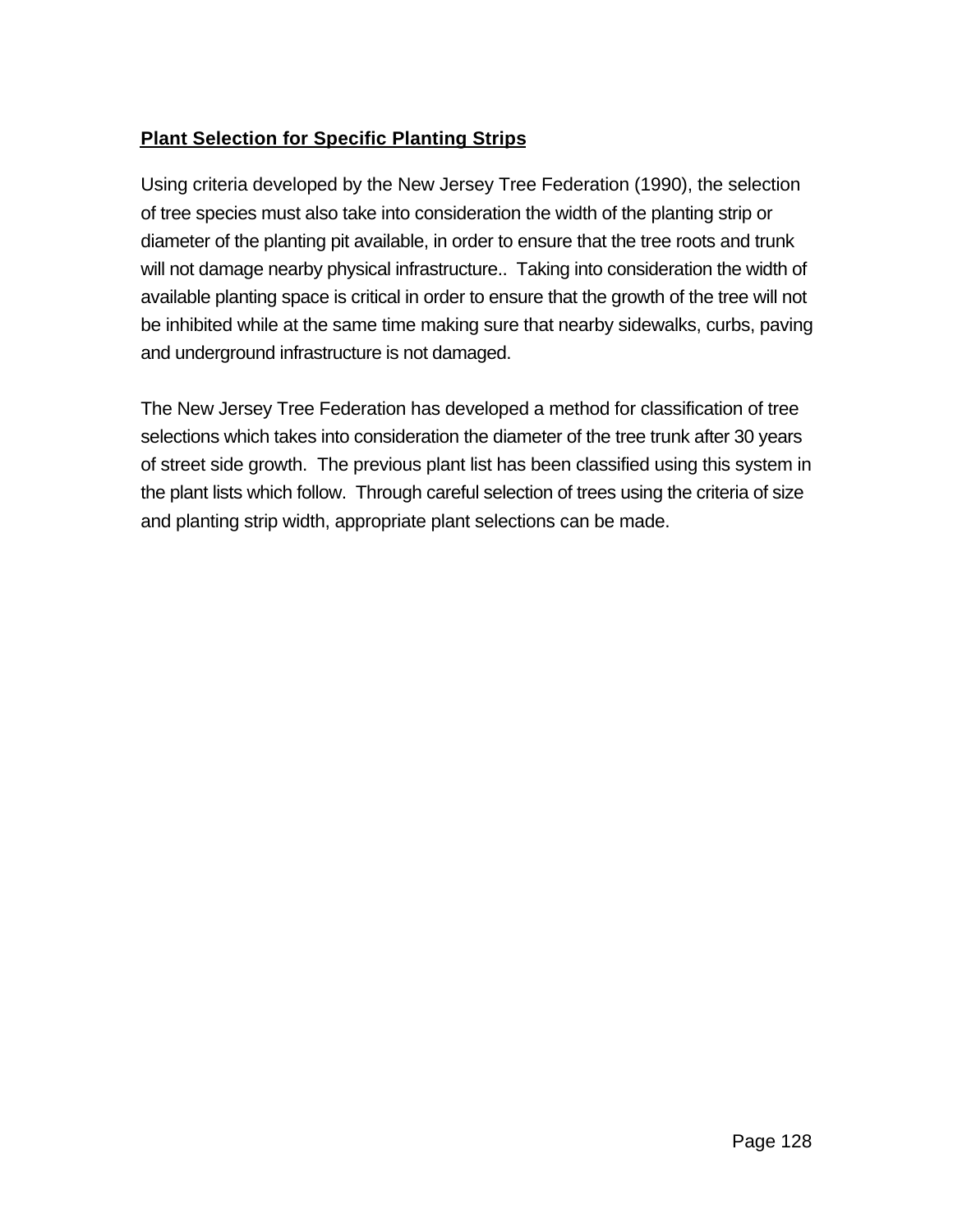# **Trees to be Planted in Planting Strips Greater than Four Feet (48") wide.**



Acer nigrum Greencolumn **Greencolumn Black Maple** Acer platanoides Cleveland **Cleveland Norway Maple** Acer platanoides Crimson King **Crimson King Maple** Acer platanoides Olmsted **Olmsted Norway Maple** Acer platanoides Schwedleri **Schwedler Norway Maple** Acer platanoides Summershade **Summershade Norway Maple** Acer pseudoplatanus **Planetree Maple** Acer rubrum **Red Maple** Acer saccharum **Sugar Maple** Acer saccharum columnare **Columnar Sugar Mape** Acer saccharum columnare Goldspire **Goldspire Surgar Maple** Acer saccharum Monumentale **Sentry Sugar Maple** Aesculus carnea Briotii **Ruby Red Horsechestnut** Celtis occidentalis **Hackberry** Cercidiphyllum japonicum **Katsura Tree** Fagus sylvatica **European Beech** Fagus sylvatica fastigiata **Pyramidal Beech** Fraxinus lanceolata Newport **Newport Ash** Fraxinus lanceolata Patmore **Patmore Ash** Ginkgo biloba Lakeview **Lakeview Ginkgo** Ginkgo biloba Magyar **Magyar Upright Ginkgo** Ginkgo biloba Princeton Sentry **Priceton Sentry Ginkgo**

Fraxinus americana Greenspire **Greenspire Upright American Ash**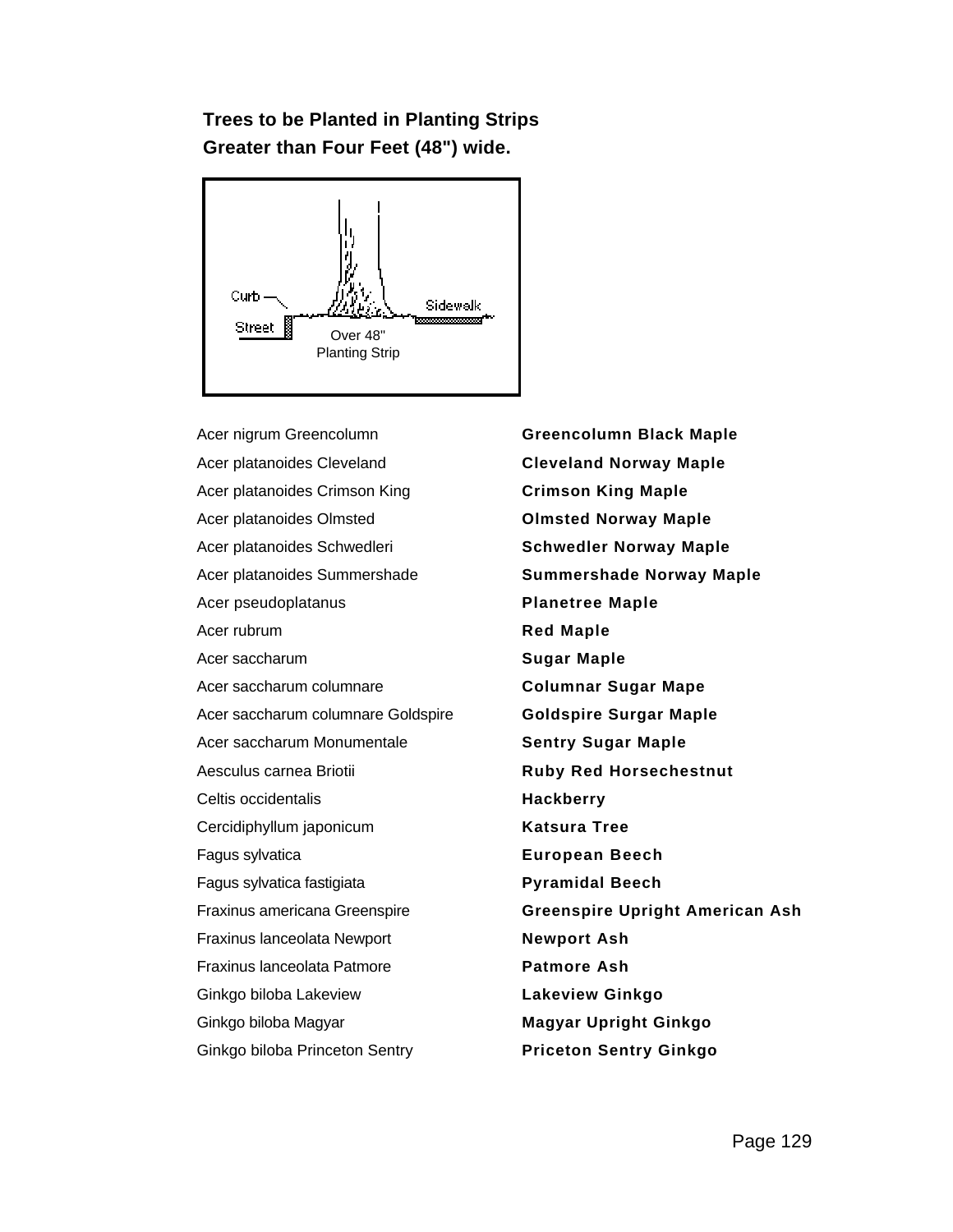#### **Trees to be Planted in Planting Strips Greater than Four Feet (48") wide.**



Gleditsia triacanthos inermis Continental **Continental Honeylocust** Gleditsia triacanthos inermis Shademaster **Shademaster Thronless Honeylocust** Gleditsia triacanthos inermis Skyline **Skyline Honeylocust** Gymnocladus dioicus **Kentucky Coffeetree** Liriodendron tulipifera **Tuliptree** Magnolia acuminata **Cucumber Tree** Metasequoia glyptostroboides **Dawn Redwood** Nyssa sylvatica **Sourgum** Quercus alba **White Oak** Quercus borealis **Northern Red Oak** Quercus imbricaria **Shingle Oak** Quercus palustris **Pin Oak** Quercus phellos **Willow Oak** Quercus robur fastigiata **Pyramidal English Oak** Sophora japonica Regent **Regent Scholartree** Taxodium distichum **Bald Cypress** Tilia cordata Greenspire **Greenspire Littleleaf Linden** Ulmus americana Deleware **Delaware American Elm** Zelkova serrata Green Vase **Green Vase Zelkova** Zelkova serrata Village Green **Village Green Zelkova**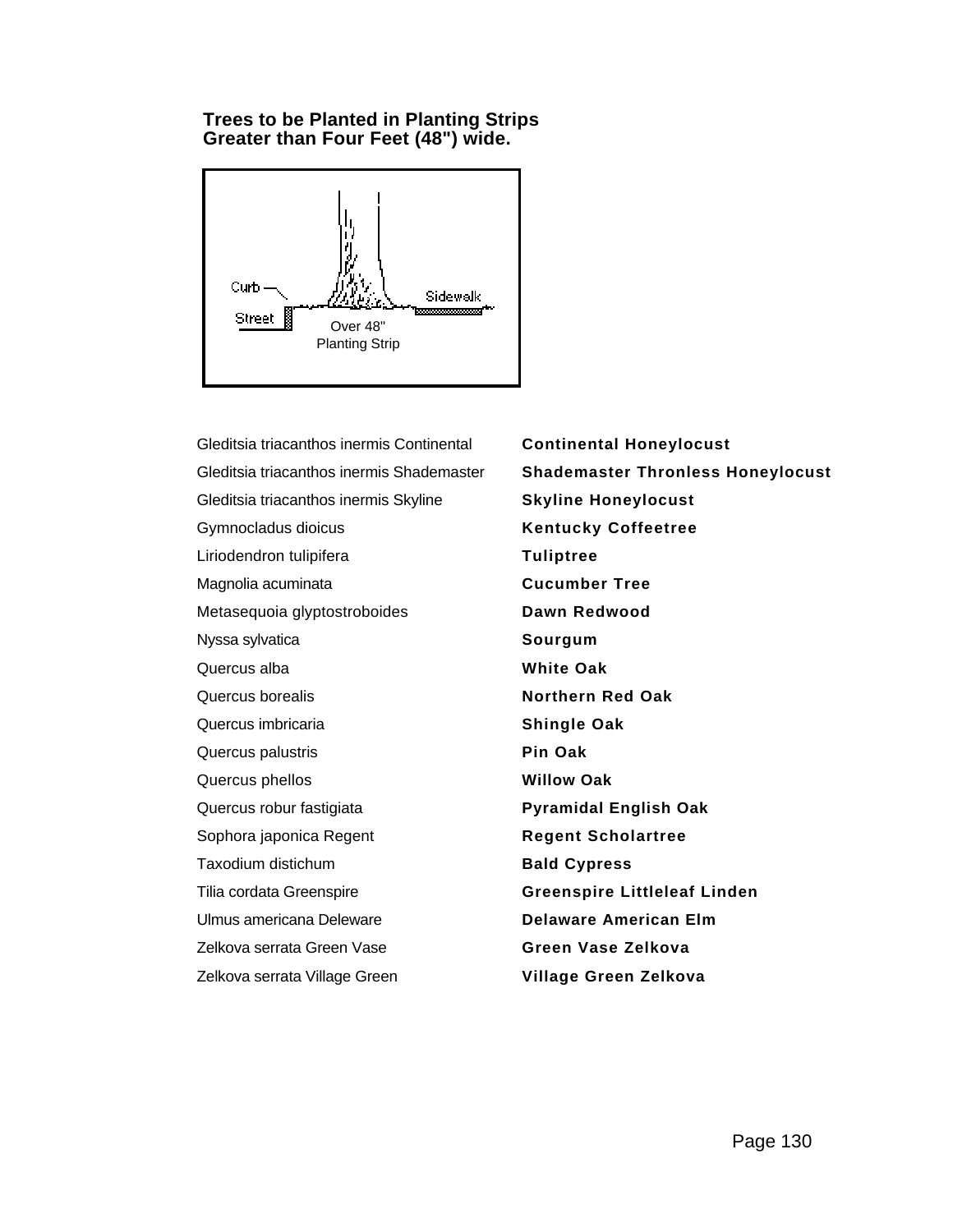#### **Trees to be Planted in Planting Strips 2 1/2 to 4 feet (30-48") wide.**



Amelanchier grandiflora Autumn **Brilliance** Betula alba fastigiata **Pyramidal European Birch** Betula alba laciniata **Cutleaf Weeping White Birch** Betula nigra **River Birch River Birch** Betula platyphylla japonica **Asian White Birch** Carpinus caroliniana **American Hornbeam** Cladrastis lutea **Yellowwood** Corylus colurna **Turkish Filbert Ilex opaca American Holly** Ostrya virginiana **American Hophornbeam** Phellodendron amurense **Amur Corktree** Prunus maackii **Amur Chokecherry** Prunus sargenti dalumnaris **Columnar Sargent Cherry** Prunus serrulata Kwanzan **Kwanzan Cherry** Prunus subhirtella Autumnalis **Autumn Flowering Cherry** Prunus yedoensis **Yoshino Cherry** Pyrus calleryana Aristocrat **Aristocrat Callery Pear** Pyrus calleryana Autumn Blaze **Autumn Blaze Callery Pear** Pyrus calleryana Breadford **Bradford Callery Pear** Pyrus calleryana Capitol **Capitol Pear** Pyrus calleryana Redspire **Redspire Pear** Pyrus calleryana Whitehouse **Whitehouse Pear** Sorbus alnifolia **Korean Mountain Ash**

#### **Autumn Brilliance Shadblow**

Carpinus betulus fastigiata **Pyramidal European Hornbeam**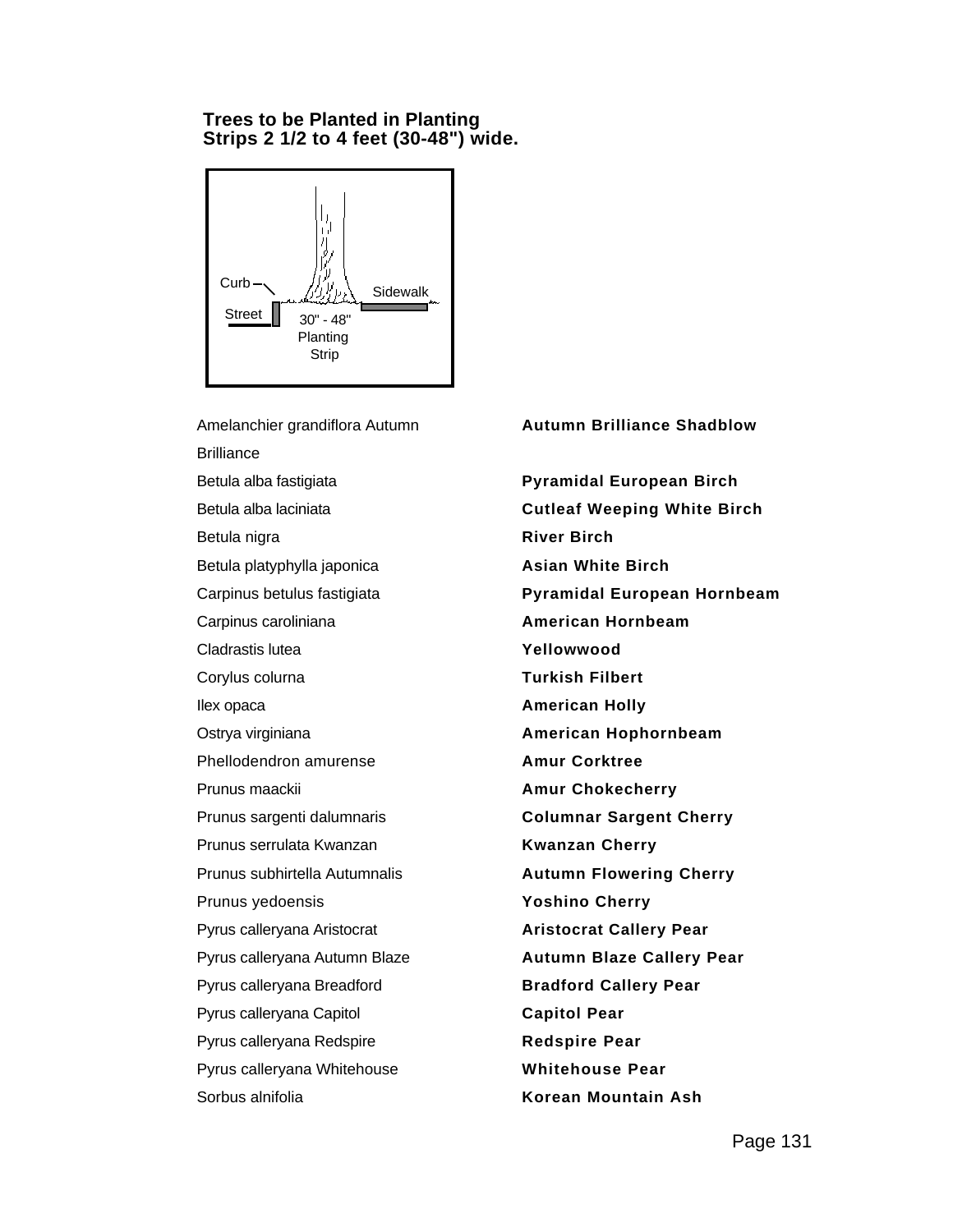#### Sorbus thuringiaca fastigiata **Columnar Oakleaf Mountain Ash**

#### **Trees to be Planted in Planting Strips less than 30" wide.**



Acer campestre **Hedge Maple** Acer ginnala Flame **Amur Maple** Acer palmatum **Japanese Maple** Acer rubrum Karpick **Karpick Red Maple** Amelanchier Cumulus **Cumulus Shadblow** Amelanchier grandiflora Robin Hill **Robin Hill Shadblow** Amelanchier Robin Hill Pink **Pink Shadblow** Cercis canadensis **American Redbud** Cornus florida **White Flowering Dogwood** Cornus kousa **Kousa Dogwood** Cornus mas **Cornelian Cherry** Crataegus cordata **Washington Hawthorne** Crataegus Lavallei **Lavelle Hawthorn** Crataegus oxyacantha Superba **Crimson Cloud Hawthorn** Crataegus Vaughn **Vaughn Hawthorn** Crataegus viridis Winter King **Winter King hawthorn** Halesia corolina **Carolina Silverbell** Koelreuteria paniculata **Golden Rain Tree**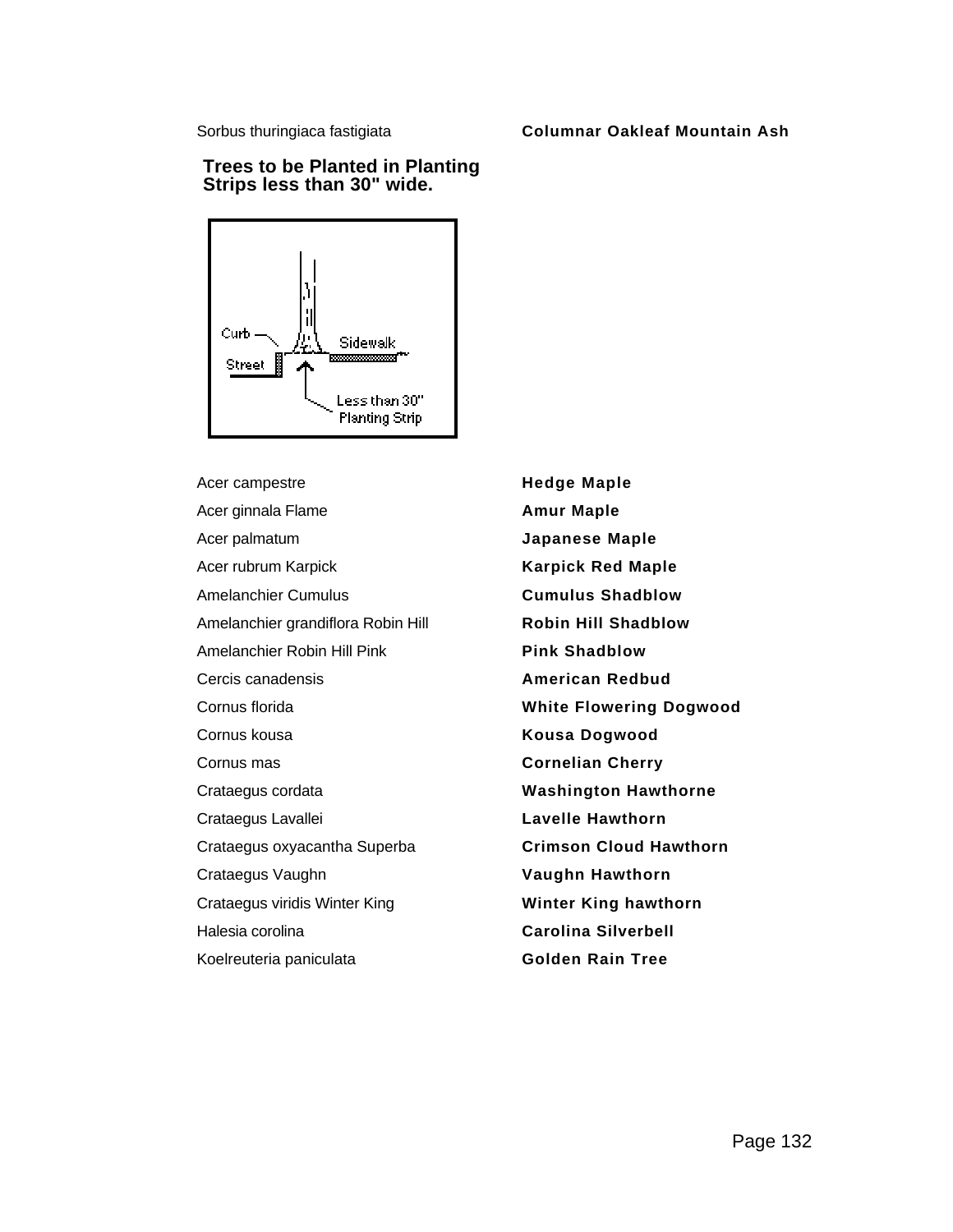#### **Trees to be Planted in Planting Strips less than 30" wide.**



Malus Madonna **Madonna Crabapple** Malus Snowdrift **Snowdrift Crabapple** Malus Spring Snow **Spring Snow Crabapple** Malus theifera **Tea Crabapple** Malus Van Eseltine **Van Eseltine Crabapple** Malus zumi Calocarpa **Redbud Crabapple** Oxydendrum Arboreum **Sourwood** Prunus serrulata Amanogawa **Amanogawa Cherry** Syringa amurensis japonica **Japanese Tree Lilac**

Malus baccata columnaris **Columnar Siberian Crabapple** Syringa reticulata Summer Snow **Summer Snow Japanese Tree Lilac**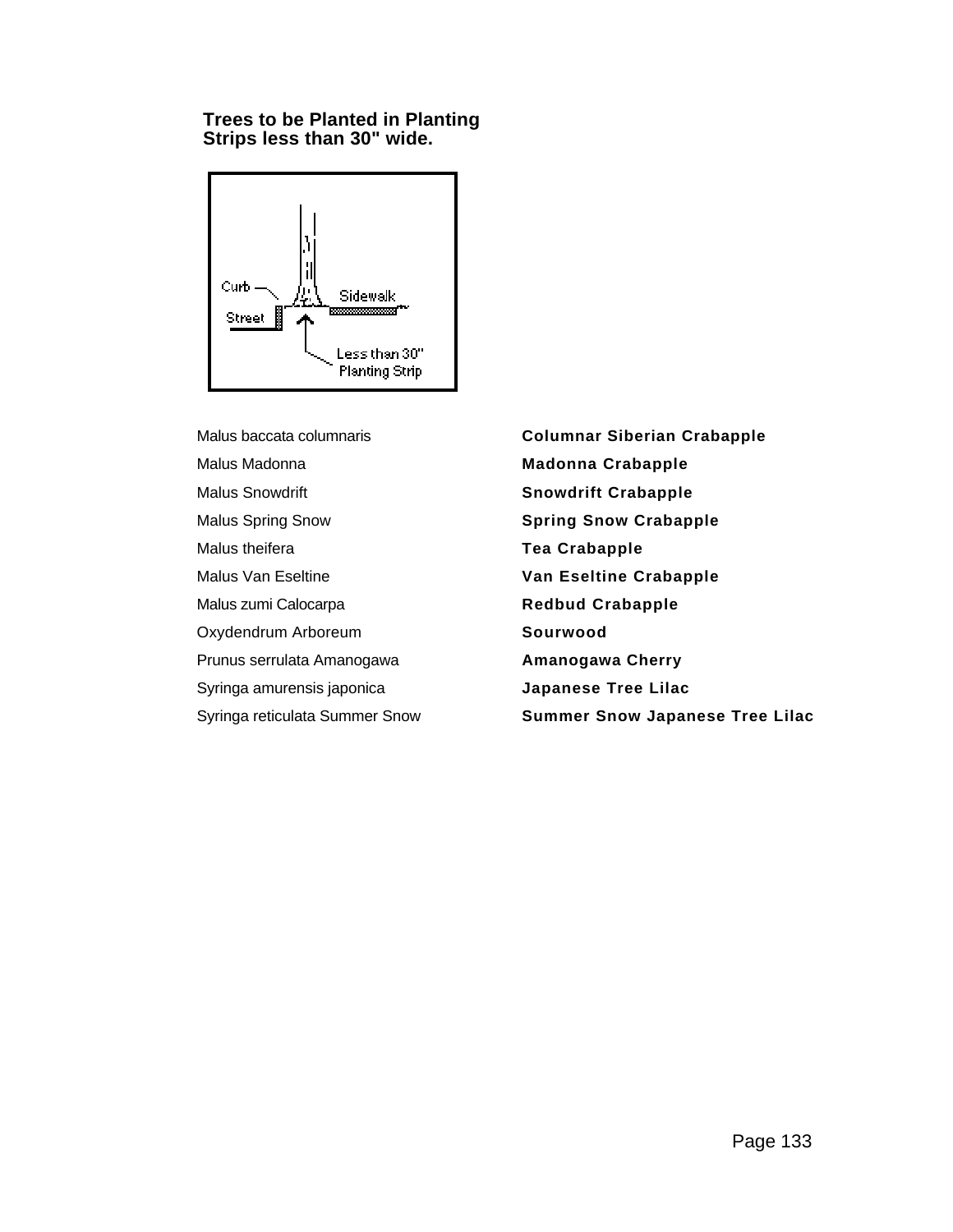## **Improved Planting Procedure**

In addition to plant selection and planting location, the use of planting specifications which are specifically designed for the urban street condition are necessary to ensure the proper growth and survivability of the street tree. The use of planting wells, as illustrated in the following drawing, (FIGURE 90) is one method that improves the conditions in which a street tree must grow. The planting method is one of the latest techniques recommended by The National Arbor Day Foundation (1990), and demonstrates the use of innovative planting specifications designed to improve the health of the urban trees. In this method a cover is added over the a portion of the planting pit, and is filled with a coarse gravel.



FIGURE 90 - Planting well with cover allowing for deeper rooting. *Source Valuation of Landscape Trees, Shrubs, and Toher Plants*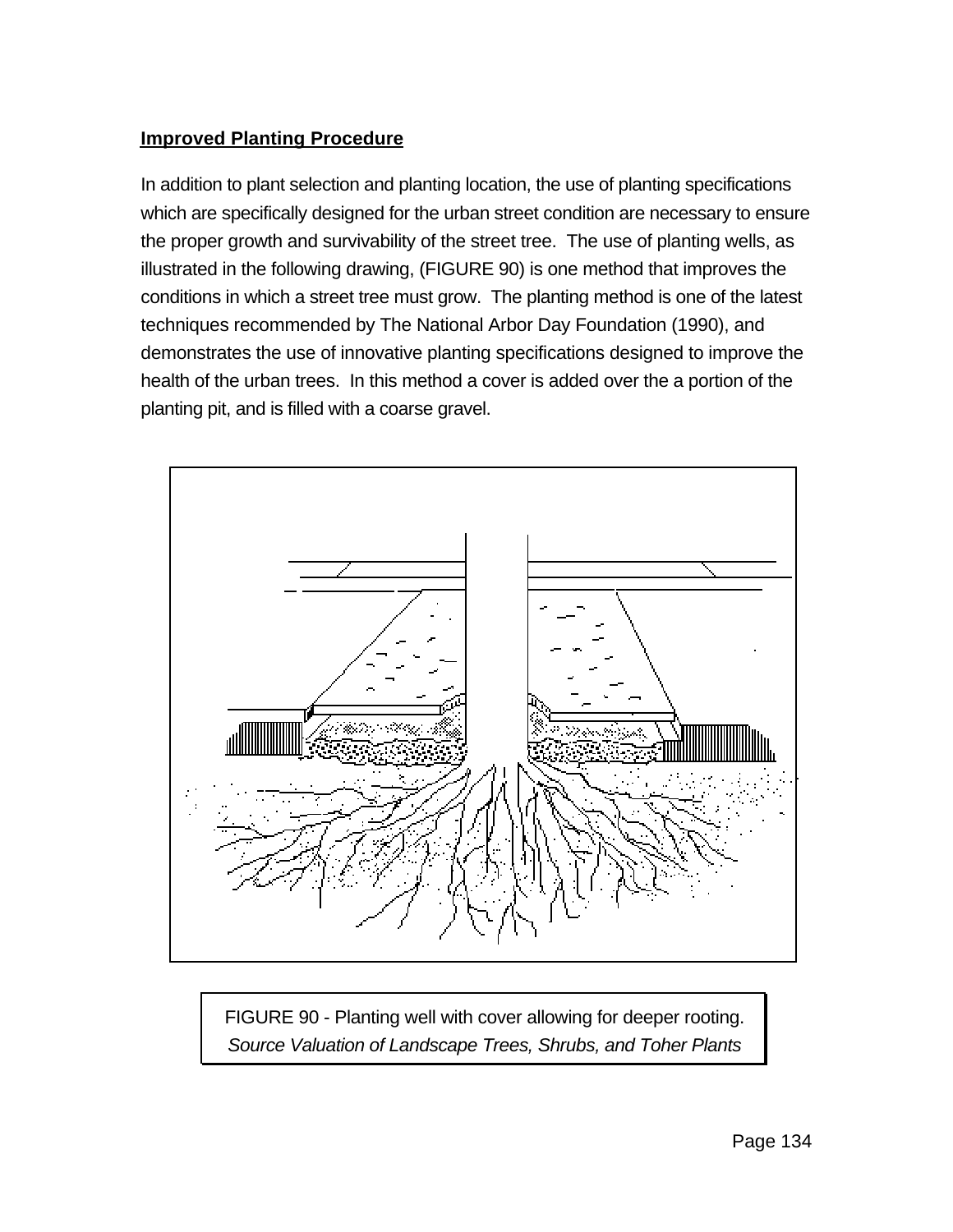Other planting procedures and methods can help in promoting deeper rooting or preventing damage to the physical infrastructure surrounding the tree planting location. The use of physical root barriers made of various materials is now being employed as a successful method for deflecting root growth downward and away from surface infrastructure such as sidewalks, curbs, and roadways. The following drawing (FIGURE 91) illustrates the concept behind the use of these measures.



FIGURE 91 - Root barrier used to direct root growth downward away from physical infrastructure.

The use of porous paving materials which are also flexible and can withstand the expansion of tree root systems is also suggested for paving near street trees. This method can be employed on sidewalks and in the parking lanes of roadways. The following drawing (FIGURE 92) illustrates the use of this type of paving material. There are many methods which can be used to employ this useful technique, all of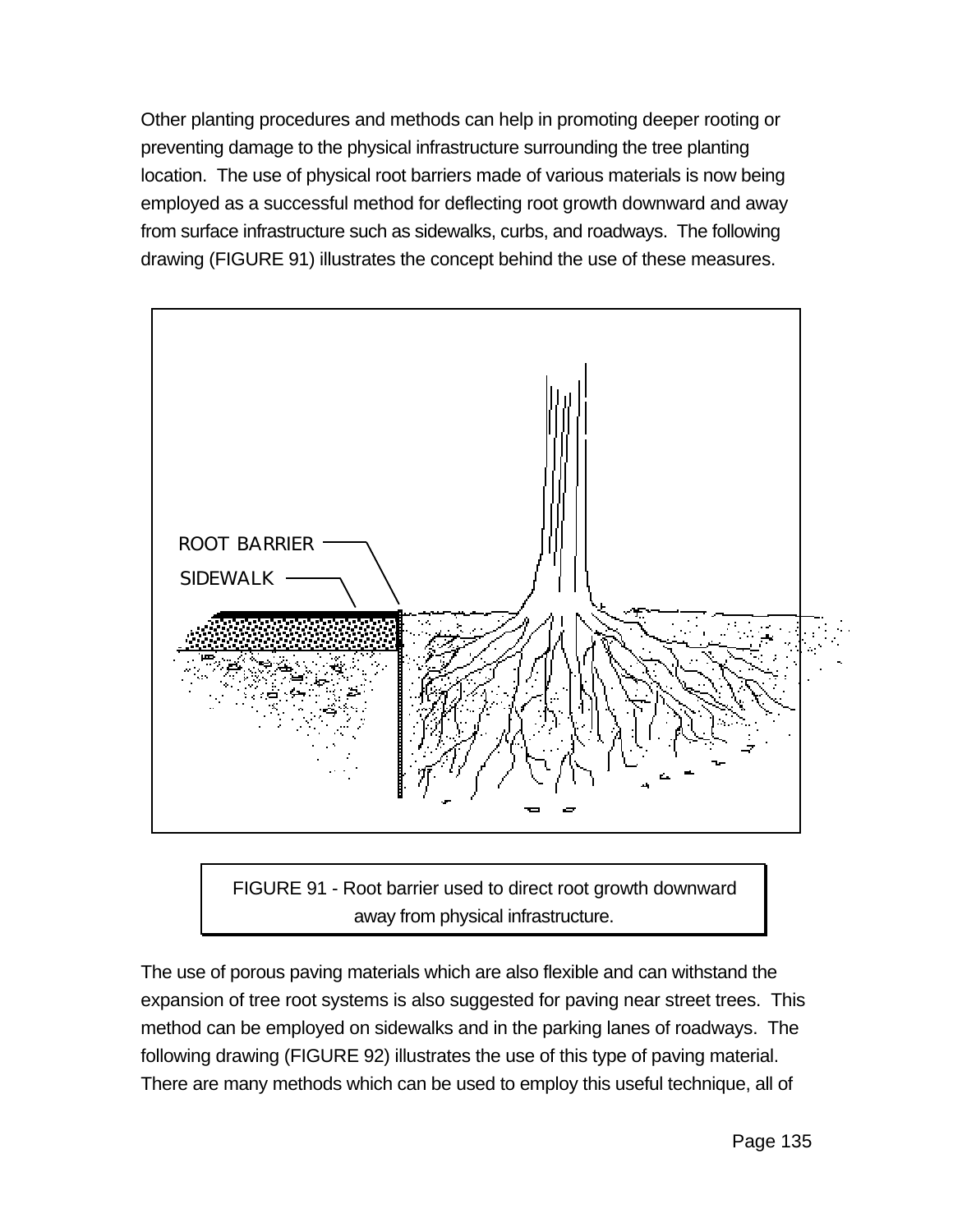which can add to the aesthetic quality of the streetscape. The use of this type of porous and flexible pavement surface is suggested as an alternative to the use of concrete pavement immediately adjacent to tree planting locations. The specific materials which are used are the choice of the designer or landscape architect, but the principle of the method remains the same. The use of this method allows for a lasting solution to the expansion of street tree roots.



FIGURE 92 - Brick or pavers used to reduce potential damage to surrounding paving and allowing for improved permeability.

When tree roots present damaging results to underground infrastructure the use of a vault or planting container system helps to contain the root system of the tree within a specific area the concrete vaults are similar to underground planting pots, which allow for the addition of desirable soil within the planting area, protect the area from compaction through the use of a concrete lid, and protect adjacent utilities, piping, and other structural infrastructure from intrusion by tree roots. The following illustration (FIGURE 93) demonstrates the use of this type of vault system. The example shown was developed for use in Denver, Colorado Transitway Mall by I.M. Pei and Partners, Hanna/Olin, and Philip Flores Associates.(Jewell, 1981)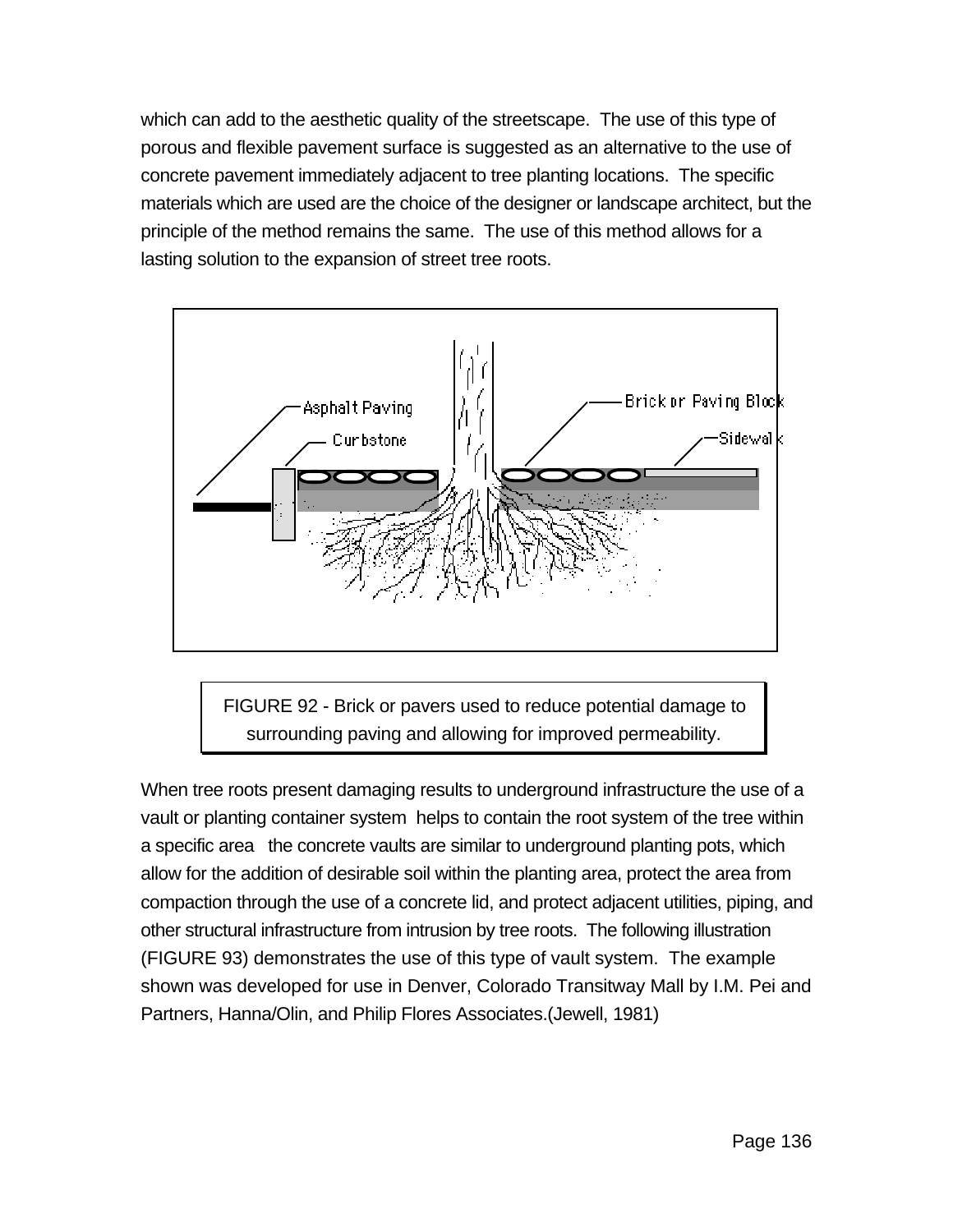FIGURE 93 - Tree vault system used to retain tree roots and protect surrounding underground infrastructure.

# **Private Property Planting**

In Massachusetts the General Laws of the Commonwealth (Chapter 87, sec.7)(See Appendix 5) allows for the planting of public shade trees on private property adjacent to the public way, up to twenty feet from the property line. This innovative approach has been used in several communities in the state, and has resulted in providing these communities with tree lined streets. One community using this provision of the General Law very successfully is the Town of Wellesley, which implemented a program of private property planting in 1948. According to the 1948 Report of the Tree Warden there were over 600 shade trees planted and "in accordance with long range planning, new trees are set out, wherever possible, on private property just off the highway. In this location the tree gets more moisture, does not interfere with overhead wiring, is not a traffic hazard, and the property owner takes a personal interest in the growth of the tree. In time this will result in a great saving in maintenance." (Town of Wellesley,1948) This approach to planting has proved to be extremely successful in the town, that now has some of the most picturesque tree lined streets in the state.

The practice of planting public trees on private property is one of the most useful methods which can be employed to fulfil the design intent of a streetscape planting, in a manner allowing for the full growth of the tree. Trees are kept away from overhead utility lines and municipal infrastructure as a result. This planting practice eliminates pruning by the utility company and protects against damage to streets, sidewalks, curbs, and other elements of the streetscape, thereby saving money for both the utility and the municipality.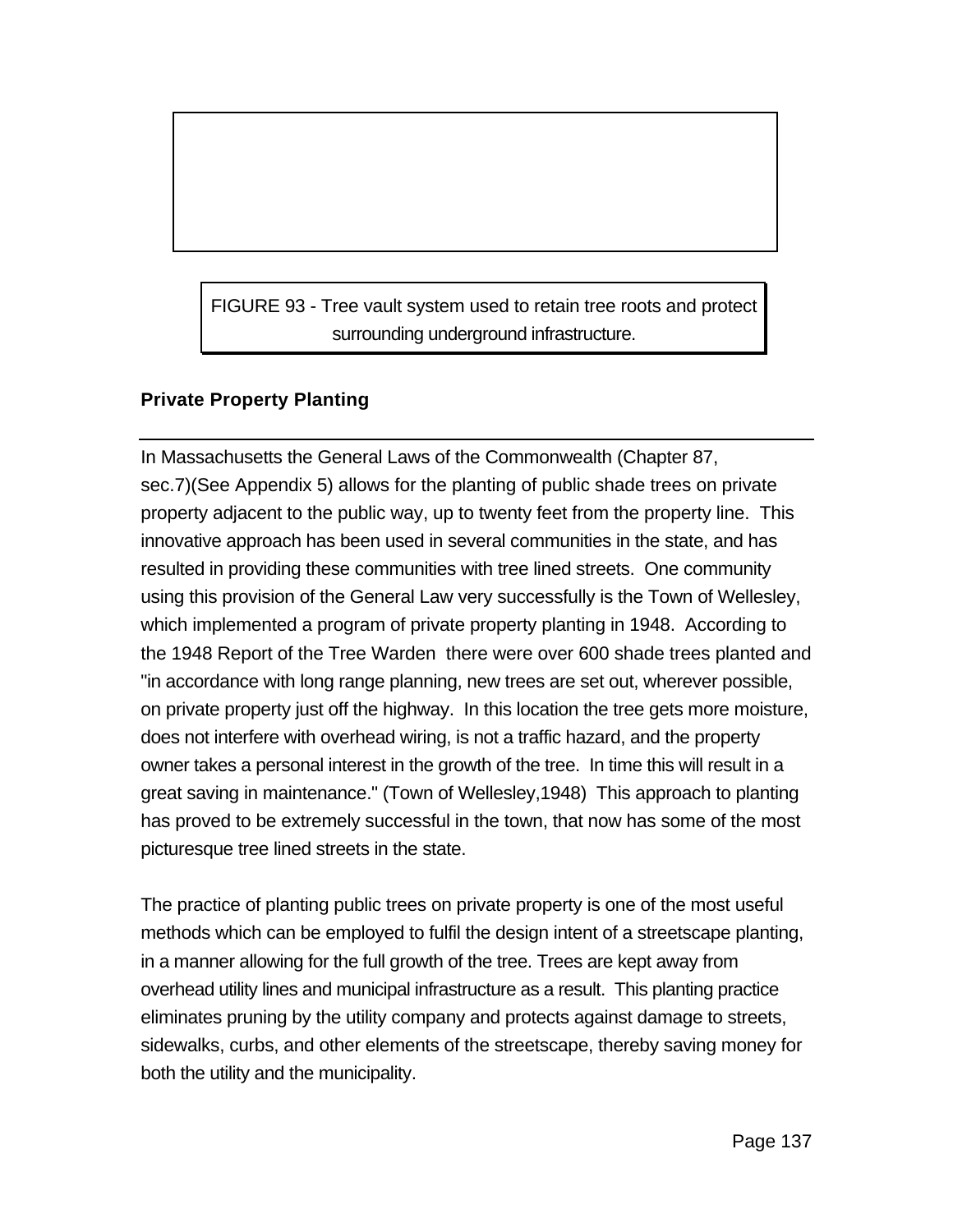The implementation of a program for planting trees on private property can be easily accomplished, by developing a permission method whereby the property owner gives permission to the tree warden to plant a tree on their private land through the use of a permission slip. This becomes a contract between the town and the property owner allowing for the town to keep control of trees placed on private property. The permission slip used by the Town of Wellesley is shown below (FIGURE 94) and serves as a model for other communities in the state.

> FIGURE 94 - Permission form used in Wellesley, MA for planting fof shade trees on private property.

# **Conclusion**

The implementation of procedures and policies which ensure that the right tree is planted in the right spot are necessary so that the trees which grow on public streets fulfil their role as an aesthetic attribute as well as one of the major components of the urban forest ecosystem. Through careful plant selection based on planting location and conditions, using appropriate planting technique to protect infrastructure, planting trees in locations which will eliminate conflict with overhead utilities, and by designing streetscapes which recognize the limitations placed on trees growing in these areas, successful street tree planting can be achieved. Failure to take into account all of the complex components of plant growth, physical infrastructure, overhead utility lines, and design intent will result in a failed street tree environment.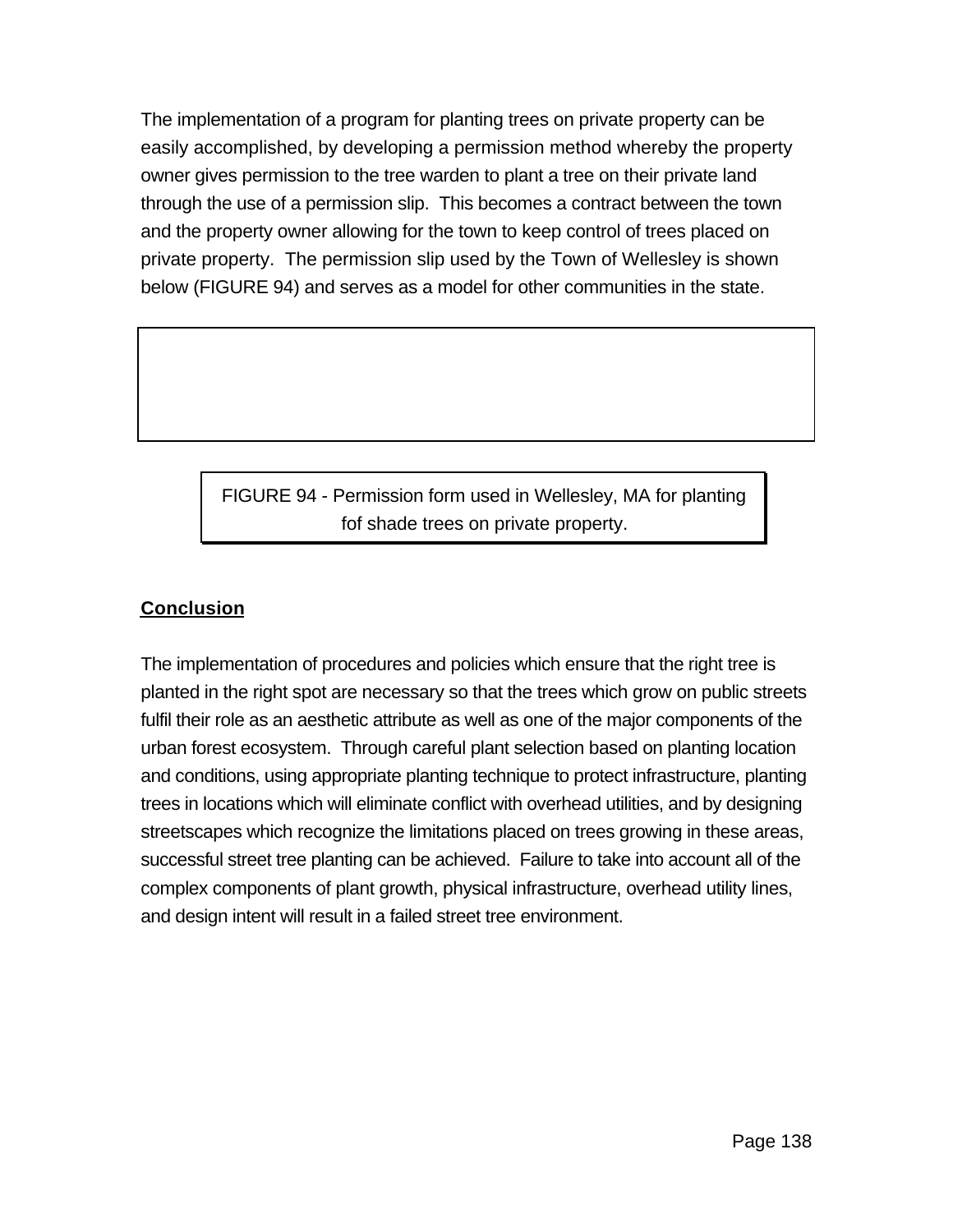# **Chapter Five Conclusion-A Review of the Study**

## **Project Intent**

The purpose of this project was to examine the problems associated with street tree plantings as they relate to utility lines and urban infrastructure and to develop recommendations for new plantings addressing these problems and offer feasible solutions. The use of appropriate species, the selection of proper locations for plantings, and the implementation of a program of preventative maintenance for the street trees, allows for a cost effective tree management system. Reducing the conflict between utility wires and tree plantings leads to a less costly procedure for maintenance of overhead utility lines. The appropriate use of trees along streets benefits other components of the upkeep of the urban infrastructure, including reducing the amount of damage by tree roots to streets and sidewalks. The development of an aesthetically pleasing streetscape design can benefit from the development of a program addressing the type, location, and upkeep of trees along streets and roadways. The development of recommendations that assist in the management of the street trees growing along city streets was the primary purpose for this investigation.

## **Background**

Often times the design intent of a planted street tree is never achieved because of the problems associated with the streetscape condition and the influence of overhead utility lines. The maintenance procedures necessary to ensure the safe delivery of electricity often times lead to a change in the form a street tree achieves, thereby threatening the intended design. Through careful examination of what methods can be employed that will ensure that the right tree is planted in the right spot, eliminating the need to be trimmed away from utility lines, the design intent can be achieved. The intent of this study was to examine these methods, propose new ones, and to develop an understanding of what is required to ensure that the right tree is planted in the right place.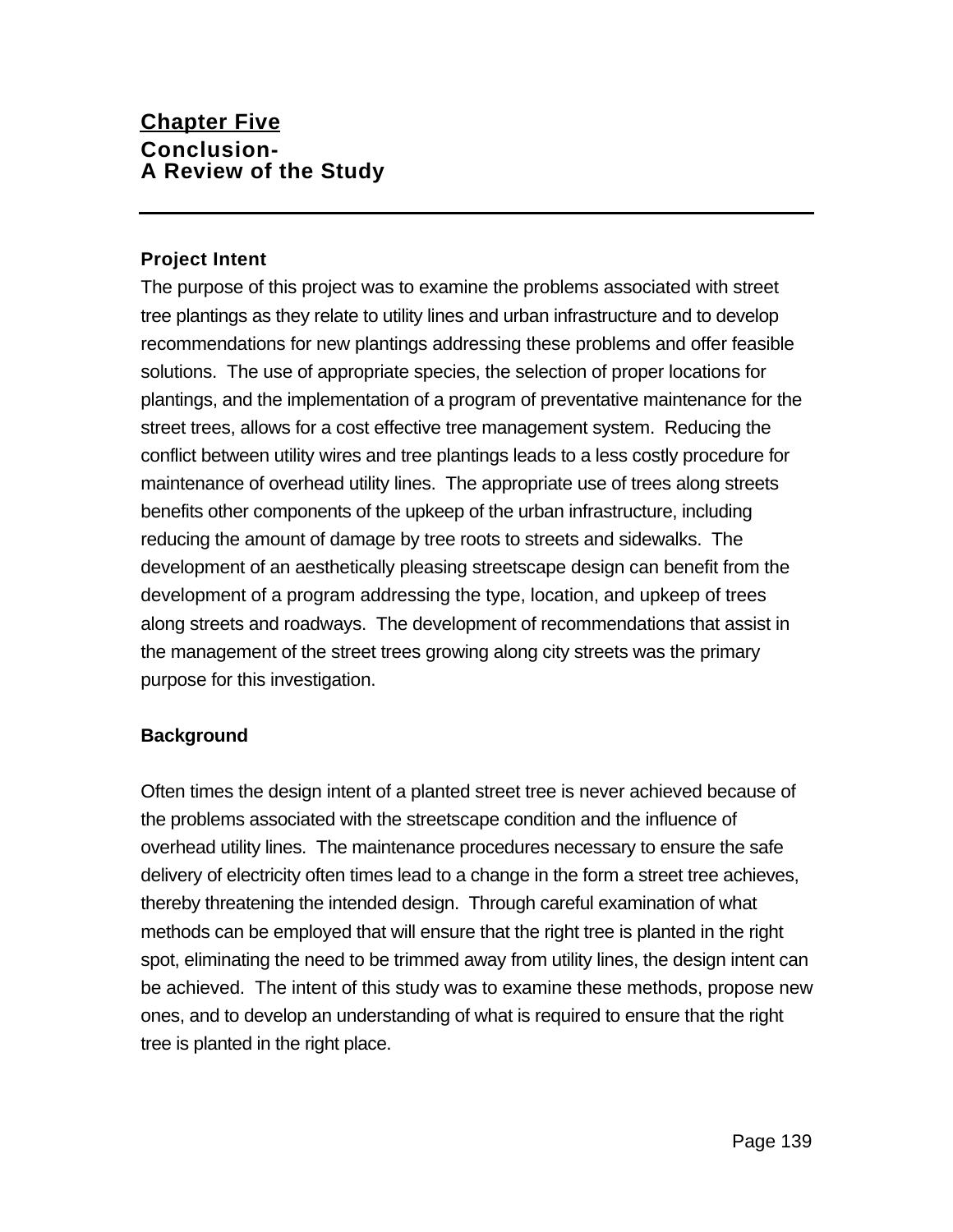This study is part of an ongoing investigation into developing a management plan for the maintenance of street trees growing on the streets over which electric lines of Western Massachusetts Electric Company/Northeast Utilities travel. The utility company is interested in determining ways of reducing the cost of maintaining trees growing within the safety clearance distance of their wires. Since the trees are owned by the municipalities, any recommendations that might be implemented require approval of the local communities represented by the tree warden in the city or town. In addition to potential savings for the utilities resulting in implementing changes to their policy, the study presents recommendations protecting the physical infrastructure in the communities, resulting in a financial savings to the cities and towns which enact the recommendations.

Three target communities were examined and the findings presented will be recommended for incorporation into the management of the street trees in these communities. Streets in The City of Springfield, the Towns of Longmeadow and Agawam, Massachusetts were used as the source of street types to be examined. These communities presented a good cross-section of the community types that are serviced by Western Massachusetts Electric/Northeast Utilities.

### **State of the Art**

The development of recommendations and presentation of specific findings necessitates a complete investigation of the problem, and this was undertaken in this study. Through site visits, literature review, personal interviews, and addtional research, an understanding of current practice in communities was achieved. By looking at successful street tree planting techniques and by researching the newest methods, the feasibility of implementing similar procedures in the target communities was deemed possible.

A careful and thorough presentation of the implications of overhead utility line maintenance on the quality of street trees was presented as part of the examination. By graphically illustrating various street tree forms, the changes that result from utility line trimming are shown, and the severity of the impact on the design intent of the trees presented.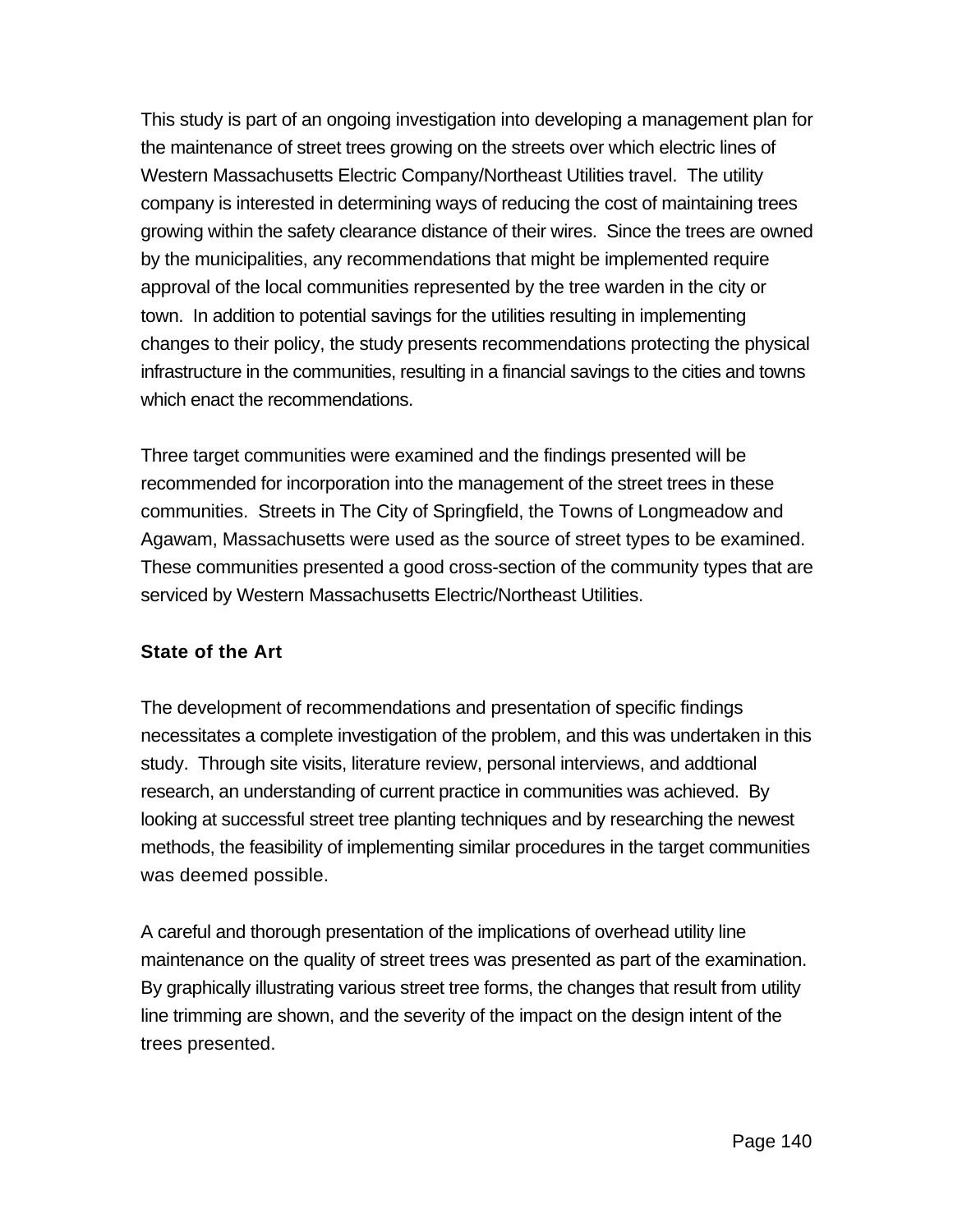## **The Procedure and Findings**

In this study a series of street types were identified, representing the various kinds of streetscapes in the targeted communities. The streetscapes were identified and the characteristics of each illustrated. A careful examination of the design intent of the street trees in each street type was addressed, and the implications of overhead utility lines and physical infrastructure demonstrated. Proposed changes were suggested for planting location and tree species for each street type presented. Graphic illustrations showing the implications of suggested changes were included, allowing for a visual understanding of proposed changes. By looking at the location and type of trees planted, the implications to the original streetscape can be seen, allowing for a more informed decision to be made as to what suggested changes to adopt. Since the streetscapes looked at in the study were based on the street types found in the target communities, the changes to the samples street types can be directly related to the streets found in each of the communities

In addition to planting location and suggestions for plant types, a plant list was developed including tree species and varieties tollerant of streetscape conditions, while at the same time fulfilling the design intent and their role as streetscape elements. The plants listed are locally available and represent a wide range of shape, size, flowering, color, and texture. Also included are recommendations for the selection of plant types based on the size of available planting space in which the plant must grow. Measures to protect the physical infrastructure of the streetscape environment were presented as part of the findings and recommendations of the study.

### **The Contribution**

The findings and recommendations found in this study can be used by several different practicing professional groups to improve the quality of the streetscape environment and to enhance the health of the urban forest ecosystem. Landscape architects and other design professionals can use the research and findings to select the proper plant for the right spot when designing new streetscapes or changes to existing ones. Municipal tree wardens can benefit from the findings, by developing a policy for new tree plantings that selects tree species that are appropriate for the planting location, and advocating the implementation of policy that includes planting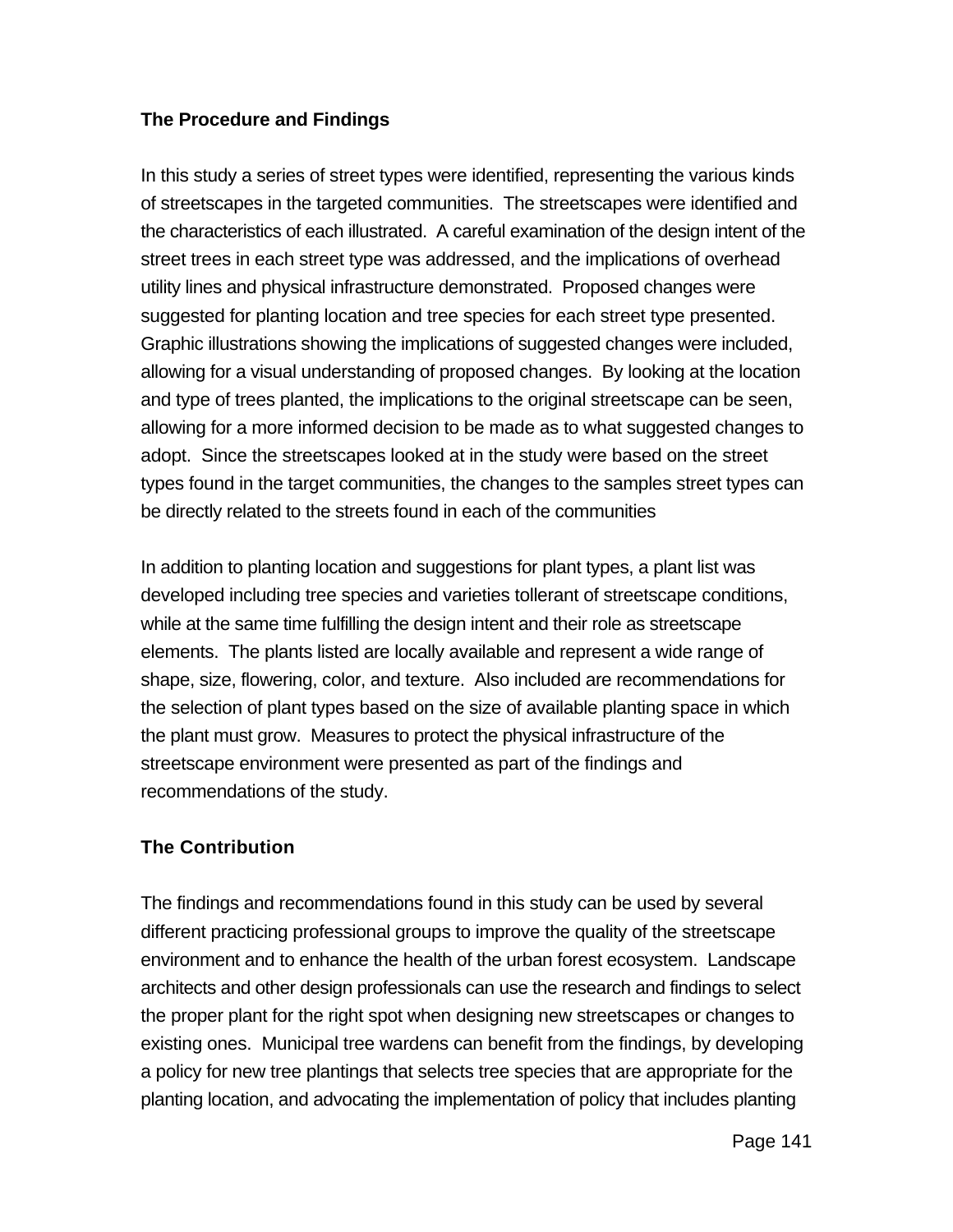of public trees on private property. In addition the tree wardens and city planners can jointly propose changing to zoning bylaws that ensure trees planted in newly developed areas will be the right species planted where it can develop fully without presenting problems to infrastructure or other landscape elements. Utility arborists can use the findings and the research materials to begin to implement policies which will increase cooperation between cities and the utilities, so that the management of the urban streetscape forest can be most economically carried out.

Landscape architects have a special role in ensuring that street trees be effectively used in streetscape design. It is critical that the designer understand the potential value that a mature and healthy tree will have on the streetscape environment. Since landscape architects are often involved in the design of new roadways or the redesign of existing streets, they have the opportunity to influence the way in which trees are selected, planted, and cared for. Therefore their role in ensuring that the aesthetic and ecological value of the street tree be maximized, is special and presents a challenge they must meet. Studies and findings such as this one begin the process of more effectively meeting the challenge of creating a functional, aesthetically successful, and ecologically viable streetscape. The knowledge gained through such study can lead to the implementation of practices ensuring the success of the street environment for everyone to experience.

### **Further Research**

The challenge of designing the streetscape and using street trees effectively is ongoing, and the findings presented here only begin to examine the entire design and management process. There is a great need to examine existing situations more fully, and to determine the successes and failures and to use the findings to develop refined selection and planting techniques.

The development of a pro-active approach by the the utilities and other concerned parties requires that methods, policy, and criteria be developed allowing for the implementation of successful street tree plantings. The development of these recommendations requires that ongoing research continue so that the latest technology, genetic research, zoning policy, and management practices can be most effectively be undertaken.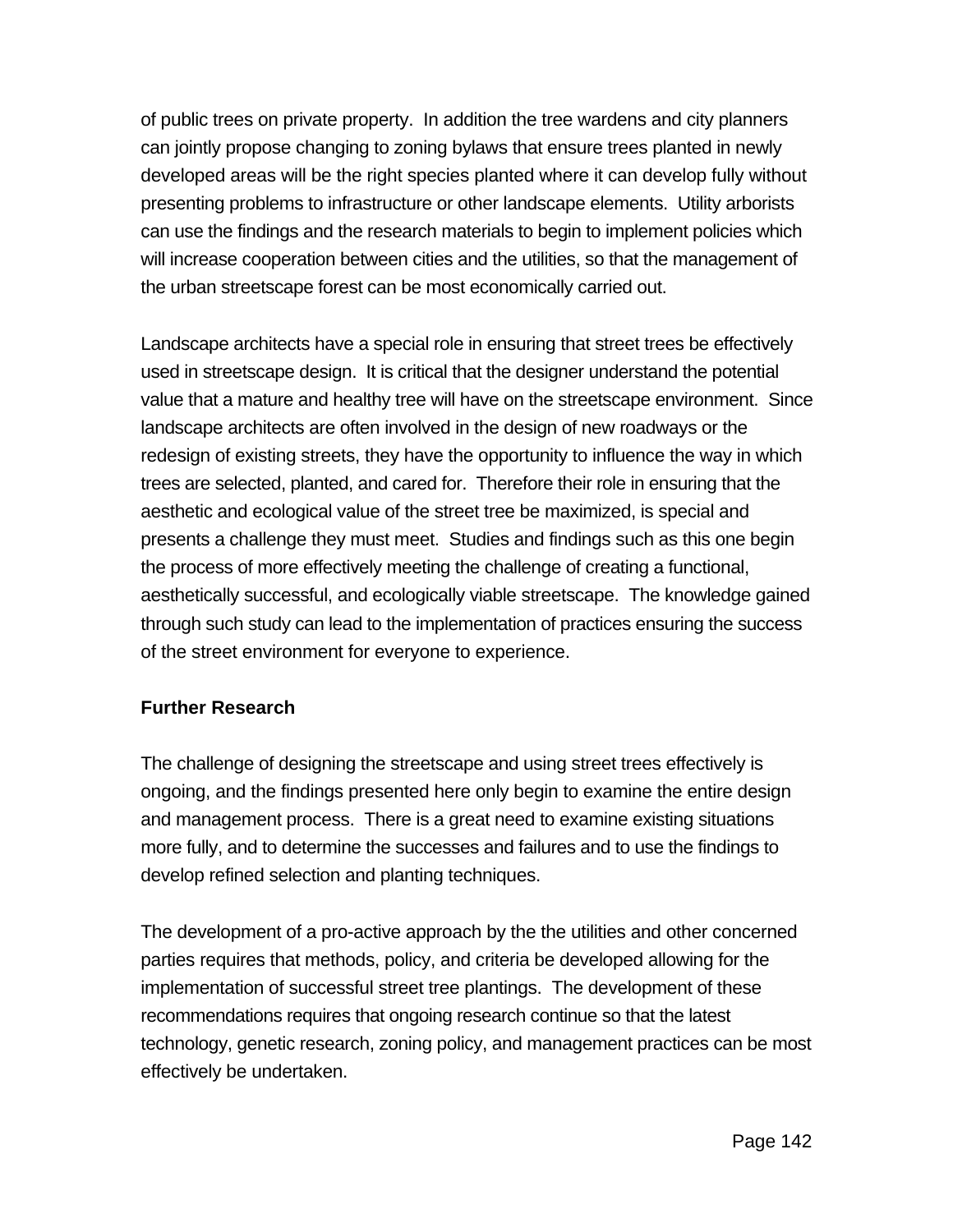### **Conclusion**

This study has examined an area most landscape architects have not fully addressed sucessfully, either in study or practice. The use of trees by landscape architects as a design element is well documented, but an examination of whether or not the design intent was ever achieved does not often occur. Only by understanding the reasons for failed design, can new design reflect improvements which will eliminate the causes of the failure. Through a careful and complete examination of plant selection, planting location, planting technique, maintenance and management methods, the landscape architect can be more effective in designing successful landscapes. By understanding what the street tree looks like as it matures in the streetscape environment and realizing the conditions threatening the tree's maturity, the landscape architect can select appropriate species for planting in the right location. By specifying the latest planting technology, and recommending the most effective management practices, the landscape architect can effectively design the streetscape so that the trees fulfil their role as design element.

Today, the use of street trees has a special role in ensuring the sustainability of the urban ecosystem. This presents another challenge to the landscape architect, designer and arborist. The health of the street tree is critical not only for aesthetic reasons but more importantly for ecological reasons, presenting a special challenge to those charged with their care. It is hoped that this study will in some way assist in meeting this challenge.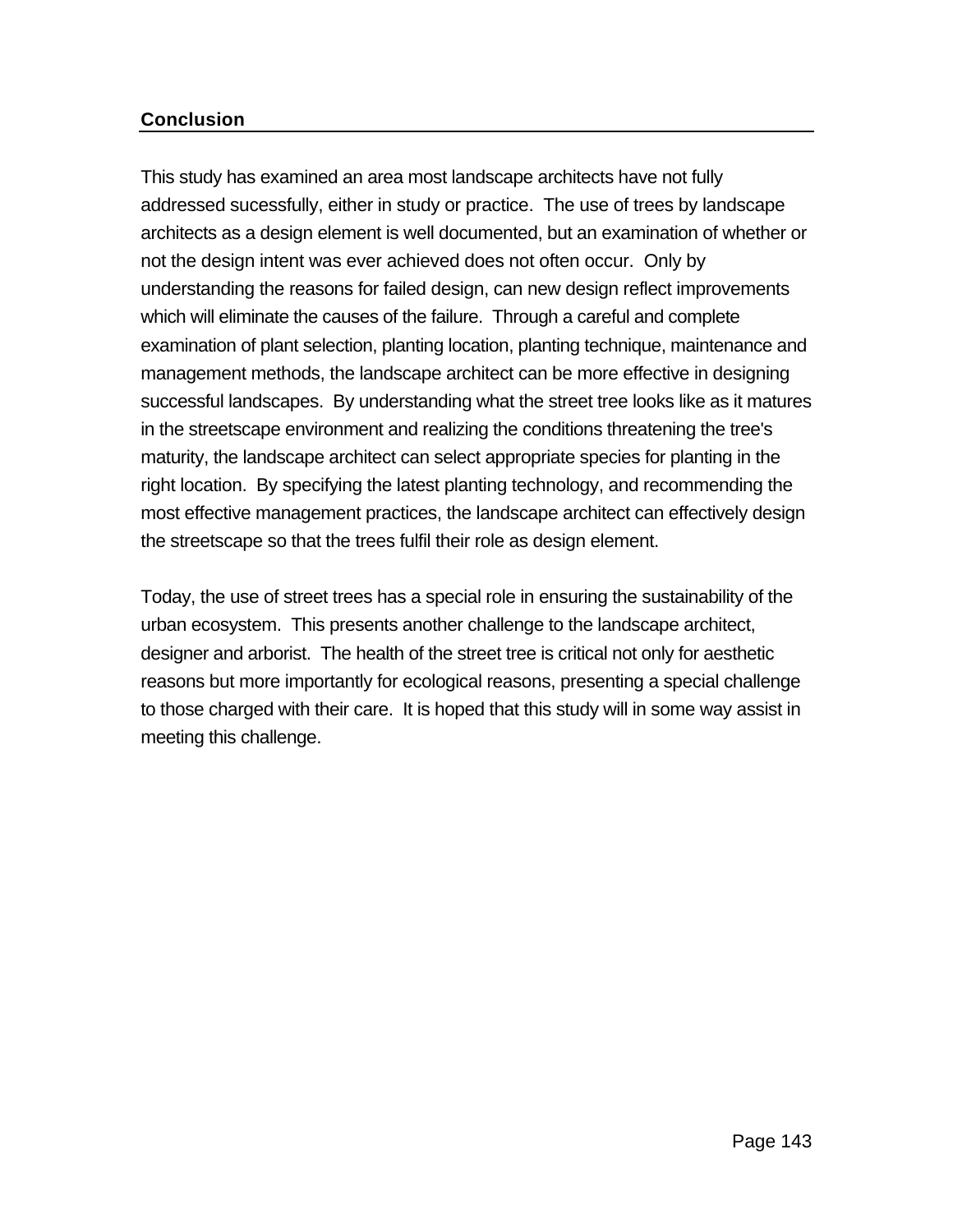# **Cited References**

ACRT, Inc. 1990. *Benefits of a Computerized Street Tree Inventory*. ACRT, Inc.: Kent, Ohio.

ACRT, Inc. 1991. *Tree Manager User's Manual*. ACRT, Inc.: Kent, Ohio.

Anlian, Steven J.. 1989. Building a Sense of Place. In *Shading Our Cities: A Resource Guide for Urban and Community Forests*, ed. Gary Moll and Sara Ebenreck. Island Press:Washington, D.C..

Arnold, Henry F. 1980. *Trees in Urban design*. Van Nostrand Reinhold Co.: New York.

Barker, Ph. D., Philip A. July 1990. *Urban Tree Management Research*. USDA Forest Service: Berkeley, CA.

Evans, Matthew, Nina Bassuk, and Peter Trowbridge. 1990. Sidewalk Design For Tree Survival. *Landscape Architecture Magazine* 80(3):102-103.

Franks, Edwin C., and John W. Reeves. 1988. A Formula for Assessing The Ecological Value of Trees. *Journal of Arboriculture* 14(10): 255-259.

Goldstein, Jan, Nina Bassuk, Patricia Lindsey, and James Urban. 1991. From the Ground Down. *Landscape Architecture Magazine* 81(1): 66-68.

Grey, Gene W., and Frederick Deneke. 1978. *Urban Forestry.* John Wiley & Sons, Inc.: New York

Hamilton, W. Douglas. 1988. Significance of Root Severance on Performance of Established Trees. *Journal of Arboriculture*. 14(12): 288-292.

Harris, Charles W., and Nicholas T Dines. 1988. *Time-Saver Standards for Landscape Architecture*. McGraw-Hill Book Company: New York

Jewell, Linda. 1981. Planting Trees in Urban Soils. *Landscape Architecture Magazine*. 71(3): 387-390.

Kielbaso, J. James. 1988. Trends in Urban Forestry Management. *Baseline Data Report* 20(1):1-17. International City Management Association: Washington, D.C.

Kielbaso, J. James. 1989. City Tree Care Programs: A Status Report. In *Shading Our Cities: A Resource Guide for Urban and Community Forests*, ed. Gary Moll and Sara Ebenreck. Island Press:Washington, D.C.

Lewis, Charles A. 1989. Landscapes in The Mind. In *Proceedings of the Fourth Urban Forestry Conference*. The American Forestry Association:Washington, D.C. pp.33-35.

Lindsay, B. E. 1972. *The Influence of Selected Variables on Land Values in the Rural-Urban Interface*. M.S. Thesis, The University of Massachusetts: Amherst, MA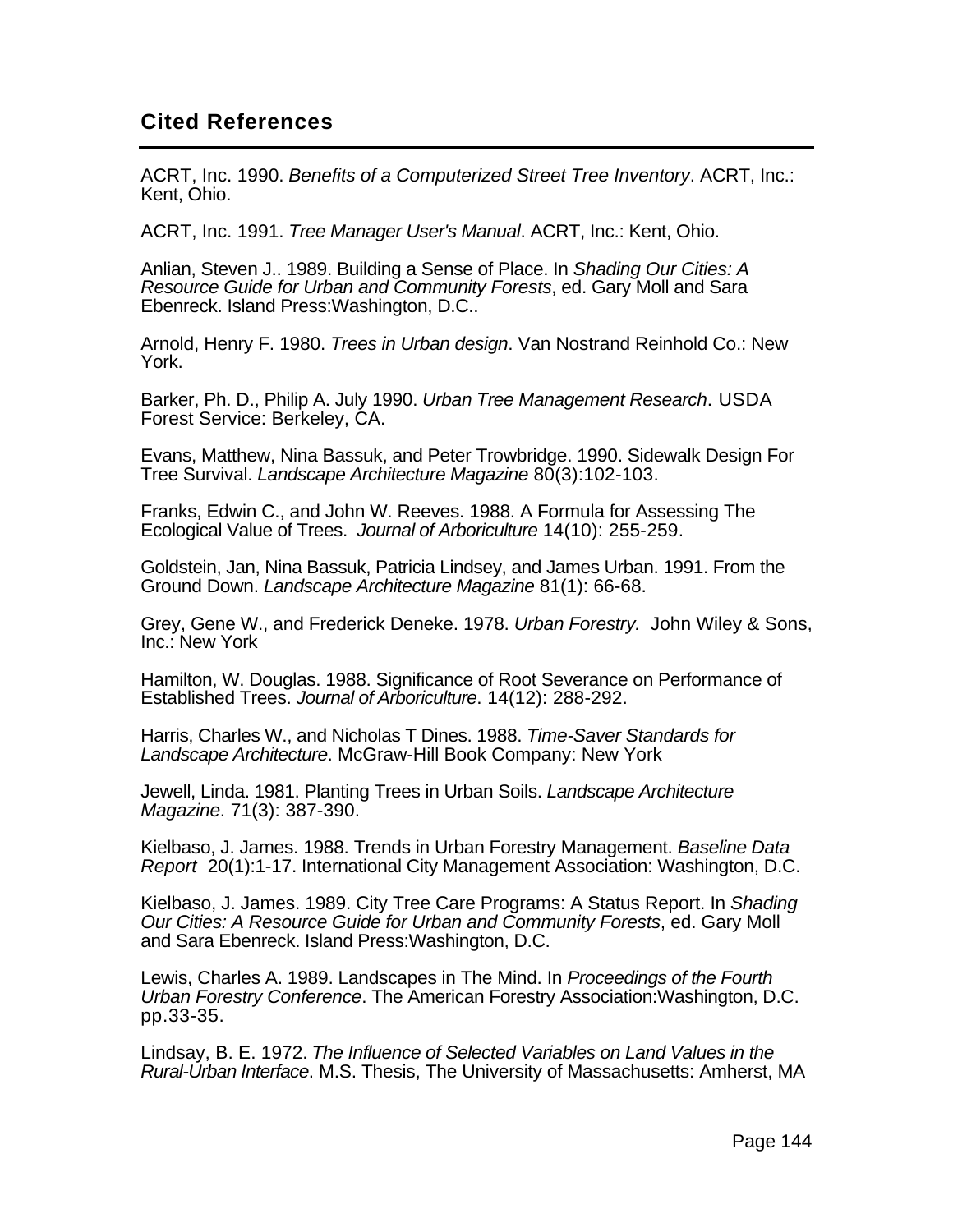Lueck, Dennis. 1989. New Approaches to Urban Forestry in Western Europe. *Proceedings of the Fourth Urban Forestry Conference.* The American Forestry Association:Washington, D.C. pp.75- 78.

Miller, Robert W. 1988. *Urban Forestry: Planning and Managing Urban Greenspaces.* Prentice-Hall, Inc.:Englewood Cliffs, New Jersey.

Miller, Robert W. 1989. The History of Trees in the City. In *Shading Our Cities: A Resource Guide for Urban and Community Forests*, ed. Gary Moll and Sara Ebenreck. Island Press:Washington, D.C.

Moll, Gary, and James Urban. 1989. Giving Trees Room to Grow. *American Forests*. (May/June).The American Forestry Association:Washington, D.C.

Moll, Gary. 1986. Solving Conflicts Between Trees and Sidewalks. *Forest Forum.* 6(5)

Moll, Gary. 1989. In Search of an Ecological Urban Landscape. In *Shading Our Cities: A Resource Guide for Urban and Community Forests*, ed. Gary Moll and Sara Ebenreck. Island Press:Washington, D.C.

Neeley, Dan. 1988. *Valuation of Landscape Trees, Shrubs, and Other Plants.* The International Society of Arboriculture:Urbana, Illinois.

Pittenger, Dennis R., and Ted Stamen. 1990. Effectiveness of Methods Used to Reduce Harmful Effects of Compacted Soil Around Landscape Trees. *Journal of Arboriculture.* 16(3): 55-57.

Puget Sound Power and Light Company. 1987. *The Tree Book*. Puget Sound Power and Light Company: Bellevue,Washington.

Rowntree, Rowan A. 1989. The Lack of an Ecological Approach in Urban Forestry. In *Proceedings of the Fourth Urban Forestry Conference*. The American Forestry Association:Washington, D.C. pp: 84-87.

Schroeder, Herbert W. *Esthetic Perceptions of the Urban Forest: A Utility Perspective*. *Journal of Arboriculture*.15(12): 292-294.

Seattle City Light. 1988. *The Right Tree Book*. Seattle City Light:Seattle, Washington.1988.

Sommer, Robert, Philip Barker, Hartmut Guenther, and Kenneth Kurani. Householder Evaluation of Two Street Tree Species. 1989 *Journal of Arboriculture*.15(4): 99-103.

Spirn, Anne Whiston. 1984 *The Granite Garden*. Basic Books, Inc.: New York

The National Arbor Day Foundation. 1990. Resolving Tree-Sidewalk Conflicts. *Tree City USA Bulletin No. 3*. The National Arbor Day Foundation: Washington, D.C..

The New Jersey Shade Tree Federation. 1990. *Trees for New Jersey Streets*. The New Jersey Shade Tree Federation: New Brunswick, NJ.